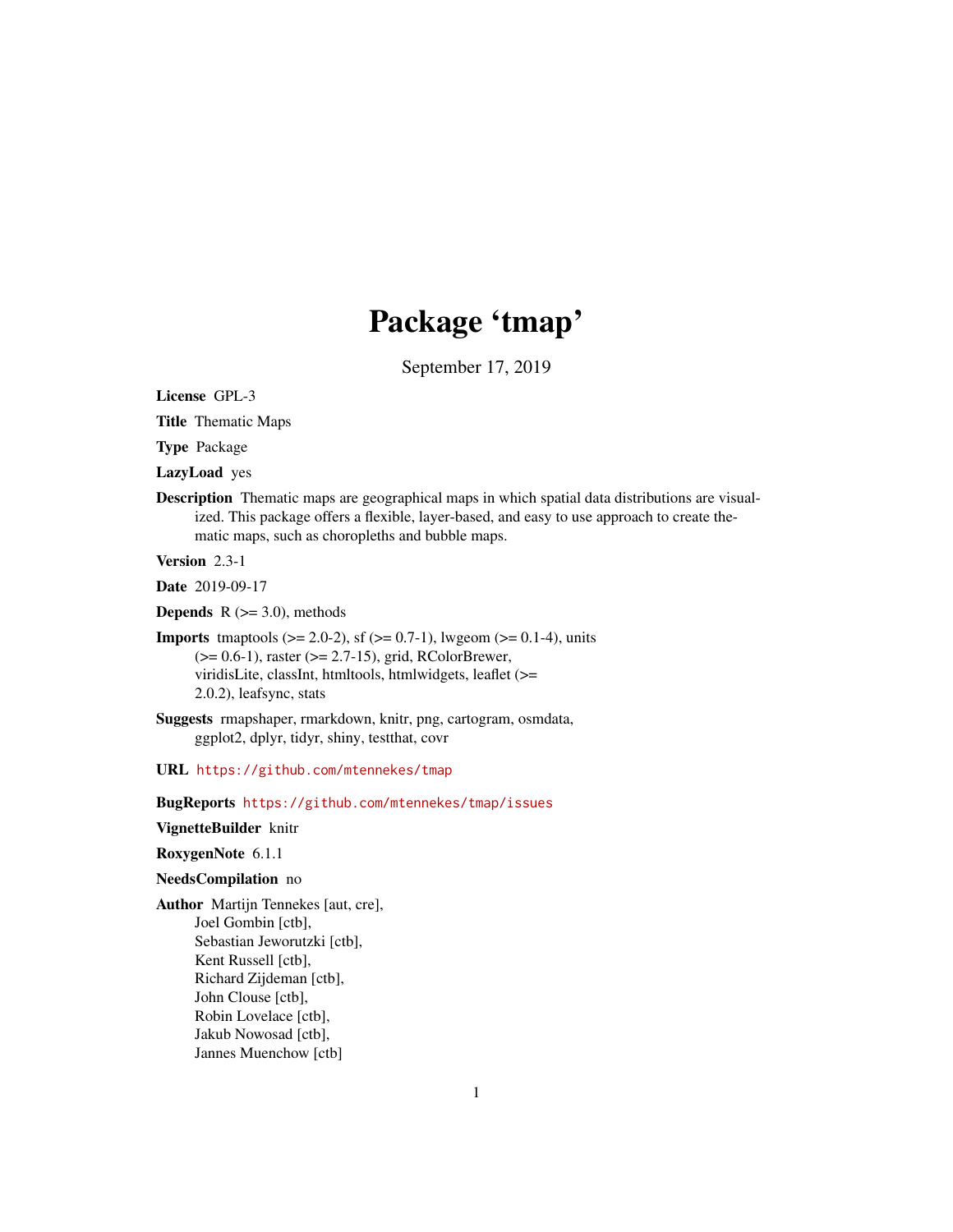Maintainer Martijn Tennekes <mtennekes@gmail.com> **Repository CRAN** Date/Publication 2019-09-17 09:40:02 UTC

# R topics documented:

|         | 3              |
|---------|----------------|
|         | 6              |
|         | 6              |
| metro   | $\overline{7}$ |
|         | $\overline{7}$ |
|         | 8              |
|         | 11             |
| rivers  | 13             |
|         | 13             |
|         | 14             |
|         | 15             |
|         | 17             |
|         | 18             |
|         | 19             |
|         | 20             |
|         | 20             |
|         | 22             |
|         | 24             |
|         | 28             |
|         | 30             |
|         | 31             |
|         | 31             |
|         | 32             |
|         | 33             |
|         | 34             |
|         | 36             |
|         | 37             |
|         | 41             |
|         | 47             |
|         | 49             |
|         | 50             |
|         | 59             |
|         | 64             |
|         | 65             |
|         | 66             |
|         | 71             |
| tm sf   | 72             |
|         | 74             |
|         | 76             |
| tm text | 86             |
|         | 92             |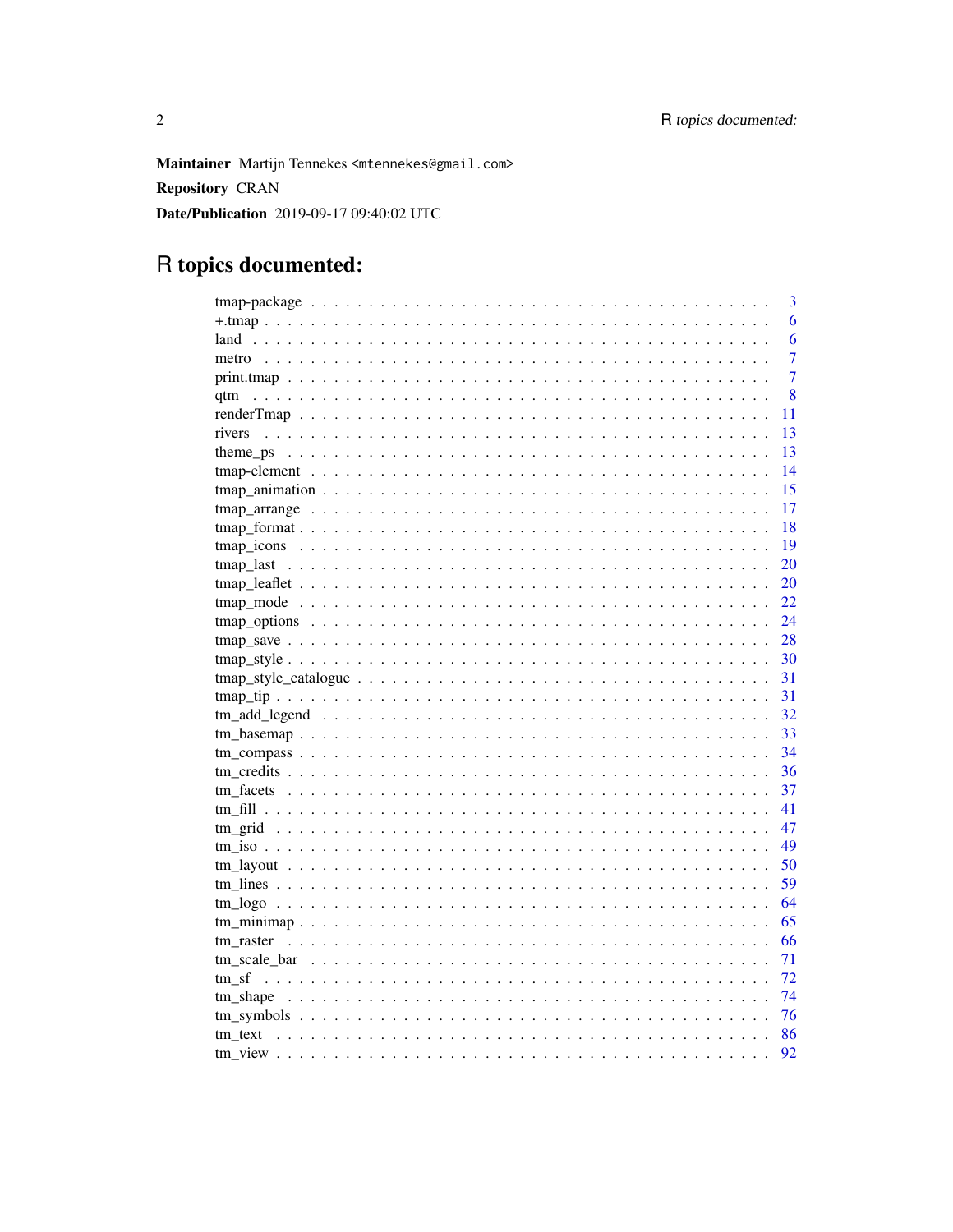# <span id="page-2-0"></span>tmap-package 3

| Index |  |  |  |  |  |  |  |  |  |  |  |  |  |  |  |  |  |  |  |  |
|-------|--|--|--|--|--|--|--|--|--|--|--|--|--|--|--|--|--|--|--|--|
|       |  |  |  |  |  |  |  |  |  |  |  |  |  |  |  |  |  |  |  |  |

tmap-package *Thematic Map Visualization*

# <span id="page-2-1"></span>Description

Thematic maps are geographical maps in which spatial data distributions are visualized. This package offers a flexible, layer-based, and easy to use approach to create thematic maps, such as choropleths and bubble maps. It is based on the grammar of graphics, and resembles the syntax of ggplot2.

#### Details

This page provides a brief overview of all package functions. See [vignette\("tmap-getstarted"\)](../doc/tmap-getstarted.html) for a short introduction with examples.

————————— —————————————————————————————————

————————— —————————————————————————————————

#### Quick plotting method

[qtm](#page-7-1) Plot a thematic map

# Main plotting method

Shape specification:

[tm\\_shape](#page-73-1) Specify a shape object

Aesthetics base layers:

| tm_polygons   | Create a polygon layer (with borders) |
|---------------|---------------------------------------|
| $tm$ _symbols | Create a layer of symbols             |
| tm_lines      | Create a layer of lines               |
| tm_raster     | Create a raster layer                 |
| $tm\_text$    | Create a layer of text labels         |
| tm_basemap    | Create a layer of basemap tiles       |
| tm_tiles      | Create a layer of overlay tiles       |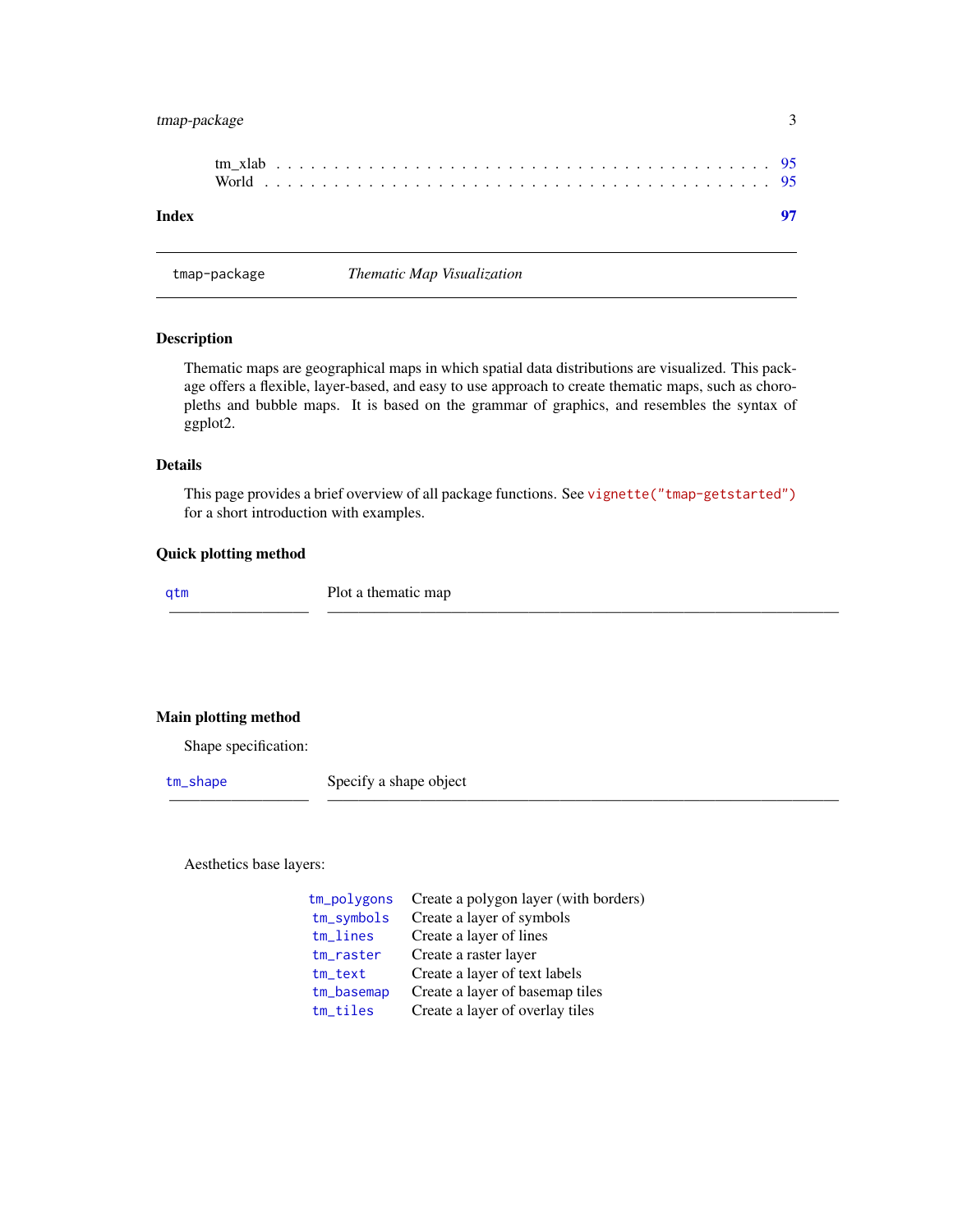Aesthetics derived layers:

| tm_fill      | Create a polygon layer (without borders) |
|--------------|------------------------------------------|
| tm_borders   | Create polygon borders                   |
| $tm_bubbles$ | Create a layer of bubbles                |
| tm_squares   | Create a layer of squares                |
| $tm\_dots$   | Create a layer of dots                   |
| tm_markers   | Create a layer of markers                |
| $tm$ iso     | Create a layer of iso/contour lines      |
| $tm_{rgb}$   | Create a raster layer of an image        |
|              |                                          |

# Faceting (small multiples)

| tm_facets | Define facets |
|-----------|---------------|
|           |               |

# Attributes:

| tm_grid                   | Create grid lines                 |
|---------------------------|-----------------------------------|
| tm_scale_bar              | Create a scale bar                |
| tm_compass                | Create a map compass              |
| tm_credits                | Create a text for credits         |
| tm_logo                   | Create a logo                     |
| $tm_x$ lab and $tm_y$ lab | Create axis labels                |
| tm_minimap                | Create a minimap (view mode only) |
|                           |                                   |

# Layout element:

| tm_layout   | Adjust the layout (main function)   |  |
|-------------|-------------------------------------|--|
| tm_legend   | Adjust the legend                   |  |
| tm_view     | Configure the interactive view mode |  |
| tm_style    | Apply a predefined style            |  |
| $tm_format$ | Apply a predefined format           |  |
|             |                                     |  |

# Change options:

| tmap_mode    | Set the tmap mode: "plot" or "view"                                       |
|--------------|---------------------------------------------------------------------------|
| ttm          | Toggle between the modes                                                  |
| tmap_options | Set global tmap options (from tm_layout, tm_view, and a couple of others) |
| tmap_style   | Set the default style                                                     |
|              |                                                                           |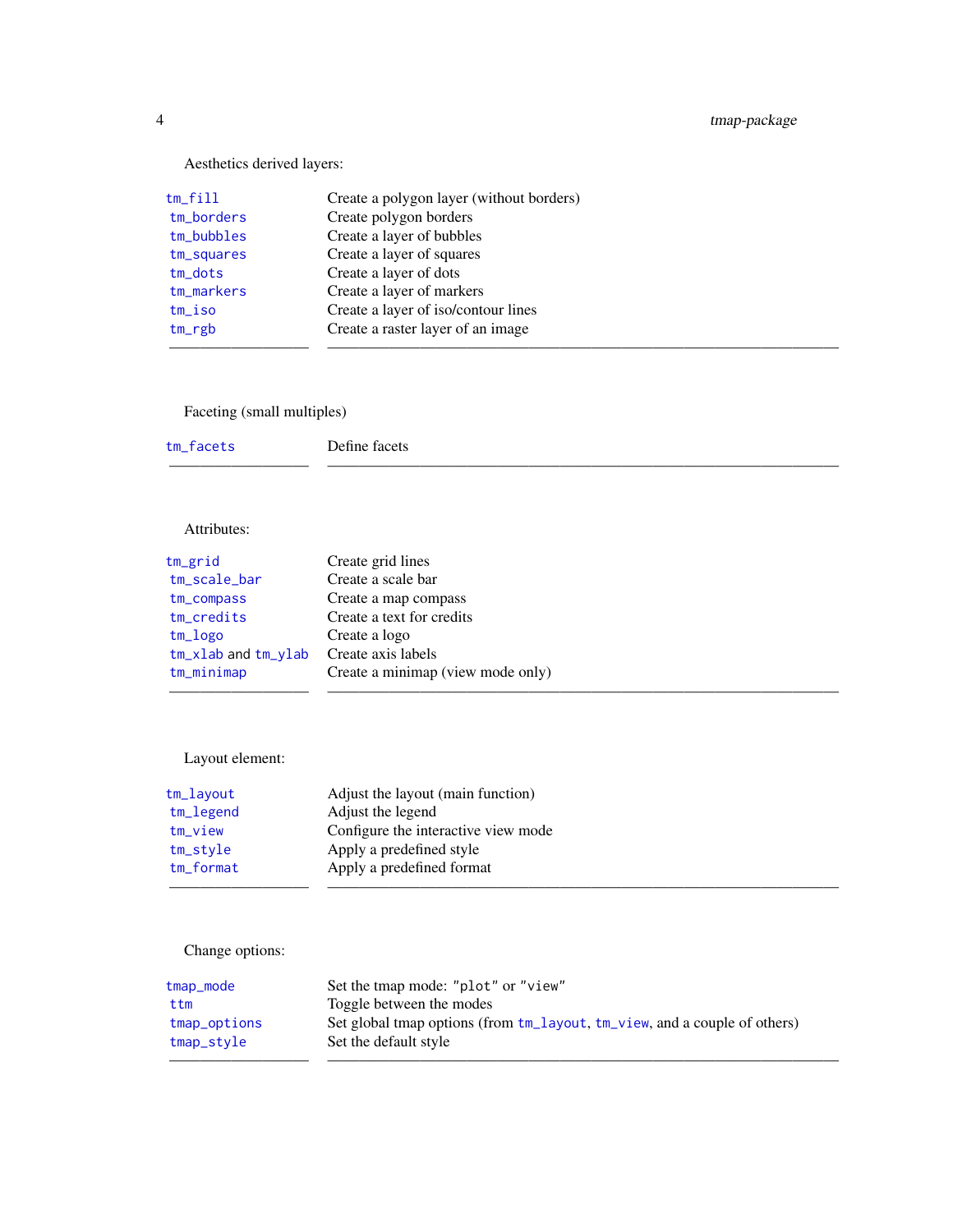# Create icons:

[tmap\\_icons](#page-18-1) Specify icons for markers or proportional symbols

————————— —————————————————————————————————

# Output functions

| print          | Plot in graphics device or view interactively in web browser or RStudio's viewer pane |
|----------------|---------------------------------------------------------------------------------------|
| tmap_last      | Redraw the last map                                                                   |
| tmap_leaflet   | Obtain a leaflet widget object                                                        |
| tmap_animation | Create an animation                                                                   |
| tmap_arrange   | Create small multiples of separate maps                                               |
| tmap_save      | Save thematic maps (either as image or HTML file)                                     |
|                |                                                                                       |

# Spatial datasets

| World    | World country data (sf object of polygons)         |
|----------|----------------------------------------------------|
| NLD_prov | Netherlands province data (sf object of polygons)  |
| NLD_muni | Netherlands municipal data (sf object of polygons) |
| metro    | Metropolitan areas (sf object of points)           |
| rivers   | Rivers (sf object of lines)                        |
| land     | Global land cover (RasterBrick object)             |
|          |                                                    |

# Author(s)

Martijn Tennekes <mtennekes@gmail.com>

# References

Tennekes, M., 2018, tmap: Thematic Maps in R, Journal of Statistical Software, 84(6), 1-39, [DOI](https://doi.org/10.18637/jss.v084.i06)

# See Also

[vignette\("tmap-getstarted"\)](../doc/tmap-getstarted.html)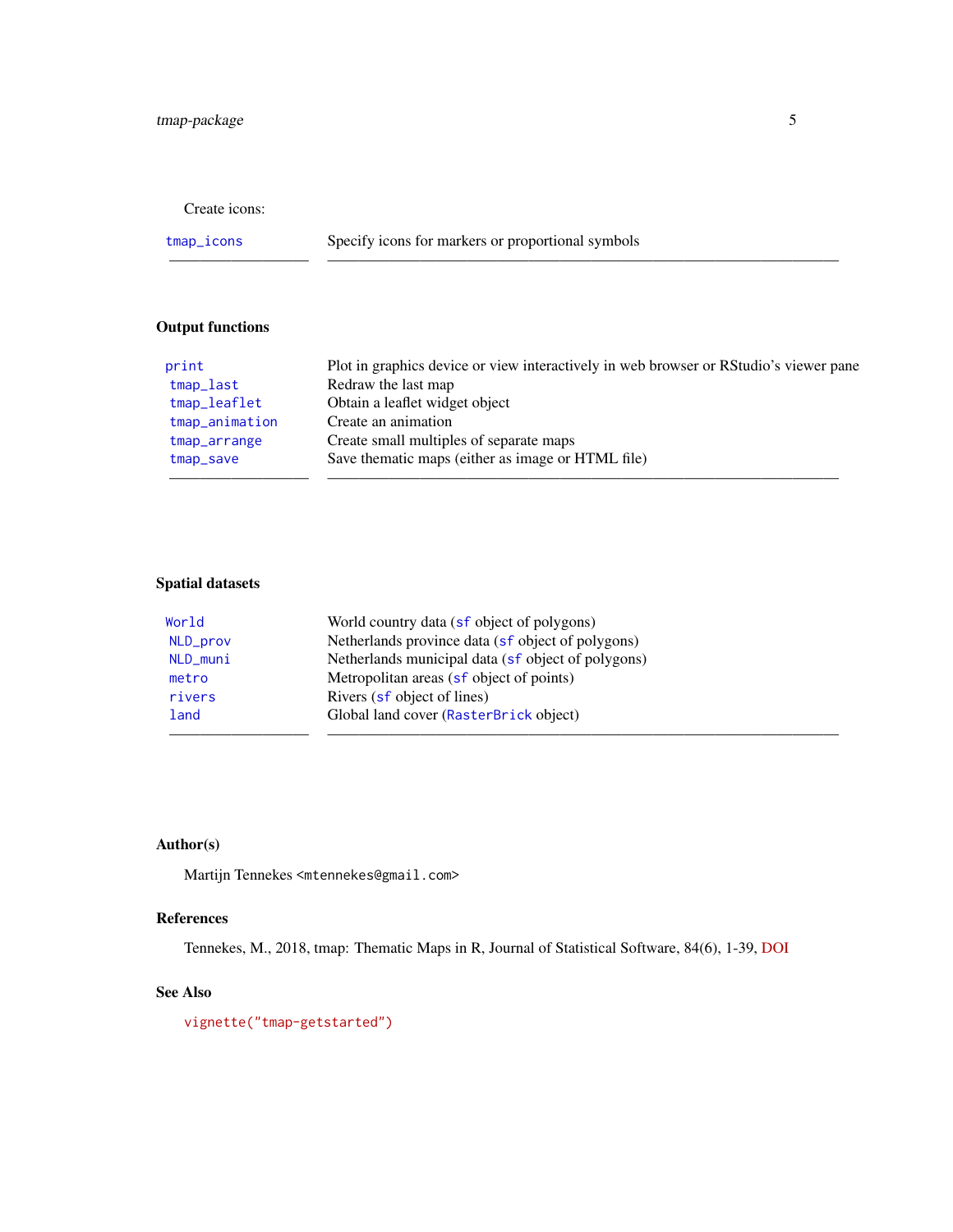<span id="page-5-0"></span>

#### Description

The plus operator allows you to stack [tmap-elements](#page-13-1), and groups of [tmap-elements](#page-13-1).

#### Usage

## S3 method for class 'tmap' e1 + e2

#### Arguments

| e1 | first tmap-element  |
|----|---------------------|
| e2 | second tmap-element |

# References

Tennekes, M., 2018, tmap: Thematic Maps in R, Journal of Statistical Software, 84(6), 1-39, [DOI](https://doi.org/10.18637/jss.v084.i06)

# See Also

[tmap-element](#page-13-1) and [vignette\("tmap-getstarted"\)](../doc/tmap-getstarted.html)

<span id="page-5-1"></span>land *Spatial data of global land cover*

# Description

Spatial data of global land cover, of class [RasterBrick](#page-0-0). The data includes a population times series from 1950 to (forecasted) 2030. All metro areas with over 1 million inhabitants in 2010 are included.

# Usage

data(land)

# Details

Important: publication of these maps is only allowed when cited to Tateishi et al. (2014), and when "Geospatial Information Authority of Japan, Chiba University and collaborating organizations." is shown. See <http://www.iscgm.org/gm/glcnmo.html#use>.

#### Source

<http://www.iscgm.org/gm/glcnmo.html>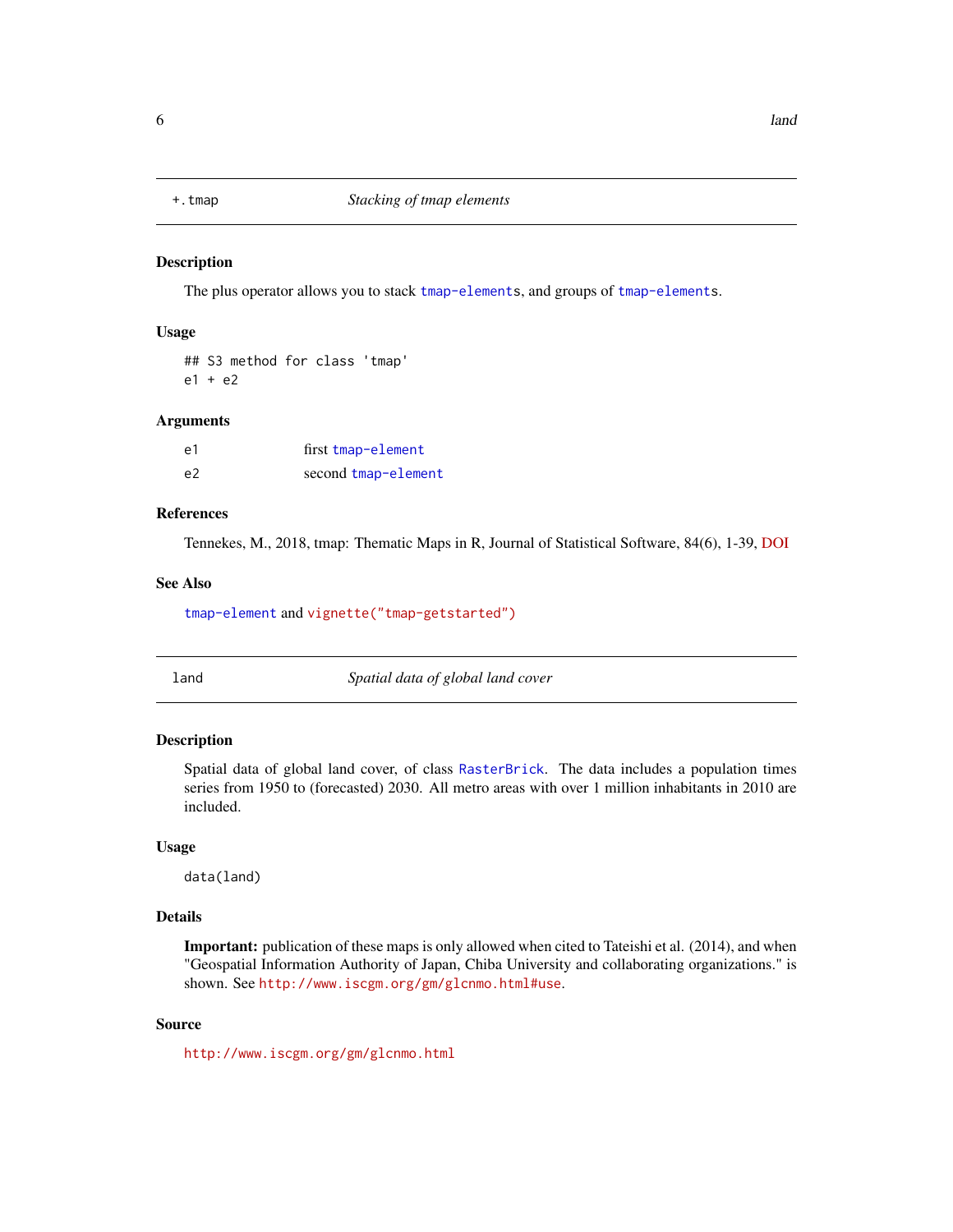#### <span id="page-6-0"></span>metro  $\frac{7}{3}$

#### References

Production of Global Land Cover Data - GLCNMO2008, Tateishi, R., Thanh Hoan, N., Kobayashi, T., Alsaaideh, B., Tana, G., Xuan Phong, D. (2014), Journal of Geography and Geology, 6 (3).

<span id="page-6-1"></span>metro *Spatial data of metropolitan areas*

#### Description

Spatial data of metropolitan areas, of class [sf](#page-0-0). The data includes a population times series from 1950 to (forecasted) 2030. All metro areas with over 1 million inhabitants in 2010 are included.

#### Usage

data(metro)

# Source

<https://esa.un.org/unpd/wup/>

#### References

United Nations, Department of Economic and Social Affairs, Population Division (2014). World Urbanization Prospects: The 2014 Revision, CD-ROM Edition.

<span id="page-6-2"></span>print.tmap *Draw thematic map*

#### Description

Draw thematic map. If the tmap mode is set to "plot" (see [tmap\\_mode](#page-21-1)), the map is plot in the current graphics device. If the mode is set to "view", the map is shown interactively as an htmlwidget.

#### Usage

```
## S3 method for class 'tmap'
print(x, vp = NULL, return.argv = FALSE,mode = getOption("tmap.mode"), show = TRUE, knit = FALSE,
 options = NULL, ...)knit_print.tmap(x, ..., options = NULL)
```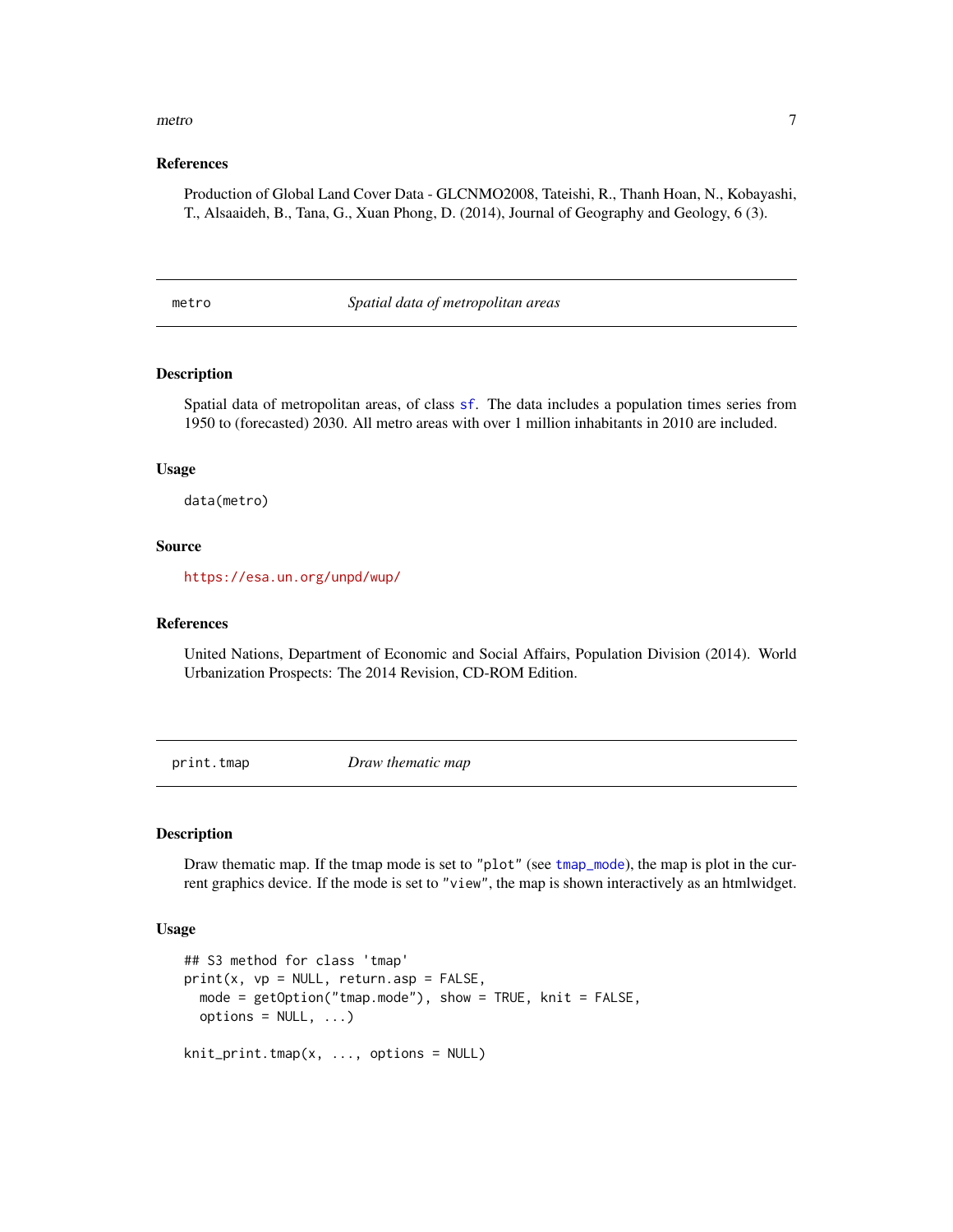#### <span id="page-7-0"></span>Arguments

| X          | tmap object. A tmap object is created with qtm or by stacking tmap-elements.                                                                                                                                                     |
|------------|----------------------------------------------------------------------------------------------------------------------------------------------------------------------------------------------------------------------------------|
| vp         | viewport to draw the plot in. This is particularly useful for insets.                                                                                                                                                            |
| return.asp | Logical that determines whether the aspect ratio of the map is returned. In that<br>case, grid.newpage() will be called, but without plotting of the map. This is<br>used by tmap_save to determine the aspect ratio of the map. |
| mode       | the mode of tmap: "plot" (static) or "view" (interactive). See tmap_mode for<br>details.                                                                                                                                         |
| show       | logical that determines whether to show to map. Obviously TRUE by default, but<br>show=FALSE can be useful for just obtaining the returned objects.                                                                              |
| knit       | should knit_print be enabled, or the normal print function?                                                                                                                                                                      |
| options    | options passed on to knitprint                                                                                                                                                                                                   |
| $\ddotsc$  | not used                                                                                                                                                                                                                         |

# Value

If mode=="plot", then a list is returned with the processed shapes and the metadata. If mode=="view", a [leaflet](#page-0-0) object is returned (see also [tmap\\_leaflet](#page-19-2))

<span id="page-7-1"></span>

qtm *Quick thematic map plot*

# Description

Draw a thematic map quickly. This function is a convenient wrapper of the main plotting method of stacking [tmap-element](#page-13-1)s. Without arguments or with a search term, this functions draws an interactive map.

#### Usage

```
qtm(shp, fill = NA, symbols.size = NULL, symbols,col = NULL,symbols.shape = NULL, dots.col = NULL, text = NULL,
  text.size = 1, text.col = NA, lines.lwd = NULL, lines.col = NULL,
  raster = NA, borders = NA, by = NULL, scale = NA, title = NA,
 projection = NULL, bbox = NULL, basemaps = NA, overlays = NA,
  style = NULL, format = NULL, ...
```
- shp One of
	- shape object, which is an object from a class defined by the [sf](#page-0-0), [sp](#page-0-0), or [raster](#page-0-0) package. For instance, an [sf](#page-0-0) object, an [SpatialPolygons\(DataFrame\)](#page-0-0), or a [RasterBrick](#page-0-0).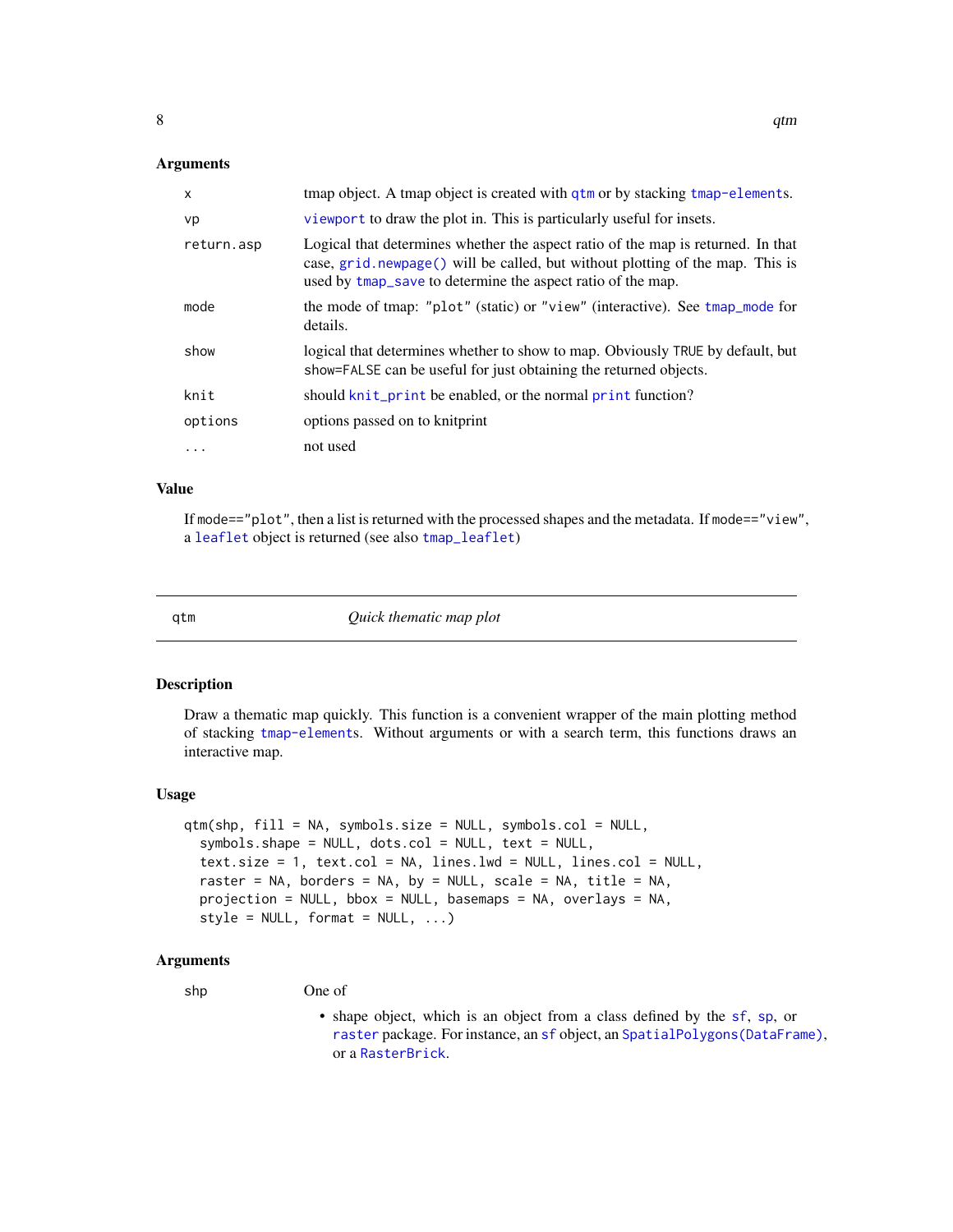|               | • Not specified, i.e. qtm() is executed. In this case a plain interactive map is<br>shown.<br>• A OSM search string, e.g. qtm("Amsterdam"). In this case a plain inter-<br>active map is shown positioned according to the results of the search query                                                               |
|---------------|----------------------------------------------------------------------------------------------------------------------------------------------------------------------------------------------------------------------------------------------------------------------------------------------------------------------|
| fill          | (from OpenStreetMap nominatim)<br>either a color to fill the polygons, or name of the data variable in shp to draw a<br>choropleth. Only applicable when shp contains polygons. Set fill = NULL to<br>draw only polygon borders. See also argument borders.                                                          |
| symbols.size  | either the size of the symbols or a name of the data variable in shp that specifies<br>the sizes of the symbols. See also the size argument of tm_symbols. Only<br>applicable when shp contains spatial points, lines, or polygons.                                                                                  |
| symbols.col   | either the color of the symbols or a name of the data variable in shp that specifies<br>the colors of the symbols. See also the col arugment of tm_symbols. Only<br>applicable when shp contains spatial points, lines, or polygons.                                                                                 |
| symbols.shape | either the shape of the symbols or a name of the data variable in shp that specifies<br>the shapes of the symbols. See also the shape arugment of tm_symbols. Only<br>applicable when shp contains spatial points, lines, or polygons.                                                                               |
| dots.col      | name of the data variable in shp for the dot map that specifies the colors of the<br>dots. If dots.col is specified instead symbols.col, dots instead of bubbles are<br>drawn (unless symbols. shape is specified).                                                                                                  |
| text          | Name of the data variable that contains the text labels. Only applicable when<br>shp contains spatial points, lines, or polygons.                                                                                                                                                                                    |
| text.size     | Font size of the text labels. Either a constant value, or the name of a numeric data<br>variable. Only applicable when shp contains spatial points, lines, or polygons.                                                                                                                                              |
| text.col      | name of the data variable in shp for the that specifies the colors of the text labels.<br>Only applicable when shp contains spatial points, lines, or polygons.                                                                                                                                                      |
| lines.lwd     | either a line width or a name of the data variable that specifies the line width.<br>Only applicable when shp contains spatial lines.                                                                                                                                                                                |
| lines.col     | either a line color or a name of the data variable that specifies the line colors.<br>Only applicable when shp contains spatial lines.                                                                                                                                                                               |
| raster        | either a color or a name of the data variable that specifices the raster colors.<br>Only applicable when shp is a spatial raster.                                                                                                                                                                                    |
| borders       | color of the polygon borders. Use NULL to omit the borders.                                                                                                                                                                                                                                                          |
| by            | data variable name by which the data is split, or a vector of two variable names<br>to split the data by two variables (where the first is used for the rows and the<br>second for the columns). See also tm_facets                                                                                                  |
| scale         | numeric value that serves as the global scale parameter. All font sizes, symbol<br>sizes, border widths, and line widths are controlled by this value. The parame-<br>ters symbols.size, text.size, and lines.lwd can be scaled seperately with<br>respectively symbols.scale, text.scale, and lines.scale. See also |
| title         | main title. For legend titles, use $X$ . style, where $X$ is the layer name (see ).                                                                                                                                                                                                                                  |
| projection    | Either a crs object or a character value. If it is a character, it can either be<br>a PROJ. 4 character string or a shortcut. See get_proj4 for a list of shortcut<br>values. By default, the projection is used that is defined in the shp object itself,<br>which can be obtained with get_projection.             |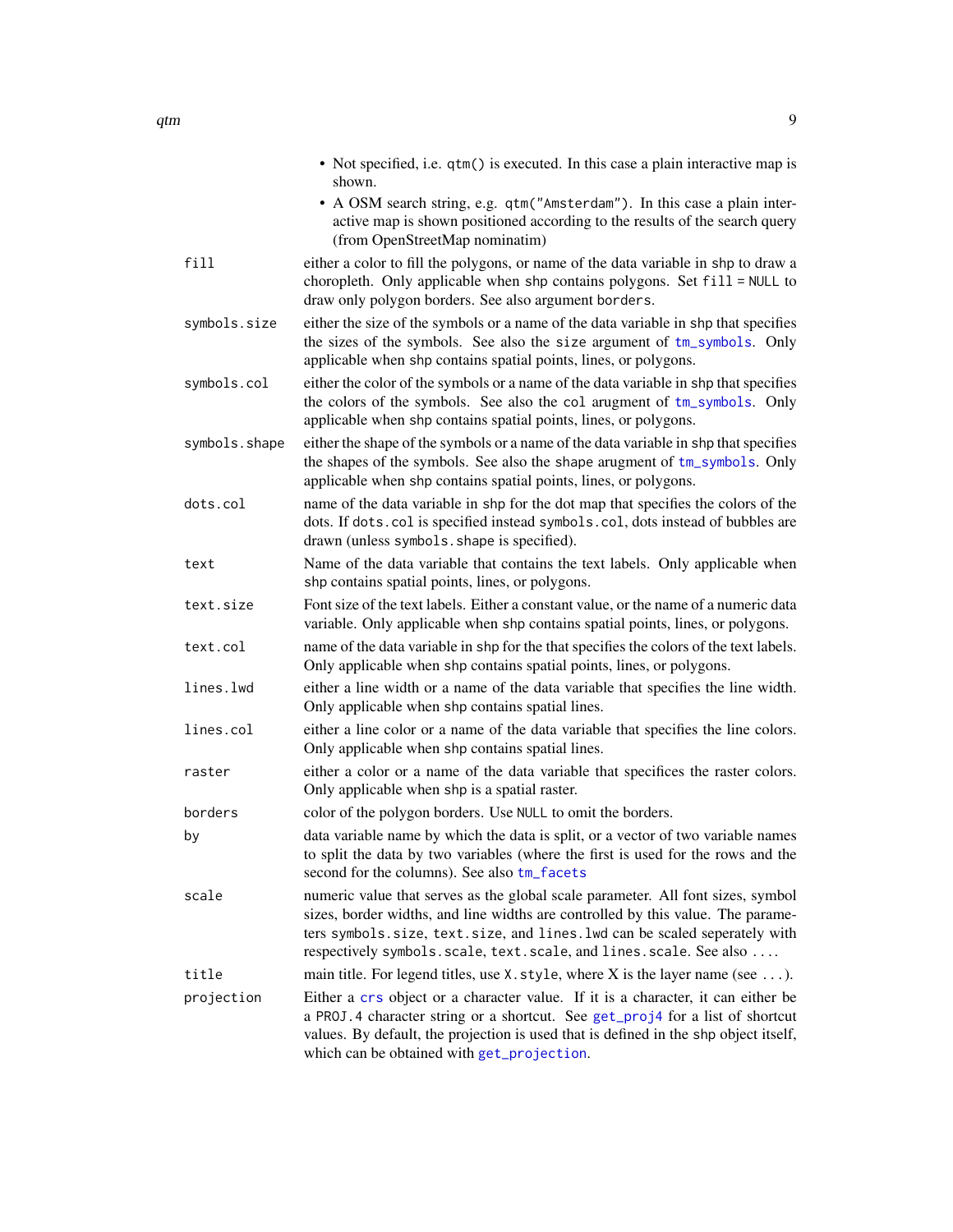| bbox     | bounding box. Arugment passed on to tm_shape                                                                                                                                                                                                                                                                                                                                                                                                                                                                                                    |
|----------|-------------------------------------------------------------------------------------------------------------------------------------------------------------------------------------------------------------------------------------------------------------------------------------------------------------------------------------------------------------------------------------------------------------------------------------------------------------------------------------------------------------------------------------------------|
| basemaps | name(s) of the provider or an URL of a tiled basemap. It is a shortcut to<br>tm_basemap. Set to NULL to disable basemaps. By default, it is set to the tmap<br>option basemaps.                                                                                                                                                                                                                                                                                                                                                                 |
| overlays | name(s) of the provider or an URL of a tiled overlay map. It is a shortcut to<br>tm_tiles.                                                                                                                                                                                                                                                                                                                                                                                                                                                      |
| style    | Layout options (see tm_layout) that define the style. See tmap_style for de-<br>tails.                                                                                                                                                                                                                                                                                                                                                                                                                                                          |
| format   | Layout options (see $tm_l$ -layout) that define the format. See $tm_p$ -format for<br>details.                                                                                                                                                                                                                                                                                                                                                                                                                                                  |
| $\cdots$ | arguments passed on to the tm_* functions. The prefix of these arguments should<br>be with the layer function name without "tm_" and a period. For instance,<br>the palette for polygon fill color is called fill.palette. The following pre-<br>fixes are supported: shape., fill., borders., polygons., symbols., dots.,<br>lines., raster., text., layout., grid., facets., and view Arguments<br>that have a unique name, i.e. that does not exist in any other layer function, e.g.<br>convert2density, can also be called without prefix. |

# Details

The first argument is a shape object (normally specified by [tm\\_shape](#page-73-1)). The next arguments, from fill to raster, are the aesthetics from the main layers. The remaining arguments are related to the map layout. Any argument from any main layer function, such as [tm\\_polygons](#page-40-1), can be specified (see ...). It is also possible to stack [tmap-element](#page-13-1)s on a qtm plot. See examples.

By default, a scale bar is shown. This option can be set with [tmap\\_options](#page-23-1) (argument qtm.scalebar). A minimap is shown by default when qtm is called without arguments of with a search term. This option can be set with [tmap\\_options](#page-23-1) (argument qtm.minimap).

# Value

[tmap-element](#page-13-1)

# References

Tennekes, M., 2018, tmap: Thematic Maps in R, Journal of Statistical Software, 84(6), 1-39, [DOI](https://doi.org/10.18637/jss.v084.i06)

# See Also

```
vignette("tmap-getstarted")
```

```
data(World, rivers, metro)
# just the map
qtm(World)
```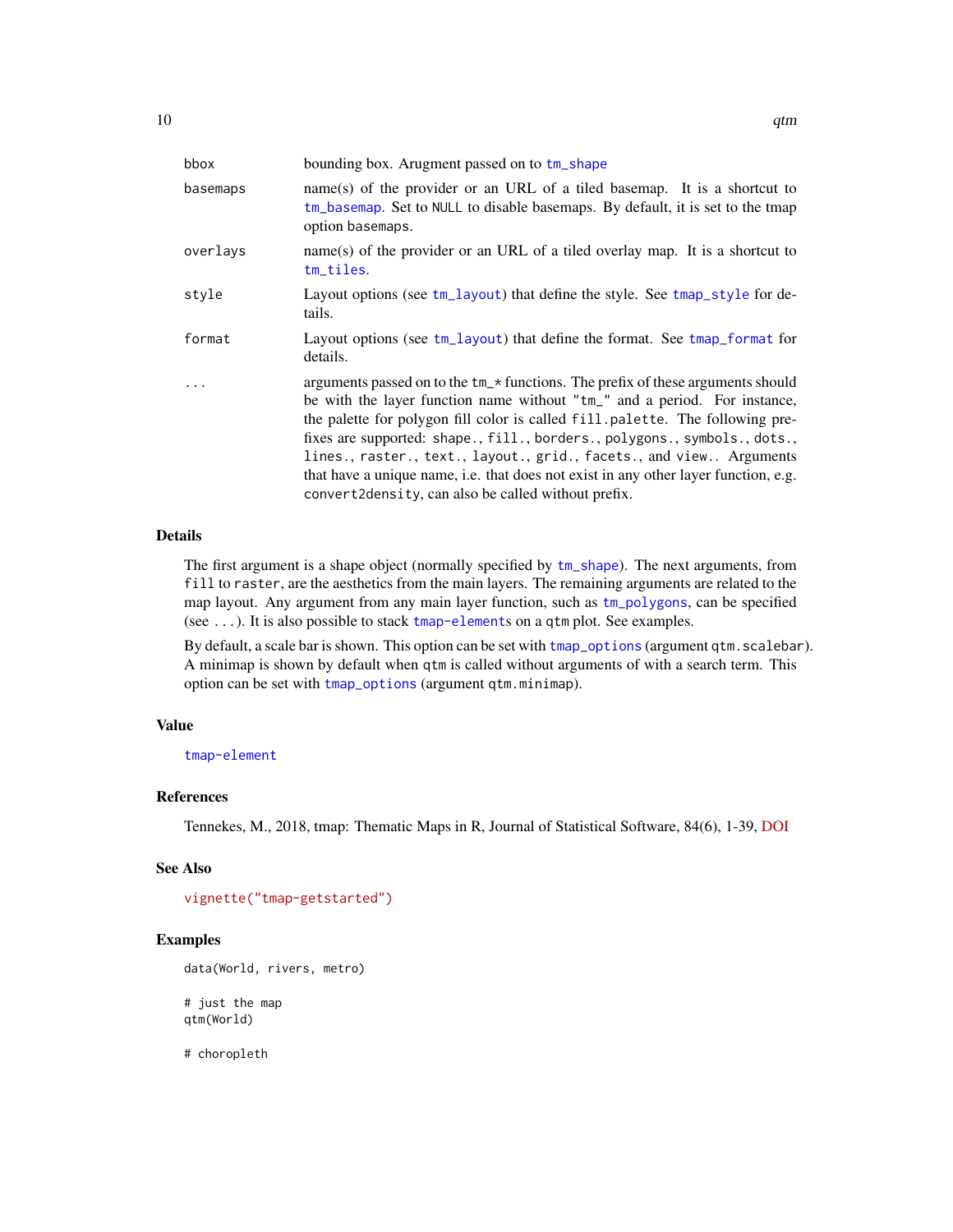# <span id="page-10-0"></span>renderTmap 11

```
qtm(World, fill = "economy", format = "World", style = "col_blind")
# choropleth with more specifications
qtm(World, fill="HPI", fill.n = 9, fill.palette = "div",
   fill.title = "Happy Planet Index", fill.id = "name",
    style = "gray", format = "World")
# this map can also be created with the main plotting method,
# which is recommended in this case.
## Not run:
tm_shape(World) +
    tm_polygons("HPI", n = 9, palette = "div",
        title = "Happy Planet Index", id = "name") +
tm_style("gray") +
tm_format("World")
## End(Not run)
# bubble map
## Not run:
qtm(World, borders = NULL) +
qtm(metro, symbols.size = "pop2010",
    symbols.title.size= "Metropolitan Areas",
    symbols.id= "name",
   format = "World")
## End(Not run)
# dot map
## Not run:
current.mode <- tmap_mode("view")
qtm(metro, bbox = "China")
tmap_mode(current.mode) # restore mode
## End(Not run)
## Not run:
# without arguments, a plain interactive map is shown (the mode is set to view)
qtm()
# search query for OpenStreetMap nominatim
qtm("Amsterdam")
## End(Not run)
```
renderTmap *Wrapper functions for using tmap in shiny*

#### <span id="page-10-1"></span>Description

Use tmapOutput to create a UI element, and renderTmap to render the tmap map. To update the map (more specifically, to add and remove layers) use tmapProxy. Adding layers is as usual,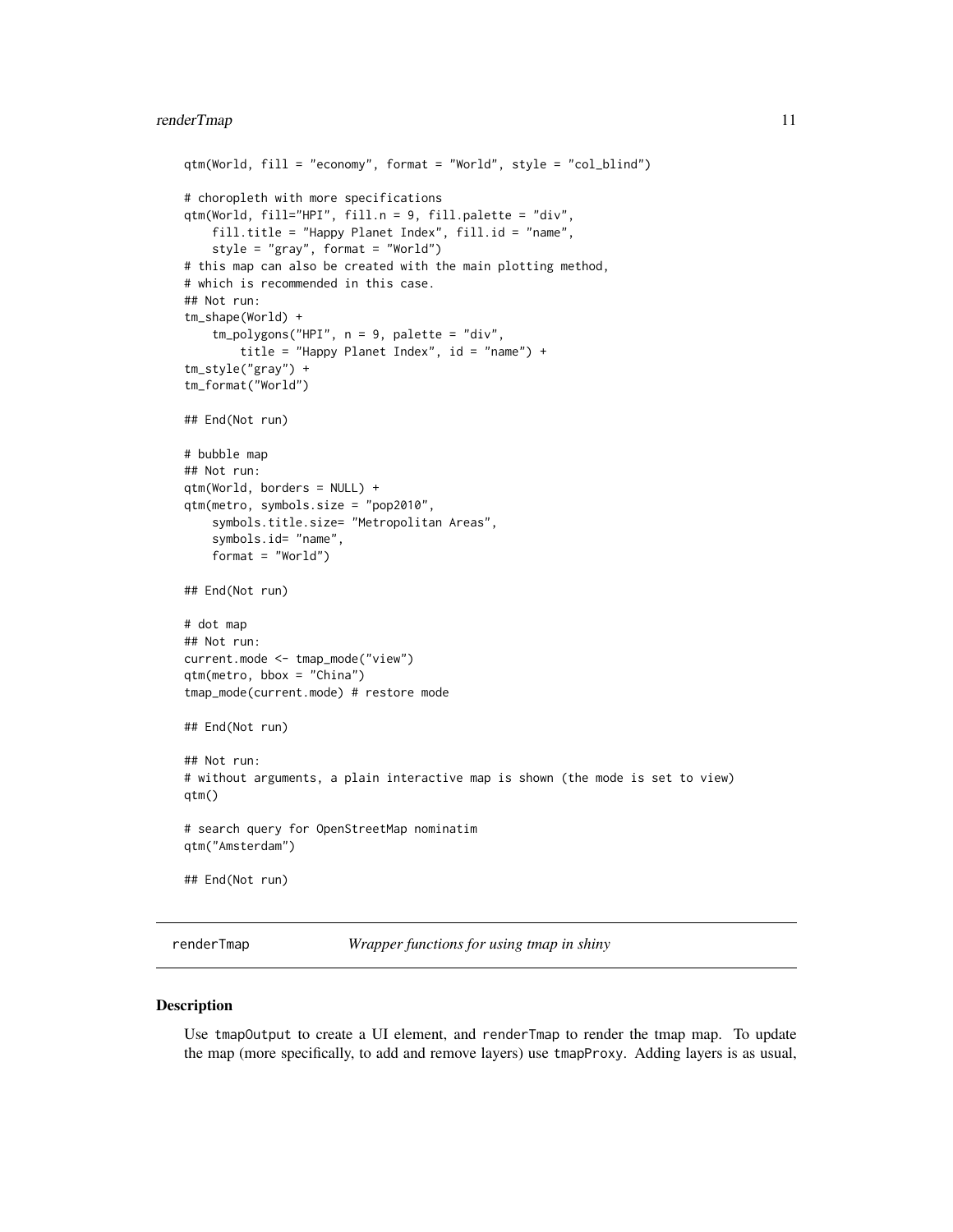removing layers can be done with the function tm\_remove\_layer.

# Usage

```
renderTmap(expr, env = parent.frame(), quoted = FALSE)
tmapOutput(outputId, width = "100%", height = 400)
tmapProxy(mapId, session = shiny::getDefaultReactiveDomain(), x)
tm_remove_layer(zindex)
```
#### Arguments

| A tmap object. A tmap object is created with qtm or by stacking tmap-elements.                                                                                                                 |
|------------------------------------------------------------------------------------------------------------------------------------------------------------------------------------------------|
| The environment in which to evaluate expr                                                                                                                                                      |
| Is expr a quoted expression (with $\text{quote}()$ )? This is useful if you want to save an<br>expression in a variable                                                                        |
| Output variable to read from                                                                                                                                                                   |
| the width and height of the map                                                                                                                                                                |
| single-element character vector indicating the output ID of the map to modify<br>(if invoked from a Shiny module, the namespace will be added automatically)                                   |
| the Shiny session object to which the map belongs; usually the default value will<br>suffice                                                                                                   |
| the tmap object that specifies the added and removed layers.                                                                                                                                   |
| the z index of the pane in which the layer is contained that is going to be re-<br>moved. It is recommended to specify the zindex for this layer when creating the<br>map (inside renderTmap). |
|                                                                                                                                                                                                |

#### Details

Two features from tmap are not (yet) supported in Shiny: small multiples (facets) and colored backgrounds (argument bg.color of [tm\\_layout](#page-49-1)). Workarounds for small multiples: create multiple independent maps or specify as.layers = TRUE in [tm\\_facets](#page-36-1).

```
if (require("shiny")) {
```

```
data(World)
world_vars <- setdiff(names(World), c("iso_a3", "name", "sovereignt", "geometry"))
ui <- fluidPage(
tmapOutput("map"),
selectInput("var", "Variable", world_vars)
\mathcal{L}
```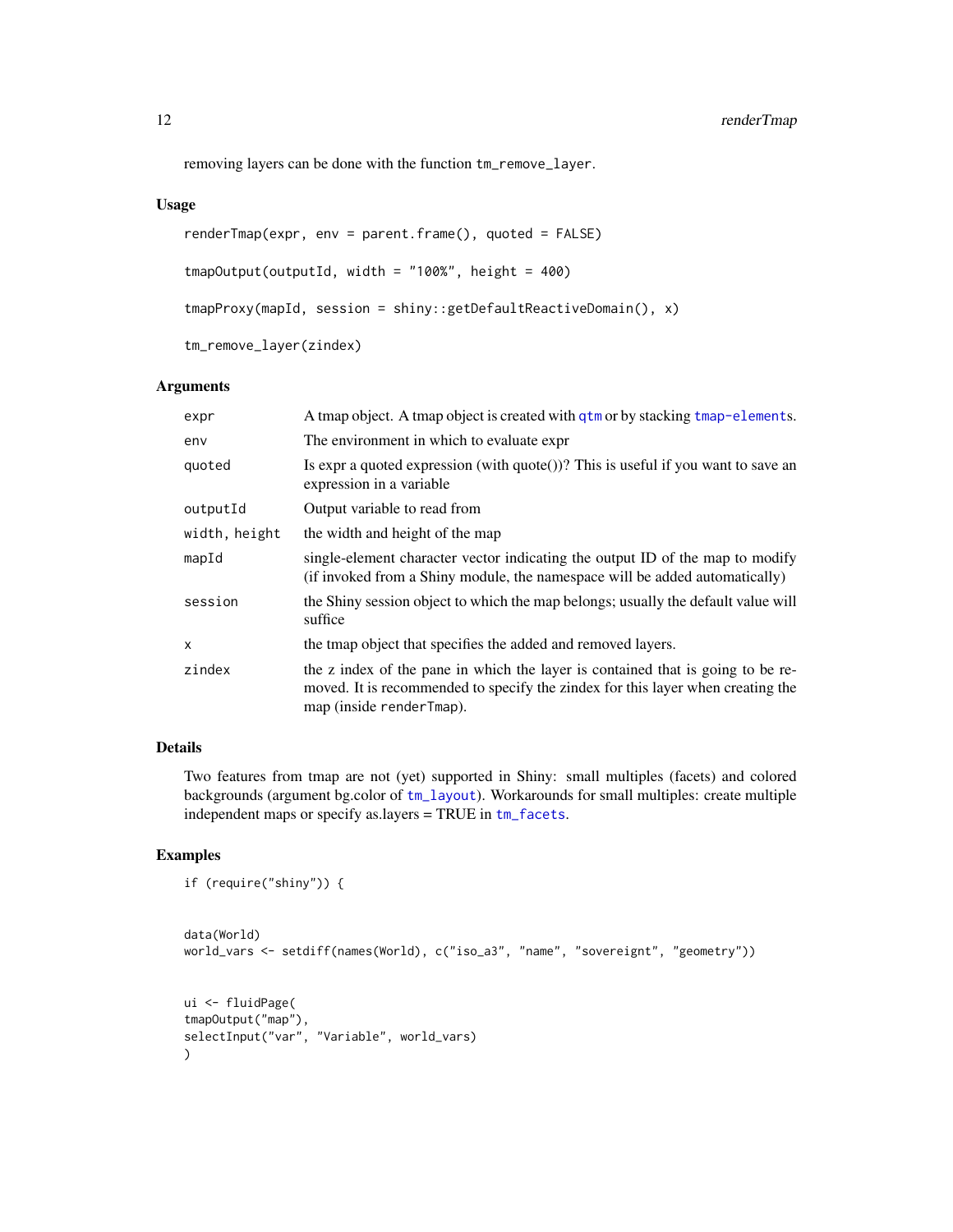#### <span id="page-12-0"></span>rivers and the set of the set of the set of the set of the set of the set of the set of the set of the set of the set of the set of the set of the set of the set of the set of the set of the set of the set of the set of th

```
server <- function(input, output, session) {
output$map <- renderTmap({
tm_shape(World) +
tm_polygons(world_vars[1], zindex = 401)
})
observe({
var <- input$var
tmapProxy("map", session, {
tm_remove_layer(401) +
tm_shape(World) +
tm_polygons(var, zindex = 401)
})
})
}
app <- shinyApp(ui, server)
if (interactive()) app
}
```
<span id="page-12-1"></span>

rivers *Spatial data of rivers*

# Description

Spatial data of rivers, of class [sf](#page-0-0)

#### Usage

data(rivers)

# Source

<http://www.naturalearthdata.com>

theme\_ps *ggplot2 theme for proportional symbols*

# Description

ggplot2 theme for proportional symbols. By default, this theme only shows the plotting area, so without titles, axes, and legend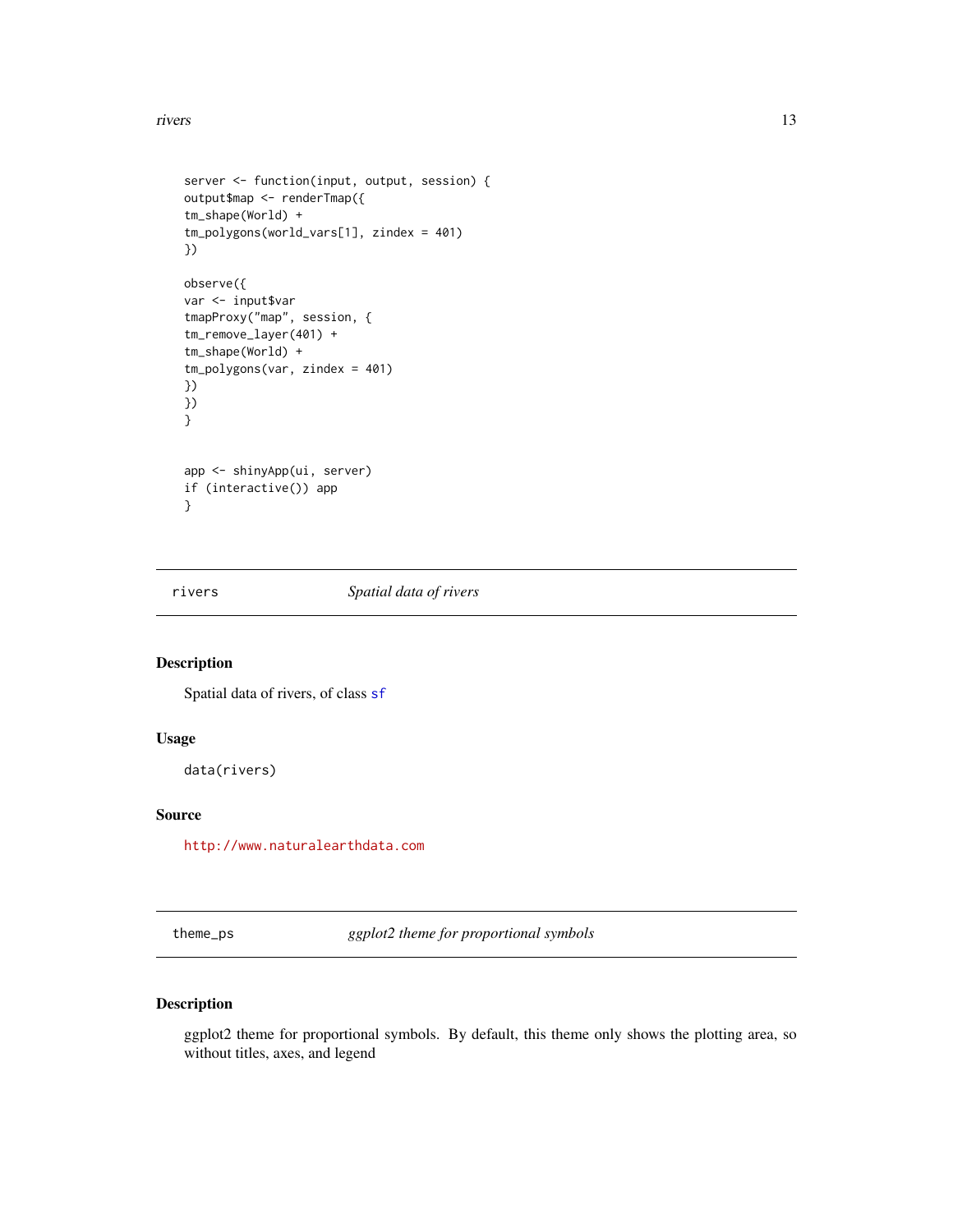# Usage

```
theme_ps(base_size = 12, base_family = ", plot.axes = FALSE,
 plot.legend = FALSE)
```
# Arguments

| base_size   | base size                         |
|-------------|-----------------------------------|
| base_family | base family                       |
| plot.axes   | should the axes be shown?         |
| plot.legend | should the legend $(s)$ be shown? |

<span id="page-13-1"></span>

| tmap-element |
|--------------|
|--------------|

# Description

Building block for drawing thematic maps. All element functions have the prefix tm\_.

# Details

The fundamental, and hence required element is  $tm\_shape$ , which specifies the shape object, and also specifies the projection and bounding box.

The elements that serve as aesthetics layers are

Base layers:

| tm_polygons   | Create a polygon layer (with borders) |
|---------------|---------------------------------------|
| $tm$ _symbols | Create a layer of symbols             |
| tm_lines      | Create a layer of lines               |
| tm_raster     | Create a raster layer                 |
| $tm\_text$    | Create a layer of text labels         |
| tm_basemap    | Create a layer of basemap tiles       |
| tm_tiles      | Create a layer of overlay tiles       |

# Derived layers:

| $tm$ _ $fill$ | Create a polygon layer (without borders) |
|---------------|------------------------------------------|
| tm_borders    | Create polygon borders                   |
| $tm_bubbles$  | Create a layer of bubbles                |
| tm_squares    | Create a layer of squares                |
| $tm\_dots$    | Create a layer of dots                   |
| tm_markers    | Create a layer of markers                |
| tm_iso        | Create a layer of iso/contour lines      |
| $tm\_rgb$     | Create a raster layer of an image        |
|               |                                          |

<span id="page-13-0"></span>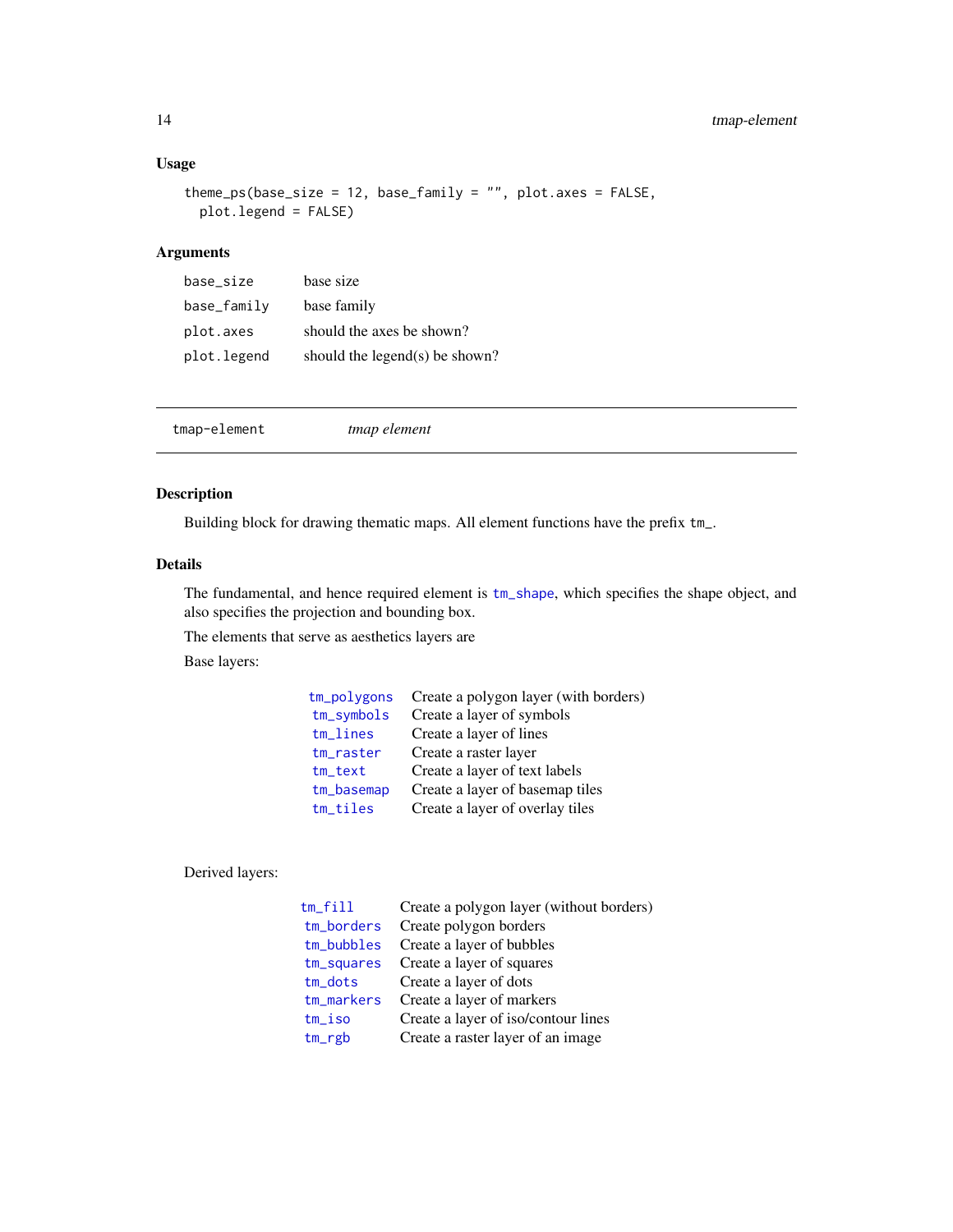# <span id="page-14-0"></span>tmap\_animation 15

The layers can be stacked by simply adding them with the  $+$  symbol. The combination of the elements described above form one group. Multiple groups can be stacked. Each group should start with [tm\\_shape](#page-73-1).

Attributes layers:

| tm_grid                   | Create grid lines                 |
|---------------------------|-----------------------------------|
| tm_scale_bar              | Create a scale bar                |
| tm_compass                | Create a map compass              |
| tm_credits                | Create a text for credits         |
| tm_logo                   | Create a logo                     |
| $tm_x$ lab and $tm_y$ lab | Create axis labels                |
| tm_minimap                | Create a minimap (view mode only) |

# Layout element:

| tm_layout   | Adjust the layout (main function)   |  |
|-------------|-------------------------------------|--|
| tm_legend   | Adjust the legend                   |  |
| tm_view     | Configure the interactive view mode |  |
| tm_style    | Apply a predefined style            |  |
| $tm_format$ | Apply a predefined format           |  |
|             |                                     |  |

#### References

Tennekes, M., 2018, tmap: Thematic Maps in R, Journal of Statistical Software, 84(6), 1-39, [DOI](https://doi.org/10.18637/jss.v084.i06)

# See Also

# [vignette\("tmap-getstarted"\)](../doc/tmap-getstarted.html)

The examples in each of the element functions

<span id="page-14-1"></span>tmap\_animation *Create animation*

#### Description

Create a gif or mpeg animation from a tmap plot. The free tool ImageMagick is required.

#### Usage

```
tmap_animation(tm, filename = "animation.gif", width = NA,
  height = NA, dpi = NA, delay = 40, loop = TRUE,
  restart.delay = <math>0</math>)
```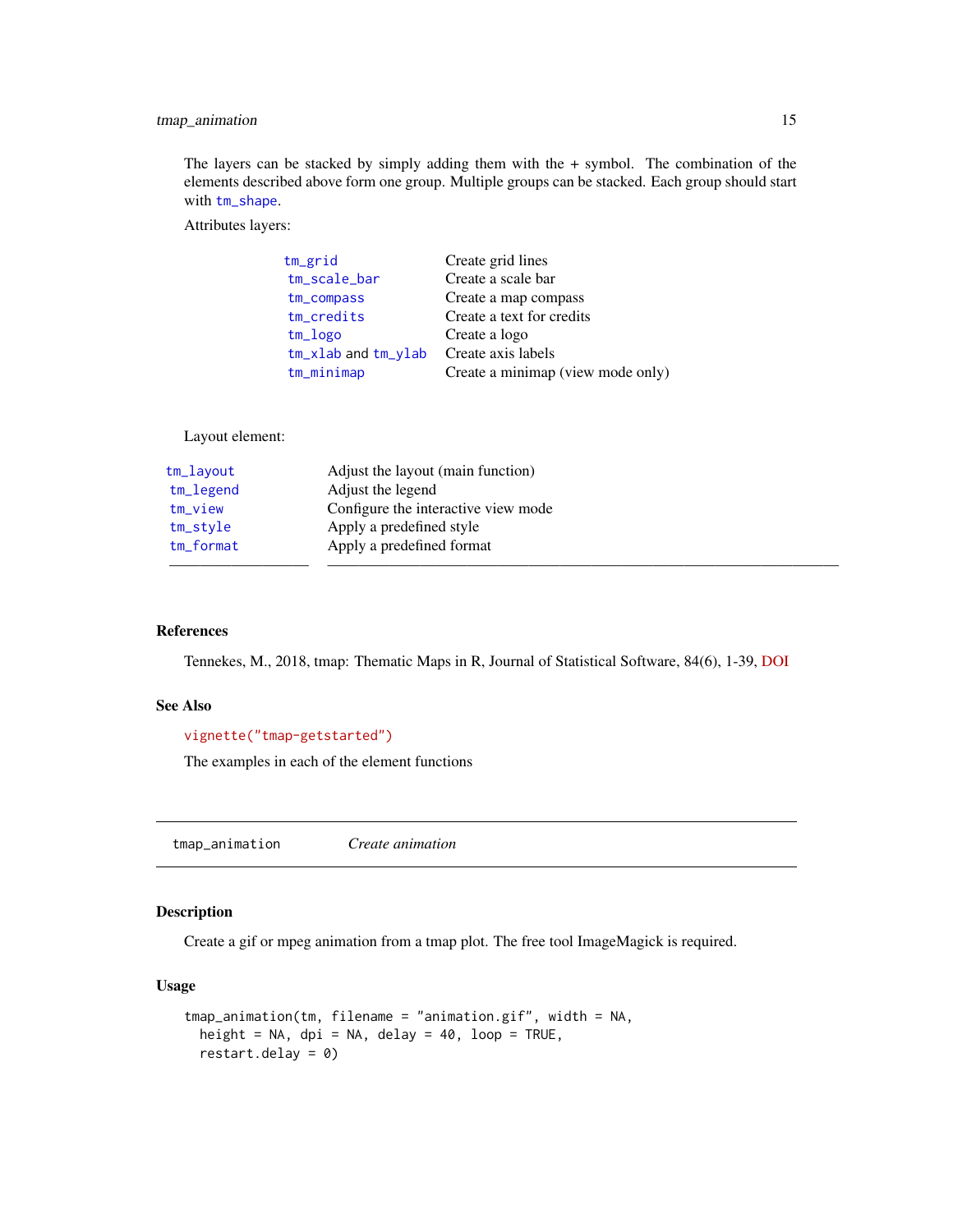# Arguments

| tm            | tmap object. In order to create a series of tmap plots, which will be the frames of<br>the animation, it is important to set nrow and nool in tm_facets, for otherwise<br>a small multiples plot is generated. Commonly, where one map is shown at a<br>time, both nrow and ncol are set to 1. |
|---------------|------------------------------------------------------------------------------------------------------------------------------------------------------------------------------------------------------------------------------------------------------------------------------------------------|
| filename      | filename of the video (should be a .gif or .mpg file)                                                                                                                                                                                                                                          |
| width         | width of the animation file (in pixels)                                                                                                                                                                                                                                                        |
| height        | height of the animation file (in pixels)                                                                                                                                                                                                                                                       |
| dpi           | dots per inch. Only applicable for raster graphics. By default 300, but this can<br>be set with the option output. dpi in tmap_options.                                                                                                                                                        |
| delay         | delay time between images (in 1/100th of a second)                                                                                                                                                                                                                                             |
| loop          | logical that determined whether the animation is looped, or an integer value that<br>determines how many times the animation is looped.                                                                                                                                                        |
| restart.delay | delay time between the loops (in 1/100th of a second)                                                                                                                                                                                                                                          |

# Note

Not only tmap plots are supported, but any series of R plots.

```
## Not run:
data(NLD_prov)
m1 <- tm_shape(NLD_prov) +
      tm_polygons("yellow") +
  tm_facets(along = "name")
tmap_animation(m1, filename="Dutch_provinces.gif", width=800, delay=40)
data(World, metro)
m2 \leq -\tmtext{tm\_shape}(\text{World}, \text{simply} = 0.5) +tm_fill() +tm_shape(metro) +
          tm_bubbles(size = paste0("pop", seq(1970, 2030, by=10)),
              col = "purple",
              border.col = "black", border.alpha = .5,
              scale = 2) +
      tm_facets(free.scales.symbol.size = FALSE, nrow=1,ncol=1) +
      tm_format("World", scale=.5)
tmap_animation(m2, filename="World population.gif", width=1200, delay=100)
## End(Not run)
```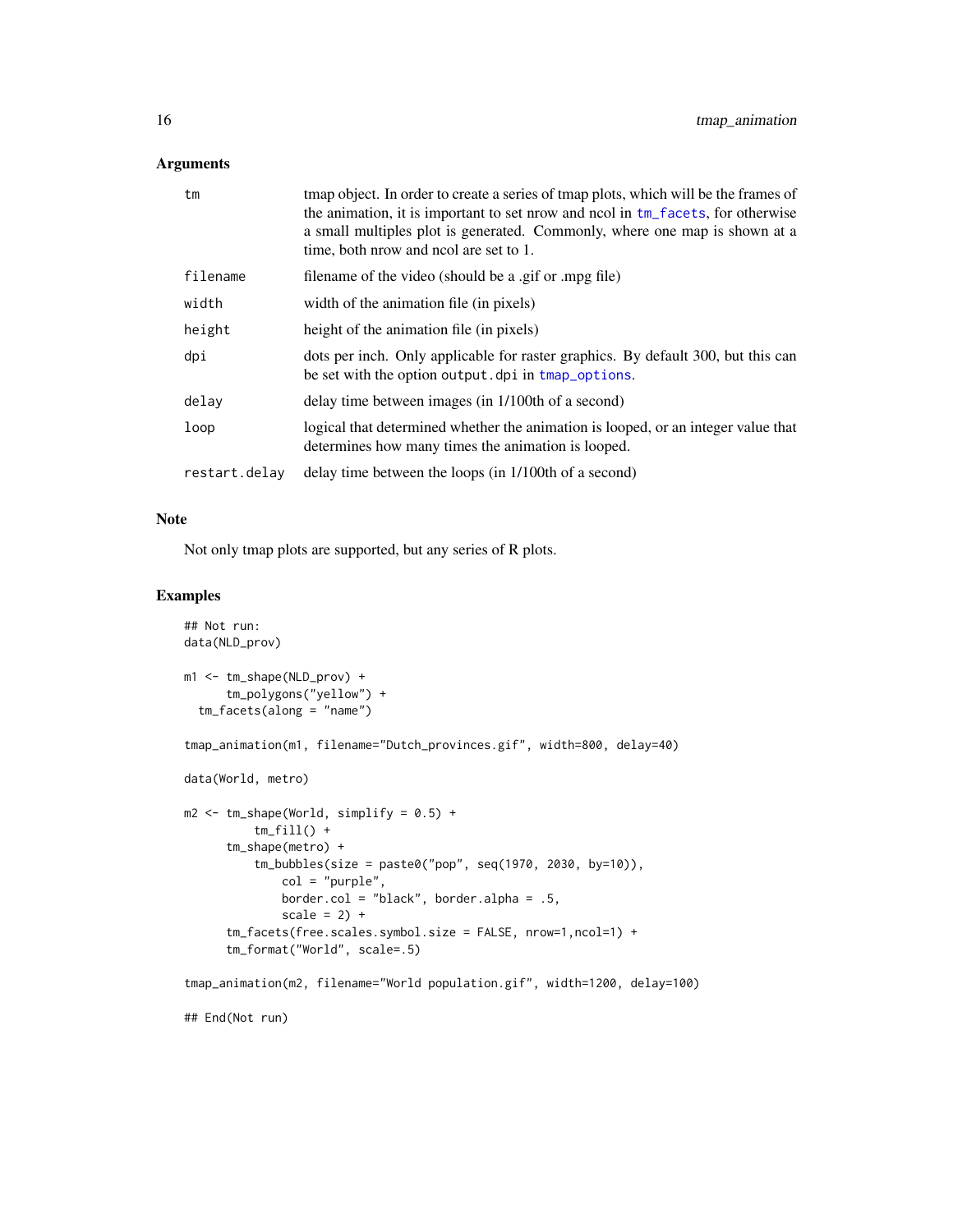<span id="page-16-1"></span><span id="page-16-0"></span>

# Description

Arrange small multiples in a grid layout. Normally, small multiples are created by specifying multiple variables for one aesthetic or by specifying the by argument (see [tm\\_facets](#page-36-1)). This function can be used to arrange custom small multiples in a grid layout.

# Usage

```
tmap\_arrange(..., ncol = NA, nrow = NA, widths = NA, heights = NA,sync = FALSE, asp = 0, outer.margins = 0.02)
knit_print.tmap_arrange(x, ..., options = NULL)
## S3 method for class 'tmap_arrange'
print(x, \text{ knit} = \text{FALSE}, \ldots, \text{ options} = \text{NULL})
```

| $\ddots$      | tmap objects or one list of tmap objects. The number of multiples that can be<br>plot is limited (see details).                                                                                                                                                                                                                                                                                                                                                                      |
|---------------|--------------------------------------------------------------------------------------------------------------------------------------------------------------------------------------------------------------------------------------------------------------------------------------------------------------------------------------------------------------------------------------------------------------------------------------------------------------------------------------|
| ncol          | number of columns                                                                                                                                                                                                                                                                                                                                                                                                                                                                    |
| nrow          | number of rows                                                                                                                                                                                                                                                                                                                                                                                                                                                                       |
| widths        | vector of column widths. It should add up to 1 and the length should be equal to<br>ncol                                                                                                                                                                                                                                                                                                                                                                                             |
| heights       | vector of row heights. It should add up to 1 and the length should be equal to<br>nrow                                                                                                                                                                                                                                                                                                                                                                                               |
| sync          | logical. Should the navigation in view mode (zooming and panning) be syn-<br>chronized? By default FALSE.                                                                                                                                                                                                                                                                                                                                                                            |
| asp           | aspect ratio. The aspect ratio of each map. Normally, this is controlled by<br>the asp argument from tm_layout (also a tmap option). This argument will<br>overwrite it, unless set to NULL. The default value for asp is 0, which means that<br>the aspect ratio is adjusted to the size of the device divided by the number of<br>columns and rows. When asp is set to NA, which is also the default value for<br>tm_layout, the aspect ratio will be adjusted to the used shapes. |
| outer.margins | outer margins, numeric vector four or a single value. If defines the outer mar-<br>gins for each multiple. If will overwrite the outer margins argument from<br>tm_layout, unless set to NULL.                                                                                                                                                                                                                                                                                       |
| X             | a tmap_arrange object (returned from tmap_arrange)                                                                                                                                                                                                                                                                                                                                                                                                                                   |
| options       | options passed on to knitprint                                                                                                                                                                                                                                                                                                                                                                                                                                                       |
| knit          | should knit_print be enabled, or the normal print function?                                                                                                                                                                                                                                                                                                                                                                                                                          |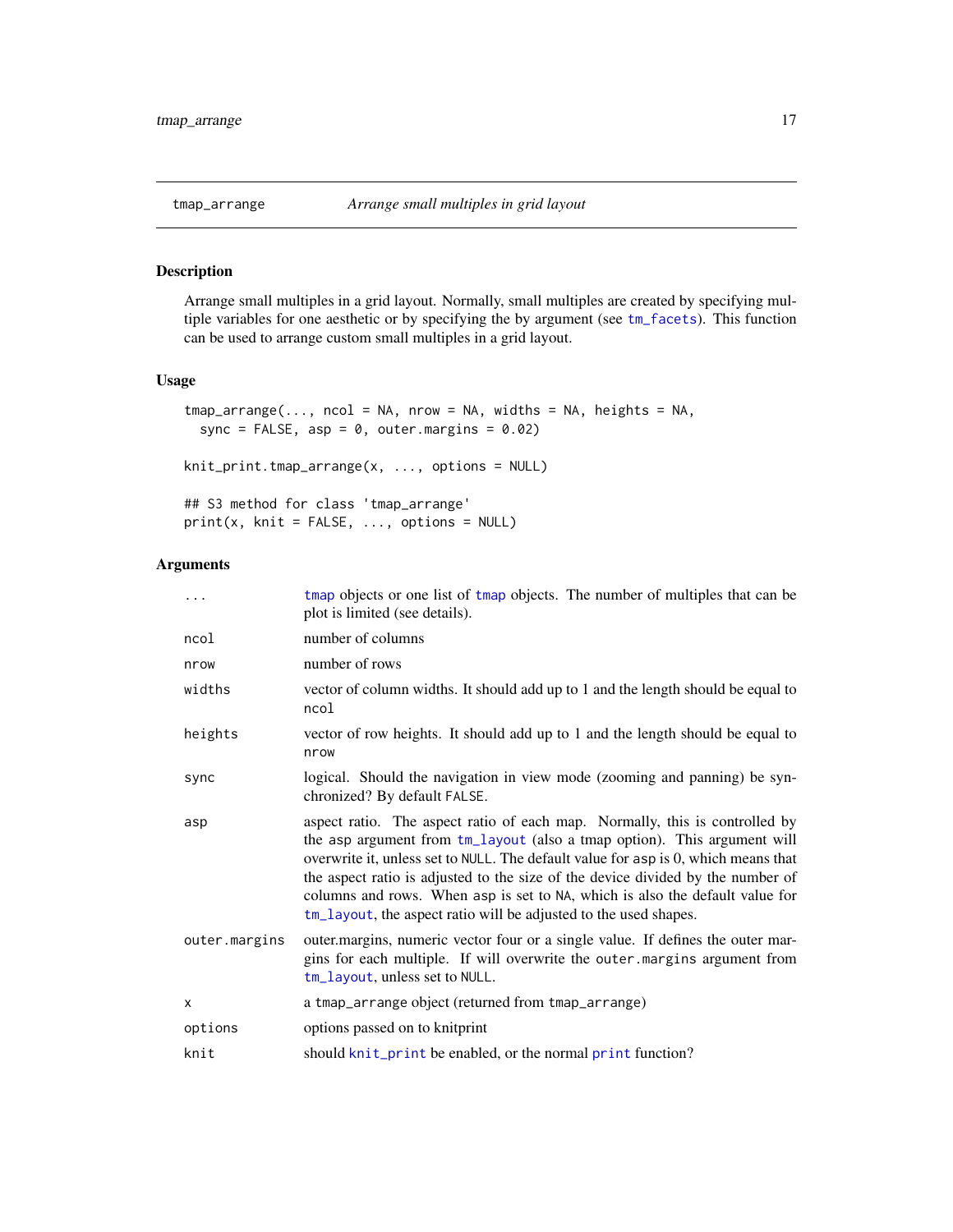#### <span id="page-17-0"></span>Details

The global option tmap.limits controls the limit of the number of facets that are plotted. By default, tmap\_options(tmap.limits=c(facets.view=4,facets.plot=64)). The maximum number of interactive facets is set to four since otherwise it may become very slow.

#### Examples

```
data(World)
w1 <- qtm(World, projection = "eck4", title="Eckert IV")
w2 <- qtm(World, projection = "merc", title="Mercator")
w3 <- qtm(World, projection = "gall", title="Gall stereographic")
w4 <- qtm(World, projection = "robin", title="Robinsin")
current.mode <- tmap_mode("plot")
tmap_arrange(w1, w2, w3, w4, widths = c(.25, .75))
tmap_mode(current.mode)
```
<span id="page-17-1"></span>tmap\_format *Get or add format options*

#### Description

Format options are tmap options that are shape dependent. With tmap\_format() the predefined formats can be retrieved. The values for a specific format can be retrieved with tmap\_format(format), where format is the name of the format. The function tmap\_format\_add is used to add a format.

#### Usage

```
tmap_format(format)
```
tmap\_format\_add(..., name)

#### Arguments

| format                  | name of the format. Run tmap format () to see the choices.              |
|-------------------------|-------------------------------------------------------------------------|
| $\cdot$ $\cdot$ $\cdot$ | options from tm_layout or tm_view. Can also be a list of those options. |
| name                    | name of the new format.                                                 |

#### Value

the function tmap\_format() returns the names of the available formats. When format is defined, it returns the option list corresponding the that format.

#### See Also

[tm\\_layout](#page-49-1) for predefined styles, [tmap\\_style\\_catalogue](#page-30-1) to create a style catalogue of all available styles, and [tmap\\_options](#page-23-1) for tmap options.

[tmap\\_options](#page-23-1) for tmap options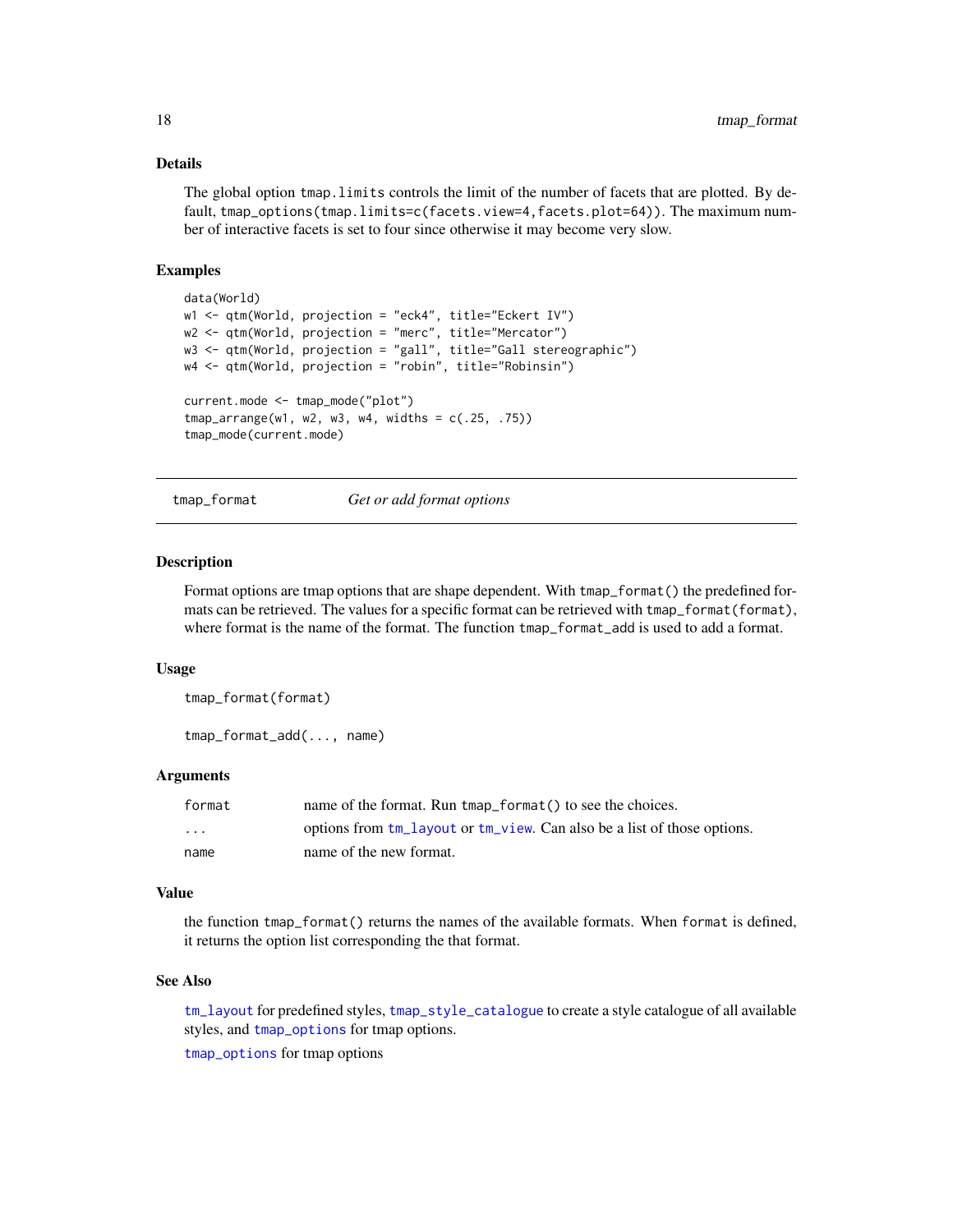# <span id="page-18-0"></span>tmap\_icons 19

# Examples

```
# available formats
tmap_format()
# create option list to be used as a new format
World_small <- tmap_format("World")
World_small$scale <- 2
# add format
tmap_format_add(World_small, name = "World_small")
# observe that World_small is successfully added:
tmap_format()
data(World)
qtm(World, fill="HPI", format="World_small")
```
<span id="page-18-1"></span>tmap\_icons *Specify icons*

# Description

Specifies icons from a png images, which can be used as markers in thematic maps. The function marker\_icon is the specification of the default marker.

#### Usage

```
tmap_icons(file, width = 48, height = 48, keep.asp = TRUE,
  just = c("center", "center"), as.local = TRUE, ...)
```
marker\_icon()

| file      | character value/vector containing the file path(s) or $url(s)$ .                                                                                                                                                                                                                                                                                         |
|-----------|----------------------------------------------------------------------------------------------------------------------------------------------------------------------------------------------------------------------------------------------------------------------------------------------------------------------------------------------------------|
| width     | width of the icon. If keep. asp, this is interpreted as the maximum width.                                                                                                                                                                                                                                                                               |
| height    | height of the icon. If keep. asp, this is interpreted as the maximum height.                                                                                                                                                                                                                                                                             |
| keep.asp  | keep the aspect ratio of the png image. If TRUE and the aspect ratio differs from<br>width/height either width or height is adjusted accordingly.                                                                                                                                                                                                        |
| just      | justification of the icons relative to the point coordinates. The first value spec-<br>ifies horizontal and the second value vertical justification. Possible values are:<br>"left", "right", "center", "bottom", and "top". Numeric values of 0<br>specify left alignment and 1 right alignment. The default value of just is<br>c("center", "center"). |
| as.local  | if the file is a url, should it be saved to local temporary file?                                                                                                                                                                                                                                                                                        |
| $\ddotsc$ | arguments passed on to icons. When icon width, icon Height, icon Anchor X<br>and iconAnchorY are specified, they override width and height, and just.                                                                                                                                                                                                    |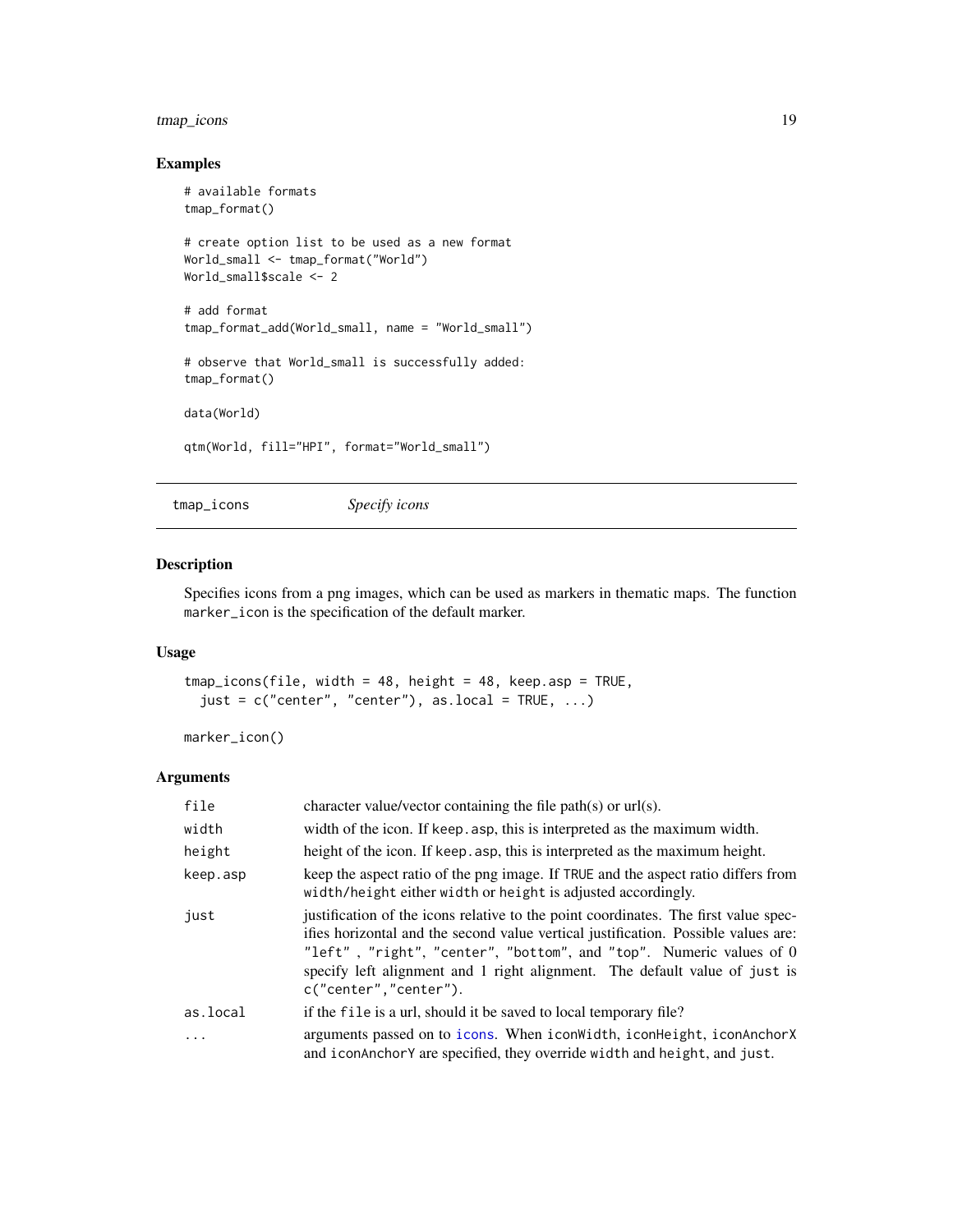#### Value

icon data (see [icons](#page-0-0))

### See Also

[tm\\_symbols](#page-75-1)

<span id="page-19-1"></span>tmap\_last *Retrieve the last map to be modified or created*

# Description

Retrieve the last map to be modified or created. Works in the same way as ggplot2's [last\\_plot](#page-0-0), although there is a difference: last\_map returns the last call instead of the stacked [tmap-elements](#page-13-1).

#### Usage

tmap\_last()

# Value

call

#### See Also

[tmap\\_save](#page-27-1)

<span id="page-19-2"></span>tmap\_leaflet *Create a leaflet widget from a tmap object*

# Description

Create a leaflet widget from a tmap object. An interactive map (see [tmap\\_mode](#page-21-1)) is an automatically generated leaflet widget. With this function, this leaflet widget is obtained, which can then be changed or extended by using leaflet's own methods.

#### Usage

```
tmap\_leaflet(x, mode = "view", show = FALSE, add.titles = TRUE,in.ship = FALSE, ...)
```
<span id="page-19-0"></span>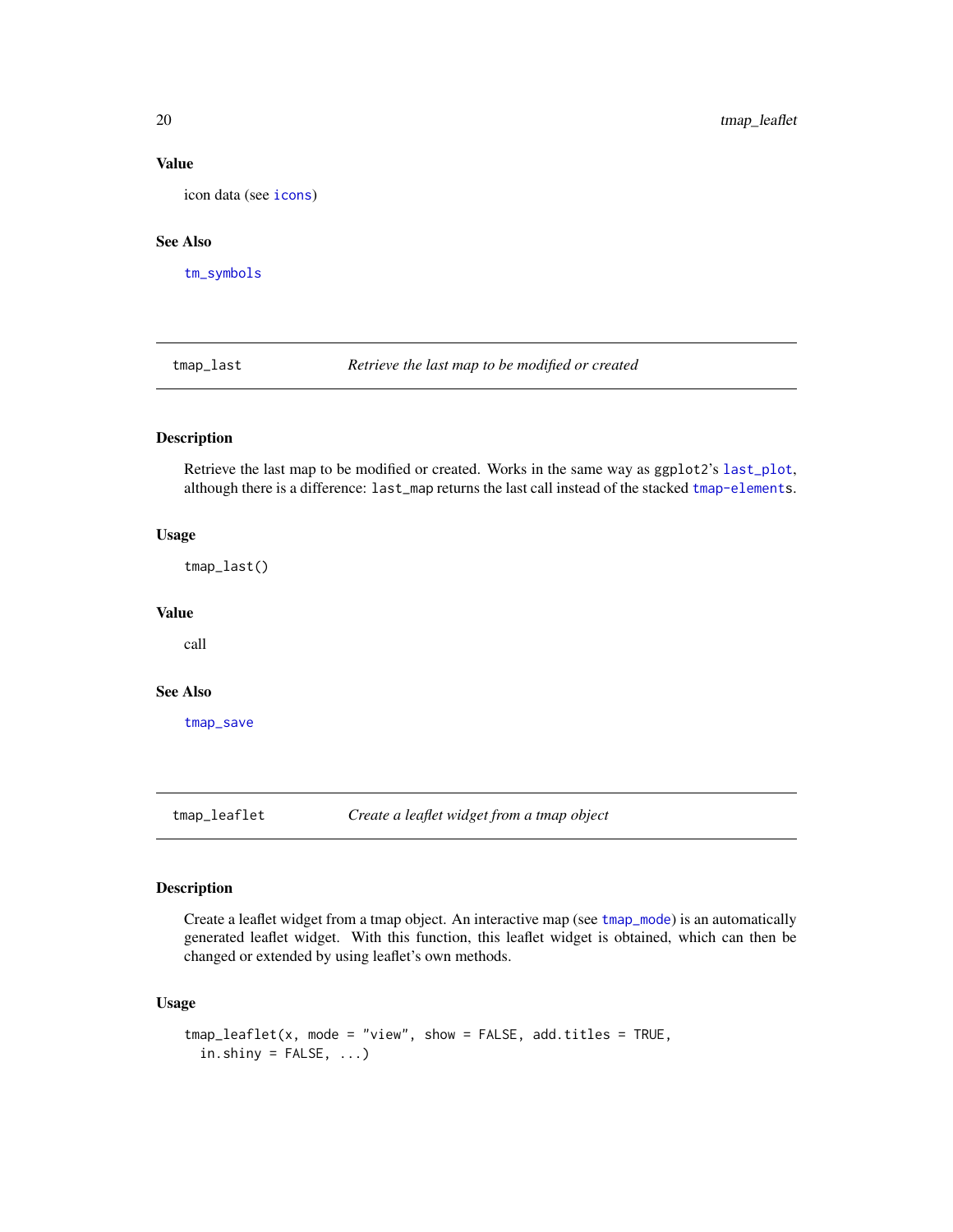# tmap\_leaflet 21

#### Arguments

| $\mathsf{x}$ | tmap object. A tmap object is created with qtm or by stacking tmap-elements.                                                                        |
|--------------|-----------------------------------------------------------------------------------------------------------------------------------------------------|
| mode         | the mode of tmap, which is set to "view" in order to obtain the leaflet object.<br>See tmap_mode for details.                                       |
| show         | should the leaflet map be shown? FALSE by default                                                                                                   |
| add.titles   | add titles to leaflet object                                                                                                                        |
| in.shiny     | is the leaflet output going to be used in shiny? If so, two features are not sup-<br>ported and therefore disabled: facets and colored backgrounds. |
| $\ddotsc$    | arguments passed on to print. tmap                                                                                                                  |

# Value

[leaflet](#page-0-0) object

#### See Also

[tmapOutput](#page-10-1) for tmap in Shiny, [tmap\\_mode](#page-21-1), [tm\\_view](#page-91-1), [print.tmap](#page-6-2)

```
# world choropleth/bubble map of the world
data(World, metro)
metro$growth <- (metro$pop2020 - metro$pop2010) / (metro$pop2010 * 10) * 100
map1 <- tm_shape(metro) +
tm_bubbles("pop2010", col = "growth",
   border.col = "black", border.alpha = .5,
   style="fixed", breaks=c(-Inf, seq(0, 6, by=2), Inf),
   palette="-RdYlBu", contrast=1,
   title.size="Metro population",
   title.col="Growth rate (%)", id="name") +
tm_layout(legend.bg.color = "grey90", legend.bg.alpha=.5, legend.frame=TRUE)
lf <- tmap_leaflet(map1)
# show leaflet widget
lf
# add marker
require(leaflet)
lf %>% leaflet::addMarkers(2.2945, 48.8582, popup = "Eiffel tower")
## Not run:
# alternative
eiffelTower <- geocode_OSM("Eiffel Tower, Paris", as.SPDF = TRUE)
map1 +
tm_shape(eiffelTower) +
tm_markers()
```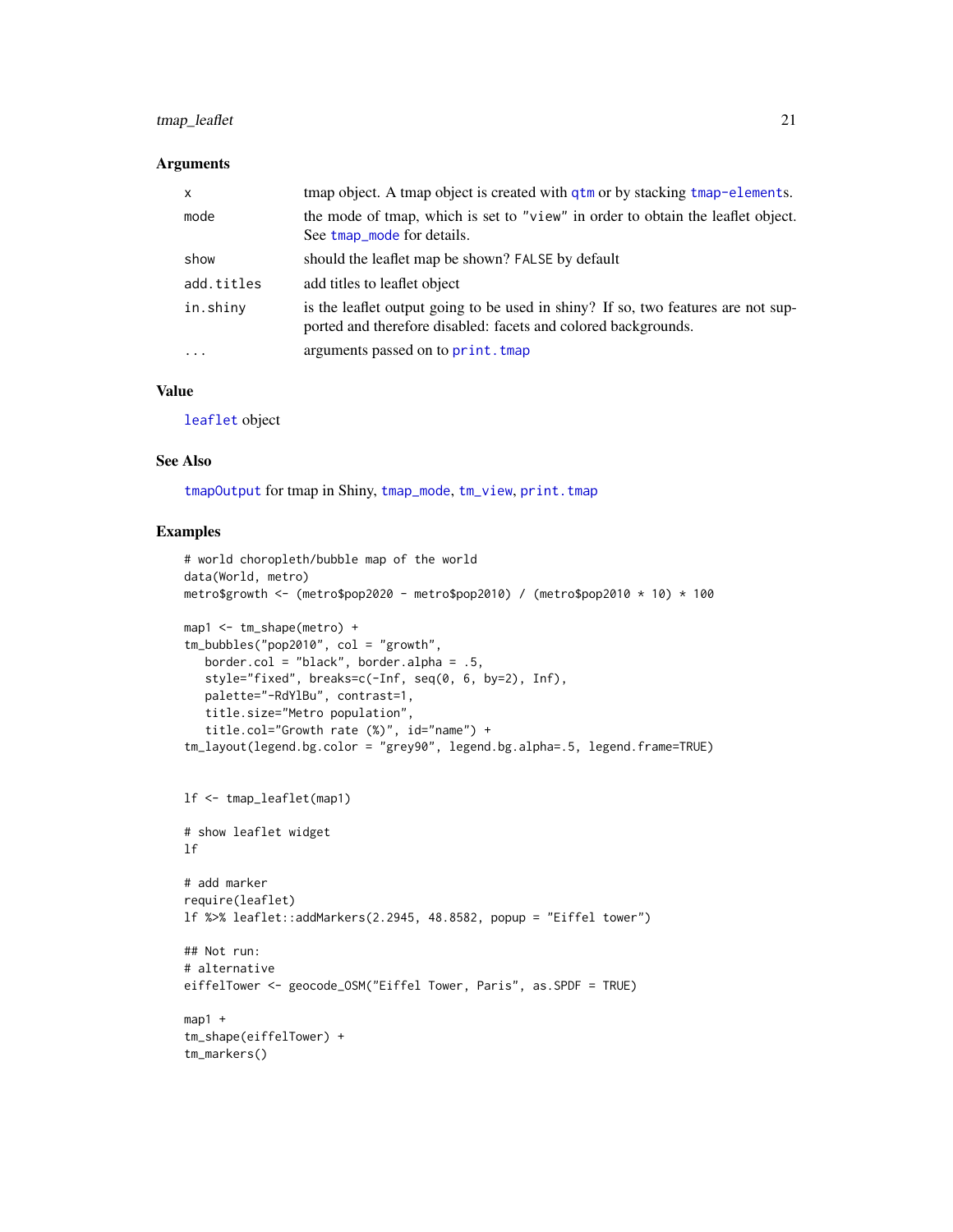<span id="page-21-0"></span>## End(Not run)

<span id="page-21-1"></span>tmap\_mode *Set tmap mode to static plotting or interactive viewing*

#### <span id="page-21-2"></span>**Description**

Set tmap mode to static plotting or interactive viewing. The global option tmap.mode determines the whether thematic maps are plot in the graphics device, or shown as an interactive leaflet map (see also [tmap\\_options](#page-23-1). The function tmap\_mode is a wrapper to set this global option. The convenient function ttm is a toggle switch between the two modes. Tip 1: use tmap\_mode in scripts and ttm in the console. Tip 2: use ttm in combination with [tmap\\_last](#page-19-1) to redraw the last map in the other mode.

#### Usage

tmap\_mode(mode = c("plot", "view"))

ttm()

#### Arguments

#### mode one of

- "plot" Thematic maps are shown in the graphics device. This is the default mode, and supports all tmap's features, such as small multiples (see  $tm_f$ acets) and extensive layout settings (see [tm\\_layout](#page-49-1)). It is recommended for saving static maps (see [tmap\\_save](#page-27-1)).
- "view" Thematic maps are viewed interactively in the web browser or RStudio's Viewer pane. Maps are fully interactive with tiles from OpenStreetMap or other map providers (see [tm\\_tiles](#page-32-2)). See also [tm\\_view](#page-91-1) for options related to the "view" mode. This mode generates a [leaflet](#page-0-0) widget, which can also be directly obtained with [tmap\\_leaflet](#page-19-2). With RMarkdown, it is possible to publish it to an HTML page. There are a couple of constraints in comparison to "plot":
	- The map is always projected according to the Web Mercator projection. Although this projection is the de facto standard for interactive webbased mapping, it lacks the equal-area property, which is important for many thematic maps, especially choropleths (see examples from [tm\\_shape](#page-73-1)).
	- Small multiples are not supported
	- The legend cannot be made for aesthetics regarding size, which are symbol size and line width.
	- Text labels are not supported (yet)
	- The layout options set with [tm\\_layout](#page-49-1)) regarding map format are not used. However, the styling options still apply.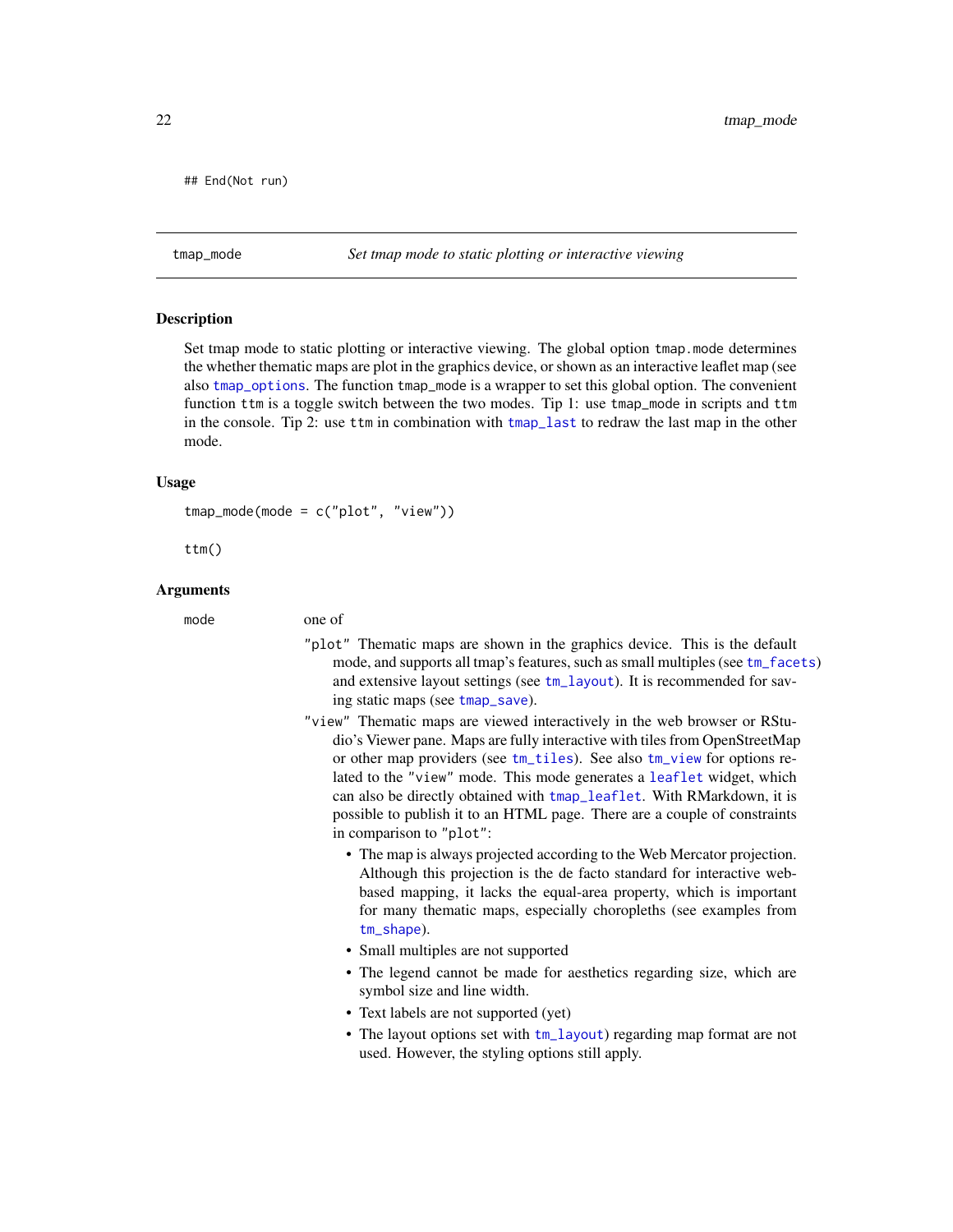tmap\_mode 23

#### Value

the mode before changing

#### References

Tennekes, M., 2018, tmap: Thematic Maps in R, Journal of Statistical Software, 84(6), 1-39, [DOI](https://doi.org/10.18637/jss.v084.i06)

# See Also

```
vignette("tmap-getstarted"), tmap_last to show the last map, tm_view for viewing options,
and tmap_leaflet for obtaining a leaflet widget, and tmap_options for tmap options.
```

```
# world choropleth/bubble map of the world
data(World, metro)
metro$growth <- (metro$pop2020 - metro$pop2010) / (metro$pop2010 * 10) * 100
map1 < - \tmtext{tm\_shape}(\text{World}) +tm_polygons("income_grp", palette="-Blues", contrast=.7, id="name", title="Income group") +
tm_shape(metro) +
tm_bubbles("pop2010", col = "growth",
border.col = "black", border.alpha = .5,
style="fixed", breaks=c(-Inf, seq(0, 6, by=2), Inf),
palette="-RdYlBu", contrast=1,
title.size="Metro population",
title.col="Growth rate (%)", id="name",
popup.vars = c("pop2010", "pop2020", "growth")) +
tm_layout(legend.bg.color = "grey90", legend.bg.alpha=.5, legend.frame=TRUE)
# initial mode: "plot"
current.mode <- tmap_mode("plot")
# plot map
map1
# switch to other mode: "view"
ttm()
# view map
map1
## Not run:
# choropleth of the Dutch population in interactive mode:
require(tmaptools)
data(NLD_muni, NLD_prov)
NLD_muni$pop_dens <- calc_densities(NLD_muni, var = "population")
tm_shape(NLD_muni) +
tm_fill(col="pop_dens",
style="kmeans",
title = "Population (per km^2)", id = "name") +
```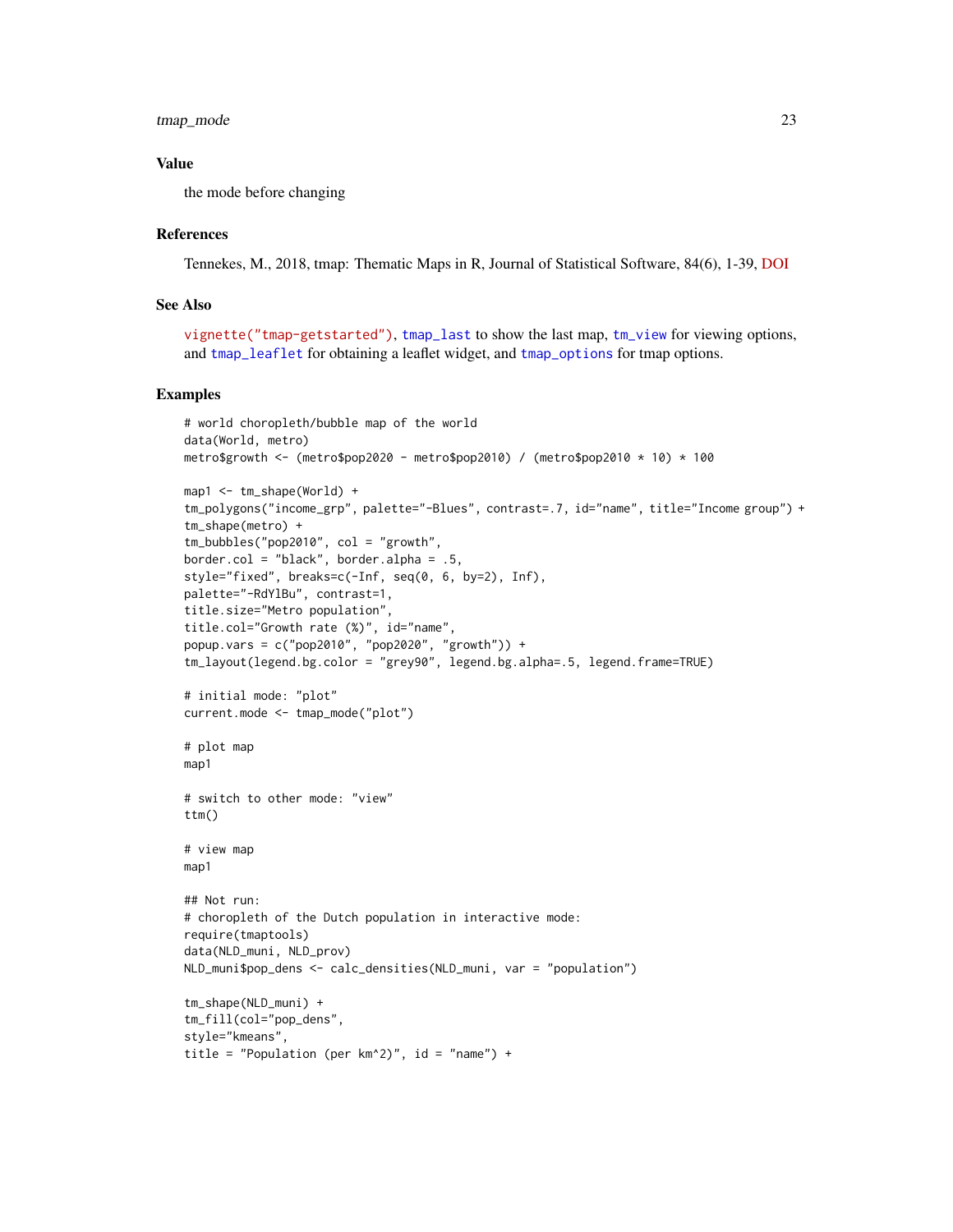```
tm_borders("grey25", alpha=.5) +
tm_shape(NLD_prov) +
tm_borders("grey40", lwd=2)
## End(Not run)
# restore current mode
tmap_mode(current.mode)
```
<span id="page-23-1"></span>tmap\_options *Options for tmap*

# <span id="page-23-2"></span>Description

Get or set global options for tmap. The behaviour of tmap\_options is similar to [options](#page-0-0): all tmap options are retrieved when this function is called without arguments. When arguments are specified, the corresponding options are set, and the old values are silently returned as a list. The function tmap\_options\_reset is used to reset all options back to the default values (also the style is reset to "white"). Differences with the default values can be shown with tmap\_options\_diff. The function tmap\_options\_save can be used to save the current options as a new style. See details below on how to create a new style.

#### Usage

```
tmap_options(..., unit, limits, max.categories, max.raster, basemaps,
 basemaps.alpha, overlays, overlays.alpha, qtm.scalebar, qtm.minimap,
 show.messages, output.format, output.size, output.dpi)
```
tmap\_options\_diff()

tmap\_options\_reset()

tmap\_options\_save(style)

#### Arguments

```
... options from tm_layout or tm_view. Note that the difference with using tm_layout
                 or tm_view directly, is that options set with tmap_options remain for the entire
                 session (unless changed with tmap_options or tmap_style). It can also be a
                 single unnamed argument which is a named list of options (similar behaviour as
                 options).
```
unit this is the default value for the unit argument of  $tm$  shape. It specifies the unit of measurement, which is used in the scale bar and the calculation of density values. By default (when loading the package), it is "metric". Other valid values are "imperial", "km", "m", "mi", and "ft".

<span id="page-23-0"></span>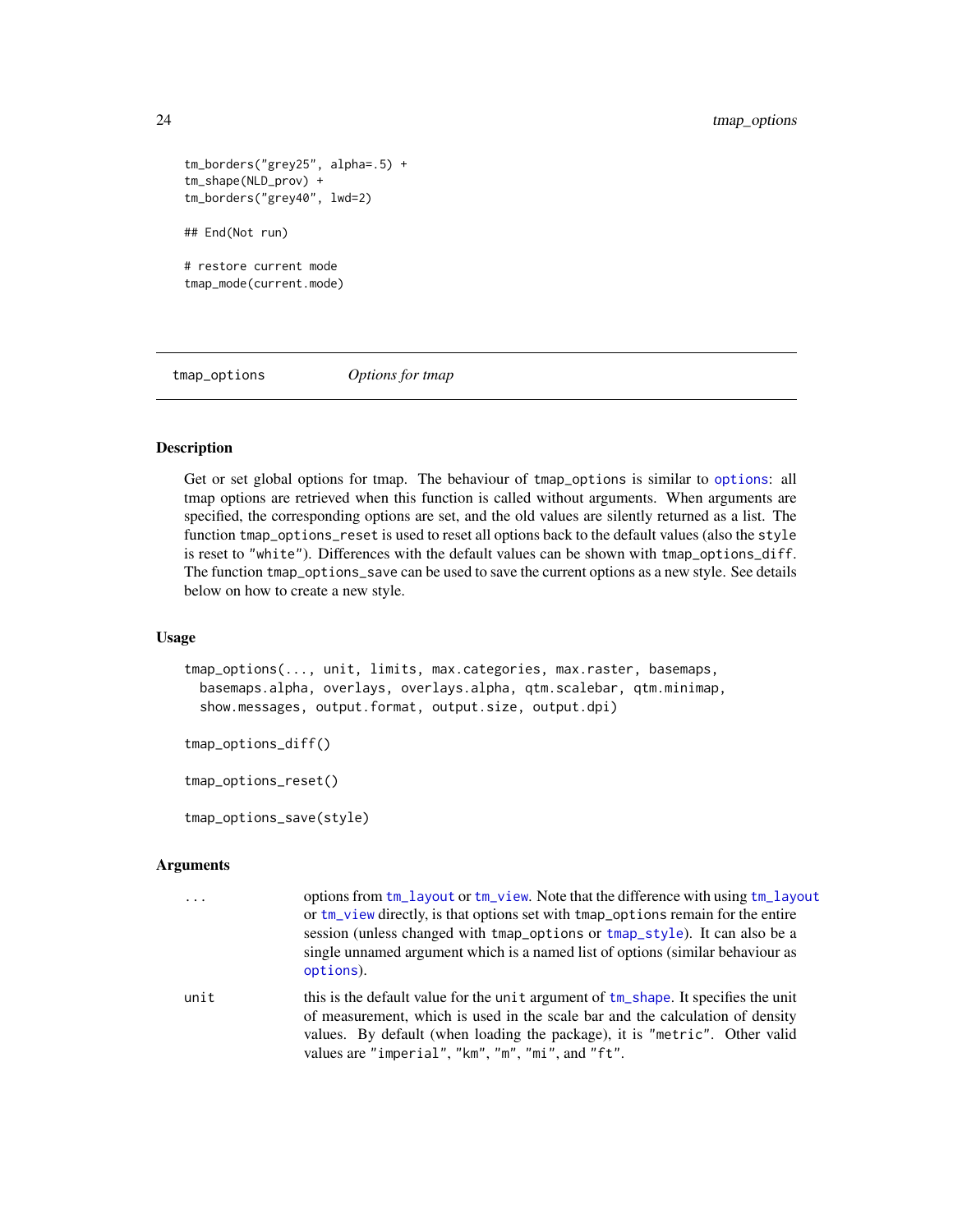limits this option determines how many facets (small multiples) are allowed for per mode. It should be a vector of two numeric values named facets.view and facets.plot. By default (i.e. when loading the package), it is set to c(facets.view  $= 4$ , facets.plot = 64) max.categories in case col is the name of a categorical variable in the layer functions (e.g. [tm\\_polygons](#page-40-1)), this value determines how many categories (levels) it can have maximally. If the number of levels is higher than max.categories, then levels are combined. max.raster the maximum size of rasters, in terms of number of raster cells. It should be a vector of two numeric values named plot and view, which determines the size in plotting and viewing mode. The default values are  $c$  (plot = 1e7, view = 1e6). Rasters that are larger will be shown at a decreased resolution. basemaps default basemaps. Basemaps are normally configured with [tm\\_basemap](#page-32-1). When this is not done, the basemaps specified by this option are shown (in view mode). Vector of one or more names of baselayer maps, or NULL if basemaps should be omitted. For options see the list leaflet::providers, which can be previewed at [http://leaflet-extras.github.io/leaflet-providers/](http://leaflet-extras.github.io/leaflet-providers/preview) [preview](http://leaflet-extras.github.io/leaflet-providers/preview). Also supports URL's for tile servers, such as "http://{s}.tile.openstreetmap.org/{z}/{; If a named vector is provided, the names are used in the layer control legend (similar to the group argument of [tm\\_basemap](#page-32-1). See also overlays, which is the default option for overlay tiles. basemaps.alpha default transparency (opacity) value for the basemaps. Can be a vector of values, one for each basemap. overlays default overlay tilemaps. Overlays tilemaps are shown as front layer (in contrast to basemaps, which are background layers), so they are only useful when they are semi-transparent. Like basemaps, a vector of tilemaps is expected, or NULL is overlays should be omitted. overlays.alpha default transparency (opacity) value for the overlay maps. Can be a vector of values, one for each overlay map. qtm.scalebar should a scale bar be added to interactive maps created with [qtm](#page-7-1). In other words, should tm\_scale\_bar() be added automatically? The value NA means that the scale bar is only added when [qtm](#page-7-1) is called without arguments or with a search term. The default value is TRUE.  $qtm.$  $qtm.$  minimap should a minimap be added to interactive maps created with  $qtm.$  In other words, should tm\_minimap() be added automatically? The value NA means that the minimap is only added in navigation mode (i.e. when [qtm](#page-7-1) is called without arguments or with a search term. The default value is FALSE. show.messages should messages be shown? output. format The format of the static maps saved with [tmap\\_save](#page-27-1) without specification of the filename. The default is "png". output.size The size of the static maps saved with [tmap\\_save](#page-27-1) without specification of width and height. The unit is squared inch and the default is 49. This means that square maps (so with aspect ratio 1) will be saved as 7 by 7 inch images and a map with aspect ratio 2 (e.g. most world maps) will be saved as approximately 10 by 5 inch.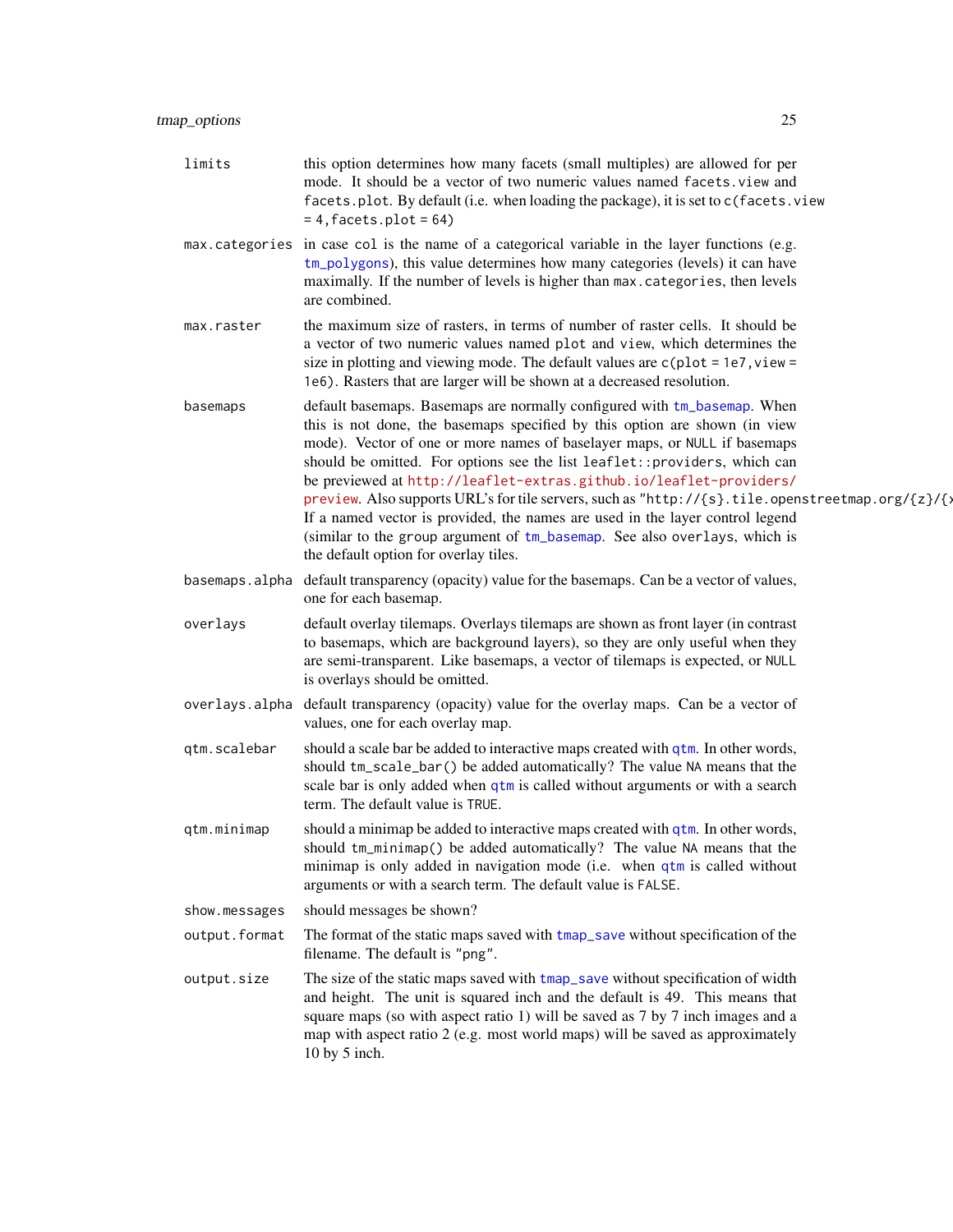26 tmap\_options tmap\_options tmap\_options tmap\_options tmap\_options tmap\_options tmap\_options tmap\_options tmap\_options tmap\_options tmap\_options tmap\_options tmap\_options tmap\_options tmap\_options tmap\_options tmap\_option

| output.dpi | The default number of dots per inch for tmap_save and tmap_animation. |
|------------|-----------------------------------------------------------------------|
| stvle      | style name                                                            |

#### Details

The options can be divided into three parts: one part contains the arguments from [tm\\_layout](#page-49-1), one part contains the arguments from [tm\\_view](#page-91-1), and one part contains options that can only be set with tmap\_options. Observe that the options from [tm\\_layout](#page-49-1) and [tm\\_view](#page-91-1) can also be set with those functions. It is recommended to use tmap\_options when setting specific options during global session. However, options that are only relevant for a specific map can better be set with [tm\\_layout](#page-49-1) or [tm\\_view](#page-91-1).

A new style can be created in two ways. The first approach is to use the function tmap\_options\_save, which takes a snapshot of the current tmap options. E.g., tmap\_options\_save("my\_style") will save the current tmap options as a style called "my\_style". See the examples in which a style called "red" is created. The second way to create a style is to create a list with tmap options and with a attribute called style. This approach is illustrated in the last example, in which a style called "black" is created.

The newly created style, say "my\_style", will be accessible globally via tmap\_style("my\_style") and + tm\_style("my\_style") until the R session is restarted or tmap is reloaded. In order to save the style for future use or sharing, obtain the option list as follows: my\_style <-tmap\_options() and save the object my\_style in the usual way. Next time, the style can be loaded simply by running tmap\_options(my\_style), which corresponds to the second way to create a style (see the paragraph above).

#### See Also

[tm\\_layout](#page-49-1), [tm\\_view](#page-91-1), and [tmap\\_style](#page-29-1)

#### Examples

# load data data(World)

# get current options str(tmap\_options())

# get current style tmap\_style()

# plot map (with default options) tm\_shape(World) + tm\_polygons("HPI")

```
# change style to cobalt
tmap_style("cobalt")
```
# observe the changed options tmap\_options\_diff()

# plot the map again tm\_shape(World) + tm\_polygons("HPI")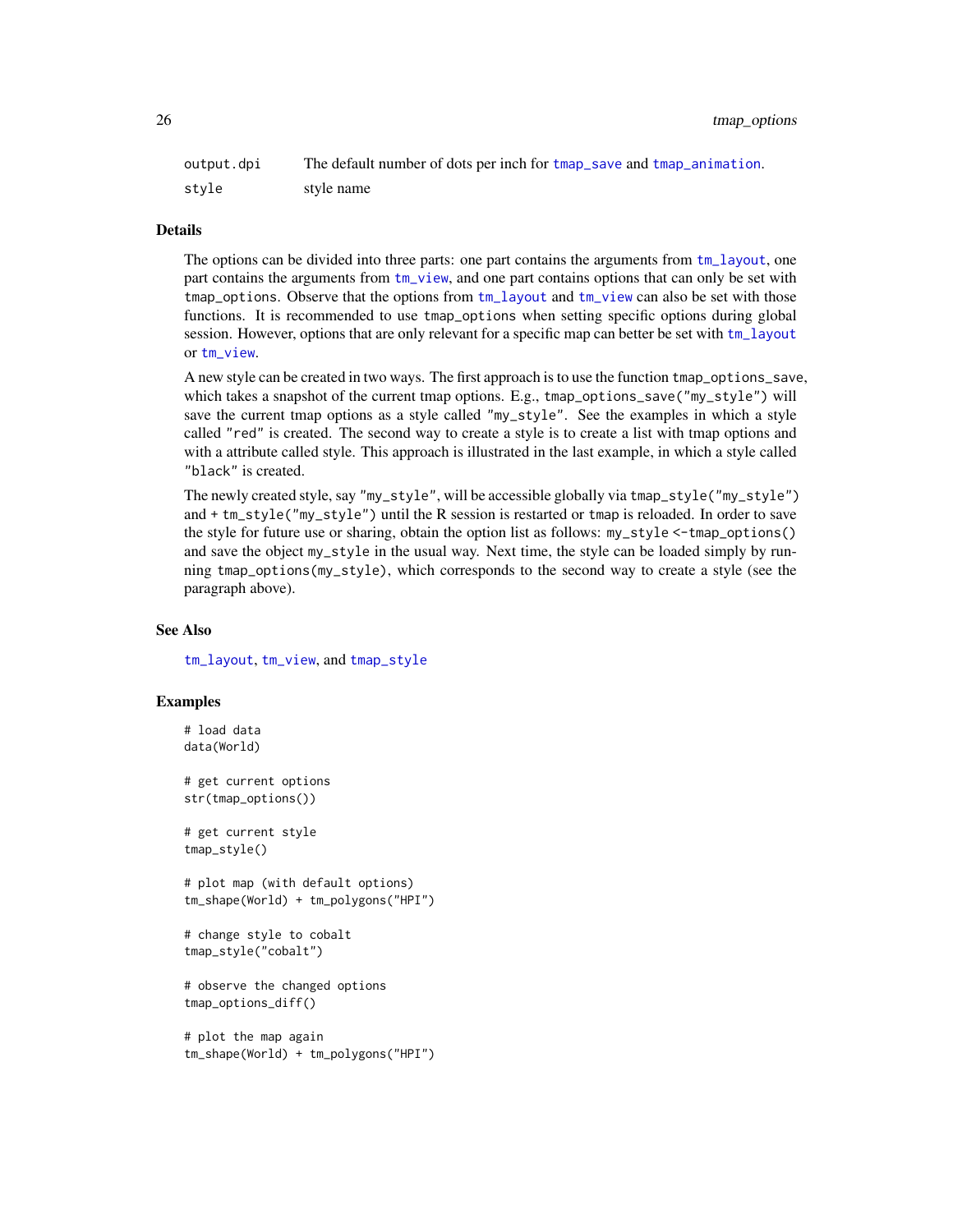# tmap\_options 27

```
##############################
# define red style
##############################
# change the background color
tmap_options(bg.color = "red")
# note that the current style is modified
tmap_style()
# observe the changed options
tmap_options_diff()
# save the current options as style "red"
tmap_options_save("red")
# plot the map again
tm_shape(World) + tm_polygons("HPI")
# the specified arguments of tm_layout and tm_view will override the options temporarily:
tm_shape(World) + tm_polygons("HPI") + tm_layout(bg.color="purple")
# when tm_style_ is called, it will override all options temporarily:
tm_shape(World) + tm_polygons("HPI") + tm_layout(bg.color="purple") + tm_style("classic")
# reset all options
tmap_options_reset()
# check style and options
tmap_style()
tmap_options_diff()
##############################
# define black style
##############################
# create style list with style attribute
black_style <- structure(
   list(
bg.color = "black",
aes.color = c(fill = "grey40", borders = "grey40",
  symbols = "grey80", dots = "grey80",
              lines = "white", text = "white",
  na = "grey30", null = "grey15"),aes.palette = list(\text{seq} = "plasma", div = "PiVG", cat = "Dark2"),attr.color = "white",
panel.label.color = "white",
panel.label.bg.color = "grey40",
main.title.color = "white"
),
style = "black"
)
```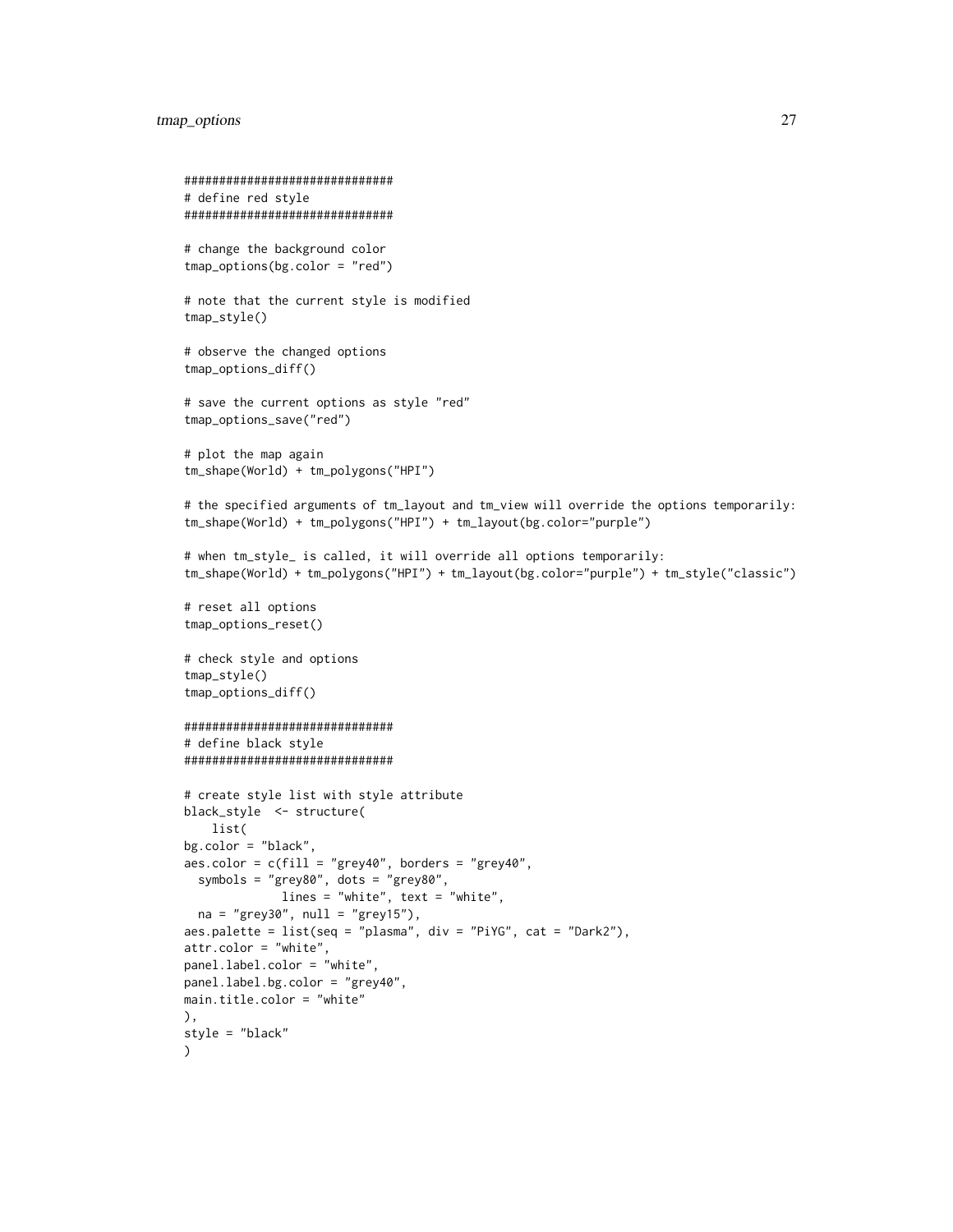```
# assign the style
tmap_options(black_style)
# observe that "black" is a new style
tmap_style()
# plot the world map again, this time with the newly created black style
tm_shape(World) +
tm_polygons("HPI")
# reset all options
tmap_options_reset()
```
<span id="page-27-1"></span>tmap\_save *Save tmap*

# Description

Save tmap to a file. This can be either a static plot (e.g. png) or an interactive map (html).

### Usage

```
tmap_save(tm = NULL, filename = NA, width = NA, height = NA,
 units = NA, dpi = NA, outer.margins = NA, asp = NULL,
 scale = NA, insets_tm = NULL, insets_vp = NULL,
 add.titles = TRUE, verbose = NULL, ...)
```

| tm            | tmap object                                                                                                                                                                                                                                                                                                                                                                                                                                                                                                      |
|---------------|------------------------------------------------------------------------------------------------------------------------------------------------------------------------------------------------------------------------------------------------------------------------------------------------------------------------------------------------------------------------------------------------------------------------------------------------------------------------------------------------------------------|
| filename      | filename including extension, and optionally the path. The extensions pdf, eps,<br>svg, wmf (Windows only), png, jpg, bmp, tiff, and html are supported. If the<br>extension is missing, the file will be saved as a static plot in "plot" mode and<br>as an interactive map (html) in "view" mode. The default format for static<br>plots is png, but this can be changed using the option "output.format" in<br>tmap_options.                                                                                  |
| height, width | The width and height of the plot (not applicable for html files). Units are set<br>with the argument units. If one of them is not specified, this is calculated using<br>the formula asp $=$ width / height, where asp is the estimated aspect ratio of the<br>map. If both are missing, they are set such that width * height is equal to the<br>option "output.size" in tmap_options. This is by default 49, meaning that is<br>the map is a square (so aspect ratio of 1) both width and height are set to 7. |
| units         | units for width and height ("in", "cm", or "mm"). By default, pixels ("px") are<br>used if either width or height is set to a value greater than 50. Else, the units are<br>inches $("in")$                                                                                                                                                                                                                                                                                                                      |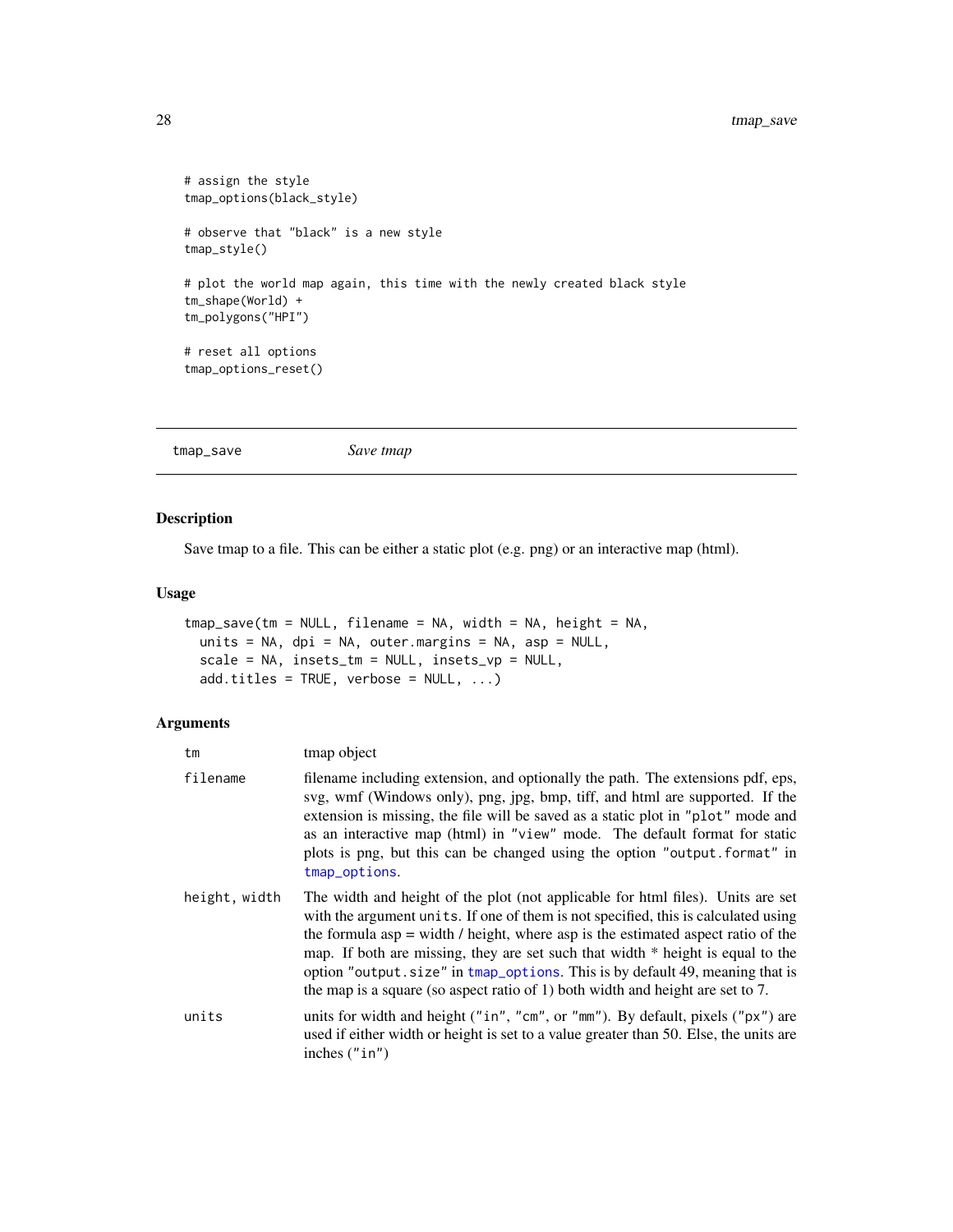tmap\_save 29

| dpi           | dots per inch. Only applicable for raster graphics. By default it is set to 300, but<br>this can be changed using the option "output.dpi" in tmap_options.                           |
|---------------|--------------------------------------------------------------------------------------------------------------------------------------------------------------------------------------|
| outer.margins | overrides the outer margins argument of tm_layout (unless set to NA)                                                                                                                 |
| asp           | if specified, it overrides the asp argument of $tm_l$ ayout. Tip: set to 0 if map<br>frame should be placed on the edges of the image.                                               |
| scale         | overrides the scale argument of tm_layout (unless set to NA)                                                                                                                         |
| insets_tm     | tmap object of an inset map, or a list of tmap objects of multiple inset maps. The<br>number of tmap objects should be equal to the number of viewports specified<br>with insets_vp. |
| insets_vp     | viewport of an inset map, or a list of viewports of multiple inset maps. The<br>number of viewports should be equal to the number of tmap objects specified<br>with insets_tm.       |
| add.titles    | add titles to leaflet object                                                                                                                                                         |
| verbose       | Deprecated. It is now controlled by the tmap option show messages (see tmap_options)                                                                                                 |
| $\ddotsc$     | arguments passed on to device functions or to save Widget                                                                                                                            |

```
## Not run:
data(NLD_muni, NLD_prov)
m <- tm_shape(NLD_muni) +
     tm_fill(col="population", convert2density=TRUE,
                 style="kmeans",
                 title=expression("Population (per " * km^2 * ")")) +
     tm_borders("black", alpha=.5) +
 tm_shape(NLD_prov) +
     tm_borders("grey25", lwd=2) +
tm_style("classic") +
tm_format("NLD", inner.margins = c(.02, .15, .06, .15)) +
    tm_scale_bar(position = c("left", "bottom")) +
    tm_compass(position=c("right", "bottom"))
tmap_save(m, "choropleth.png", height=7)
data(World)
m2 <- tm_shape(World) +
tm_fill("well_being", id="name", title="Well-being") +
tm_format("World")
# save image
tmap_save(m2, "World_map.png", width=1920, height=1080, asp=0)
# cut left inner margin to make sure Antarctica is snapped to frame
tmap_save(m2 + tm_layout(inner.margins = c(0, -1, 0.05, 0.01)),
        "World_map2.png", width=1920, height=1080, asp=0)
# save interactive plot
tmap_save(m2, "World_map.html")
## End(Not run)
```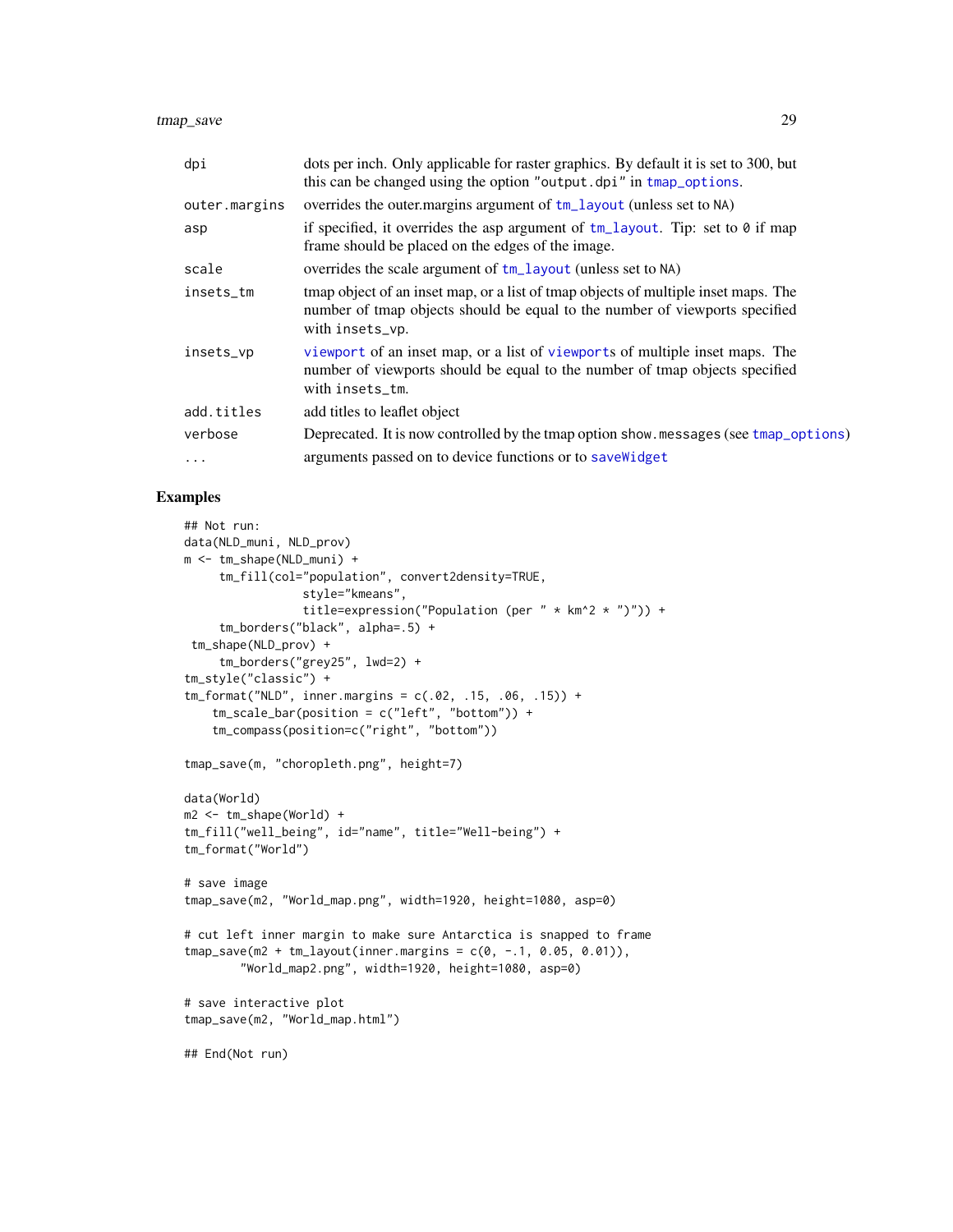#### Description

Set or get the default tmap style. Without arguments, the current style is returned. Also the available styles are displayed. When a style is set, the corresponding tmap options (see [tmap\\_options](#page-23-1)) will be set accordingly. The default style (i.e. when loading the package) is "white".

#### Usage

```
tmap_style(style)
```
#### Arguments

```
style name of the style. When omitted, tmap_style returns the current style and also
                  shows all available styles. When the style is specified, tmap_style sets the style
                  accordingly. Note that in that case, all tmap options (see tmap_options) will be
                  reset according to the style definition. See tm_layout for predefined styles, and
                  tmap_style_catalogue for creating a catalogue.
```
# Details

Note that [tm\\_style](#page-49-2) is used within a plot call (so it only affects that plot), whereas tmap\_style sets the style globally.

After loading a style, the options that defined this style (i.e. the difference with the default "white" style) can be obtained by [tmap\\_options\\_diff](#page-23-2).

The documentation of [tmap\\_options](#page-23-1) (details and the examples) shows how a new style is created.

#### Value

the style before changing

#### See Also

[tmap\\_options](#page-23-1) for tmap options, and [tmap\\_style\\_catalogue](#page-30-1) to create a style catalogue of all available styles.

```
data(World)
```

```
current.style <- tmap_style("classic")
qtm(World, fill="life_exp", fill.title="Life expectancy")
tmap_style("cobalt")
qtm(World, fill="life_exp", fill.title="Life expectancy")
```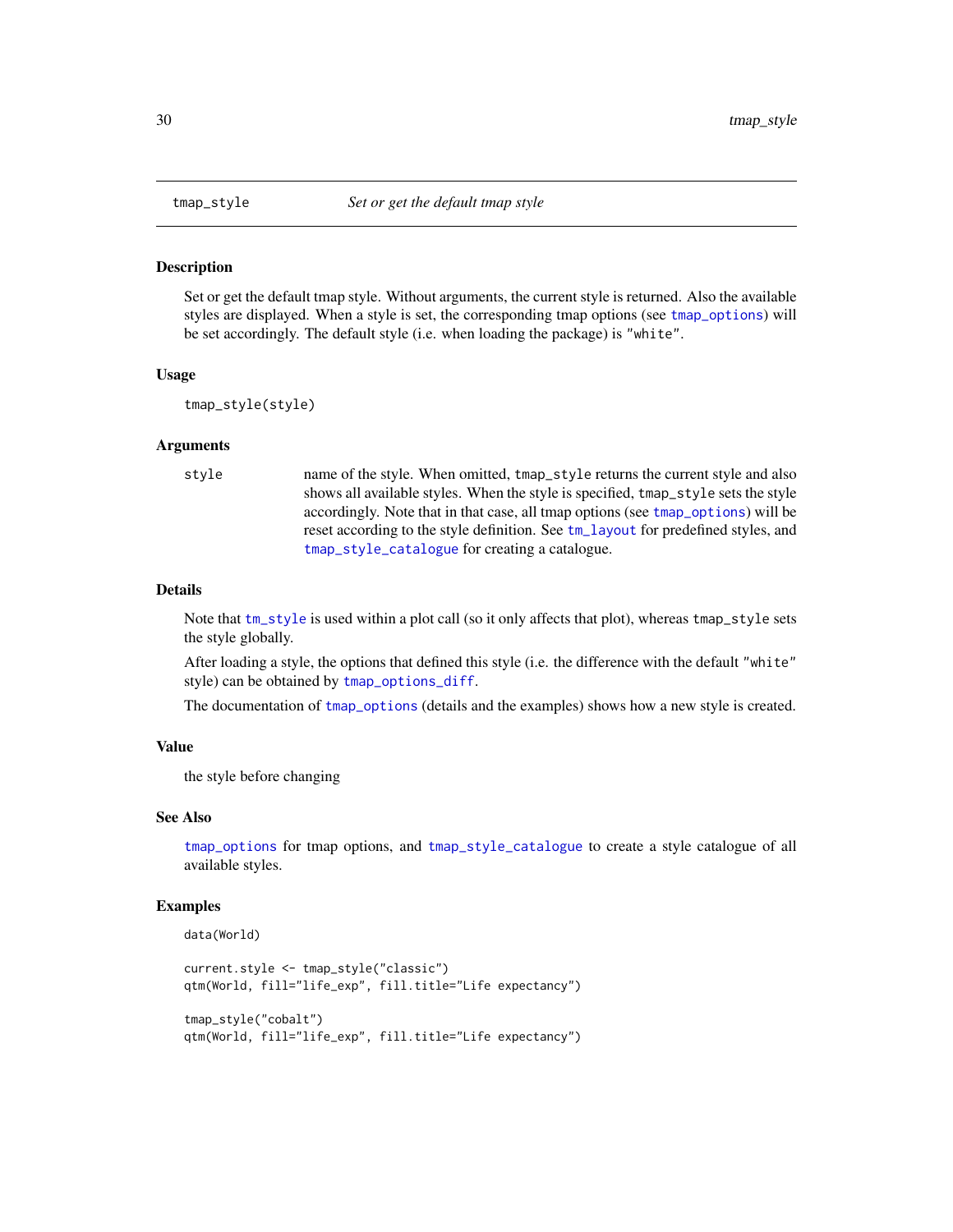<span id="page-30-0"></span>tmap\_style\_catalogue 31

```
# restore current style
tmap_style(current.style)
```
<span id="page-30-1"></span>tmap\_style\_catalogue *Create a style catalogue*

# Description

Create a style catalogue for each predefined tmap style. The result is a set of png images, one for each style.

#### Usage

```
tmap_style_catalogue(path = "./tmap_style_previews", styles = NA)
```

```
tmap_style_catalog(path = "./tmap_style_previews", styles = NA)
```
#### Arguments

| path   | path where the png images are stored                                                                                                              |
|--------|---------------------------------------------------------------------------------------------------------------------------------------------------|
| styles | vector of styles function names (see tmap_style) for which a preview is gener-<br>ated. By default, a preview is generated for all loaded styles. |

| Get a tip about tmap<br>tmap_tip |
|----------------------------------|
|----------------------------------|

#### Description

Generates a tip with an example. The tip and example code are printed, and the example itself is executed.

# Usage

```
tmap_tip(latest.version = FALSE)
```
# Arguments

latest.version should only tips be generated from the latest version of tmap? False by default.

# Examples

tmap\_tip()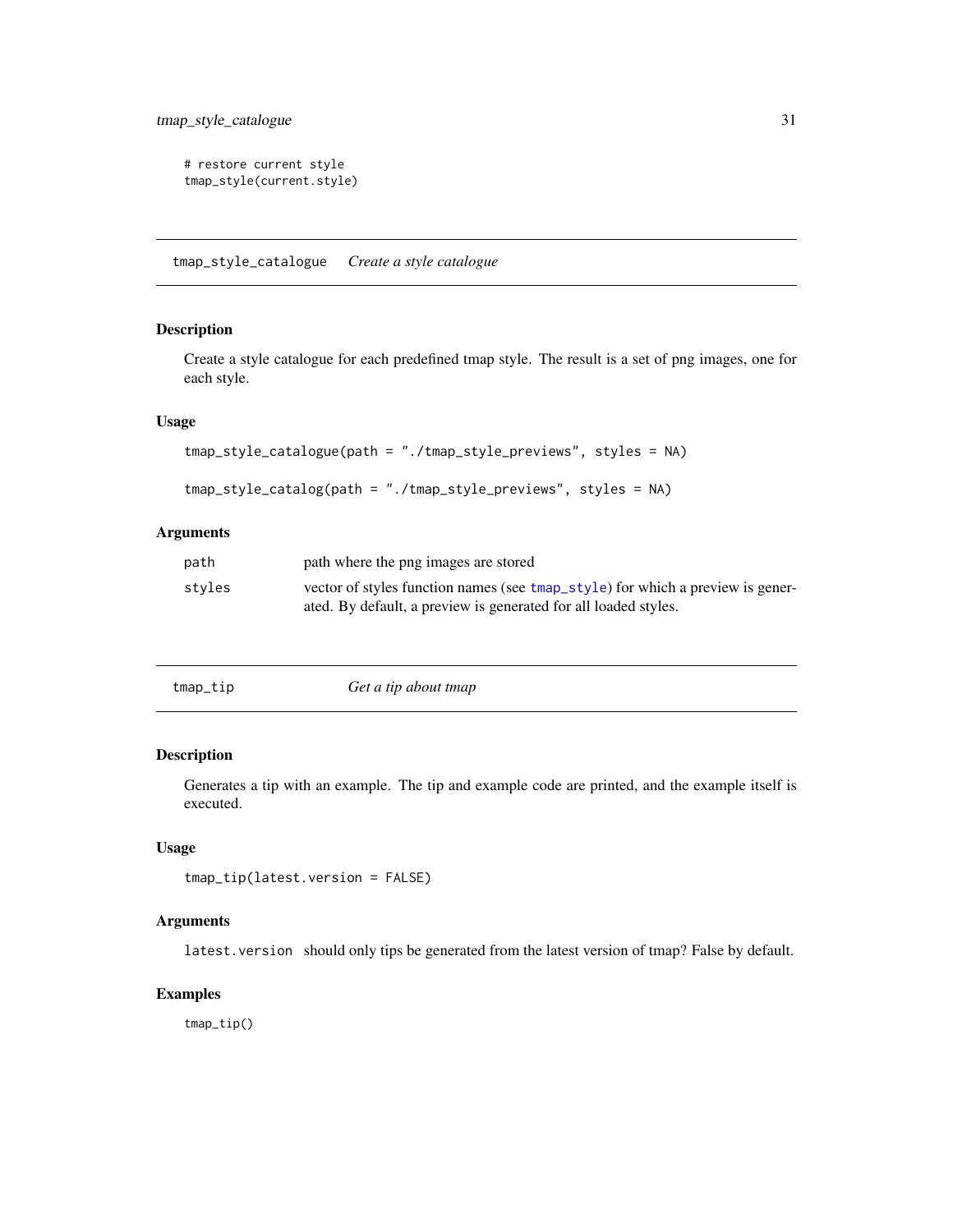<span id="page-31-0"></span>

# Description

Creates a [tmap-element](#page-13-1) that adds a manual legend.

# Usage

```
tm_add_legend(type = c("fill", "symbol", "text", "line"),
  labels = NULL, col = NULL, size = NULL, shape = NULL,
  lwd = NULL, lty = NULL, text = NULL, advt = NULL, alpha = NA,
 border.col = "black", border.lwd = 1, border.alpha = NA,
  title = "", is.portrait = TRUE, legend.format = list(),
  reverse = FALSE, z = NA, group = NULL)
```

| type          | type of legend. One of "fill", "symbol", "text", or "line"                                                                                                                                                                                                                                                           |
|---------------|----------------------------------------------------------------------------------------------------------------------------------------------------------------------------------------------------------------------------------------------------------------------------------------------------------------------|
| labels        | legend labels                                                                                                                                                                                                                                                                                                        |
| col           | legend colors                                                                                                                                                                                                                                                                                                        |
| size          | legend symbol sizes (if type=="symbol")                                                                                                                                                                                                                                                                              |
| shape         | legend symbol shapes (if type=="symbol")                                                                                                                                                                                                                                                                             |
| lwd           | legend line widths (if type=="line")                                                                                                                                                                                                                                                                                 |
| lty           | legend line types (if type=="line")                                                                                                                                                                                                                                                                                  |
| text          | legend texts (if $type=="text"$ )                                                                                                                                                                                                                                                                                    |
| alpha         | legend fill transparency                                                                                                                                                                                                                                                                                             |
| border.col    | legend border col (if type is "fill" or "symbol")                                                                                                                                                                                                                                                                    |
| border.lwd    | legend border width (if type is "fill" or "symbol")                                                                                                                                                                                                                                                                  |
| border.alpha  | legend border alpha (if type is "fill" or "symbol")                                                                                                                                                                                                                                                                  |
| title         | legend title                                                                                                                                                                                                                                                                                                         |
| is.portrait   | is legend portrait (TRUE) or landscape (FALSE)?                                                                                                                                                                                                                                                                      |
| legend.format | options to format the legend, see tm_symbols (the description of the argument<br>legend. format) for details. Note that many of these arguments are not appli-<br>cable for tm_add_legend since labels should be a character vector. However,<br>some options could still be handy, e.g. list(text.align = "right"). |
| reverse       | are the legend items reversed (by default FALSE)?                                                                                                                                                                                                                                                                    |
| z             | legend stack position                                                                                                                                                                                                                                                                                                |
| group         | name of the group to which this layer belongs in view mode. Each group can be<br>selected or deselected in the layer control item. By default NULL, which means<br>that the legend will not be shown in the layer control item.                                                                                      |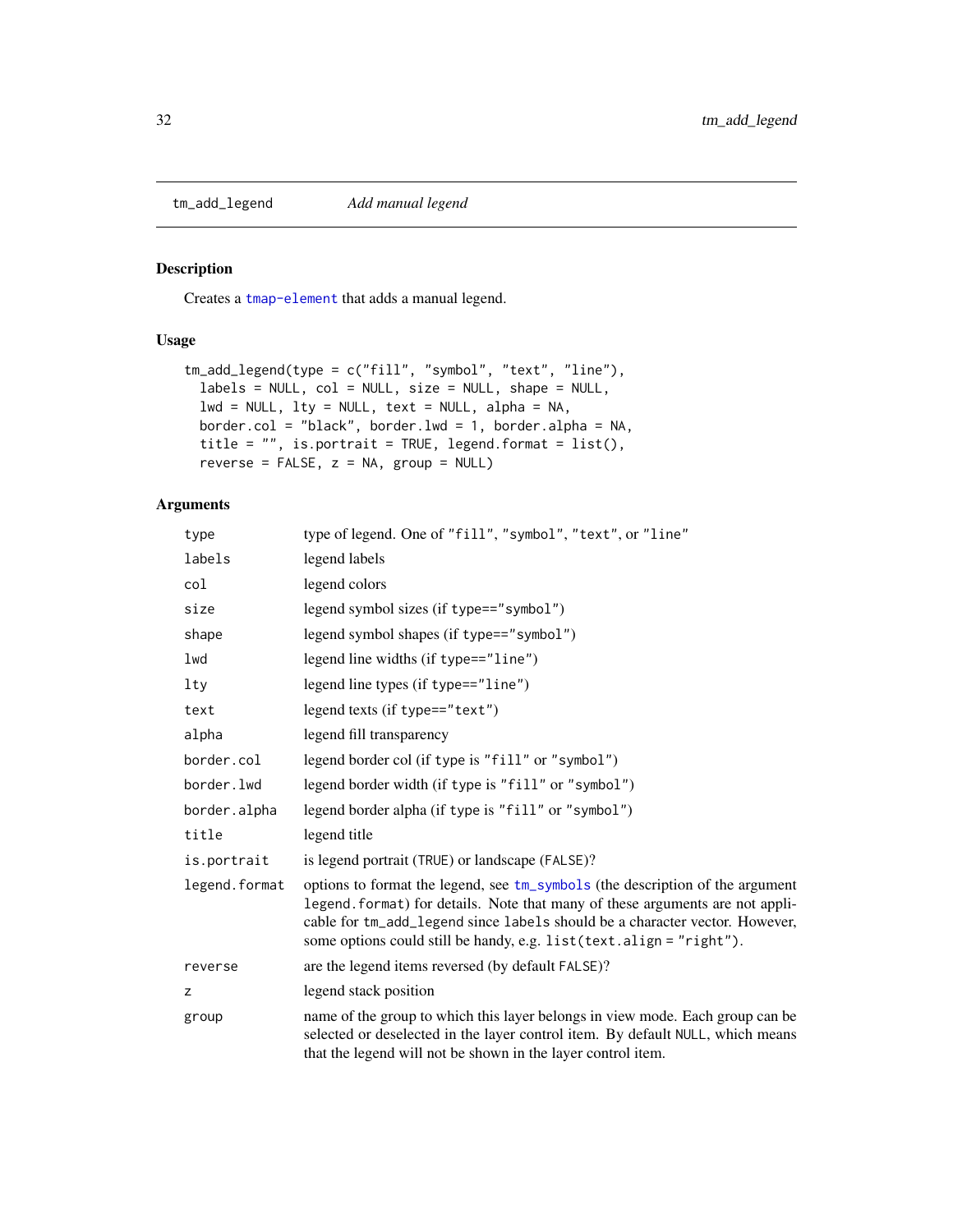<span id="page-32-0"></span>tm\_basemap 33

# See Also

[tm\\_symbols](#page-75-1) for an example

<span id="page-32-1"></span>tm\_basemap *Draw a tile layer*

# <span id="page-32-2"></span>Description

Creates a [tmap-element](#page-13-1) that draws a tile layer. This feature is only available in view mode. For plot mode, a tile image can be retrieved by [read\\_osm](#page-0-0). The function tm\_basemap draws the tile layer as basemap (i.e. as bottom layer), whereas tm\_tiles draws the tile layer as overlay layer (where the stacking order corresponds to the order in which this layer is called). Note that basemaps are shown by default (see details).

# Usage

```
tm_basemap(server = NA, group = NA, alpha = NA, tms = FALSE)
tm_tiles(server, group = NA, alpha = 1, zindex = NA, tms = FALSE)
```

| server | name of the provider or an URL. The list of available providers can be obtained<br>with leaflet::providers. See http://leaflet-extras.github.io/leaflet-providers/<br>preview for a preview of those. When a URL is provided, it should be in tem-<br>plate format, e.g. "http://{s}.tile.openstreetmap.org/{z}/{x}/{y}.png".<br>Use NULL in tm_basemap to disable the basemaps.                                                                                                     |
|--------|--------------------------------------------------------------------------------------------------------------------------------------------------------------------------------------------------------------------------------------------------------------------------------------------------------------------------------------------------------------------------------------------------------------------------------------------------------------------------------------|
| group  | name of the group to which this layer belongs in view mode. Each group can<br>be selected or deselected in the layer control item. Set group = NULL to hide the<br>layer in the layer control item. By default, it will be set to the name of the shape<br>(specified in tm_shape). Tile layers generated with tm_basemap will be base<br>groups whereas tile layers generated with tm_tiles will be overlay groups.                                                                 |
| alpha  | alpha                                                                                                                                                                                                                                                                                                                                                                                                                                                                                |
| tms    | is the provided tile server defined according to the TMS protocol? By default<br>FALSE.                                                                                                                                                                                                                                                                                                                                                                                              |
| zindex | zindex of the pane in view mode. By default, it is set to the layer number plus<br>400. By default, the tmap layers will therefore be placed in the custom panes<br>"tmap401", "tmap402", etc., except for the base tile layers, which are placed in<br>the standard "tile". This parameter determines both the name of the pane and<br>the z-index, which determines the pane order from bottom to top. For instance,<br>if zindex is set to 500, the pane will be named "tmap500". |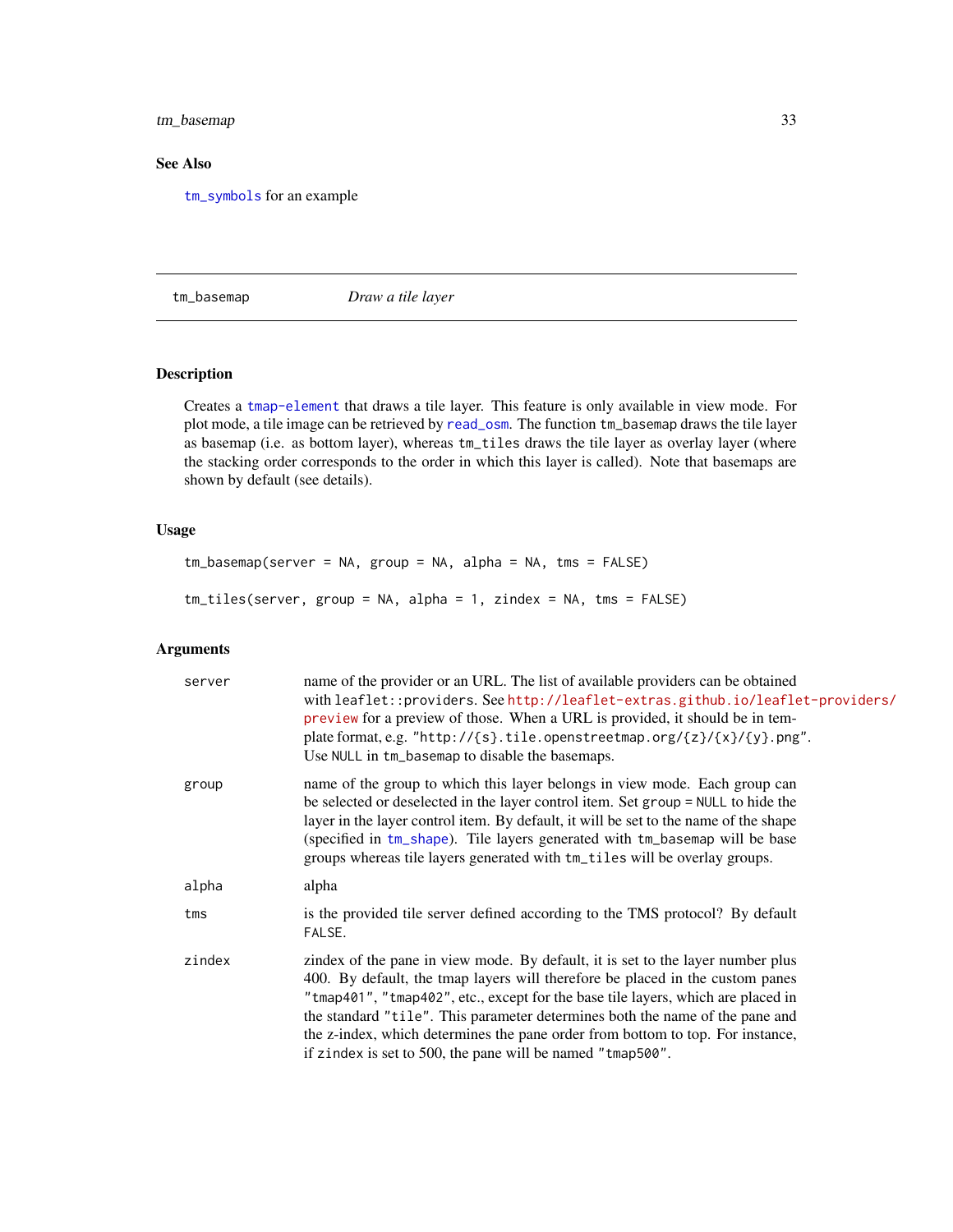# Details

When tm\_basemap is not specified, the default basemaps are shown, which can be configured by the basemaps arugument in [tmap\\_options](#page-23-1). By default (for style "white") three basemaps are drawn: c("Esri.WorldGrayCanvas","OpenStreetMap","Esri.WorldTopoMap"). To disable basemaps, add tm\_basemap(NULL) to the plot, or set tmap\_options(basemaps = NULL). Similarly, when tm\_tiles is not specified, the overlay maps specified by the overlays argument in in [tmap\\_options](#page-23-1) are shown as front layer. By default, this argument is set to NULL, so no overlay maps are shown by default. See examples.

#### Examples

```
## Not run:
current.mode <- tmap_mode("view")
data(World, metro)
tm_basemap(leaflet::providers$Stamen.Watercolor) +
tm_shape(metro, bbox = "India") + tm_dots(col = "red", group = "Metropolitan areas") +
tm_tiles(paste0("http://services.arcgisonline.com/arcgis/rest/services/Canvas/",
    "World_Light_Gray_Reference/MapServer/tile/{z}/{y}/{x}"), group = "Labels")
# Use tmap optinos to set the basemap and overlay map permanently during the R session:
opts <- tmap_options(basemaps = c(Canvas = "Esri.WorldGrayCanvas", Imagery = "Esri.WorldImagery"),
  overlays = c(Labels = paste0("http://services.arcgisonline.com/arcgis/rest/services/Canvas/",
                              "World_Light_Gray_Reference/MapServer/tile/{z}/{y}/{x}")))
qtm(World, fill = "HPI", fill.palette = "RdYlGn")
# restore options
tmap_options(opts)
```
## End(Not run)

# restore current mode tmap\_mode(current.mode)

<span id="page-33-1"></span>tm\_compass *Map compass*

#### Description

Creates a map compass.

#### Usage

```
tm_{\text{compass}}(north = 0, type = NA, text.size = 0.8, size = NA,show.labels = 1, cardinal.directions = c("N", "E", "S", "W"),text.color = NA, color.dark = NA, color.light = NA, lwd = 1,
  position = NA, just = NA, fontsize = NULL)
```
<span id="page-33-0"></span>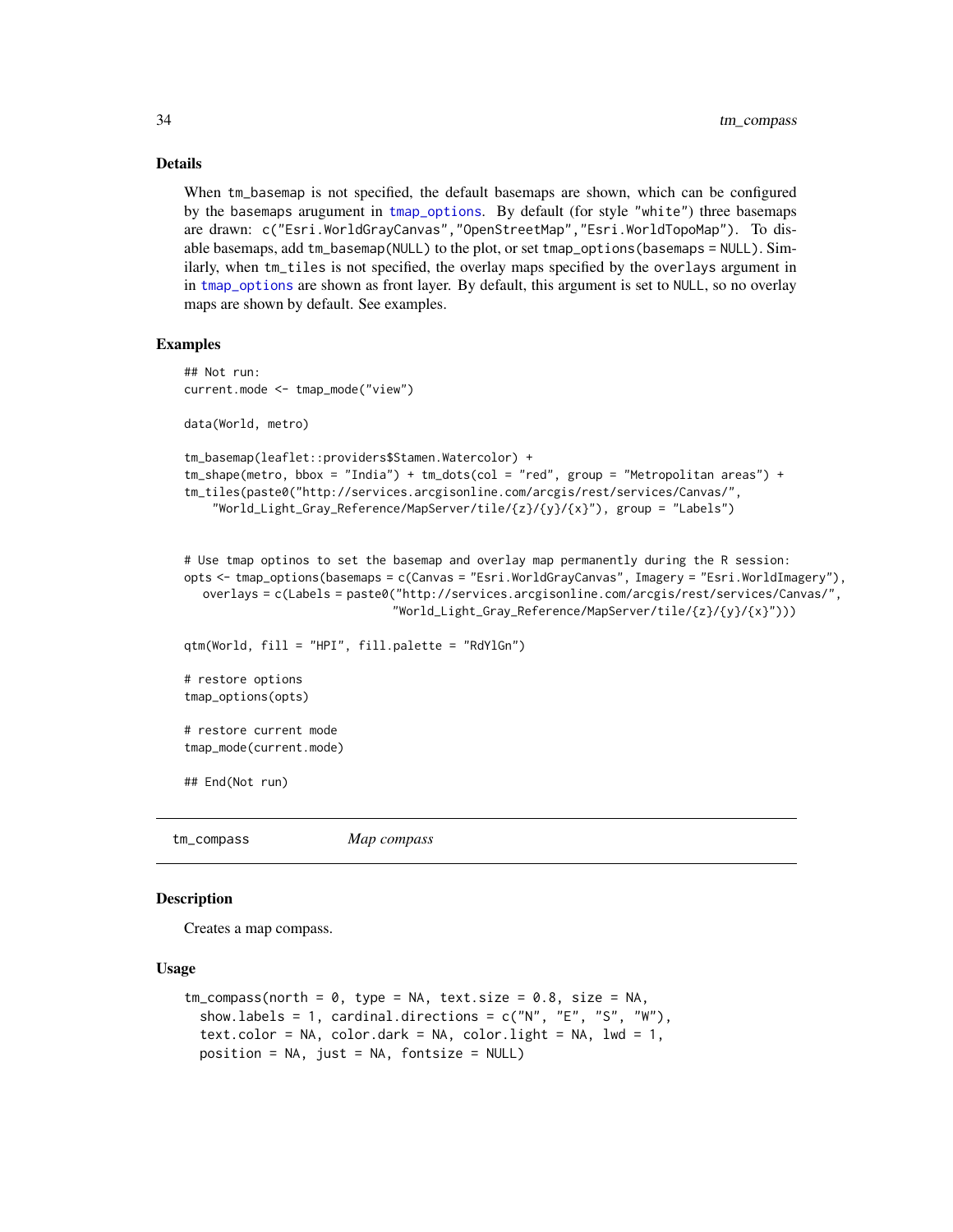# tm\_compass 35

# Arguments

| north               | north direction in degrees: 0 means up, 90 right, etc.                                                                                                                                                                                                                                                                                                                                                                                                                                                                                                                                           |
|---------------------|--------------------------------------------------------------------------------------------------------------------------------------------------------------------------------------------------------------------------------------------------------------------------------------------------------------------------------------------------------------------------------------------------------------------------------------------------------------------------------------------------------------------------------------------------------------------------------------------------|
| type                | compass type, one of: "arrow", "4star", "8star", "radar", "rose". The<br>default is controlled by tm_layout (which uses "arrow" for the default style)                                                                                                                                                                                                                                                                                                                                                                                                                                           |
| text.size           | relative font size                                                                                                                                                                                                                                                                                                                                                                                                                                                                                                                                                                               |
| size                | size of the compass in number of text lines. The default values depend on the<br>type: for "arrow" it is 2, for "4star" and "8star" it is 4, and for "radar" and<br>" $rose$ " it is 6.                                                                                                                                                                                                                                                                                                                                                                                                          |
| show.labels         | number that specifies which labels are shown: 0 means no labels, 1 (default)<br>means only north, 2 means all four cardinal directions, and 3 means the four<br>cardinal directions and the four intercardinal directions (e.g. north-east).                                                                                                                                                                                                                                                                                                                                                     |
| cardinal.directions |                                                                                                                                                                                                                                                                                                                                                                                                                                                                                                                                                                                                  |
|                     | labels that are used for the cardinal directions north, east, south, and west.                                                                                                                                                                                                                                                                                                                                                                                                                                                                                                                   |
| text.color          | color of the text. By default equal to the argument attr.color of tm_layout.                                                                                                                                                                                                                                                                                                                                                                                                                                                                                                                     |
| color.dark          | color of the dark parts of the compass, typically (and by default) black.                                                                                                                                                                                                                                                                                                                                                                                                                                                                                                                        |
| color.light         | color of the light parts of the compass, typically (and by default) white.                                                                                                                                                                                                                                                                                                                                                                                                                                                                                                                       |
| lwd                 | line width of the compass                                                                                                                                                                                                                                                                                                                                                                                                                                                                                                                                                                        |
| position            | position of the compass. Vector of two values, specifying the x and y coordi-<br>nates. Either this vector contains "left", "LEFT", "center", "right", or "RIGHT"<br>for the first value and "top", "TOP", "center", "bottom", or "BOTTOM" for the<br>second value, or this vector contains two numeric values between 0 and 1 that<br>specifies the x and y value of the left bottom corner of the compass. The up-<br>percase values correspond to the position without margins (so tighter to the<br>frame). The default value is controlled by the argument "attr.position" of<br>tm_layout. |
| just                | Justification of the attribute relative to the point coordinates. The first value<br>specifies horizontal and the second value vertical justification. Possible values<br>are: "left", "right", "center", "bottom", and "top". Numeric values of<br>0 specify left/bottom alignment and 1 right/top alignment. This option is only<br>used, if position is specified by numeric coordinates. The default value is<br>controlled by the argument "attr.just" of tm_layout.                                                                                                                        |
| fontsize            | deprecated: renamed to text.size                                                                                                                                                                                                                                                                                                                                                                                                                                                                                                                                                                 |
|                     |                                                                                                                                                                                                                                                                                                                                                                                                                                                                                                                                                                                                  |

```
current.mode <- tmap_mode("plot")
data(NLD_muni)
qtm(NLD_muni, theme = "NLD") + tm_compass()
qtm(NLD_muni, theme = "NLD") + tm_compass(type="radar", position=c("left", "top"), show.labels = 3)
# restore current mode
```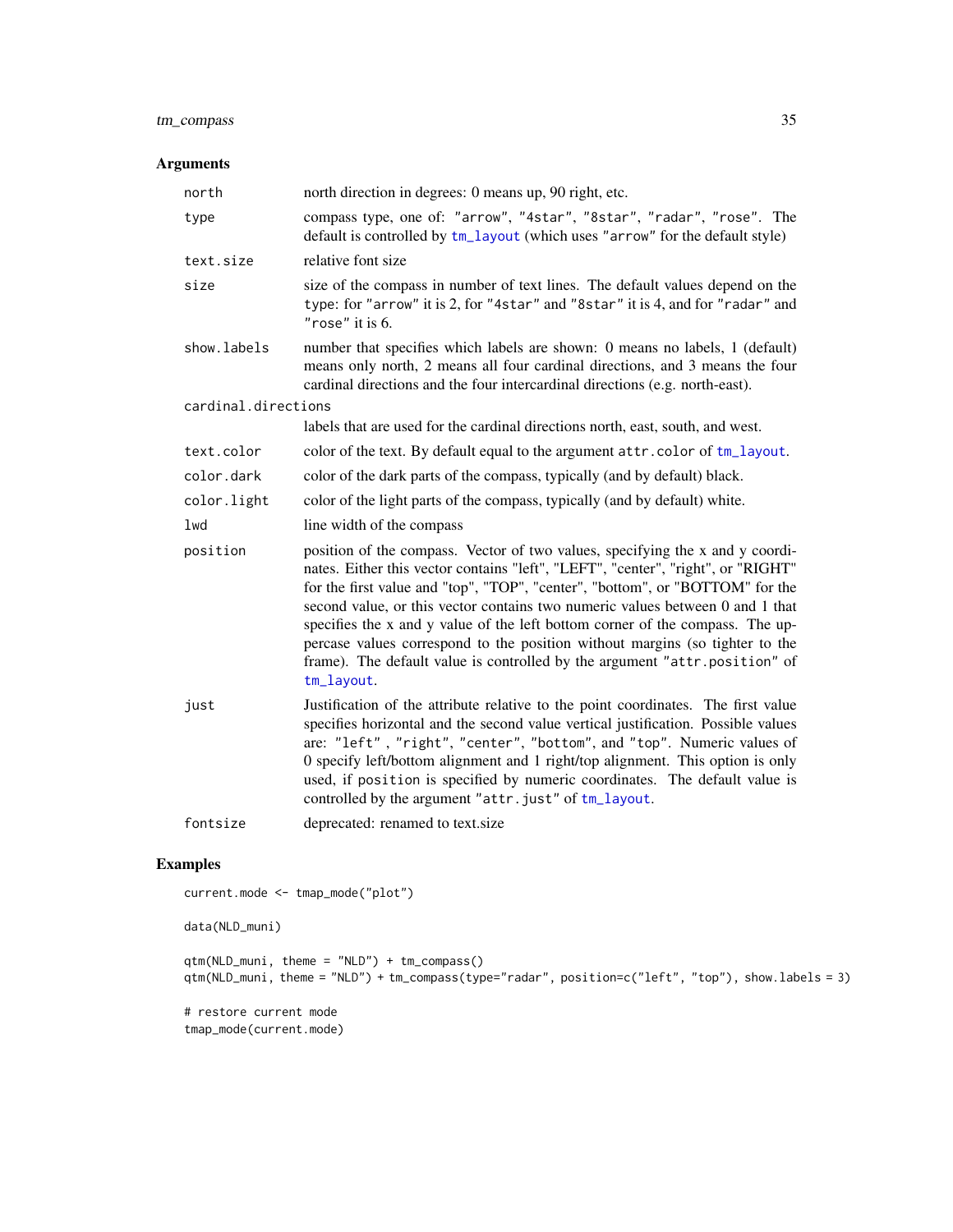<span id="page-35-1"></span><span id="page-35-0"></span>tm\_credits *Credits text*

# Description

Creates a text annotation that could be used for credits or acknowledgements.

# Usage

```
tm\_credits(text, size = 0.7, col = NA, alpha = NA, align = "left",bg.color = NA, bg.alpha = NA, fontface = NA, fontfamily = NA,
 position = NA, just = NA)
```

| text       | text. Multiple lines can be created with the line break symbol "\n". Facets can<br>have different texts: in that case a vector of characters is required. Use "" to<br>omit the credits for specific facets.                                                                                                                                                                                                                                                                                                                                                            |
|------------|-------------------------------------------------------------------------------------------------------------------------------------------------------------------------------------------------------------------------------------------------------------------------------------------------------------------------------------------------------------------------------------------------------------------------------------------------------------------------------------------------------------------------------------------------------------------------|
| size       | relative text size                                                                                                                                                                                                                                                                                                                                                                                                                                                                                                                                                      |
| col        | color of the text. By default equal to the argument attr.color of tm_layout.                                                                                                                                                                                                                                                                                                                                                                                                                                                                                            |
| alpha      | transparency number between 0 (totally transparent) and 1 (not transparent). By<br>default, the alpha value of col is used (normally 1).                                                                                                                                                                                                                                                                                                                                                                                                                                |
| align      | horizontal alignment: "left" (default), "center", or "right". Only applicable<br>if text contains multiple lines                                                                                                                                                                                                                                                                                                                                                                                                                                                        |
| bg.color   | background color for the text                                                                                                                                                                                                                                                                                                                                                                                                                                                                                                                                           |
| bg.alpha   | Transparency number between 0 (totally transparent) and 1 (not transparent).<br>By default, the alpha value of the bg. color is used (normally 1).                                                                                                                                                                                                                                                                                                                                                                                                                      |
| fontface   | font face of the text. By default, determined by the fontface argument of tm_layout.                                                                                                                                                                                                                                                                                                                                                                                                                                                                                    |
| fontfamily | font family of the text. By default, determined by the fontfamily argument of<br>tm_layout.                                                                                                                                                                                                                                                                                                                                                                                                                                                                             |
| position   | position of the text. Vector of two values, specifying the x and y coordinates.<br>Either this vector contains "left", "LEFT", "center", "right", or "RIGHT" for the<br>first value and "top", "TOP", "center", "bottom", or "BOTTOM" for the second<br>value, or this vector contains two numeric values between 0 and 1 that specifies<br>the x and y value of the center of the text. The uppercase values correspond<br>to the position without margins (so tighter to the frame). The default value is<br>controlled by the argument "attr.position" of tm_layout. |
| just       | Justification of the attribute relative to the point coordinates. The first value<br>specifies horizontal and the second value vertical justification. Possible values<br>are: "left", "right", "center", "bottom", and "top". Numeric values of<br>0 specify left/bottom alignment and 1 right/top alignment. This option is only<br>used, if position is specified by numeric coordinates. The default value is<br>controlled by the argument "attr.just" of tm_layout.                                                                                               |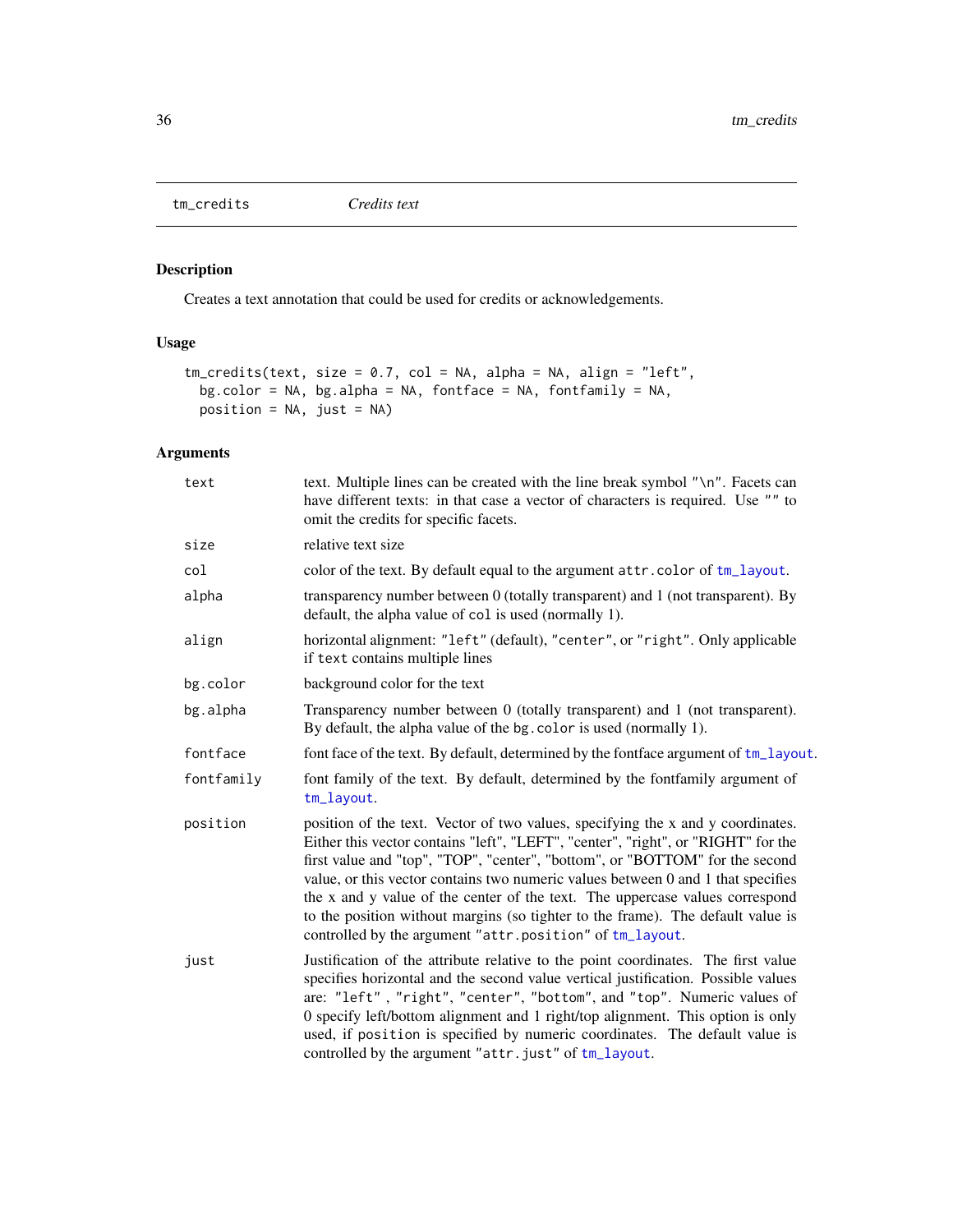#### tm\_facets 37

## See Also

[tm\\_xlab](#page-94-0)

## Examples

```
current.mode <- tmap_mode("plot")
data(NLD_muni, NLD_prov)
tm_shape(NLD_muni) +
    tm_fill(col="population", convert2density=TRUE,
        style="kmeans", title = expression("Population (per " * km^2 * ")")) +
    tm_borders("grey25", alpha=.5) +
    tm_shape(NLD_prov) +
    tm_borders("grey40", lwd=2) +
tm_format("NLD", bg.color="white", frame = TRUE) +
tm_credits("(c) Statistics Netherlands (CBS) and\nKadaster Nederland", position=c("left", "bottom"))
# restore current mode
```
tmap\_mode(current.mode)

<span id="page-36-0"></span>tm\_facets *Small multiples*

## Description

Creates a [tmap-element](#page-13-0) that specifies facets (small multiples). Small multiples can be created in two ways: 1) by specifying the by argument with one or two variable names, by which the data is grouped, 2) by specifying multiple variable names in any of the aesthetic argument of the layer functions (for instance, the argument col in  $tm_f$  fill). This function further specifies the facets, for instance number of rows and columns, and whether the coordinate and scales are fixed or free (i.e. independent of each other). An overview of the different approaches to create facets is provided in the examples.

## Usage

```
tm_facets(by = NULL, along = NULL, as.layers = FALSE, ncol = NA,nrow = NA, free.coords = !as.layers, drop.units = TRUE,
 drop.empty.facets = TRUE, drop.NA.facets = FALSE, sync = NA,
 showNA = NA, textNA = "Missing", free.scales = is.null(by) &&
 is.null(along), free.scales.fill = free.scales,
 free.scales.symbol.size = free.scales,
 free.scales.symbol.col = free.scales,
 free.scales.symbol.shape = free.scales,
 free.scales.text.size = free.scales,
 free.scales.text.col = free.scales,
 free.scales.line.col = free.scales,
 free.scales.line.lwd = free.scales, free.scales.raster = free.scales,
```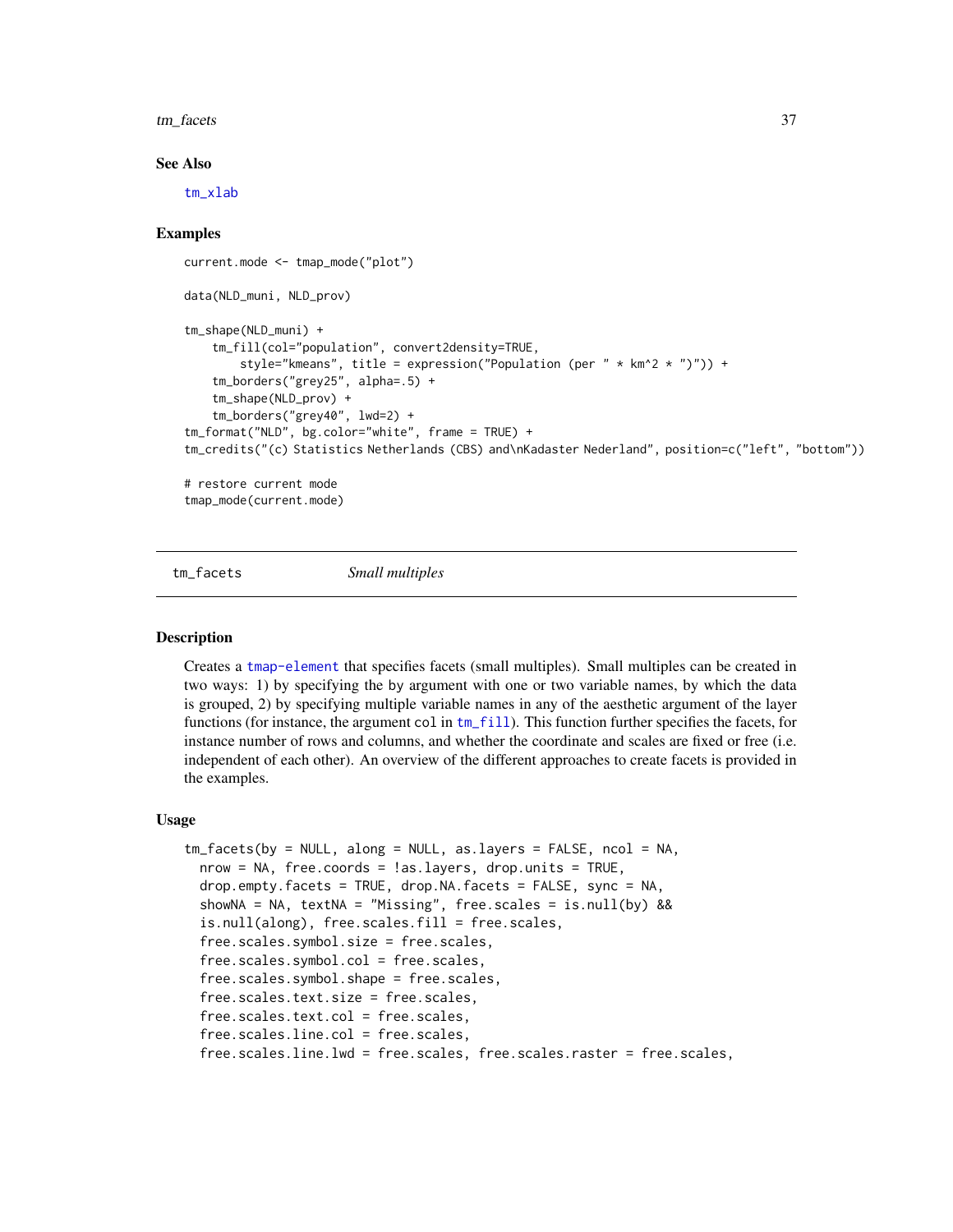```
inside.original.bbox = FALSE, scale.factor = 2,
drop.shapes = drop.units)
```

| by                | data variable name by which the data is split, or a vector of two variable names<br>to split the data by two variables (where the first is used for the rows and the<br>second for the columns).                                                                                                                                                                                            |
|-------------------|---------------------------------------------------------------------------------------------------------------------------------------------------------------------------------------------------------------------------------------------------------------------------------------------------------------------------------------------------------------------------------------------|
| along             | data variable name by which the data is split and plotted on separate pages. This<br>is especially useful for animations made with tmap_animation. The along<br>argument can be used in combination with the by argument. It is only supported<br>in "plot" mode (so not in "view" mode).                                                                                                   |
| as.layers         | logical that determines whether facets are shown as different layers in "view"<br>mode. By default FALSE, i.e. facets are drawn as small multiples.                                                                                                                                                                                                                                         |
| ncol              | number of columns of the small multiples grid. Not applicable if by contains<br>two variable names.                                                                                                                                                                                                                                                                                         |
| nrow              | number of rows of the small multiples grid. Not applicable if by contains two<br>variable names.                                                                                                                                                                                                                                                                                            |
| free.coords       | logical. If the by argument is specified, should each map has its own coordi-<br>nate ranges? By default TRUE, unless facets are shown in as different layers<br>$(as.layers = TRUE)$                                                                                                                                                                                                       |
| drop.units        | logical. If the by argument is specified, should non-selected spatial units be<br>dropped? If FALSE, they are plotted where mapped aesthetics are regarded as<br>missing values. Not applicable for raster shapes. By default TRUE.                                                                                                                                                         |
| drop.empty.facets |                                                                                                                                                                                                                                                                                                                                                                                             |
|                   | logical. If the by argument is specified, should empty facets be dropped? Empty<br>facets occur when the by-variable contains unused levels. When TRUE and two<br>by-variables are specified, empty rows and columns are dropped.                                                                                                                                                           |
|                   | drop. NA. facets logical. If the by argument is specified, and all values of the defined aesthetic<br>variables (e.g. col from tm_fill) for specific facets, should these facets be<br>dropped? FALSE by default.                                                                                                                                                                           |
| sync              | logical. Should the navigation in view mode (zooming and panning) be syn-<br>chronized? By default TRUE if the facets have the same bounding box. This is<br>generally the case when rasters are plotted, or when free.coords is FALSE.                                                                                                                                                     |
| showNA            | If the by argument is specified, should missing values of the by-variable be<br>shown in a facet? If two by-variables are specified, should missing values be<br>shown in an additional row and column? If NA, missing values only are shown<br>if they exist. Similar to the useNA argument of table, where TRUE, FALSE, and<br>NA correspond to "always", "no", and "ifany" respectively. |
| textNA            |                                                                                                                                                                                                                                                                                                                                                                                             |
|                   | text used for facets of missing values.                                                                                                                                                                                                                                                                                                                                                     |
| free.scales       | logical. Should all scales of the plotted data variables be free, i.e. independent<br>of each other? Possible data variables are color from tm_fill, color and size<br>from tm_symbols and line color from tm_lines.                                                                                                                                                                        |
| free.scales.fill  | logical. Should the color scale for the choropleth be free?                                                                                                                                                                                                                                                                                                                                 |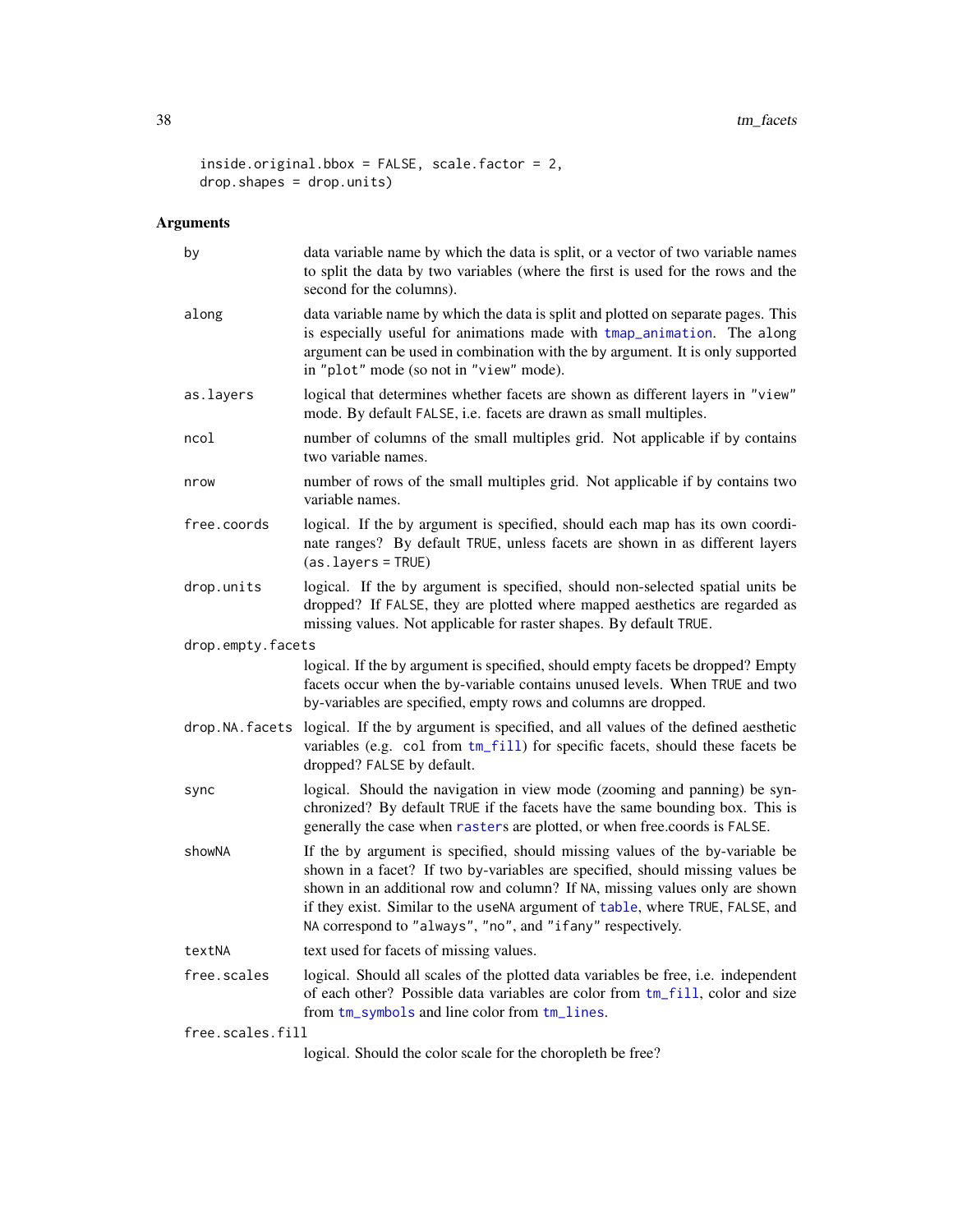#### tm\_facets 39

| free.scales.symbol.size  |                                                                                                                                                                                                                                                                                                                                                                                                                                                                                               |
|--------------------------|-----------------------------------------------------------------------------------------------------------------------------------------------------------------------------------------------------------------------------------------------------------------------------------------------------------------------------------------------------------------------------------------------------------------------------------------------------------------------------------------------|
|                          | logical. Should the symbol size scale for the symbol map be free?                                                                                                                                                                                                                                                                                                                                                                                                                             |
| free.scales.symbol.col   |                                                                                                                                                                                                                                                                                                                                                                                                                                                                                               |
|                          | logical. Should the color scale for the symbol map be free?                                                                                                                                                                                                                                                                                                                                                                                                                                   |
| free.scales.symbol.shape |                                                                                                                                                                                                                                                                                                                                                                                                                                                                                               |
|                          | logical. Should the symbol shape scale for the symbol map be free?                                                                                                                                                                                                                                                                                                                                                                                                                            |
| free.scales.text.size    |                                                                                                                                                                                                                                                                                                                                                                                                                                                                                               |
|                          | logical. Should the text size scale be free?                                                                                                                                                                                                                                                                                                                                                                                                                                                  |
| free.scales.text.col     |                                                                                                                                                                                                                                                                                                                                                                                                                                                                                               |
|                          | logical. Should the text color scale be free?                                                                                                                                                                                                                                                                                                                                                                                                                                                 |
| free.scales.line.col     |                                                                                                                                                                                                                                                                                                                                                                                                                                                                                               |
|                          | Should the line color scale be free?                                                                                                                                                                                                                                                                                                                                                                                                                                                          |
| free.scales.line.lwd     |                                                                                                                                                                                                                                                                                                                                                                                                                                                                                               |
|                          | Should the line width scale be free?                                                                                                                                                                                                                                                                                                                                                                                                                                                          |
| free.scales.raster       |                                                                                                                                                                                                                                                                                                                                                                                                                                                                                               |
|                          | Should the color scale for raster layers be free?                                                                                                                                                                                                                                                                                                                                                                                                                                             |
| inside.original.bbox     |                                                                                                                                                                                                                                                                                                                                                                                                                                                                                               |
|                          | If free coords, should the bounding box of each small multiple be inside the<br>original bounding box?                                                                                                                                                                                                                                                                                                                                                                                        |
| scale.factor             | Number that determines how the elements (e.g. font sizes, symbol sizes, line<br>widths) of the small multiples are scaled in relation to the scaling factor of the<br>shapes. The elements are scaled to the scale. factorth root of the scaling factor<br>of the shapes. So, for scale. factor=1, they are scaled proportional to the<br>scaling of the shapes. Since elements, especially text, are often too small to<br>read, a higher value is recommended. By default, scale. factor=2. |
|                          |                                                                                                                                                                                                                                                                                                                                                                                                                                                                                               |

drop.shapes deprecated: renamed to drop.units

# Details

The global option limits controls the limit of the number of facets that are plotted. By default, tmap\_options(limits=c(facets.plot=64,facets.view=4)). The maximum number of interactive facets is set to four since otherwise it may become very slow.

# Value

[tmap-element](#page-13-0)

## References

Tennekes, M., 2018, tmap: Thematic Maps in R, Journal of Statistical Software, 84(6), 1-39, [DOI](https://doi.org/10.18637/jss.v084.i06)

# See Also

```
vignette("tmap-getstarted")
```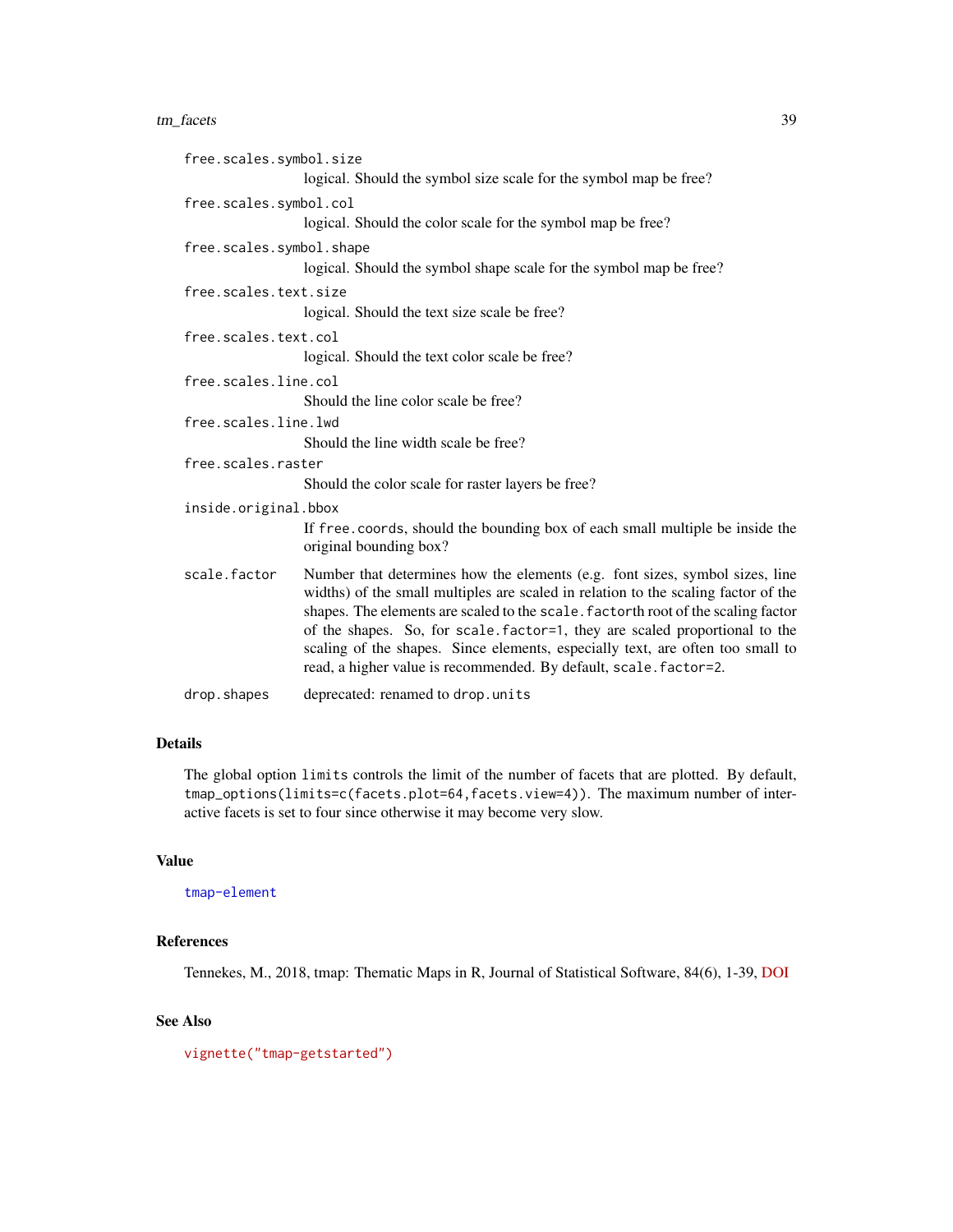## Examples

```
data(World, NLD_muni, NLD_prov, land, metro)
current.mode <- tmap_mode("plot")
# CASE 1: Facets defined by constant values
tm_shape(World) +
    tm_fill(c("forestgreen", "goldenrod")) +
tm_format("World", title=c("A green world", "A dry world"), bg.color="lightskyblue2",
    title.position=c("left", "bottom"))
# CASE 2: Facets defined by multiple variables
tm_shape(World) +
    tm_polygons(c("well_being", "life_exp"),
     style=c("pretty", "fixed"), breaks=list(NULL, c(65,70,75,80,85)),
     palette=list("Oranges", "Purples"),
     border.col = "black",
       title=c("Well-Being Index", "Life Expectancy")) +
tm_format("World")
## Not run:
tm_shape(NLD_muni) +
    tm_fill(c("pop_0_14", "pop_15_24", "pop_25_44", "pop_45_64", "pop_65plus"),
        style="kmeans",
        palette=list("Oranges", "Greens", "Blues", "Purples", "Greys"),
        title=c("Population 0 to 14", "Population 15 to 24", "Population 25 to 44",
            "Population 45 to 64", "Population 65 and older")) +
tm_shape(NLD_prov) +
    tm_borders() +
tm_format("NLD", frame = TRUE, asp=0)
## End(Not run)
# CASE 3: Facets defined by group-by variable(s)
# A group-by variable that divides the objects spatially
tm_shape(NLD_prov) +
    tm_polygons("gold2") +
    tm_facets(by="name")
## Not run:
tm_shape(NLD_muni) +
    tm_borders() +
    tm_facets(by="province") +
    tm_fill("population", style="kmeans", convert2density = TRUE) +
tm_shape(NLD_prov) +
    tm_borders(lwd=4) +
    tm_facets(by="name")
## End(Not run)
# The objects are divided by a non-spatial variable (e.g. date/time)
if (require(dplyr) && require(tidyr)) {
```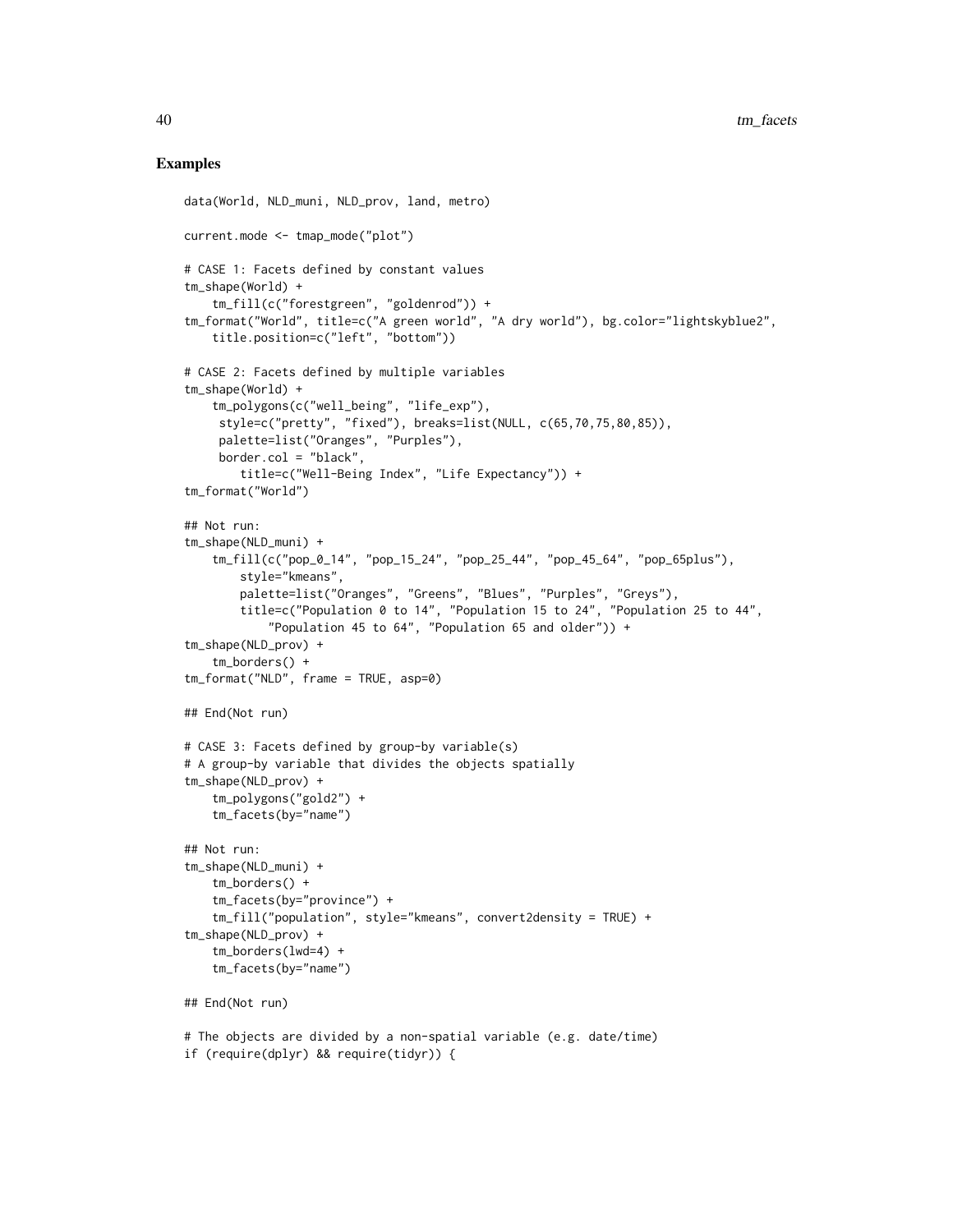### $t_m$  fill  $\frac{41}{2}$

```
metro_long <- metro %>%
gather(year, population, -name, -name_long, -iso_a3, -geometry) %>%
mutate(year = as.integer(substr(year, 4, 7)))
tm_shape(metro_long) +
tm_bubbles("population") +
tm_facets(by = "year")
}
## Not run:
tm_shape(land) +
tm_raster("black") +
tm_facets(by="cover_cls")
## End(Not run)
# Facets defined by two group-by variables
## Not run:
World$HPI3 <- cut(World$HPI, breaks = c(20, 35, 50, 65),
    labels = c("HPI low", "HPI medium", "HPI high"))
World$GDP3 <- cut(World$gdp_cap_est, breaks = c(0, 5000, 20000, Inf),
    labels = c("GDP low", "GDP medium", "GDP high"))
tm_shape(World) +
tm_fill("HPI3", palette="Dark2", colorNA="grey90", legend.show = FALSE) +
tm_facets(c("HPI3", "GDP3"), showNA=FALSE, free.coords = FALSE)
metro_edited <- metro %>%
mutate(pop1950cat = cut(pop1950, breaks=c(0.5, 1, 1.5, 2, 3, 5, 10, 40)*1e6),
   pop2020cat = cut(pop2020, breaks=c(0.5, 1, 1.5, 2, 3, 5, 10, 40)*1e6))
tm_shape(World) +
tm_fill() +tm_shape(metro_edited) +
tm\_dots("red", size = .5) +
tm_facets(c("pop1950cat", "pop2020cat"), free.coords = FALSE) +
tm_layout(panel.label.rot = c(0, 90), panel.label.size = 2)
## End(Not run)
# restore current mode
tmap_mode(current.mode)
```
<span id="page-40-0"></span>tm\_fill *Draw polygons*

#### <span id="page-40-1"></span>Description

Creates a [tmap-element](#page-13-0) that draws the polygons. tm\_fill fills the polygons. Either a fixed color is used, or a color palette is mapped to a data variable. tm\_borders draws the borders of the polygons. tm\_polygons fills the polygons and draws the polygon borders.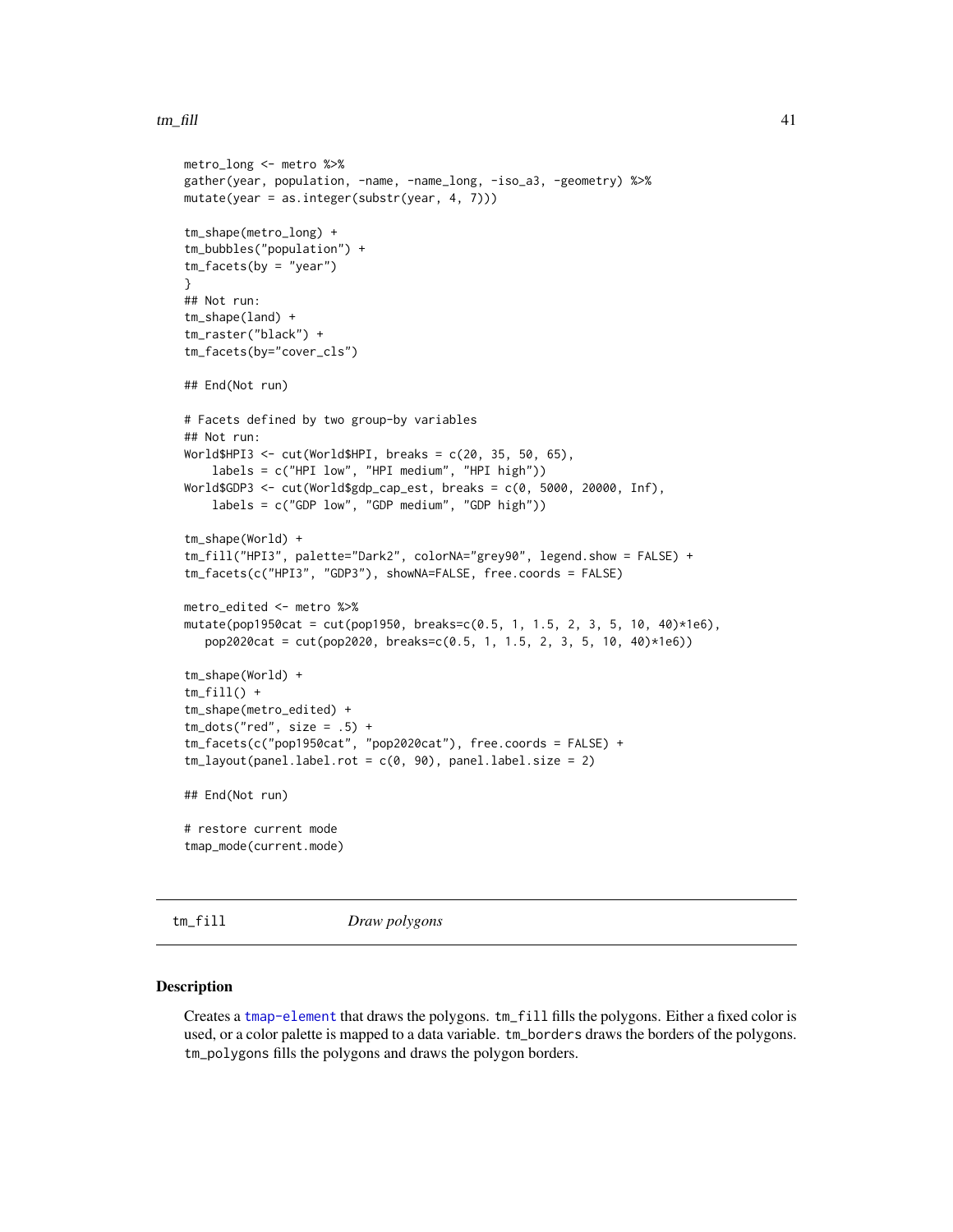## Usage

```
tm_fill(col = NA, alpha = NA, palette = NULL,
 convert2density = FALSE, area = NULL, n = 5,
  style = ifelse(is.null(breaks), "pretty", "fixed"), breaks = NULL,
  interval.closure = "left", labels = NULL, midpoint = NULL,
  stretch.palette = TRUE, contrast = NA, colorNA = NA,
  textNA = "Missing", showNA = NA, colorNULL = NA, thres.poly = \theta,
  title = NA, legend.show = TRUE, legend.format = list(),
  legend.is.portrait = TRUE, legend.reverse = FALSE,
  legend.hist = FALSE, legend.hist.title = NA, legend.z = NA,
  legend.hist.z = NA, id = NA, popup.vars = NA,
 popup.format = list(), zindex = NA, group = NA,
  auto.palette.mapping = NULL, max.categories = NULL, ...)
tm\_borders(col = NA, lwd = 1, lty = "solid", alpha = NA,group = NA)tm_polygons(col = NA, alpha = NA, border.col = NA,
 border.alpha = NA, group = NA, ...)
```

| col             | For tm_fill, it is one of                                                                                                                                                                                                                                                                                                                                                                                                                |
|-----------------|------------------------------------------------------------------------------------------------------------------------------------------------------------------------------------------------------------------------------------------------------------------------------------------------------------------------------------------------------------------------------------------------------------------------------------------|
|                 | • a single color value                                                                                                                                                                                                                                                                                                                                                                                                                   |
|                 | • the name of a data variable that is contained in shp. Either the data vari-<br>able contains color values, or values (numeric or categorical) that will be<br>depicted by a color palette (see palette. In the latter case, a choropleth is<br>drawn.                                                                                                                                                                                  |
|                 | • "MAP_COLORS". In this case polygons will be colored such that adjacent<br>polygons do not get the same color. See the underlying function map_coloring<br>for details.                                                                                                                                                                                                                                                                 |
|                 | For tm_borders, it is a single color value that specifies the border line color. If<br>multiple values are specified, small multiples are drawn (see details).                                                                                                                                                                                                                                                                           |
| alpha           | transparency number between $0$ (totally transparent) and $1$ (not transparent). By<br>default, the alpha value of the col is used (normally 1).                                                                                                                                                                                                                                                                                         |
| palette         | a palette name or a vector of colors. See tmaptools::palette_explorer() for<br>the named palettes. Use a "-" as prefix to reverse the palette. The default palette<br>is taken from tm_layout's argument aes.palette, which typically depends on<br>the style. The type of palette from aes.palette is automatically determined,<br>but can be overwritten: use "seq" for sequential, "div" for diverging, and "cat"<br>for categorical. |
| convert2density |                                                                                                                                                                                                                                                                                                                                                                                                                                          |
|                 | boolean that determines whether col is converted to a density variable. Should<br>be TRUE when col consists of absolute numbers. The area size is either approx-<br>imated from the shape object, or given by the argument area.                                                                                                                                                                                                         |
| area            | Name of the data variable that contains the area sizes in squared kilometer.                                                                                                                                                                                                                                                                                                                                                             |
|                 |                                                                                                                                                                                                                                                                                                                                                                                                                                          |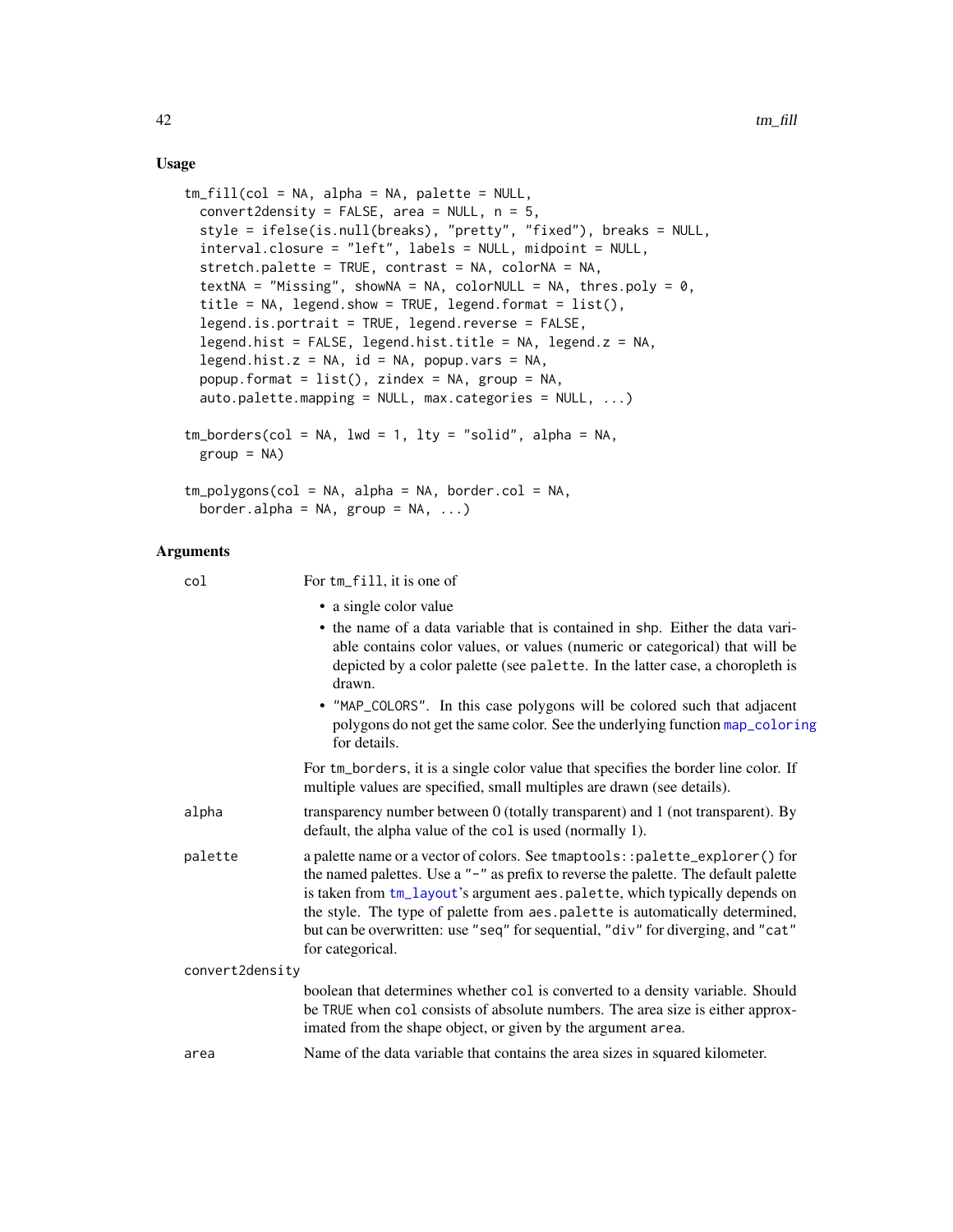| n                | preferred number of classes (in case col is a numeric variable).                                                                                                                                                                                                                                                                                                                                                                                                                                                                                                                                                                                                                                                   |
|------------------|--------------------------------------------------------------------------------------------------------------------------------------------------------------------------------------------------------------------------------------------------------------------------------------------------------------------------------------------------------------------------------------------------------------------------------------------------------------------------------------------------------------------------------------------------------------------------------------------------------------------------------------------------------------------------------------------------------------------|
| style            | method to process the color scale when col is a numeric variable. Discrete op-<br>tions are "cat", "fixed", "sd", "equal", "pretty", "quantile", "kmeans",<br>"hclust", "bclust", "fisher", "jenks", and "log10_pretty". A numeric<br>variable is processed as a categorical variable when using "cat", i.e. each<br>unique value will correspond to a distinct category. For the other discrete options<br>(except "log10_pretty"), see the details in classIntervals. Continuous op-<br>tions are "cont", "order", and "log10". The first maps the values of col to a<br>smooth gradient, the second maps the order of values of col to a smooth gradi-<br>ent, and the third uses a logarithmic transformation. |
| breaks           | in case style=="fixed", breaks should be specified. The breaks argument can<br>also be used when style="cont". In that case, the breaks are mapped evenly to<br>the sequential or diverging color palette.                                                                                                                                                                                                                                                                                                                                                                                                                                                                                                         |
| interval.closure |                                                                                                                                                                                                                                                                                                                                                                                                                                                                                                                                                                                                                                                                                                                    |
|                  | value that determines whether where the intervals are closed: "left" or "right".<br>Only applicable if col is a numeric variable.                                                                                                                                                                                                                                                                                                                                                                                                                                                                                                                                                                                  |
| labels           | labels of the classes.                                                                                                                                                                                                                                                                                                                                                                                                                                                                                                                                                                                                                                                                                             |
| midpoint         | The value mapped to the middle color of a diverging palette. By default it is set<br>to 0 if negative and positive values are present. In that case, the two sides of the<br>color palette are assigned to negative respectively positive values. If all values<br>are positive or all values are negative, then the midpoint is set to NA, which<br>means that the value that corresponds to the middle color class (see style) is<br>mapped to the middle color. Only applies when col is a numeric variable. If it<br>is specified for sequential color palettes (e.g. "Blues"), then this color palette<br>will be treated as a diverging color palette.                                                       |
| stretch.palette  |                                                                                                                                                                                                                                                                                                                                                                                                                                                                                                                                                                                                                                                                                                                    |
|                  | Logical that determines whether the categorical color palette should be stretched<br>if there are more categories than colors. If TRUE (default), interpolated colors are<br>used (like a rainbow). If FALSE, the palette is repeated.                                                                                                                                                                                                                                                                                                                                                                                                                                                                             |
| contrast         | vector of two numbers that determine the range that is used for sequential and<br>diverging palettes (applicable when auto.palette.mapping=TRUE). Both num-<br>bers should be between 0 and 1. The first number determines where the palette<br>begins, and the second number where it ends. For sequential palettes, 0 means<br>the brightest color, and 1 the darkest color. For diverging palettes, 0 means the<br>middle color, and 1 both extremes. If only one number is provided, this number<br>is interpreted as the endpoint (with 0 taken as the start).                                                                                                                                                |
| colorNA          | color used for missing values. Use NULL for transparency.                                                                                                                                                                                                                                                                                                                                                                                                                                                                                                                                                                                                                                                          |
| textNA           | text used for missing values.                                                                                                                                                                                                                                                                                                                                                                                                                                                                                                                                                                                                                                                                                      |
| showNA           | logical that determines whether missing values are named in the legend. By<br>default (NA), this depends on the presence of missing values.                                                                                                                                                                                                                                                                                                                                                                                                                                                                                                                                                                        |
| colorNULL        | colour for polygons that are shown on the map that are out of scope                                                                                                                                                                                                                                                                                                                                                                                                                                                                                                                                                                                                                                                |
| thres.poly       | number that specifies the threshold at which polygons are taken into account.<br>The number itself corresponds to the proportion of the area sizes of the polygons<br>to the total polygon size. By default, all polygons are drawn. To ignore polygons<br>that are not visible in a normal plot, a value like 1e-05 is recommended.                                                                                                                                                                                                                                                                                                                                                                               |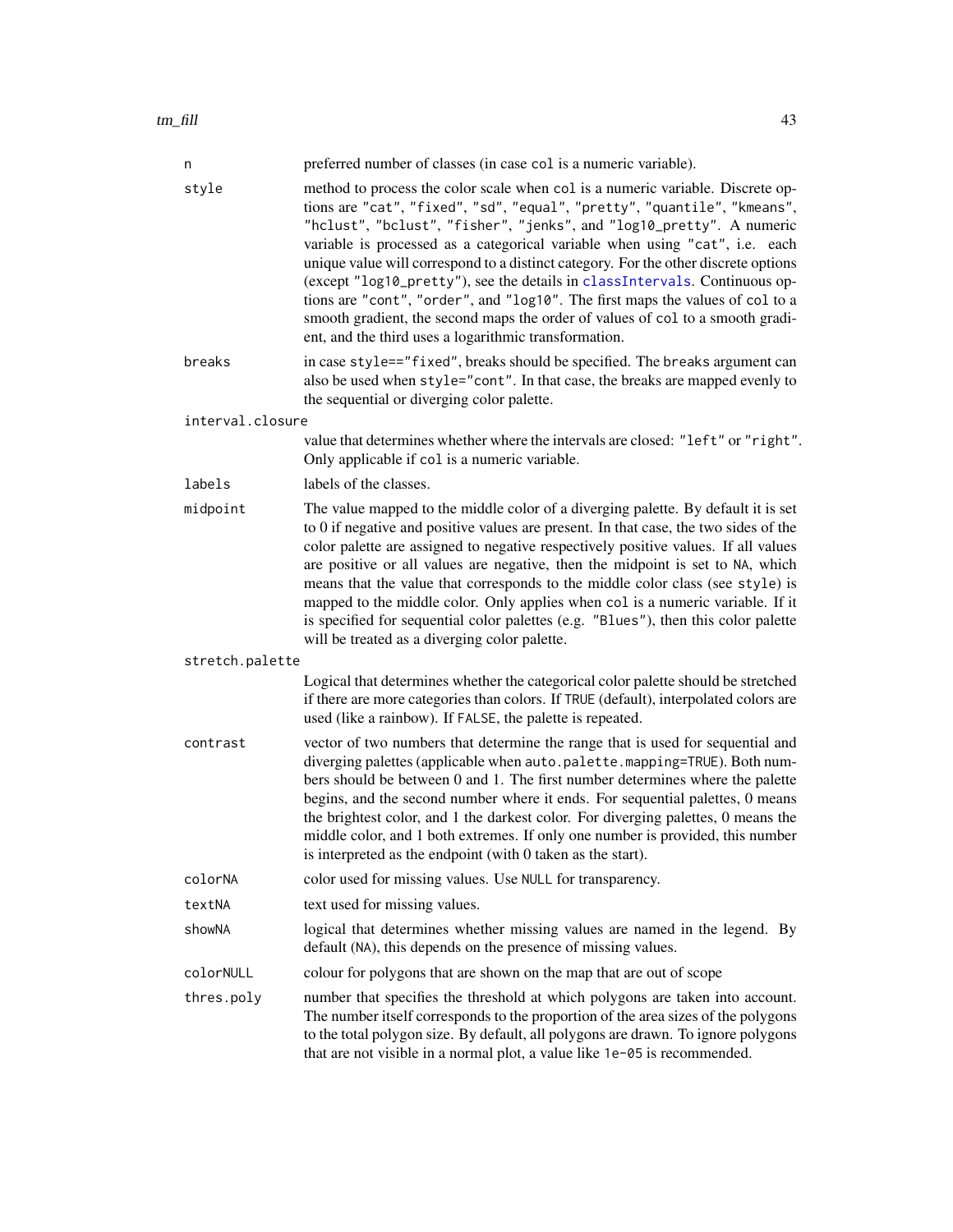| title              | title of the legend element                                                                                                                                                                                                                                                                                                                                                                                                                                          |
|--------------------|----------------------------------------------------------------------------------------------------------------------------------------------------------------------------------------------------------------------------------------------------------------------------------------------------------------------------------------------------------------------------------------------------------------------------------------------------------------------|
| legend.show        | logical that determines whether the legend is shown                                                                                                                                                                                                                                                                                                                                                                                                                  |
| legend.format      | list of formatting options for the legend numbers. Only applicable if labels is<br>undefined. Parameters are:                                                                                                                                                                                                                                                                                                                                                        |
|                    | fun Function to specify the labels. It should take a numeric vector, and should<br>return a character vector of the same size. By default it is not specified. If<br>specified, the list items scientific, format, and digits (see below) are<br>not used.                                                                                                                                                                                                           |
|                    | scientific Should the labels be formatted scientifically? If so, square brackets<br>are used, and the format of the numbers is "g". Otherwise, format="f",<br>and text. separator, text. less. than, and text. or. more are used. Also,<br>the numbers are automatically rounded to millions or billions if applicable.                                                                                                                                              |
|                    | format By default, "f", i.e. the standard notation xxx.xxx, is used. If scientific=TRUE<br>then "g", which means that numbers are formatted scientifically, i.e. n.dddE+nn<br>if needed to save space.                                                                                                                                                                                                                                                               |
|                    | digits Number of digits after the decimal point if format="f", and the number<br>of significant digits otherwise.                                                                                                                                                                                                                                                                                                                                                    |
|                    | big.num.abbr Vector that defines whether and which abbrevations are used for<br>large numbers. It is a named numeric vector, where the name indicated the<br>abbreviation, and the number the magnitude (in terms on numbers of zero).<br>Numbers are only abbrevation when they are large enough. Set it to NA to<br>disable abbrevations. The default is $c("mln" = 6, "bln" = 9)$ . For layers<br>where style is set to log10 or log10_pretty, the default is NA. |
|                    | prefix Prefix of each number                                                                                                                                                                                                                                                                                                                                                                                                                                         |
|                    | suffix Suffix of each number                                                                                                                                                                                                                                                                                                                                                                                                                                         |
|                    | text separator Character string to use to separate numbers in the legend (de-<br>fault: "to").                                                                                                                                                                                                                                                                                                                                                                       |
|                    | text.less.than Character value(s) to use to translate "Less than". When a char-<br>acter vector of length 2 is specified, one for each word, these words are<br>aligned when text.to.columns = TRUE                                                                                                                                                                                                                                                                  |
|                    | <b>text.or.more</b> Character value(s) to use to translate "or more". When a character<br>vector of length 2 is specified, one for each word, these words are aligned<br>when $text.to.columns = TRUE$                                                                                                                                                                                                                                                               |
|                    | text.align Value that determines how the numbers are aligned, "left", "center"<br>or "right". By default "left" for legends in portrait format (legend. is. protrait<br>= TRUE), and "center" otherwise.                                                                                                                                                                                                                                                             |
|                    | text.to.columns Logical that determines whether the text is aligned to three<br>columns (from, text.separator, to). By default FALSE.                                                                                                                                                                                                                                                                                                                                |
| legend.is.portrait | Other arguments passed on to formatC                                                                                                                                                                                                                                                                                                                                                                                                                                 |
|                    | logical that determines whether the legend is in portrait mode (TRUE) or land-                                                                                                                                                                                                                                                                                                                                                                                       |
|                    | scape (FALSE)                                                                                                                                                                                                                                                                                                                                                                                                                                                        |
|                    | legend, reverse logical that determines whether the items are shown in reverse order, i.e. from<br>bottom to top when legend. is. portrait = TRUE and from right to left when<br>$legend.is.portrait = FALSE$                                                                                                                                                                                                                                                        |
|                    |                                                                                                                                                                                                                                                                                                                                                                                                                                                                      |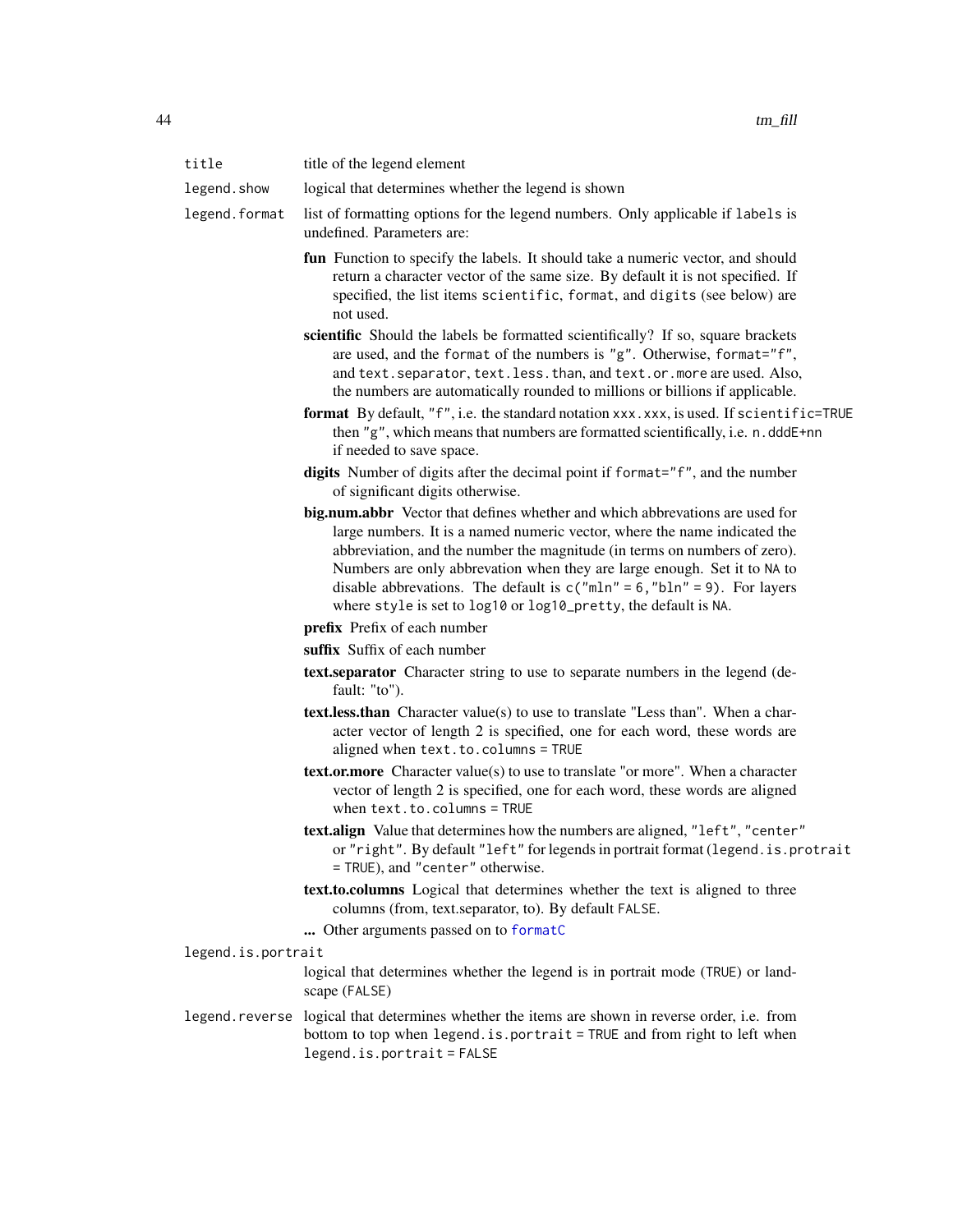| legend.hist          | logical that determines whether a histogram is shown                                                                                                                                                                                                                                                                                                                                                                                                                                 |
|----------------------|--------------------------------------------------------------------------------------------------------------------------------------------------------------------------------------------------------------------------------------------------------------------------------------------------------------------------------------------------------------------------------------------------------------------------------------------------------------------------------------|
| legend.hist.title    |                                                                                                                                                                                                                                                                                                                                                                                                                                                                                      |
|                      | title for the histogram. By default, one title is used for both the histogram and<br>the normal legend.                                                                                                                                                                                                                                                                                                                                                                              |
| legend.z             | index value that determines the position of the legend element with respect to<br>other legend elements. The legend elements are stacked according to their z<br>values. The legend element with the lowest z value is placed on top.                                                                                                                                                                                                                                                |
| legend.hist.z        | index value that determines the position of the histogram legend element                                                                                                                                                                                                                                                                                                                                                                                                             |
| id                   | name of the data variable that specifies the indices of the polygons. Only used<br>for "view" mode (see tmap_mode).                                                                                                                                                                                                                                                                                                                                                                  |
| popup.vars           | names of data variables that are shown in the popups in "view" mode. If<br>convert2density=TRUE, the derived density variable name is suffixed with<br>_density. If NA (default), only aesthetic variables (i.e. specified by col and<br>lwd) are shown). If they are not specified, all variables are shown. Set popup.vars<br>to FALSE to disable popups. When a vector of variable names is provided, the<br>names (if specified) are printed in the popups.                      |
| popup.format         | list of formatting options for the popup values. See the argument legend. format<br>for options. Only applicable for numeric data variables. If one list of formatting<br>options is provided, it is applied to all numeric variables of popup. vars. Also, a<br>(named) list of lists can be provided. In that case, each list of formatting options<br>is applied to the named variable.                                                                                           |
| zindex               | zindex of the pane in view mode. By default, it is set to the layer number plus<br>400. By default, the tmap layers will therefore be placed in the custom panes<br>"tmap401", "tmap402", etc., except for the base tile layers, which are placed in<br>the standard "tile". This parameter determines both the name of the pane and<br>the z-index, which determines the pane order from bottom to top. For instance,<br>if zindex is set to 500, the pane will be named "tmap500". |
| group                | name of the group to which this layer belongs in view mode. Each group can<br>be selected or deselected in the layer control item. Set group = NULL to hide the<br>layer in the layer control item. By default, it will be set to the name of the shape<br>(specified in tm_shape).                                                                                                                                                                                                  |
| auto.palette.mapping |                                                                                                                                                                                                                                                                                                                                                                                                                                                                                      |
|                      | deprecated. It has been replaced by midpoint for numeric variables and stretch.palette<br>for categorical variables.                                                                                                                                                                                                                                                                                                                                                                 |
|                      | max.categories deprecated. It has moved to tmap_options.                                                                                                                                                                                                                                                                                                                                                                                                                             |
| .                    | for tm_polygons, these arguments passed to either tm_fill or tm_borders.<br>For tm_fill, these arguments are passed on to map_coloring.                                                                                                                                                                                                                                                                                                                                              |
| lwd                  | border line width (see par)                                                                                                                                                                                                                                                                                                                                                                                                                                                          |
| lty                  | border line type (see par)                                                                                                                                                                                                                                                                                                                                                                                                                                                           |
| border.col           | border line color                                                                                                                                                                                                                                                                                                                                                                                                                                                                    |
| border.alpha         | transparency number between $0$ (totally transparent) and $1$ (not transparent). By<br>default, the alpha value of the col is used (normally 1).                                                                                                                                                                                                                                                                                                                                     |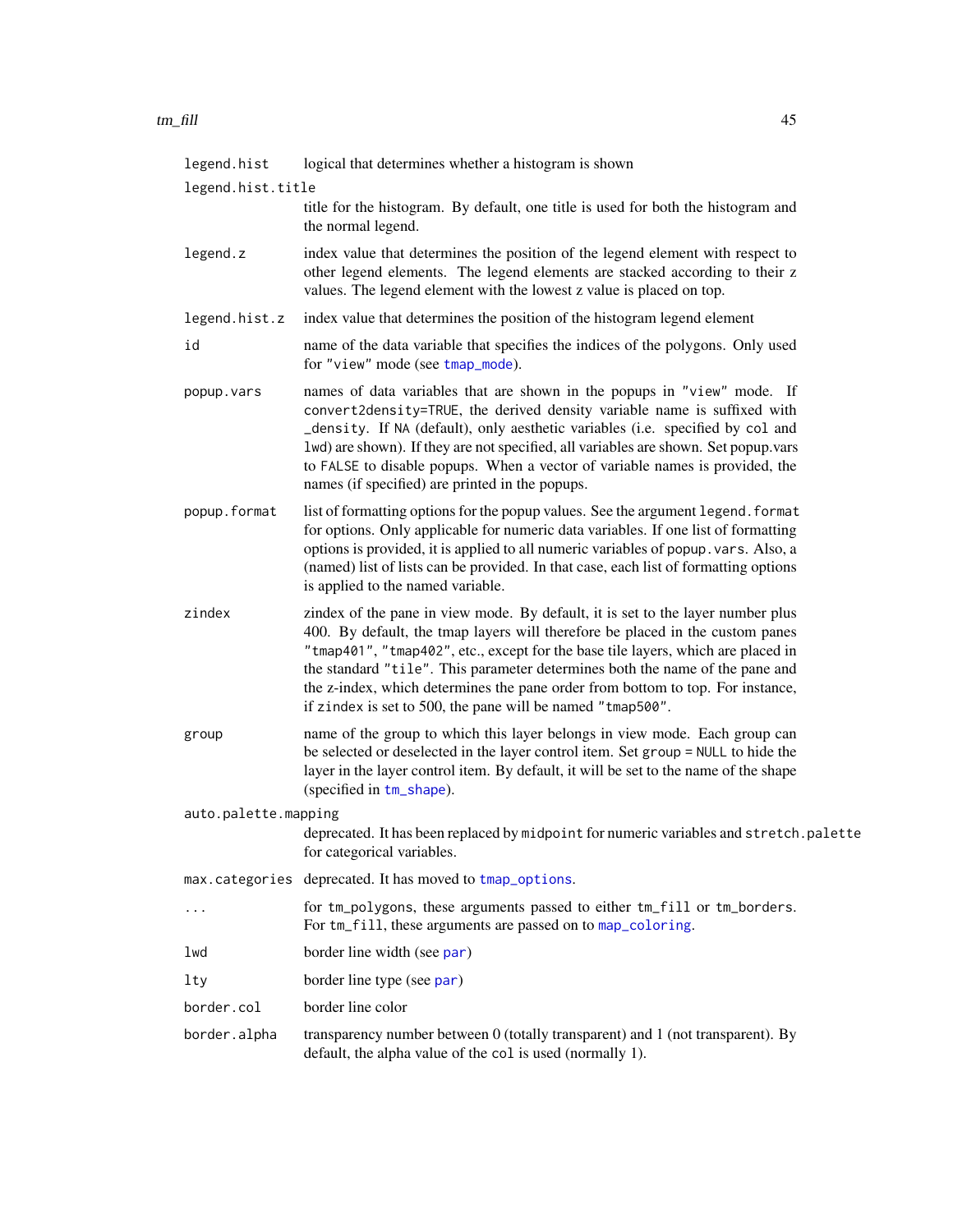## Details

Small multiples can be drawn in two ways: either by specifying the by argument in [tm\\_facets](#page-36-0), or by defining multiple variables in the aesthetic arguments. The aesthetic argument of tm\_fill (and tm\_polygons) is col. In the latter case, the arguments, except for thres.poly, and the ones starting with legend., can be specified for small multiples as follows. If the argument normally only takes a single value, such as n, then a vector of those values can be specified, one for each small multiple. If the argument normally can take a vector, such as palette, then a list of those vectors (or values) can be specified, one for each small multiple.

## Value

[tmap-element](#page-13-0)

## References

Tennekes, M., 2018, tmap: Thematic Maps in R, Journal of Statistical Software, 84(6), 1-39, [DOI](https://doi.org/10.18637/jss.v084.i06)

### See Also

[vignette\("tmap-getstarted"\)](../doc/tmap-getstarted.html)

## Examples

data(World)

```
# Constant fill
tm_shape(World) + tm_fill("darkolivegreen3") + tm_format("World", title="A green World")
# Borders only
tm_shape(World) + tm_borders()
# Data variable containing colours values
World$isNLD <- ifelse(World$name=="Netherlands", "darkorange", "darkolivegreen3")
tm_shape(World) +
    tm_fill("isNLD") +
tm_layout("Find the Netherlands!")
tm_shape(World) +
tm_polygons("economy", title="Economy", id="name") +
tm_text("iso_a3", size="AREA", scale=1.5) +
tm_format("World")
# Numeric data variable
tm_shape(World) +
tm_polygons("HPI", palette="RdYlGn", style="cont", n=8,
title="Happy Planet Index", id="name") +
tm_text("iso_a3", size="AREA", scale=1.5) +
tm_style("grey") +
tm_format("World")
```
## Not run: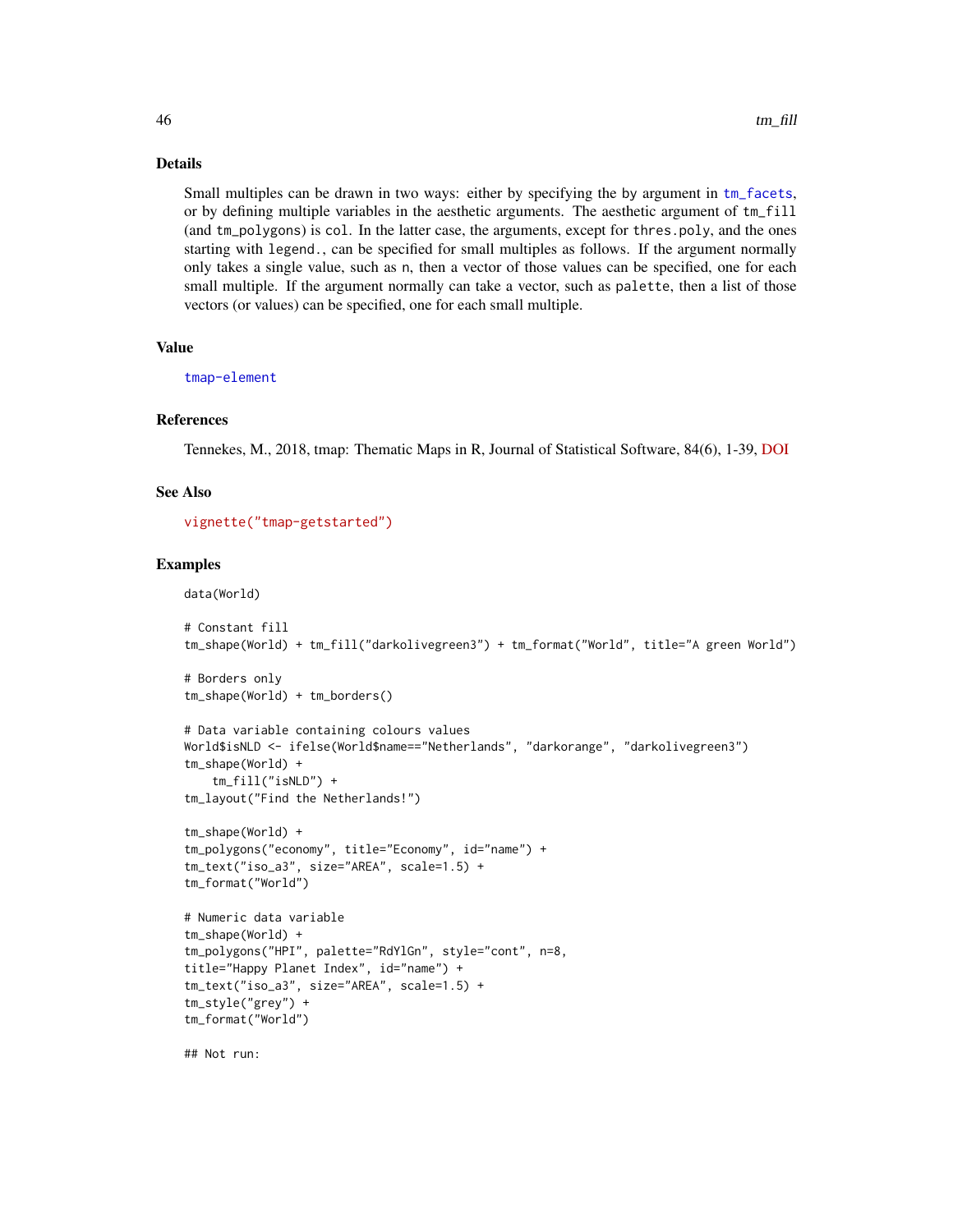#### tm\_grid 47

```
data(NLD_prov, NLD_muni)
# Map coloring algorithm
tm_shape(NLD_prov) +
    tm_fill("name", legend.show = FALSE) +
tm_shape(NLD_muni) +
    tm_polygons("MAP_COLORS", palette="Greys", alpha = .25) +
tm_shape(NLD_prov) +
    tm_borders(lwd=2) +
    tm_text("name", shadow=TRUE) +
tm_format("NLD", title="Dutch provinces and\nmunicipalities", bg.color="white")
# Cartogram
if (require(cartogram)) {
NLD_prov_pop <- cartogram(NLD_prov, "population")
tm_shape(NLD_prov_pop) +
tm_polygons("origin_non_west", title = "Non-western origin (%)")
}
## End(Not run)
# TIP: check out these examples in view mode, enabled with tmap_mode("view")
```
#### tm\_grid *Coordinate grid / graticule lines*

### Description

Creates a [tmap-element](#page-13-0) that draws coordinate grid lines. It serves as a layer that can be drawn anywhere between other layers. By default, tm\_grid draws horizontal and vertical lines acording to the coordinate system of the (master) shape object. Latitude and longitude graticules are drawn with tm\_graticules.

#### Usage

```
tm\_grid(x = NA, y = NA, n.x = NA, n.y = NA, projection = NA,col = NA, 1wd = 1, alpha = NA, 1abels.show = TRUE,
  labels.size = 0.6, labels.col = NA, labels.rot = c(0, 0),
  labels.format = list(big.mark = ","), labels.cardinal = FALSE,
  labels.margin.x = 0, labels.margin.y = 0, labels.space.x = NA,
  labels.space.y = NA, labels.inside.frame = FALSE,
  ticks = labels.show && !labels.inside.frame, lines = TRUE,
  ndiscr = 100, zindex = NA)
tm\_graticules(x = NA, y = NA, n.x = NA, n.y = NA,projection = "longlat", labels.format = list(suffix =
  intToUtf8(176), labels.cardinal = TRUE, ...)
```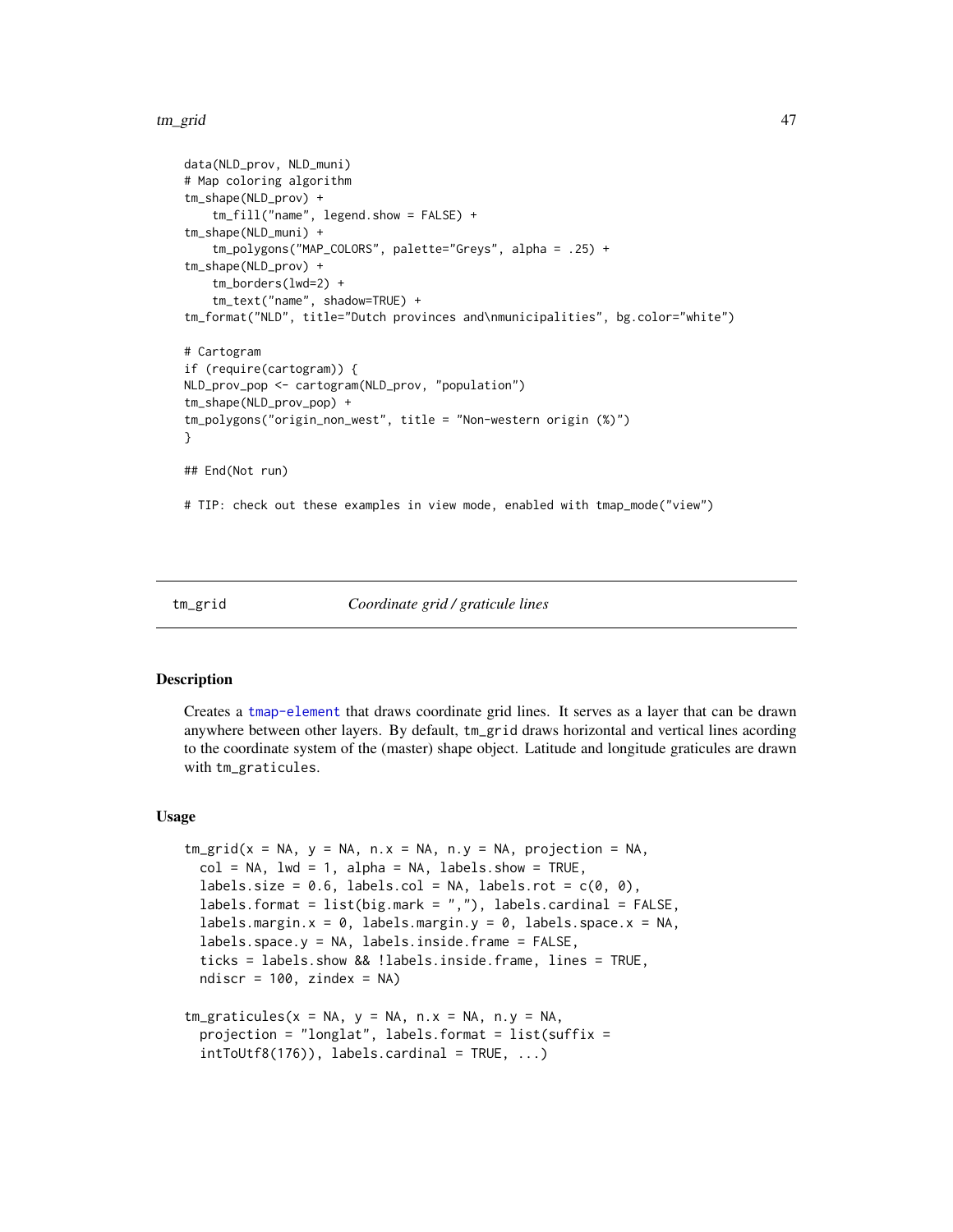| х               | x coordinates for vertical grid lines. If NA, it is specified with a pretty scale and<br>n.x.                                                                                                                                                                                                                           |
|-----------------|-------------------------------------------------------------------------------------------------------------------------------------------------------------------------------------------------------------------------------------------------------------------------------------------------------------------------|
| у               | y coordinates for horizontal grid lines. If NA, it is specified with a pretty scale<br>and $n.y$ .                                                                                                                                                                                                                      |
| n.x             | preferred number of grid lines for the x axis. For the labels, a pretty sequence<br>is used, so the number of actual labels may be different than n.x.                                                                                                                                                                  |
| n.y             | preferred number of grid lines for the y axis. For the labels, a pretty sequence<br>is used, so the number of actual labels may be different than n.y.                                                                                                                                                                  |
| projection      | projection character. If specified, the grid lines are projected accordingly. See<br>set_projection for projection details. Many world maps are projected, but<br>still have latitude longitude ("longlat") grid lines.                                                                                                 |
| col             | color of the grid lines.                                                                                                                                                                                                                                                                                                |
| lwd             | line width of the grid lines                                                                                                                                                                                                                                                                                            |
| alpha           | alpha transparency of the grid lines. Number between 0 and 1. By default, the<br>alpha transparency of col is taken.                                                                                                                                                                                                    |
| labels.show     | show tick labels                                                                                                                                                                                                                                                                                                        |
| labels.size     | font size of the tick labels                                                                                                                                                                                                                                                                                            |
| labels.col      | font color of the tick labels                                                                                                                                                                                                                                                                                           |
| labels.rot      | Rotation angles of the labels. Vector of two values: the first is the rotation angle<br>(in degrees) of the tick labels on the x axis and the second is the rotation angle<br>of the tick labels on the y axis. Only 0, 90, 180, and 270 are valid values.                                                              |
| labels.format   | list of formatting options for the grid labels. Parameters are:                                                                                                                                                                                                                                                         |
|                 | fun Function to specify the labels. It should take a numeric vector, and should<br>return a character vector of the same size. By default it is not specified. If<br>specified, the list items scientific, format, and digits (see below) are<br>not used.                                                              |
|                 | scientific Should the labels be formatted scientifically? If so, square brackets<br>are used, and the format of the numbers is "g". Otherwise, format="f",<br>and text. separator, text. less. than, and text. or. more are used. Also,<br>the numbers are automatically rounded to millions or billions if applicable. |
|                 | format By default, "f", i.e. the standard notation xxx.xxx, is used. If scientific=TRUE<br>then "g", which means that numbers are formatted scientifically, i.e. n.dddE+nn<br>if needed to save space.                                                                                                                  |
|                 | digits Number of digits after the decimal point if format="f", and the number<br>of significant digits otherwise.                                                                                                                                                                                                       |
|                 | Other arguments passed on to formatC                                                                                                                                                                                                                                                                                    |
| labels.cardinal |                                                                                                                                                                                                                                                                                                                         |
|                 | add the four cardinal directions (N, E, S, W) to the labels, instead of using<br>negative coordiantes for west and south (so it assumes that the coordinates are<br>positive in the north-east direction).                                                                                                              |
| labels.margin.x |                                                                                                                                                                                                                                                                                                                         |
|                 | margin between tick labels of x axis and the frame. Note that when labels. inside. frame<br>== FALSE and ticks == TRUE, the ticks will be adjusted accordingly.                                                                                                                                                         |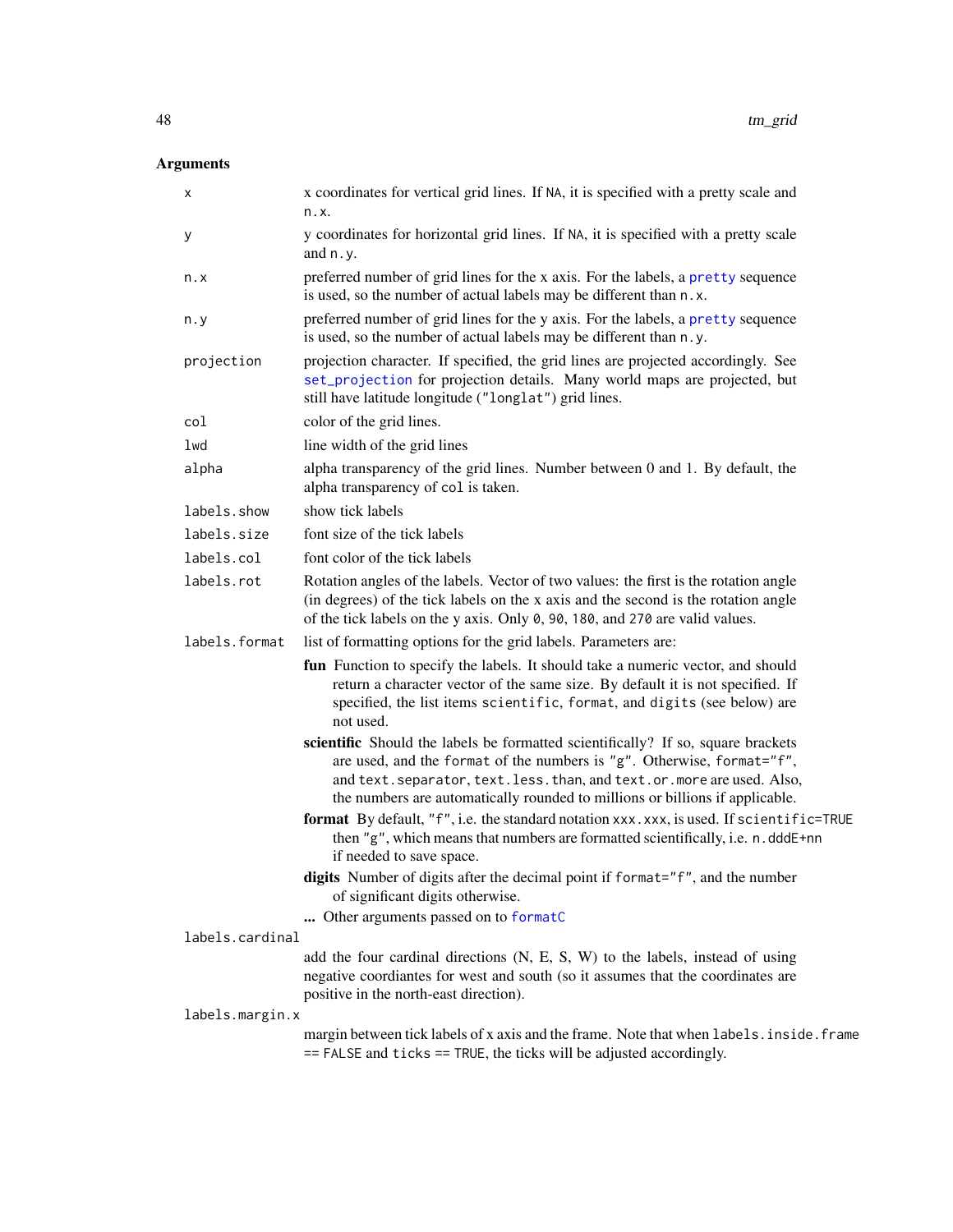#### tm\_iso 49

| labels.margin.y     |                                                                                                                                                                                                                                                                                                                                                                                                                                                                                      |
|---------------------|--------------------------------------------------------------------------------------------------------------------------------------------------------------------------------------------------------------------------------------------------------------------------------------------------------------------------------------------------------------------------------------------------------------------------------------------------------------------------------------|
|                     | margin between tick labels of y axis and the frame. Note that when labels. inside. frame<br>$==$ FALSE and ticks $==$ TRUE, the ticks will be adjusted accordingly.                                                                                                                                                                                                                                                                                                                  |
|                     | labels. space. x space that is used for the labels and ticks for the x-axis when labels. inside. frame<br>== FALSE. By default, it is determined automatically using the widths and heights<br>of the tick labels. The unit of this parameter is text line height.                                                                                                                                                                                                                   |
|                     | labels. space. y space that is used for the labels and ticks for the y-axis when labels. inside. frame<br>== FALSE. By default, it is determined automatically using the widths and heights<br>of the tick labels. The unit of this parameter is text line height.                                                                                                                                                                                                                   |
| labels.inside.frame |                                                                                                                                                                                                                                                                                                                                                                                                                                                                                      |
|                     | Show labels inside the frame? By default FALSE                                                                                                                                                                                                                                                                                                                                                                                                                                       |
| ticks               | If labels. inside. frame = FALSE, should ticks can be drawn between the la-<br>bels and the frame?                                                                                                                                                                                                                                                                                                                                                                                   |
| lines               | If labels. inside. frame = FALSE, should grid lines can be drawn?                                                                                                                                                                                                                                                                                                                                                                                                                    |
| ndiscr              | number of points to discretize a parallel or meridian (only applicable for curved<br>grid lines)                                                                                                                                                                                                                                                                                                                                                                                     |
| zindex              | zindex of the pane in view mode. By default, it is set to the layer number plus<br>400. By default, the tmap layers will therefore be placed in the custom panes<br>"tmap401", "tmap402", etc., except for the base tile layers, which are placed in<br>the standard "tile". This parameter determines both the name of the pane and<br>the z-index, which determines the pane order from bottom to top. For instance,<br>if zindex is set to 500, the pane will be named "tmap500". |
| $\cdot$             | arguments passed on to tm_grid                                                                                                                                                                                                                                                                                                                                                                                                                                                       |

# Examples

```
current.mode <- tmap_mode("plot")
data(NLD_muni, World)
tmap_arrange(
qtm(NLD_muni, borders = NULL) + tm_grid(),
qtm(NLD_muni, borders = NULL) + tm_graticules()
)
qtm(World, shape.projection = "robin", style = "natural") +
tm_graticules(ticks = FALSE) +
tm_layout(frame=FALSE)
tmap_mode(current.mode)
```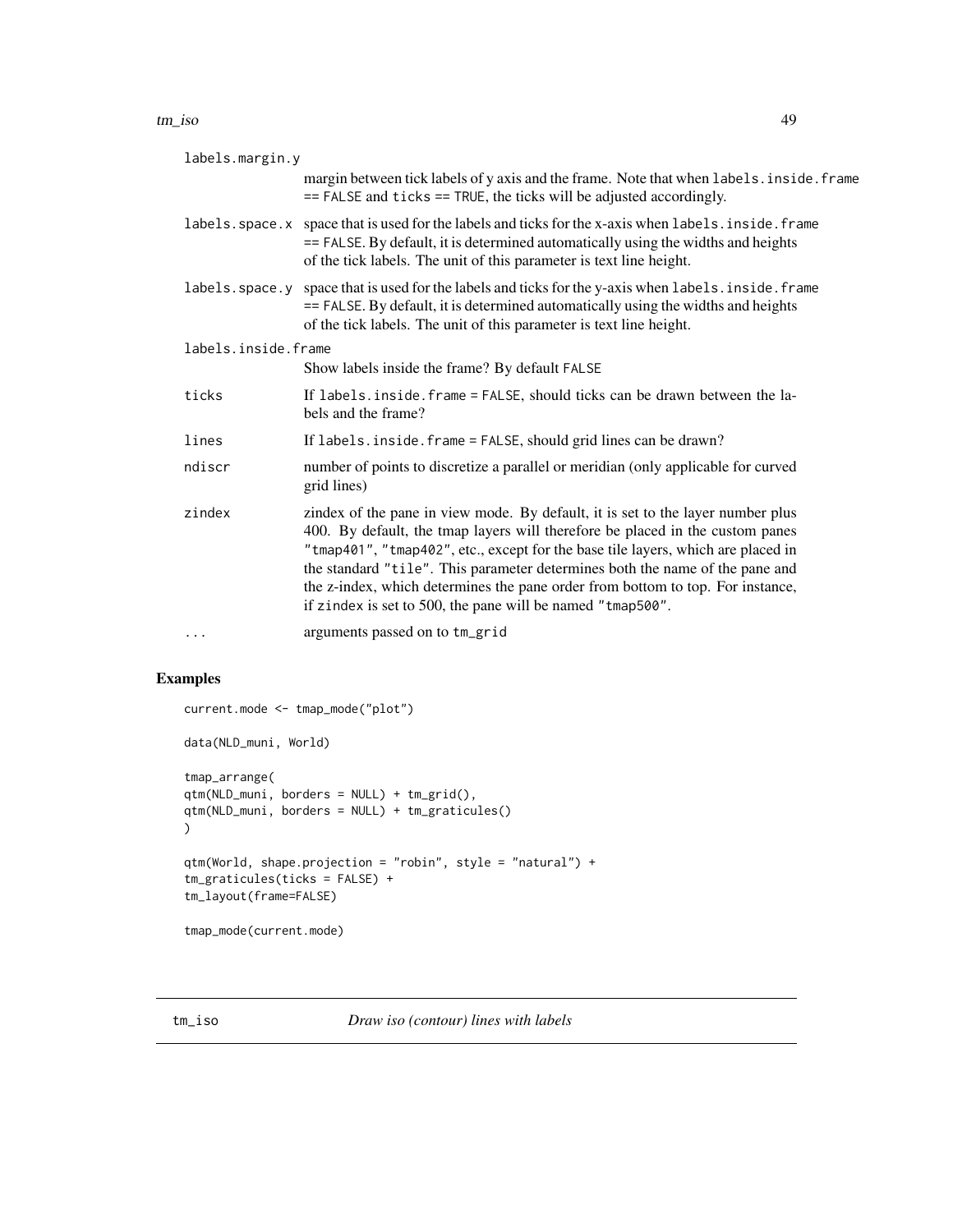## Description

This function is a wrapper of [tm\\_lines](#page-58-0) and [tm\\_text](#page-85-0) aimed to draw isopleths, which can be created with [smooth\\_map](#page-0-0).

## Usage

```
tm\_iso(col = NA, text = "level", size = 0.5, remove.cverlap = TRUE,along.lines = TRUE, overwrite.lines = TRUE, group = NA, ...)
```
### Arguments

| col                       | line color. See tm_lines.                                                                                                                                                                                                                                                               |
|---------------------------|-----------------------------------------------------------------------------------------------------------------------------------------------------------------------------------------------------------------------------------------------------------------------------------------|
| text                      | text to display. By default, it is the variable named "level" of the shape that is<br>created with smooth_map                                                                                                                                                                           |
| size                      | $text size (see tm_test)$                                                                                                                                                                                                                                                               |
| remove.overlap seetm_text |                                                                                                                                                                                                                                                                                         |
| along.lines               | see tm_text                                                                                                                                                                                                                                                                             |
| overwrite.lines           |                                                                                                                                                                                                                                                                                         |
|                           | see tm_text                                                                                                                                                                                                                                                                             |
| group                     | name of the group to which this layer belongs in view mode. Each group can<br>be selected or deselected in the layer control item. Set group = NULL to hide the<br>layer in the layer control item. By default, it will be set to the name of the shape<br>(specified in $tm\_shape$ ). |
| .                         | arguments passed on to tm_lines or tm_text                                                                                                                                                                                                                                              |
|                           |                                                                                                                                                                                                                                                                                         |

# See Also

[smooth\\_map](#page-0-0)

<span id="page-49-0"></span>tm\_layout *Layout of cartographic maps*

## Description

This element specifies the map layout. The main function tm\_layout controls title, margins, aspect ratio, colors, frame, legend, among many other things. The function tm\_legend is a shortcut to access all legend. arguments without this prefix. The other functions are wrappers for two purposes: tm\_format specifies position related layout settings such as margins, and tm\_style specifies general styling related layout settings such as colors and font. Typically, the former functions are shape dependent, and the latter functions are shape independent. See details for predefined styles and formats. With tmap.style, a default style can be specified. Multiple tm\_layout elements (or wrapper functions) can be stacked: called arguments will be overwritten.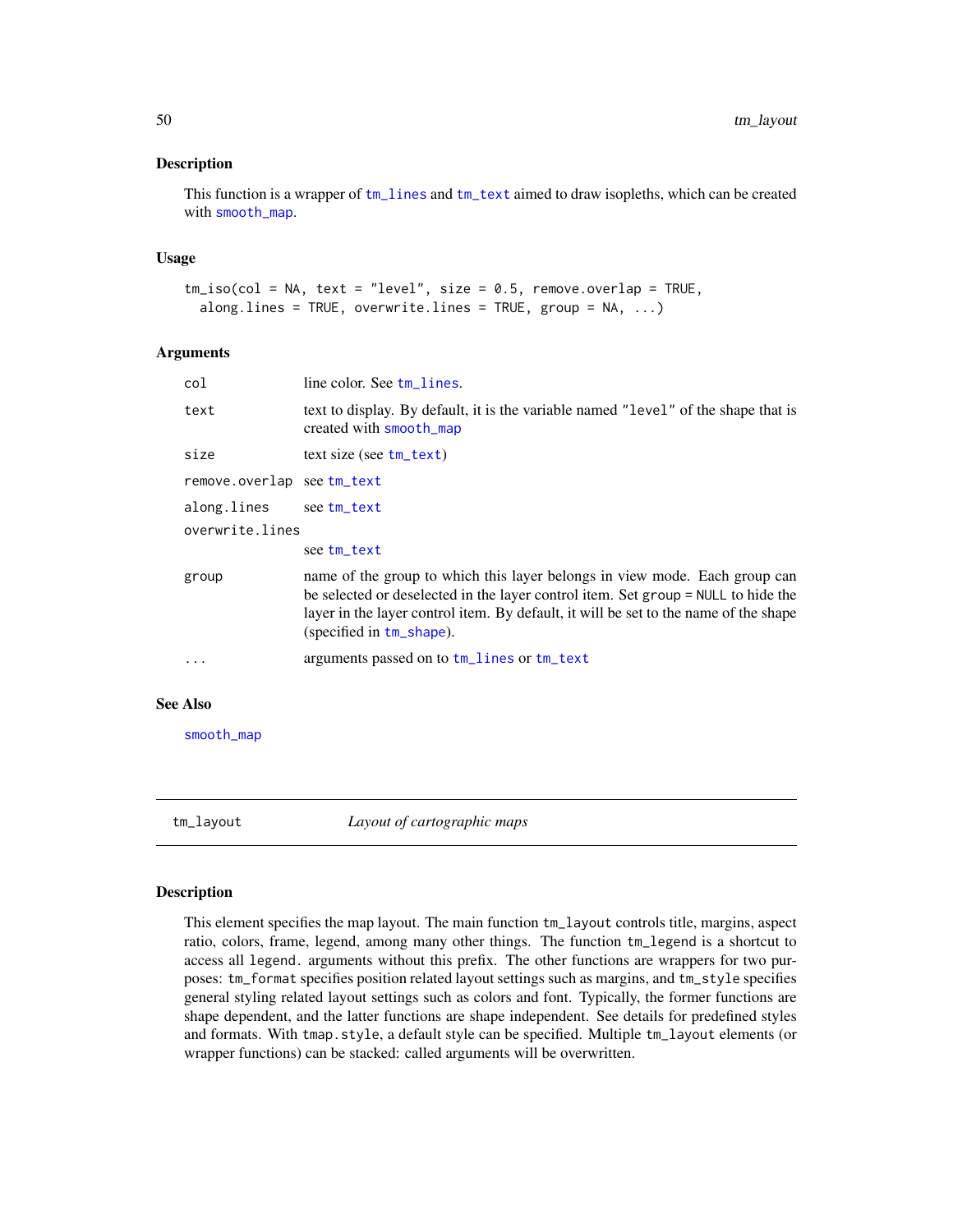#### tm\_layout 51

### Usage

tm\_layout(title, scale, title.size, bg.color, aes.color, aes.palette, attr.color, sepia.intensity, saturation, frame, frame.lwd, frame.double.line, asp, outer.margins, inner.margins, between.margin, outer.bg.color, fontface, fontfamily, compass.type, earth.boundary, earth.boundary.color, earth.boundary.lwd, earth.datum, space.color, legend.show, legend.only, legend.outside, legend.outside.position, legend.outside.size, legend.position, legend.stack, legend.just, legend.width, legend.height, legend.hist.height, legend.hist.width, legend.title.color, legend.title.size, legend.title.fontface, legend.title.fontfamily, legend.text.color, legend.text.size, legend.text.fontface, legend.text.fontfamily, legend.hist.size, legend.format, legend.frame, legend.frame.lwd, legend.bg.color, legend.bg.alpha, legend.hist.bg.color, legend.hist.bg.alpha, title.snap.to.legend, title.position, title.color, title.fontface, title.fontfamily, title.bg.color, title.bg.alpha, panel.show, panel.labels, panel.label.size, panel.label.color, panel.label.fontface, panel.label.fontfamily, panel.label.bg.color, panel.label.height, panel.label.rot, main.title, main.title.size, main.title.color, main.title.fontface, main.title.fontfamily, main.title.position, attr.outside, attr.outside.position, attr.outside.size, attr.position, attr.just, design.mode)

tm\_legend(...)

tm\_style(style, ...)

tm\_format(format, ...)

| title      | Global title of the map. For small multiples, multiple titles can be specified.<br>The title is drawn inside the map. Alternatively, use panel. labels to print the<br>map as a panel, with the title inside the panel header (especially useful for small<br>multiples). Another alternative is the main title which prints a title above<br>the map. Titles for the legend items are specified at the layer functions (e.g.<br>$tm_fill$ . |
|------------|----------------------------------------------------------------------------------------------------------------------------------------------------------------------------------------------------------------------------------------------------------------------------------------------------------------------------------------------------------------------------------------------------------------------------------------------|
| scale      | numeric value that serves as the global scale parameter. All font sizes, symbol<br>sizes, border widths, and line widths are controlled by this value. Each of these<br>elements can be scaled independently with the scale, lwd, or size arguments<br>provided by the tmap-elements.                                                                                                                                                        |
| title.size | Relative size of the title                                                                                                                                                                                                                                                                                                                                                                                                                   |
| bg.color   | Background color. By default it is "white". A recommended alternative for<br>choropleths is light grey (e.g., "grey85").                                                                                                                                                                                                                                                                                                                     |
| aes.color  | Default color values for the aesthetics layers. Should be a named vector with<br>the names chosen from: fill, borders, symbols, dots, lines, text, na. Use<br>"#00000000" for transparency.                                                                                                                                                                                                                                                  |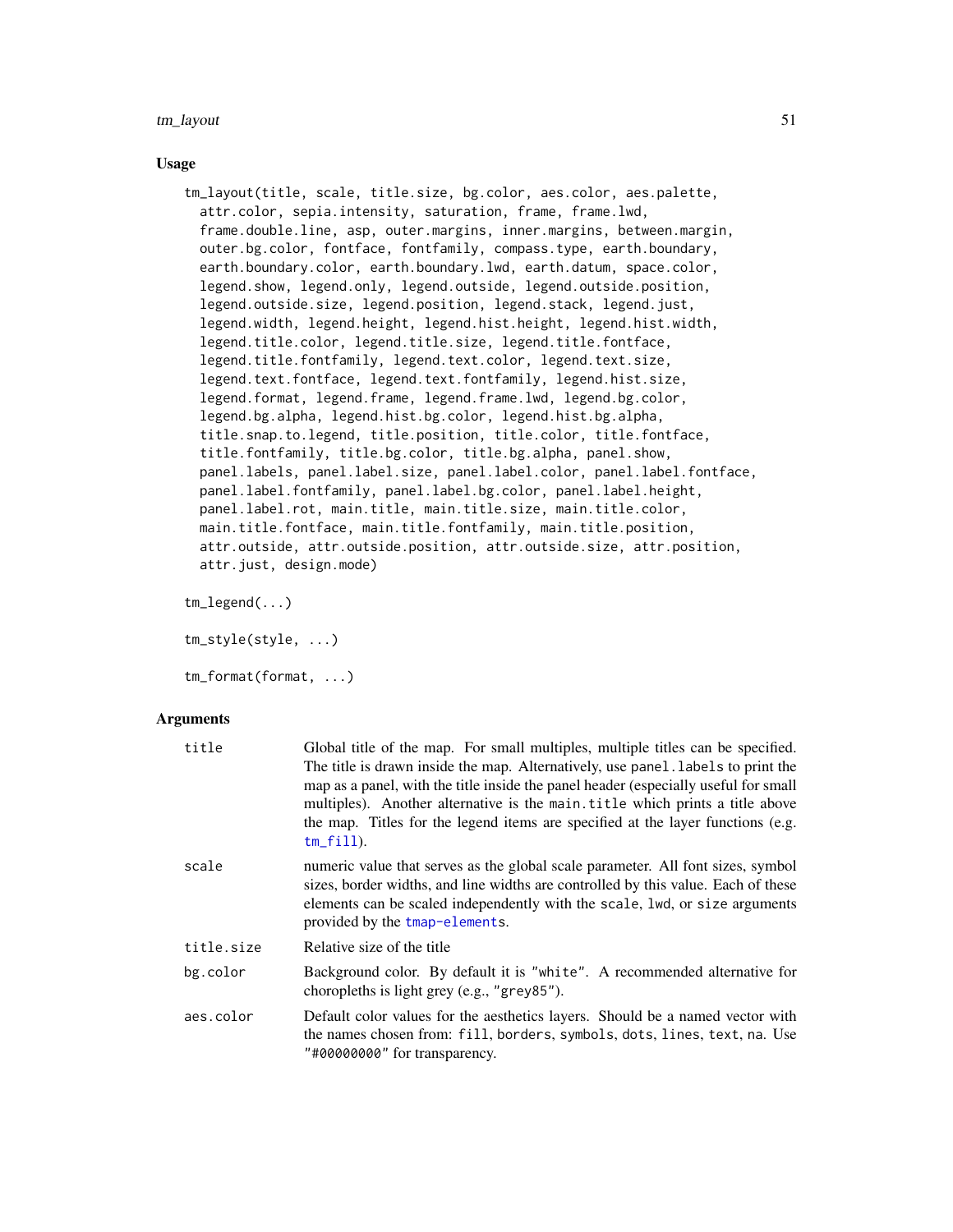| aes.palette                    | Default color palettes for the aesthetics. It takes a list of three items: seq for se-<br>quential palettes, div for diverging palettes, and cat for categorical palettes. By<br>default, Color Brewer palettes (see (see tmaptools::palette_explorer()))<br>are used. It is also possible provide a vector of colors for any of these items.                                               |
|--------------------------------|---------------------------------------------------------------------------------------------------------------------------------------------------------------------------------------------------------------------------------------------------------------------------------------------------------------------------------------------------------------------------------------------|
| attr.color                     | Default color value for map attributes                                                                                                                                                                                                                                                                                                                                                      |
| sepia.intensity                |                                                                                                                                                                                                                                                                                                                                                                                             |
|                                | Number between 0 and 1 that defines the amount of sepia effect, which gives the<br>map a brown/yellowish flavour. By default this effect is disabled (sepia.intensity=0).<br>All colored used in the map are adjusted with this effect.                                                                                                                                                     |
| saturation                     | Number that determines how much saturation (also known as chroma) is used:<br>saturation=0 is greyscale and saturation=1 is normal. A number larger than<br>1 results in very saturated maps. All colored used in the map are adjusted with<br>this effect. Hacking tip: use a negative number.                                                                                             |
| frame                          | Either a boolean that determines whether a frame is drawn, or a color value that<br>specifies the color of the frame.                                                                                                                                                                                                                                                                       |
| frame.lwd<br>frame.double.line | width of the frame                                                                                                                                                                                                                                                                                                                                                                          |
|                                | draw a double frame line border?                                                                                                                                                                                                                                                                                                                                                            |
| asp                            | Aspect ratio. The aspect ratio of the map (width/height). If NA, it is determined<br>by the bounding box (see argument bbox of tm_shape), the outer margins,<br>and the inner margins. If $\theta$ , then the aspect ratio is adjusted to the aspect ratio<br>of the device.                                                                                                                |
| outer.margins                  | Relative margins between device and frame. Vector of four values specifying<br>the bottom, left, top, and right margin. Values are between 0 and 1. When facets<br>are created, the outer margins are the margins between the outer panels and the<br>device borders (see also between.margin)                                                                                              |
| inner.margins                  | Relative margins inside the frame. Vector of four values specifying the bottom,<br>left, top, and right margin. Values are between 0 and 1. By default, 0 for each<br>side if master shape is a raster, otherwise 0.02.                                                                                                                                                                     |
|                                | between margin Margin between facets (small multiples) in number of text line heights. The<br>height of a text line is automatically scaled down based on the number of facets.                                                                                                                                                                                                             |
| outer.bg.color                 | Background color outside the frame.                                                                                                                                                                                                                                                                                                                                                         |
| fontface                       | global font face for the text in the map. It can also be set locally per element<br>(see e.g. title. fontface).                                                                                                                                                                                                                                                                             |
| fontfamily                     | global font family for the text in the map. It can also be set locally per (see e.g.<br>title.fontfamily).                                                                                                                                                                                                                                                                                  |
| compass.type                   | type of compass, one of: "arrow", "4star", "8star", "radar", "rose". Of<br>course, only applicable if a compass is shown. The compass type can also be set<br>within tm_compass.                                                                                                                                                                                                            |
| earth.boundary                 | Logical that determines whether the boundaries of the earth are shown or an<br>object that specifies the boundaries. This object can be a vector of size four, a<br>2 by 2 matrix (bounding box), or an extent object. By default, the boundaries<br>are c(-180,-90,180,90). Useful for projected world maps. Often, it is useful<br>to crop both poles (e.g., with c(-180, -88, 180, 88)). |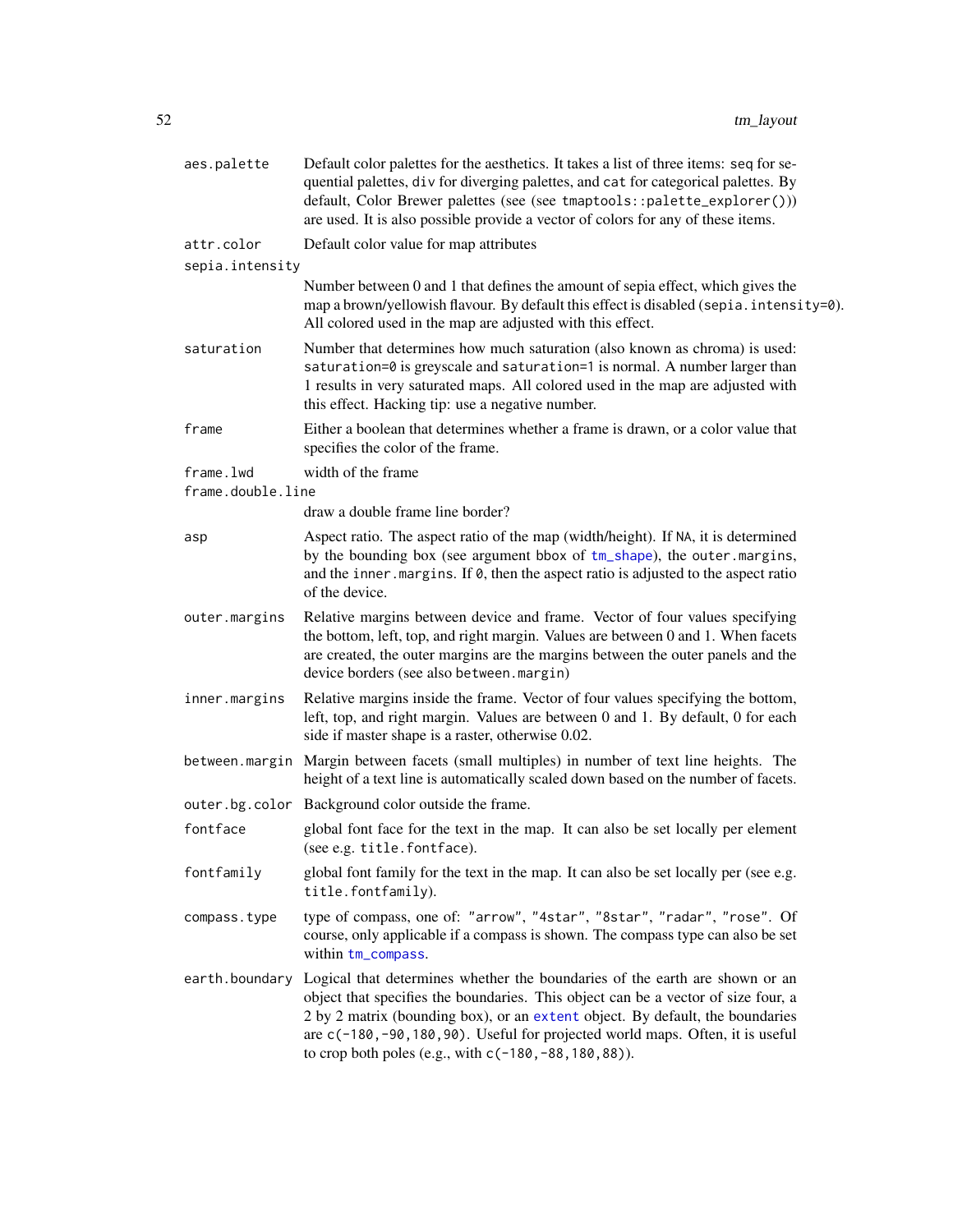# tm\_layout 53

| earth.boundary.color    |                                                                                                                                                                                                                                                                                                                                                                                                                                                                                                                                                                                                                                                                                                                              |
|-------------------------|------------------------------------------------------------------------------------------------------------------------------------------------------------------------------------------------------------------------------------------------------------------------------------------------------------------------------------------------------------------------------------------------------------------------------------------------------------------------------------------------------------------------------------------------------------------------------------------------------------------------------------------------------------------------------------------------------------------------------|
|                         | Color of the earth boundary.                                                                                                                                                                                                                                                                                                                                                                                                                                                                                                                                                                                                                                                                                                 |
| earth.boundary.lwd      |                                                                                                                                                                                                                                                                                                                                                                                                                                                                                                                                                                                                                                                                                                                              |
|                         | Line width of the earth boundary.                                                                                                                                                                                                                                                                                                                                                                                                                                                                                                                                                                                                                                                                                            |
| earth.datum             | Geodetic datum to determine the earth boundary. By default "WGS84", other<br>frequently used datums are "NAD83" and "NAD27". Any other PROJ. 4 character<br>string can be used.                                                                                                                                                                                                                                                                                                                                                                                                                                                                                                                                              |
| space.color             | Color of the space, i.e. the region inside the frame, and outside the earth bound-<br>ary.                                                                                                                                                                                                                                                                                                                                                                                                                                                                                                                                                                                                                                   |
| legend.show             | Logical that determines whether the legend is shown.                                                                                                                                                                                                                                                                                                                                                                                                                                                                                                                                                                                                                                                                         |
| legend.only             | logical. Only draw the legend (without map)? Particularly useful for small<br>multiples with a common legend.                                                                                                                                                                                                                                                                                                                                                                                                                                                                                                                                                                                                                |
|                         | legend.outside Logical that determines whether the legend is plot outside of the map/facets.<br>Especially useful when using facets that have a common legend (i.e. with<br>free.scales=FALSE).                                                                                                                                                                                                                                                                                                                                                                                                                                                                                                                              |
| legend.outside.position |                                                                                                                                                                                                                                                                                                                                                                                                                                                                                                                                                                                                                                                                                                                              |
|                         | Character that determines the outside position of the legend. Only applicable<br>when legend.outside=TRUE. One of: "right", "left", "top", or "bottom".                                                                                                                                                                                                                                                                                                                                                                                                                                                                                                                                                                      |
| legend.outside.size     |                                                                                                                                                                                                                                                                                                                                                                                                                                                                                                                                                                                                                                                                                                                              |
|                         | Numeric value that determines the relative size of the legend, when legend.outside=TRUE.<br>If the first value of legend.outside.position is "top" or "bottom", then it<br>is the width of the legend, else it is the height of the legend. Note that the actual<br>height or width of the legend is determined by the content of the legend (and the<br>used font sizes). This argument specifies the upperbound of the width or height.                                                                                                                                                                                                                                                                                    |
| legend.position         |                                                                                                                                                                                                                                                                                                                                                                                                                                                                                                                                                                                                                                                                                                                              |
|                         | Position of the legend. Vector of two values, specifying the x and y coordinates.<br>Either this vector contains "left", "LEFT", "center", "right", or "RIGHT"<br>for the first value and "top", "TOP", "center", "bottom", or "BOTTOM" for the<br>second value, or this vector contains two numeric values between 0 and 1 that<br>specifies the x and y coordinates of the left bottom corner of the legend. The<br>uppercase values correspond to the position without margins (so tighter to the<br>frame). By default, it is automatically placed in the corner with most space based<br>on the (first) shape object. If legend. outside=TRUE, this argument specifies the<br>legend position within the outside panel. |
| legend.stack            | Value that determines how different legends are stacked: "vertical" or "horizontal".<br>To stack items within a same legend, look at "legend. is. portrait" in the spe-<br>cific layer calls.                                                                                                                                                                                                                                                                                                                                                                                                                                                                                                                                |
| legend.just             | Justification of the legend relative to the point coordinates. The first value spec-<br>ifies horizontal and the second value vertical justification. Possible values are:<br>"left", "right", "center", "bottom", and "top". Numeric values of 0 spec-<br>ify left/bottom alignment and 1 right/top alignment. This option is only used, if<br>legend. position is specified by numeric coordinates.                                                                                                                                                                                                                                                                                                                        |
| legend.width            | width of the legend. If it is a negative number, it will be the exact legend width.<br>If it is a positive number (by default), it will be the maximum legend width; the<br>actual legend width will be decreased automatically based on the legend content<br>and font sizes.                                                                                                                                                                                                                                                                                                                                                                                                                                               |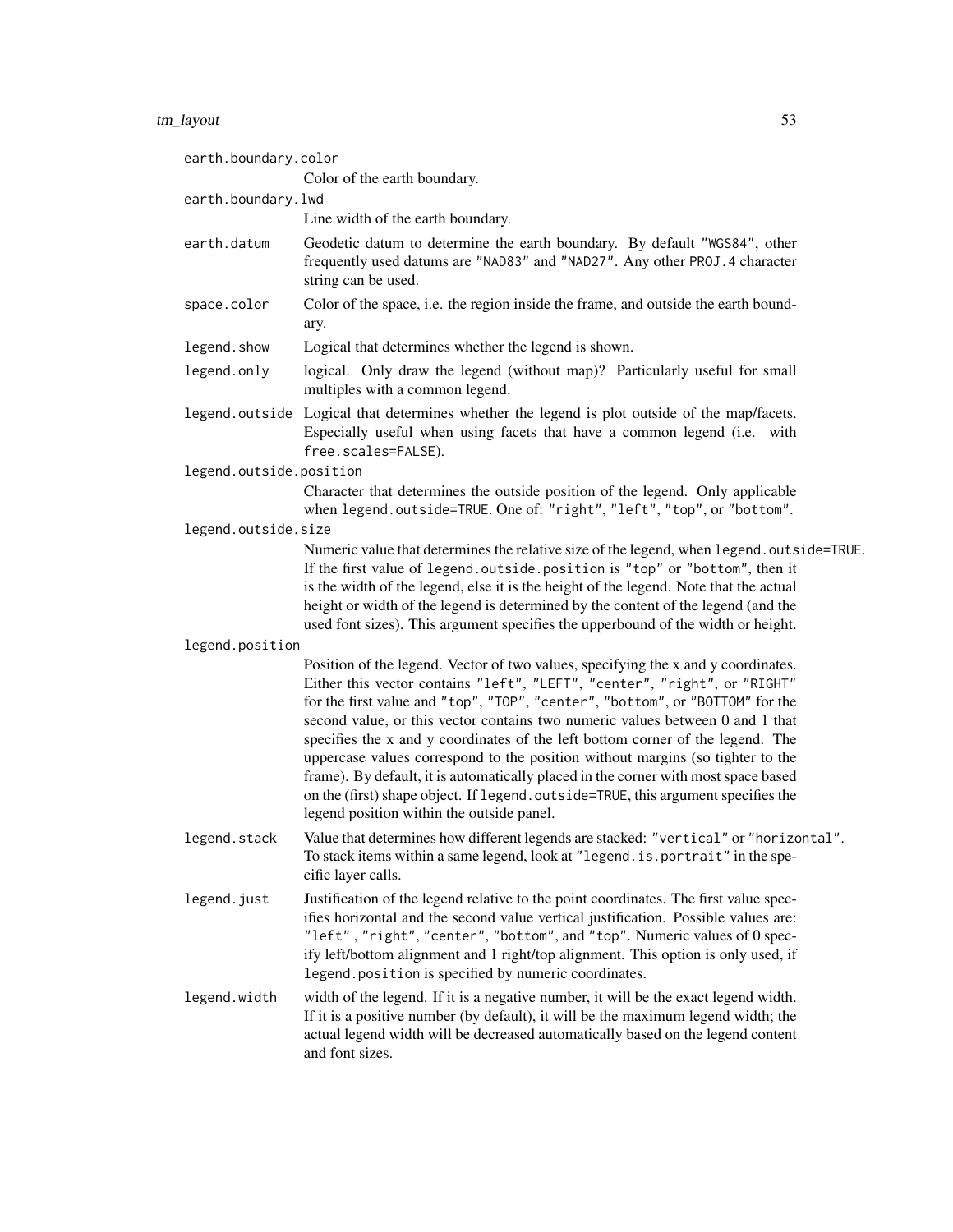| legend.height           | height of the legend. If it is a negative number, it will be the exact legend height.<br>If it is a positive number (by default), it will be the maximum legend height; the<br>actual legend height will be decreased automatically based on the legend content<br>and font sizes.                                                           |
|-------------------------|----------------------------------------------------------------------------------------------------------------------------------------------------------------------------------------------------------------------------------------------------------------------------------------------------------------------------------------------|
| legend.hist.height      |                                                                                                                                                                                                                                                                                                                                              |
|                         | height of the histogram. This height is initial. If the total legend is downscaled<br>to legend. height, the histogram is downscaled as well.                                                                                                                                                                                                |
| legend.hist.width       |                                                                                                                                                                                                                                                                                                                                              |
|                         | width of the histogram. By default, it is equal to the legend.width.                                                                                                                                                                                                                                                                         |
| legend.title.color      |                                                                                                                                                                                                                                                                                                                                              |
|                         | color of the legend titles                                                                                                                                                                                                                                                                                                                   |
| legend.title.size       |                                                                                                                                                                                                                                                                                                                                              |
|                         | Relative font size for the legend title                                                                                                                                                                                                                                                                                                      |
| legend.title.fontface   |                                                                                                                                                                                                                                                                                                                                              |
|                         | font face for the legend title. By default, set to the global parameter fontface.                                                                                                                                                                                                                                                            |
| legend.title.fontfamily |                                                                                                                                                                                                                                                                                                                                              |
|                         | font family for the legend title. By default, set to the global parameter font family.                                                                                                                                                                                                                                                       |
| legend.text.color       |                                                                                                                                                                                                                                                                                                                                              |
|                         | color of the legend text                                                                                                                                                                                                                                                                                                                     |
| legend.text.size        |                                                                                                                                                                                                                                                                                                                                              |
|                         | Relative font size for the legend text elements                                                                                                                                                                                                                                                                                              |
| legend.text.fontface    |                                                                                                                                                                                                                                                                                                                                              |
|                         | font face for the legend text labels. By default, set to the global parameter<br>fontface.                                                                                                                                                                                                                                                   |
| legend.text.fontfamily  |                                                                                                                                                                                                                                                                                                                                              |
|                         | font family for the legend text labels. By default, set to the global parameter<br>fontfamily.                                                                                                                                                                                                                                               |
| legend.hist.size        |                                                                                                                                                                                                                                                                                                                                              |
|                         | Relative font size for the choropleth histogram                                                                                                                                                                                                                                                                                              |
| legend.format           | list of formatting options for the legend numbers. Only applicable for layer<br>functions (such as tm_fill) where labels is undefined. Parameters are:                                                                                                                                                                                       |
|                         | fun Function to specify the labels. It should take a numeric vector, and should<br>return a character vector of the same size. By default it is not specified. If<br>specified, the list items scientific, format, and digits (see below) are<br>not used.                                                                                   |
|                         | scientific Should the labels be formatted scientifically? If so, square brackets<br>are used, and the format of the numbers is "g". Otherwise, format="f",<br>and text. separator, text. less. than, text. or. more, and big. num. abbr<br>are used. Also, the numbers are automatically rounded to millions or bil-<br>lions if applicable. |
|                         | format By default, "f", i.e. the standard notation xxx.xxx, is used. If scientific=TRUE<br>then "g", which means that numbers are formatted scientifically, i.e. n.dddE+nn<br>if needed to save space.                                                                                                                                       |
|                         | digits Number of digits after the decimal point if format="f", and the number<br>of significant digits otherwise.                                                                                                                                                                                                                            |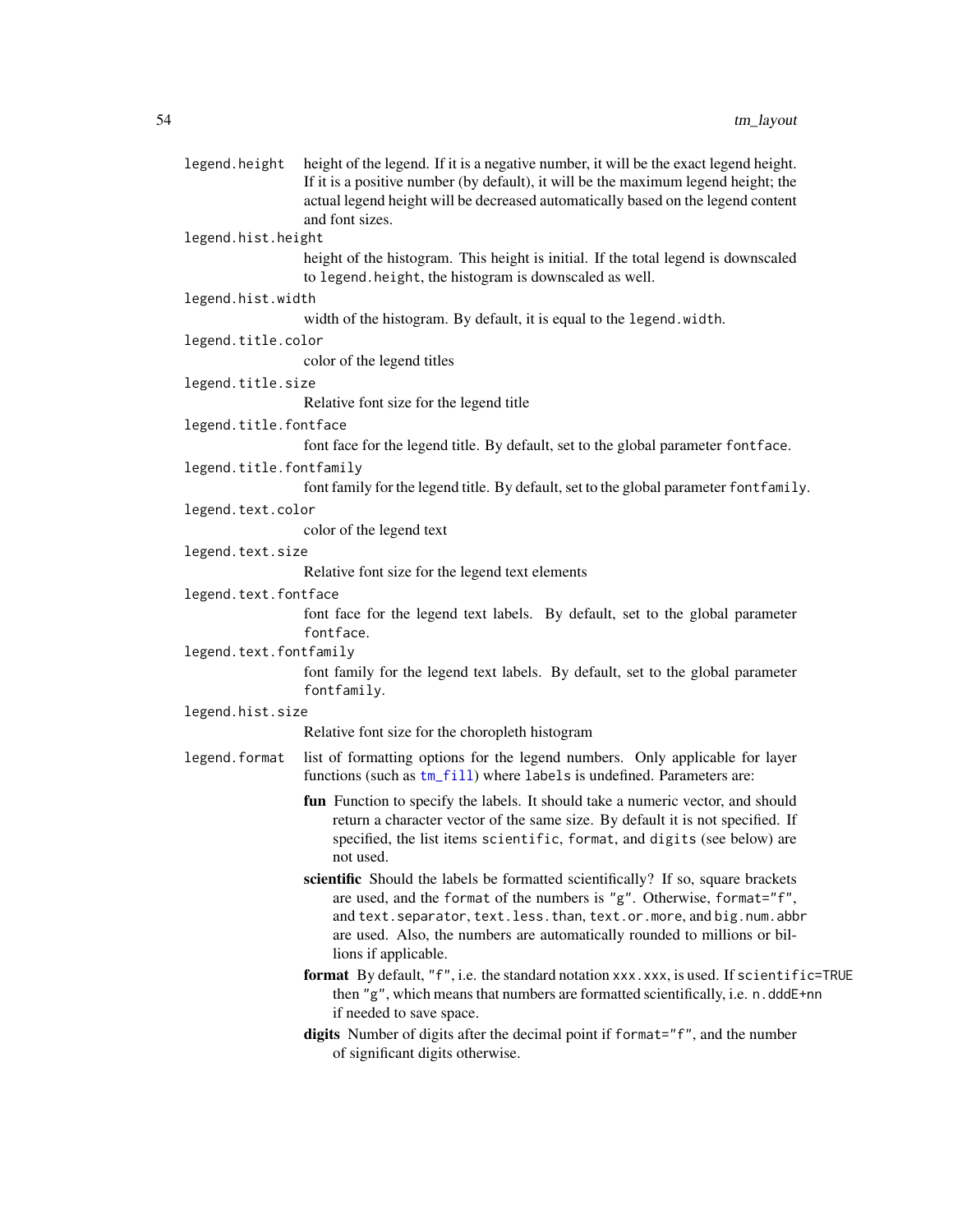- big.num.abbr Vector that defines whether and which abbrevations are used for large numbers. It is a named numeric vector, where the name indicated the abbreviation, and the number the magnitude (in terms on numbers of zero). Numbers are only abbrevation when they are large enough. Set it to NA to disable abbrevations. The default is  $c("mln" = 6, "bln" = 9)$ . For layers where style is set to log10 or log10\_pretty, the default is NA.
- text.separator Character string to use to separate numbers in the legend (default: "to").
- text.less.than Character value(s) to use to translate "Less than". When a character vector of length 2 is specified, one for each word, these words are aligned when text.to.columns = TRUE
- text.or.more Character value(s) to use to translate "or more". When a character vector of length 2 is specified, one for each word, these words are aligned when text.to.columns = TRUE
- text.align Value that determines how the numbers are aligned, "left", "center" or "right". By default "left" for legends in portrait format (legend.is.protrait = TRUE), and "center" otherwise.
- text.to.columns Logical that determines whether the text is aligned to three columns (from, text.separator, to). By default FALSE.
- text.align Value that determines how the numbers are aligned, "left", "center" or "right". By default "left" for legends in portrait format (legend.is.protrait = TRUE), and "center" otherwise.
- text.to.columns Logical that determines whether the text is aligned to three columns (from, text.separator, to). By default FALSE.
- ... Other arguments passed on to [formatC](#page-0-0)
- legend. frame either a logical that determines whether the legend is placed inside a frame, or a color that directly specifies the frame border color.
- legend.frame.lwd

```
line width of the legend frame (applicable if legend. frame is TRUE or a color)
```
legend.bg.color

Background color of the legend. Use TRUE to match with the overall background color bg.color.

legend.bg.alpha

Transparency number between 0 (totally transparent) and 1 (not transparent). By default, the alpha value of the legend.bg.color is used (normally 1).

legend.hist.bg.color

Background color of the histogram

legend.hist.bg.alpha

Transparency number between 0 (totally transparent) and 1 (not transparent). By default, the alpha value of the legend.hist.bg.color is used (normally 1).

## title.snap.to.legend

Logical that determines whether the title is part of the legend. By default FALSE, unless the legend is drawn outside the map (see legend.outside).

title.position Position of the title. Vector of two values, specifying the x and y coordinates. Either this vector contains "left", "LEFT", "center", "right", or "RIGHT" for the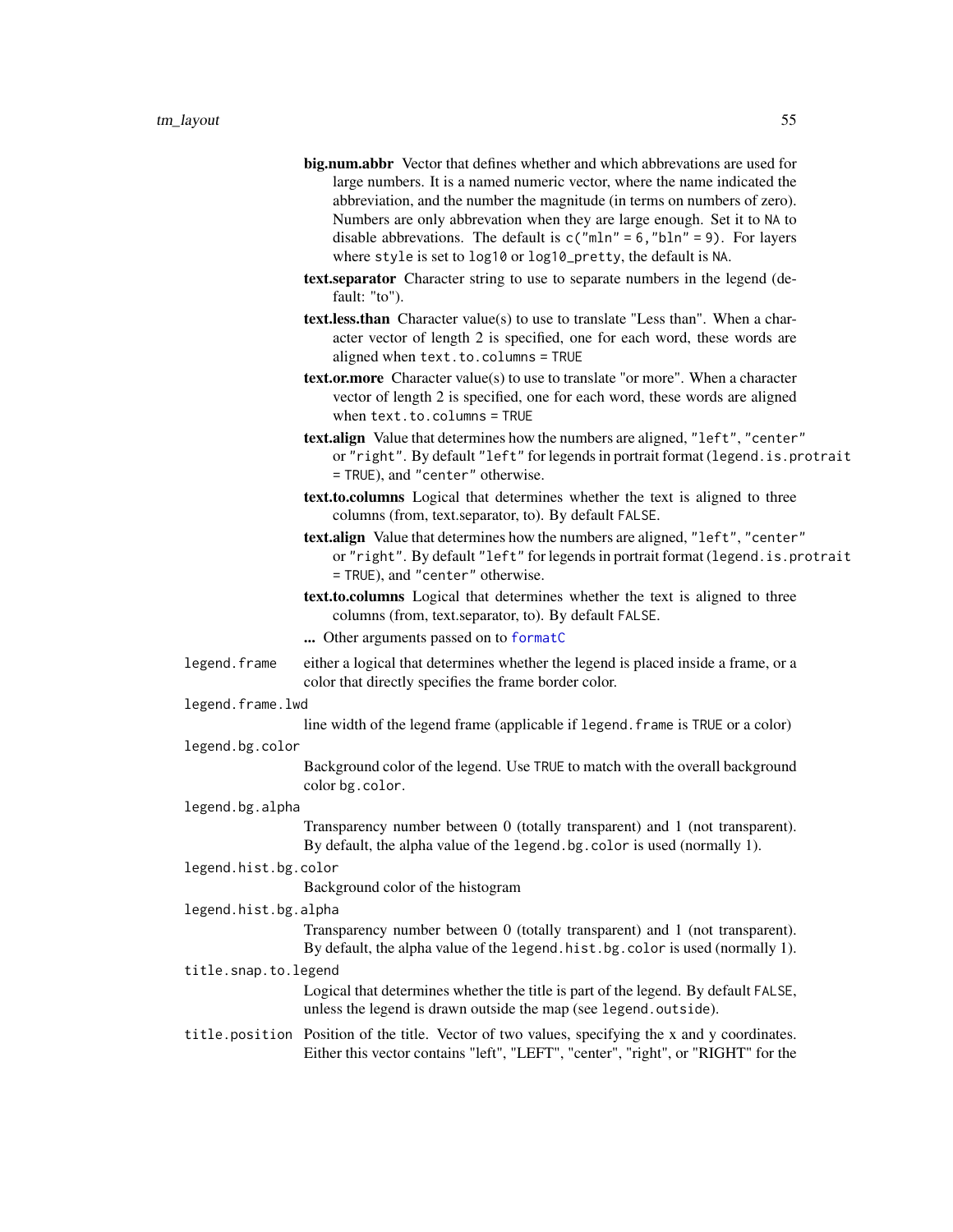|                        | first value and "top", "TOP", "center", "bottom", or "BOTTOM" for the second<br>value, or this vector contains two numeric values between 0 and 1 that specifies<br>the x and y coordinates of the tile. The uppercase values correspond to the<br>position without margins (so tighter to the frame). By default the title is placed<br>on top of the legend (determined by legend.position). |
|------------------------|------------------------------------------------------------------------------------------------------------------------------------------------------------------------------------------------------------------------------------------------------------------------------------------------------------------------------------------------------------------------------------------------|
| title.color            | color of the title                                                                                                                                                                                                                                                                                                                                                                             |
|                        | title. fontface font face for the title. By default, set to the global parameter fontface.                                                                                                                                                                                                                                                                                                     |
| title.fontfamily       |                                                                                                                                                                                                                                                                                                                                                                                                |
|                        | font family for the title. By default, set to the global parameter font family.                                                                                                                                                                                                                                                                                                                |
| title.bg.color         | background color of the title. Use TRUE to match with the overall background<br>color bg. color. By default, it is TRUE if legend. frame is TRUE or a color.                                                                                                                                                                                                                                   |
|                        | title.bg.alpha Transparency number between 0 (totally transparent) and 1 (not transparent).<br>By default, the alpha value of the title.bg.color is used (normally 1).                                                                                                                                                                                                                         |
| panel.show             | Logical that determines if the map(s) are shown as panels. If $TRUE$ , the title will<br>be placed in the panel header instead of inside the map. By default, it is TRUE<br>when small multiples are created with the by variable. (See tm_facets)                                                                                                                                             |
| panel.labels           | Panel labels. Only applicable when panel . show is TRUE. For cross tables facets,<br>it should be a list containing the row names in the first, and column names in the<br>second item.                                                                                                                                                                                                        |
| panel.label.size       |                                                                                                                                                                                                                                                                                                                                                                                                |
|                        | Relative font size of the panel labels                                                                                                                                                                                                                                                                                                                                                         |
| panel.label.color      |                                                                                                                                                                                                                                                                                                                                                                                                |
|                        | Font color of the panel labels                                                                                                                                                                                                                                                                                                                                                                 |
| panel.label.fontface   |                                                                                                                                                                                                                                                                                                                                                                                                |
|                        | font face for the panel labels. By default, set to the global parameter fontface.                                                                                                                                                                                                                                                                                                              |
| panel.label.fontfamily | font family for the panel labels. By default, set to the global parameter font family.                                                                                                                                                                                                                                                                                                         |
| panel.label.bg.color   |                                                                                                                                                                                                                                                                                                                                                                                                |
|                        | Background color of the panel labels                                                                                                                                                                                                                                                                                                                                                           |
| panel.label.height     |                                                                                                                                                                                                                                                                                                                                                                                                |
|                        | Height of the labels in number of text line heights.                                                                                                                                                                                                                                                                                                                                           |
| panel.label.rot        |                                                                                                                                                                                                                                                                                                                                                                                                |
|                        | Rotation angles of the panel labels. Vector of two values: the first is the ro-<br>tation angle (in degrees) of the row panels, which are only used in cross-table<br>facets (when tm_facets's by is specified with two variables). The second is the<br>rotation angle of the column panels.                                                                                                  |
| main.title             | Title that is printed above the map (or small multiples). When multiple pages<br>are generated (see along argument of tm_facets), a vector can be provided. By<br>default, the main title is only printed when this along argument is specified.                                                                                                                                               |
| main.title.size        |                                                                                                                                                                                                                                                                                                                                                                                                |
| main.title.color       | Size of the main title                                                                                                                                                                                                                                                                                                                                                                         |
|                        | Color of the main title                                                                                                                                                                                                                                                                                                                                                                        |
| main.title.fontface    |                                                                                                                                                                                                                                                                                                                                                                                                |
|                        | font face for the main title. By default, set to the global parameter fontface.                                                                                                                                                                                                                                                                                                                |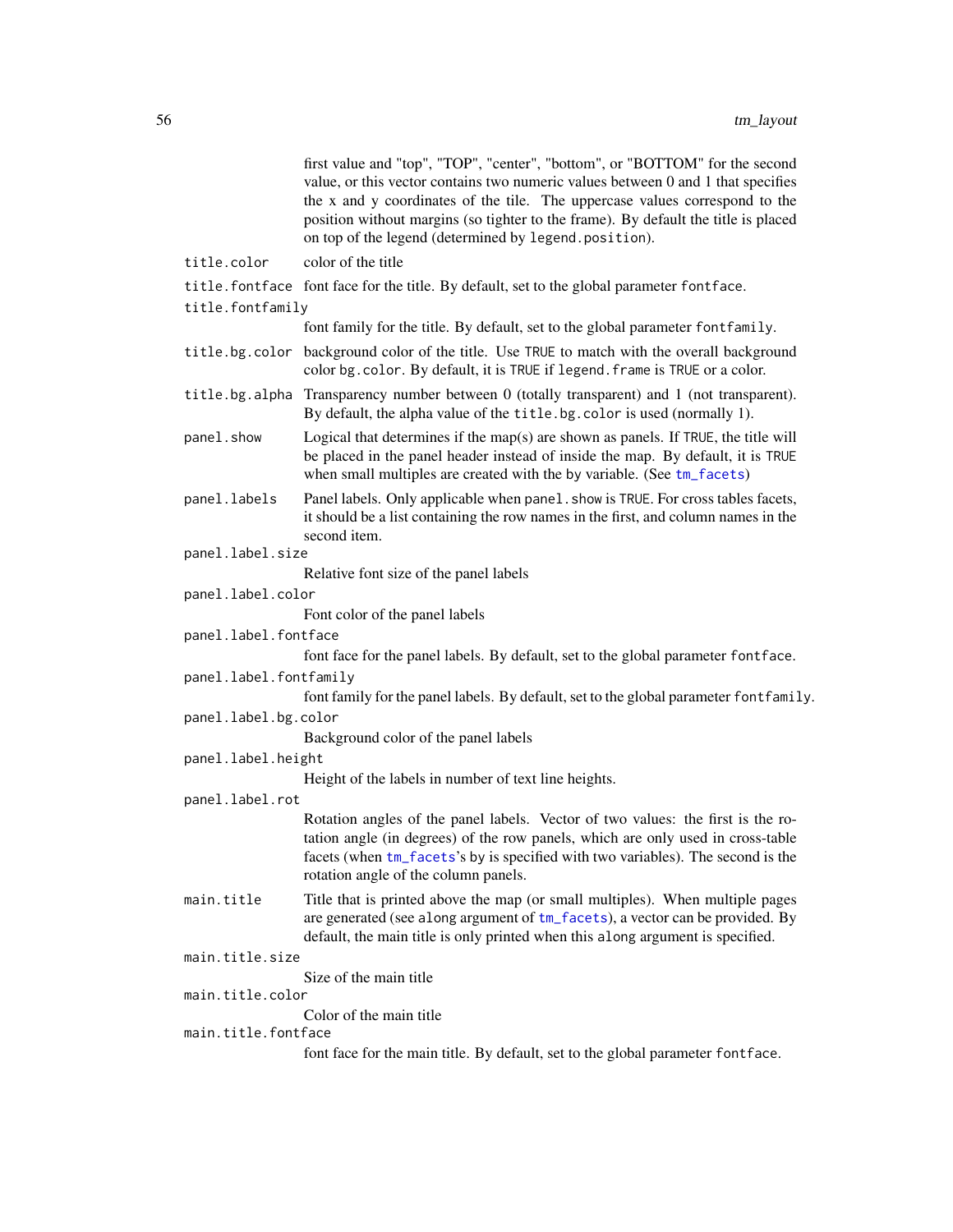# tm\_layout 57

| main.title.fontfamily |                                                                                                                                                                                                                                                                                                                                                                                                                                                                                                                                                                                          |
|-----------------------|------------------------------------------------------------------------------------------------------------------------------------------------------------------------------------------------------------------------------------------------------------------------------------------------------------------------------------------------------------------------------------------------------------------------------------------------------------------------------------------------------------------------------------------------------------------------------------------|
|                       | font family for the main title. By default, set to the global parameter fontfamily.                                                                                                                                                                                                                                                                                                                                                                                                                                                                                                      |
| main.title.position   |                                                                                                                                                                                                                                                                                                                                                                                                                                                                                                                                                                                          |
|                       | Position of the main title. Either a numeric value between $0$ (left) and $1$ (right),<br>or a character value: "left", "center", or "right".                                                                                                                                                                                                                                                                                                                                                                                                                                            |
| attr.outside          | Logical that determines whether the attributes are plot outside of the map/facets.                                                                                                                                                                                                                                                                                                                                                                                                                                                                                                       |
| attr.outside.position |                                                                                                                                                                                                                                                                                                                                                                                                                                                                                                                                                                                          |
|                       | Character that determines the outside position of the attributes: "top" or "bottom".<br>Only applicable when attr.outside=TRUE. If the legend is also drawn outside<br>(with legend.outside=TRUE) and on the same side of the map (e.g. also "top"<br>or "bottom"), the attributes are placed between the map and the legend. This<br>can be changed by setting attr.outside.position to "TOP" or "BOTTOM": in<br>this case, the attributes are placed above respectively below the legend.                                                                                              |
| attr.outside.size     |                                                                                                                                                                                                                                                                                                                                                                                                                                                                                                                                                                                          |
|                       | Numeric value that determines the relative height of the attribute viewport, when<br>attr.outside=TRUE.                                                                                                                                                                                                                                                                                                                                                                                                                                                                                  |
| attr.position         | Position of the map attributes, which are tm_credits, tm_scale_bar, tm_compass,<br>and tm_minimap. Vector of two values, specifying the x and y coordinates. The<br>first value is "left", "LEFT", "center", "right", or "RIGHT", and the second<br>value "top", "TOP", "center", "bottom", or "BOTTOM". The uppercase values<br>correspond to the position without margins (so tighter to the frame). Positions<br>can also be set separately in the map attribute functions. If attr.outside=TRUE,<br>this argument specifies the position of the attributes within the outside panel. |
| attr.just             | Justification of the attributes relative to the point coordinates. The first value<br>specifies horizontal and the second value vertical justification. Possible values<br>are: "left", "right", "center", "bottom", and "top". Numeric values of<br>0 specify left/bottom alignment and 1 right/top alignment. This option is only<br>used, if attr.position is specified by numeric coordinates. It can also be<br>specified per attribute function.                                                                                                                                   |
| design.mode           | Logical that enables the design mode. If TRUE, inner and outer margins, legend<br>position, aspect ratio are explicitly shown. Also, feedback text in the console is<br>given.                                                                                                                                                                                                                                                                                                                                                                                                           |
| $\ldots$              | other arguments from tm_layout                                                                                                                                                                                                                                                                                                                                                                                                                                                                                                                                                           |
| style                 | name of the style                                                                                                                                                                                                                                                                                                                                                                                                                                                                                                                                                                        |
| format                | name of the format                                                                                                                                                                                                                                                                                                                                                                                                                                                                                                                                                                       |

# Details

Predefined styles:

| "white"       | White background, commonly used colors (default)                               |
|---------------|--------------------------------------------------------------------------------|
| "gray"/"grey" | Grey background, useful to highlight sequential palettes (e.g. in choropleths) |
| "natural"     | Emulation of natural view: blue waters and green land                          |
| "bw"          | Greyscale, obviously useful for greyscale printing                             |
| "classic"     | Classic styled maps (recommended)                                              |
| "cobalt"      | Inspired by latex beamer style cobalt                                          |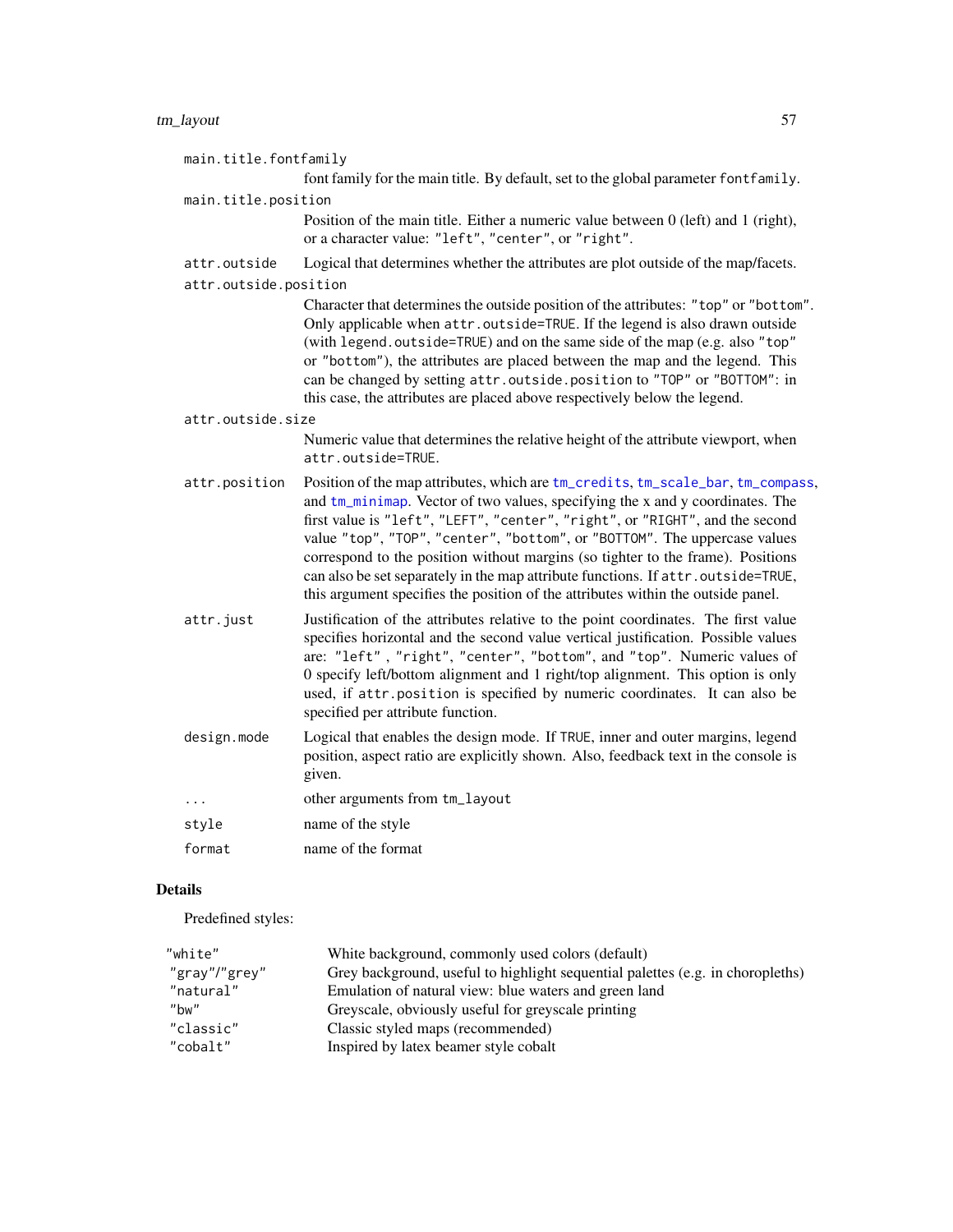58 tm\_layout tm\_layout tm\_layout tm\_layout tm\_layout tm\_layout tm\_layout tm\_layout tm\_layout tm\_layout tm\_

| "albatross" | Inspired by latex beamer style albatross |
|-------------|------------------------------------------|
| "beaver"    | Inspired by latex beamer style beaver    |

Predefined formats

| "World"      | Format specified for world maps                                             |
|--------------|-----------------------------------------------------------------------------|
| "World wide" | Format specified for world maps with more space for the legend              |
| מ ומ"        | Format specified for maps of the Netherlands                                |
| "NLD wide"   | Format specified for maps of the Netherlands with more space for the legend |
|              |                                                                             |

————————— —————————————————————————————————

## References

Tennekes, M., 2018, tmap: Thematic Maps in R, Journal of Statistical Software, 84(6), 1-39, [DOI](https://doi.org/10.18637/jss.v084.i06)

## See Also

[vignette\("tmap-getstarted"\)](../doc/tmap-getstarted.html)

## Examples

```
data(World, land)
tm_shape(World) +
    tm_fill("pop_est_dens", style="kmeans", title="Population density") +
tm_style("albatross", frame.lwd=10) + tm_format("World", title="The World")
## Not run:
tm_shape(land) +
tm_raster("elevation", breaks=c(-Inf, 250, 500, 1000, 1500, 2000, 2500, 3000, 4000, Inf),
palette = terrain.colors(9), title="Elevation", midpoint = NA) +
tm_shape(World, is.master=TRUE) +
tm_borders("grey20") +
tm_grid(projection="longlat", labels.size = .5) +
tm_text("name", size="AREA") +
tm\_compass(position = c(.65, .15), color.light = "grey90") +tm_credits("Eckert IV projection", position = c("right", "BOTTOM")) +
tm_style("classic") +
tm_layout(bg.color="lightblue",
inner.margins=c(.04,.03, .02, .01),
earth.boundary = TRUE,
space.color="grey90") +
tm_legend(position = c("left", "bottom"),
frame = TRUE,
bg.color="lightblue")
```
## End(Not run)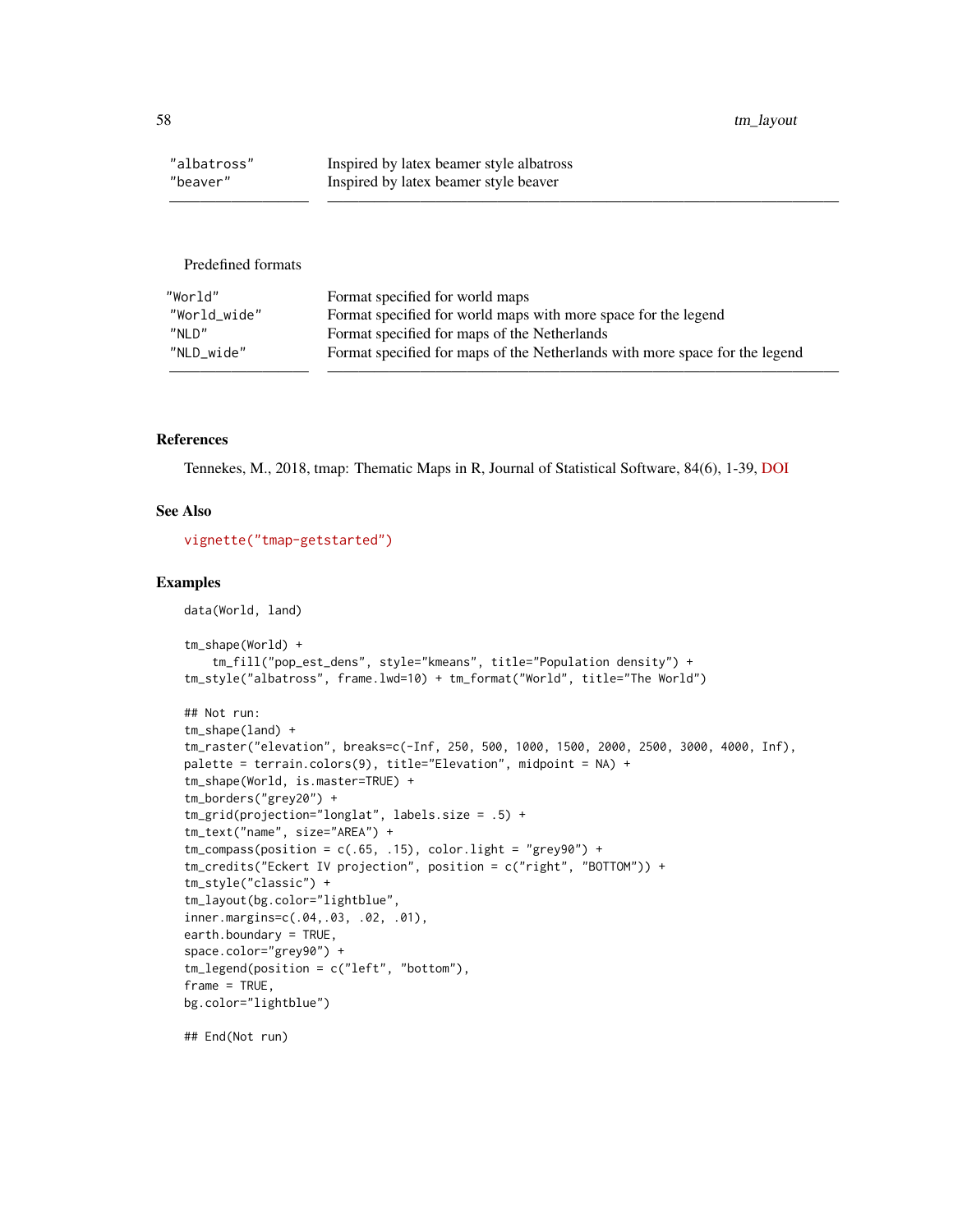#### tm\_lines 59

```
tm_shape(World, projection="robin") +
tm_polygons("HPI", palette="div", n=7,
title = "Happy Planet Index") +
tm_credits("Winkel Tripel projection", position = c("right", "BOTTOM")) +
tm_style("natural", earth.boundary = c(-180, -87, 180, 87), inner.margins = .05) +
tm_legend(position=c("left", "bottom"), bg.color="grey95", frame=TRUE)
# Example to illustrate the type of titles
tm_shape(World) +
tm_polygons(c("income_grp", "economy"), title = c("Legend Title 1", "Legend Title 2")) +
tm_layout(main.title = "Main Title",
main.title.position = "center",
main.title.color = "blue",
title = c("Title 1", "Title 2"),
title.color = "red",
panel.labels = c("Panel Label 1", "Panel Label 2"),
panel.label.color = "purple",
legend.text.color = "brown")
## Not run:
# global option tmap.style demo
# get current style
current.style <- tmap_style()
qtm(World, fill = "economy", format = "World")
tmap_style("col_blind")
qtm(World, fill = "economy", format = "World")
tmap_style("cobalt")
qtm(World, fill = "economy", format = "World")
# set to current style
tmap_style(current.style)
## End(Not run)
# TIP: check out these examples in view mode, enabled with tmap_mode("view")
```
<span id="page-58-0"></span>

| $tm\_lines$<br>Draw spatial lines |
|-----------------------------------|
|-----------------------------------|

## Description

Creates a [tmap-element](#page-13-0) that draw spatial lines.

#### Usage

```
tm\_lines(col = NA, lwd = 1, lty = "solid", alpha = NA, scale = 1,
```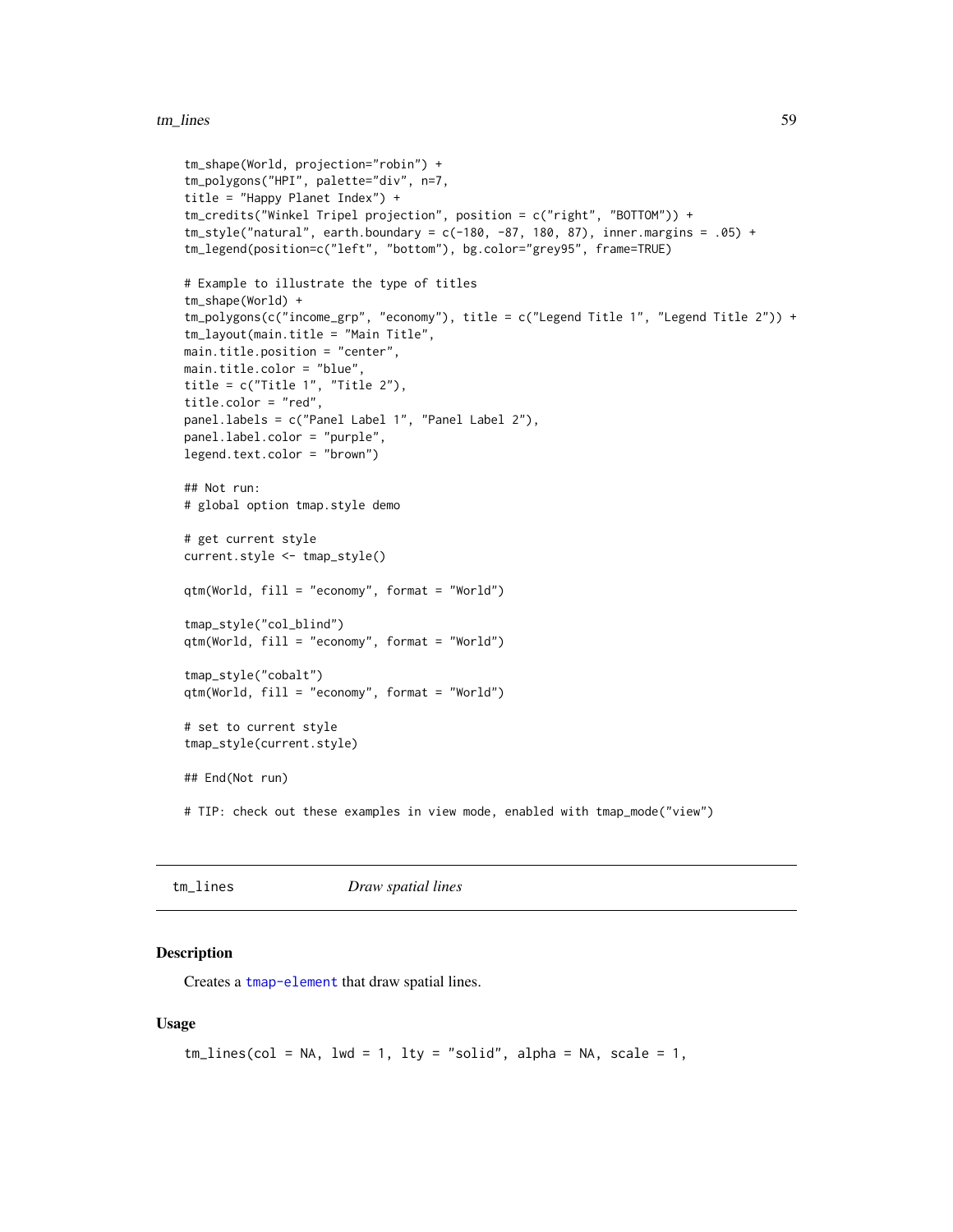```
lwd.legend = NULL, lwd.legend.labels = NULL, n = 5,
style = ifelse(is.null(breaks), "pretty", "fixed"), breaks = NULL,
interval.closure = "left", palette = NULL, labels = NULL,
midpoint = NULL, stretch.palette = TRUE, contrast = NA,
colorNA = NA, textNA = "Missing", showNA = NA, colorNULL = NA,
title.col = NA, title.lwd = NA, legend.col.show = TRUE,
legend.lwd.show = TRUE, legend.format = list(),legend.col.is.portrait = TRUE, legend.lwd.is.portrait = FALSE,
legend.col.reverse = FALSE, legend.lwd.reverse = FALSE,
legend.hist = FALSE, legend.hist.title = NA, legend.col.z = NA,
legend.lwd.z = NA, legend.hist.z = NA, id = NA, popup.vars = NA,
popup.format = list(), zindex = NA, group = NA,
auto.palette.mapping = NULL, max.categories = NULL)
```

| col               | color of the lines. Either a color value or a data variable name. If multiple values<br>are specified, small multiples are drawn (see details).                                                                                                                                                                                                                                                                                                                                                                                                                                                                                                                                                                    |
|-------------------|--------------------------------------------------------------------------------------------------------------------------------------------------------------------------------------------------------------------------------------------------------------------------------------------------------------------------------------------------------------------------------------------------------------------------------------------------------------------------------------------------------------------------------------------------------------------------------------------------------------------------------------------------------------------------------------------------------------------|
| lwd               | line width. Either a numeric value or a data variable. In the latter case, the class<br>of the highest values (see style) will get the line width defined by scale. If<br>multiple values are specified, small multiples are drawn (see details).                                                                                                                                                                                                                                                                                                                                                                                                                                                                  |
| $1$ ty            | line type.                                                                                                                                                                                                                                                                                                                                                                                                                                                                                                                                                                                                                                                                                                         |
| alpha             | transparency number between 0 (totally transparent) and 1 (not transparent). By<br>default, the alpha value of the col is used (normally 1).                                                                                                                                                                                                                                                                                                                                                                                                                                                                                                                                                                       |
| scale             | line width multiplier number.                                                                                                                                                                                                                                                                                                                                                                                                                                                                                                                                                                                                                                                                                      |
| lwd.legend        | vector of line widths that are shown in the legend. By default, this is determined<br>automatically.                                                                                                                                                                                                                                                                                                                                                                                                                                                                                                                                                                                                               |
| lwd.legend.labels |                                                                                                                                                                                                                                                                                                                                                                                                                                                                                                                                                                                                                                                                                                                    |
|                   | vector of labels for that correspond to lwd. legend.                                                                                                                                                                                                                                                                                                                                                                                                                                                                                                                                                                                                                                                               |
| n                 | preferred number of color scale classes. Only applicable when 1wd is the name<br>of a numeric variable.                                                                                                                                                                                                                                                                                                                                                                                                                                                                                                                                                                                                            |
| style             | method to process the color scale when col is a numeric variable. Discrete op-<br>tions are "cat", "fixed", "sd", "equal", "pretty", "quantile", "kmeans",<br>"hclust", "bclust", "fisher", "jenks", and "log10_pretty". A numeric<br>variable is processed as a categorical variable when using "cat", i.e. each<br>unique value will correspond to a distinct category. For the other discrete options<br>(except "log10_pretty"), see the details in classIntervals. Continuous op-<br>tions are "cont", "order", and "log10". The first maps the values of col to a<br>smooth gradient, the second maps the order of values of col to a smooth gradi-<br>ent, and the third uses a logarithmic transformation. |
| breaks            | in case style=="fixed", breaks should be specified. The breaks argument can<br>also be used when style="cont". In that case, the breaks are mapped evenly to<br>the sequential or diverging color palette.                                                                                                                                                                                                                                                                                                                                                                                                                                                                                                         |
| interval.closure  |                                                                                                                                                                                                                                                                                                                                                                                                                                                                                                                                                                                                                                                                                                                    |
|                   | value that determines whether where the intervals are closed: "left" or "right".<br>Only applicable if col is a numeric variable.                                                                                                                                                                                                                                                                                                                                                                                                                                                                                                                                                                                  |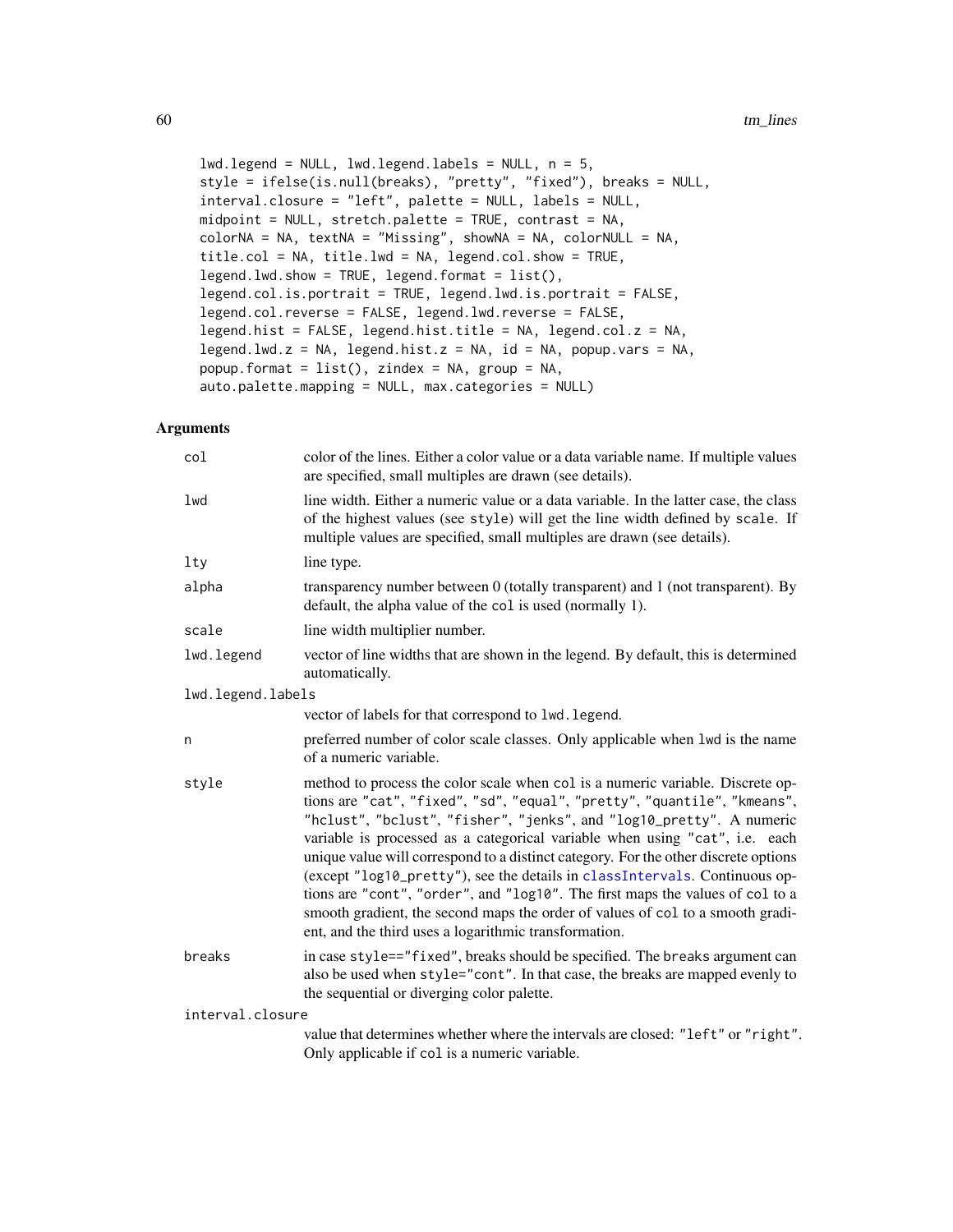| palette         | a palette name or a vector of colors. See tmaptools::palette_explorer() for<br>the named palettes. Use a "-" as prefix to reverse the palette. The default palette<br>is taken from tm_layout's argument aes.palette, which typically depends on<br>the style. The type of palette from aes.palette is automatically determined,<br>but can be overwritten: use "seq" for sequential, "div" for diverging, and "cat"<br>for categorical.                                                                                                                                                                                                                     |
|-----------------|--------------------------------------------------------------------------------------------------------------------------------------------------------------------------------------------------------------------------------------------------------------------------------------------------------------------------------------------------------------------------------------------------------------------------------------------------------------------------------------------------------------------------------------------------------------------------------------------------------------------------------------------------------------|
| labels          | labels of the classes                                                                                                                                                                                                                                                                                                                                                                                                                                                                                                                                                                                                                                        |
| midpoint        | The value mapped to the middle color of a diverging palette. By default it is set<br>to 0 if negative and positive values are present. In that case, the two sides of the<br>color palette are assigned to negative respectively positive values. If all values<br>are positive or all values are negative, then the midpoint is set to NA, which<br>means that the value that corresponds to the middle color class (see style) is<br>mapped to the middle color. Only applies when col is a numeric variable. If it<br>is specified for sequential color palettes (e.g. "Blues"), then this color palette<br>will be treated as a diverging color palette. |
| stretch.palette |                                                                                                                                                                                                                                                                                                                                                                                                                                                                                                                                                                                                                                                              |
|                 | Logical that determines whether the categorical color palette should be stretched<br>if there are more categories than colors. If TRUE (default), interpolated colors are<br>used (like a rainbow). If FALSE, the palette is repeated.                                                                                                                                                                                                                                                                                                                                                                                                                       |
| contrast        | vector of two numbers that determine the range that is used for sequential and<br>diverging palettes (applicable when auto.palette.mapping=TRUE). Both num-<br>bers should be between 0 and 1. The first number determines where the palette<br>begins, and the second number where it ends. For sequential palettes, 0 means<br>the brightest color, and 1 the darkest color. For diverging palettes, 0 means the<br>middle color, and 1 both extremes. If only one number is provided, this number<br>is interpreted as the endpoint (with 0 taken as the start).                                                                                          |
| colorNA         | color used for missing values. Use NULL for transparency.                                                                                                                                                                                                                                                                                                                                                                                                                                                                                                                                                                                                    |
| textNA          | text used for missing values.                                                                                                                                                                                                                                                                                                                                                                                                                                                                                                                                                                                                                                |
| showNA          | logical that determines whether missing values are named in the legend. By<br>default (NA), this depends on the presence of missing values.                                                                                                                                                                                                                                                                                                                                                                                                                                                                                                                  |
| colorNULL       | colour for polygons that are shown on the map that are out of scope                                                                                                                                                                                                                                                                                                                                                                                                                                                                                                                                                                                          |
| title.col       | title of the legend element regarding the line colors                                                                                                                                                                                                                                                                                                                                                                                                                                                                                                                                                                                                        |
| title.lwd       | title of the legend element regarding the line widths                                                                                                                                                                                                                                                                                                                                                                                                                                                                                                                                                                                                        |
| legend.col.show |                                                                                                                                                                                                                                                                                                                                                                                                                                                                                                                                                                                                                                                              |
|                 | logical that determines whether the legend for the line colors is shown                                                                                                                                                                                                                                                                                                                                                                                                                                                                                                                                                                                      |
| legend.lwd.show | logical that determines whether the legend for the line widths is shown                                                                                                                                                                                                                                                                                                                                                                                                                                                                                                                                                                                      |
|                 | list of formatting options for the legend numbers. Only applicable if labels is                                                                                                                                                                                                                                                                                                                                                                                                                                                                                                                                                                              |
| legend.format   | undefined. Parameters are:                                                                                                                                                                                                                                                                                                                                                                                                                                                                                                                                                                                                                                   |
|                 | fun Function to specify the labels. It should take a numeric vector, and should<br>return a character vector of the same size. By default it is not specified. If<br>specified, the list items scientific, format, and digits (see below) are<br>not used.                                                                                                                                                                                                                                                                                                                                                                                                   |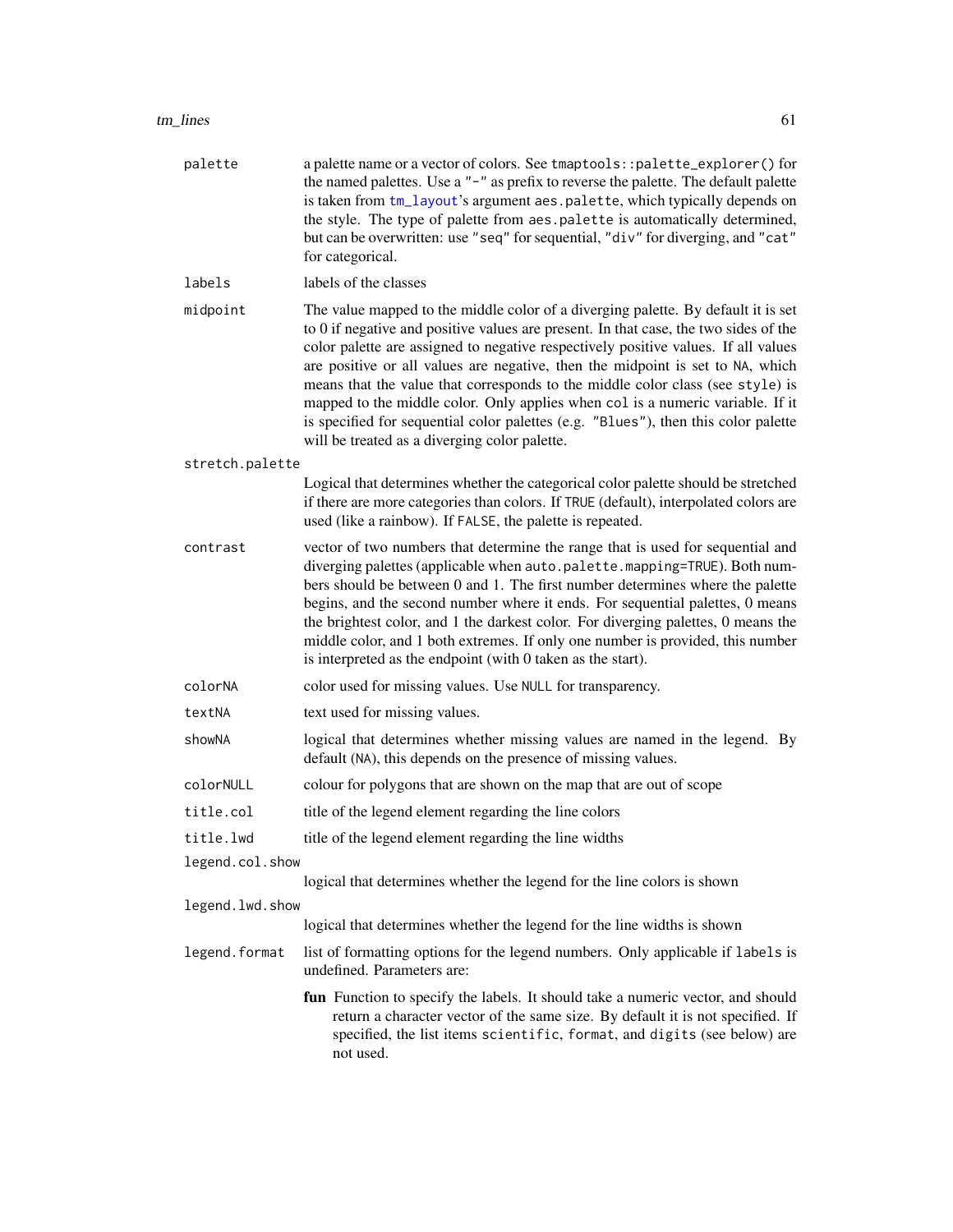- scientific Should the labels be formatted scientifically? If so, square brackets are used, and the format of the numbers is "g". Otherwise, format="f", and text. separator, text. less. than, and text. or. more are used. Also, the numbers are automatically rounded to millions or billions if applicable.
- format By default, "f", i.e. the standard notation xxx.xxx, is used. If scientific=TRUE then "g", which means that numbers are formatted scientifically, i.e. n.dddE+nn if needed to save space.
- digits Number of digits after the decimal point if format="f", and the number of significant digits otherwise.
- big.num.abbr Vector that defines whether and which abbrevations are used for large numbers. It is a named numeric vector, where the name indicated the abbreviation, and the number the magnitude (in terms on numbers of zero). Numbers are only abbrevation when they are large enough. Set it to NA to disable abbrevations. The default is  $c("mln" = 6, "bln" = 9)$ . For layers where style is set to log10 or log10\_pretty, the default is NA.
- prefix Prefix of each number
- suffix Suffix of each number
- text.separator Character string to use to separate numbers in the legend (default: "to").
- text.less.than Character value(s) to use to translate "Less than". When a character vector of length 2 is specified, one for each word, these words are aligned when text.to.columns = TRUE
- text.or.more Character value(s) to use to translate "or more". When a character vector of length 2 is specified, one for each word, these words are aligned when text.to.columns = TRUE
- text.align Value that determines how the numbers are aligned, "left", "center" or "right". By default "left" for legends in portrait format (legend.is.protrait = TRUE), and "center" otherwise.
- text.to.columns Logical that determines whether the text is aligned to three columns (from, text.separator, to). By default FALSE.
- ... Other arguments passed on to [formatC](#page-0-0)

## legend.col.is.portrait

logical that determines whether the legend element regarding the line colors is in portrait mode (TRUE) or landscape (FALSE)

### legend.lwd.is.portrait

logical that determines whether the legend element regarding the line widths is in portrait mode (TRUE) or landscape (FALSE)

#### legend.col.reverse

logical that determines whether the items of the legend regarding the line colors sizes are shown in reverse order, i.e. from bottom to top when legend.col.is.portrait = TRUE and from right to left when legend.col.is.portrait = FALSE

#### legend.lwd.reverse

logical that determines whether the items of the legend regarding the line widths are shown in reverse order, i.e. from bottom to top when legend.lwd.is.portrait = TRUE and from right to left when legend.lwd.is.portrait = FALSE

legend.hist logical that determines whether a histogram is shown regarding the line colors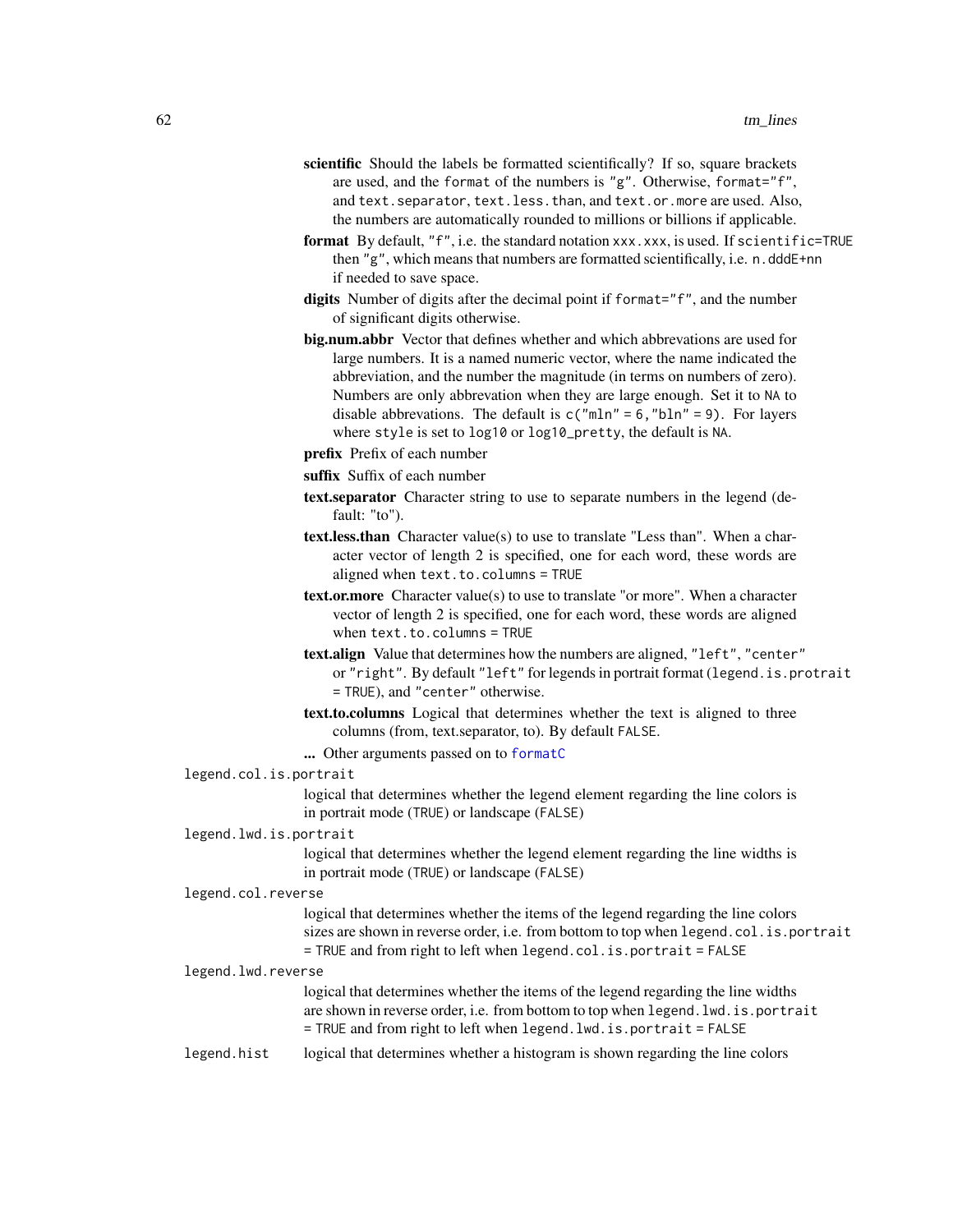#### tm\_lines 63

legend.hist.title

title for the histogram. By default, one title is used for both the histogram and the normal legend for line colors.

- legend.col.z index value that determines the position of the legend element regarding the line colors with respect to other legend elements. The legend elements are stacked according to their z values. The legend element with the lowest z value is placed on top.
- legend.lwd.z index value that determines the position of the legend element regarding the line widths. (See legend.col.z)
- legend.hist.z index value that determines the position of the legend element regarding the histogram. (See legend.col.z)
- id name of the data variable that specifies the indices of the lines. Only used for "view" mode (see [tmap\\_mode](#page-21-0)).
- popup.vars names of data variables that are shown in the popups in "view" mode. If NA (default), only aesthetic variables (i.e. specified by col and lwd) are shown). If they are not specified, all variables are shown. Set popup.vars to FALSE to disable popups. When a vector of variable names is provided, the names (if specified) are printed in the popups.
- popup.format list of formatting options for the popup values. See the argument legend.format for options. Only applicable for numeric data variables. If one list of formatting options is provided, it is applied to all numeric variables of popup.vars. Also, a (named) list of lists can be provided. In that case, each list of formatting options is applied to the named variable.
- zindex zindex of the pane in view mode. By default, it is set to the layer number plus 400. By default, the tmap layers will therefore be placed in the custom panes "tmap401", "tmap402", etc., except for the base tile layers, which are placed in the standard "tile". This parameter determines both the name of the pane and the z-index, which determines the pane order from bottom to top. For instance, if zindex is set to 500, the pane will be named "tmap500".
- group name of the group to which this layer belongs in view mode. Each group can be selected or deselected in the layer control item. Set group = NULL to hide the layer in the layer control item. By default, it will be set to the name of the shape (specified in [tm\\_shape](#page-73-0)).

auto.palette.mapping

deprecated. It has been replaced by midpoint for numeric variables and stretch.palette for categorical variables.

max.categories deprecated. It has moved to [tmap\\_options](#page-23-0).

### Details

Small multiples can be drawn in two ways: either by specifying the by argument in [tm\\_facets](#page-36-0), or by defining multiple variables in the aesthetic arguments. The aesthetic arguments of tm\_lines are col and lwd. In the latter case, the arguments, except for the ones starting with legend., can be specified for small multiples as follows. If the argument normally only takes a single value, such as n, then a vector of those values can be specified, one for each small multiple. If the argument normally can take a vector, such as palette, then a list of those vectors (or values) can be specified, one for each small multiple.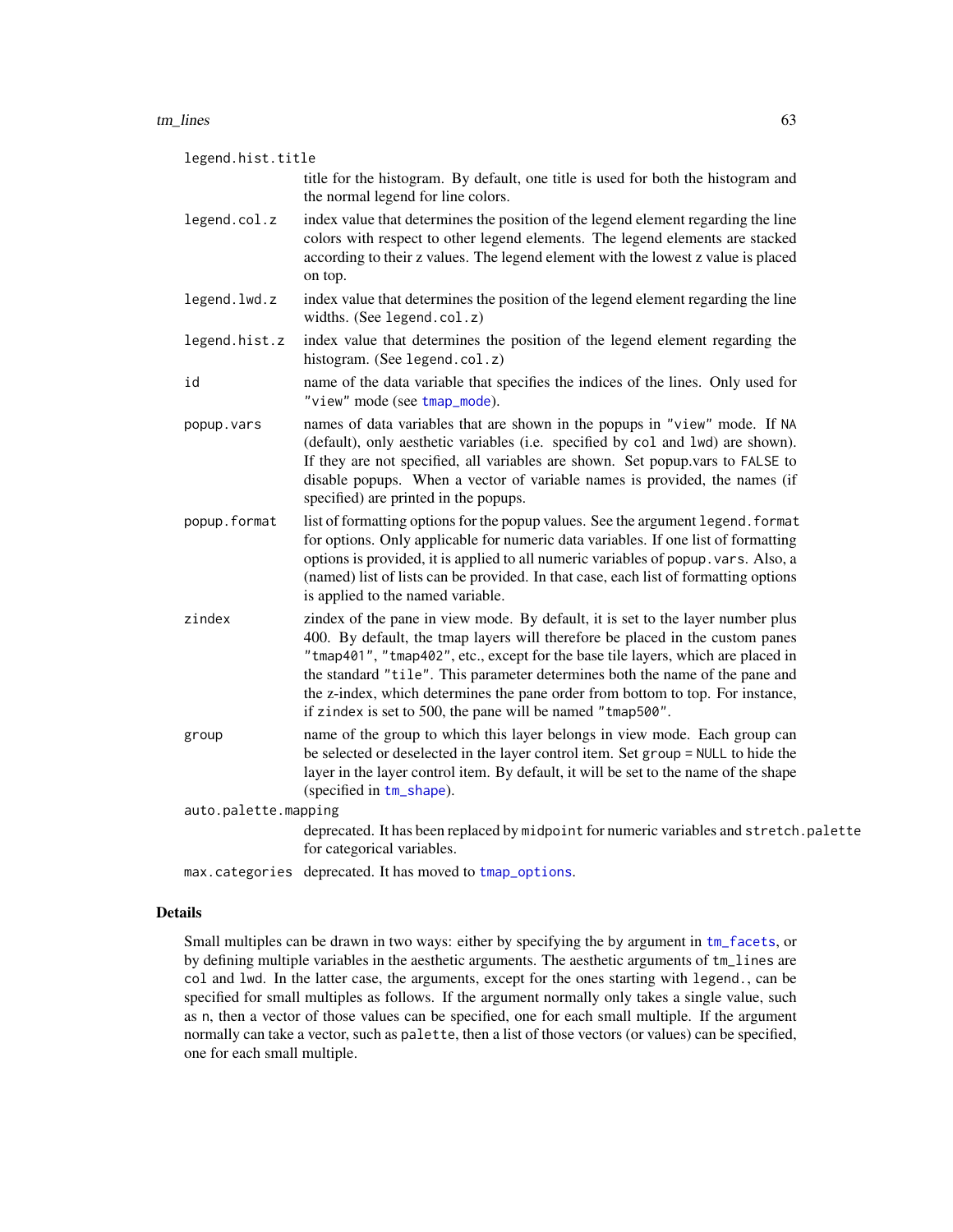## Value

[tmap-element](#page-13-0)

## References

Tennekes, M., 2018, tmap: Thematic Maps in R, Journal of Statistical Software, 84(6), 1-39, [DOI](https://doi.org/10.18637/jss.v084.i06)

## See Also

[vignette\("tmap-getstarted"\)](../doc/tmap-getstarted.html)

### Examples

data(World, rivers)

qtm(rivers)

```
## Not run:
tm_shape(World) +
   tm_fill() +tm_shape(rivers) +
    tm_lines(col="black", lwd="scalerank", scale=2, legend.lwd.show = FALSE) +
tm_style("cobalt", title = "Rivers of the World") +
tm_format("World")
## End(Not run)
```
tm\_logo *Logo*

# Description

Creates a map logo. Multiple logos can be specified which are shown next to each other. Logos placed on top of each other can be specified with stacking tm\_logo elements.

# Usage

```
tm\_logo(file, height = 3, halign = "center", margin = 0.2,position = NA, just = NA)
```

| file   | either a filename or url of a png image. If multiple files/urls are provided with a                                                                                                                                            |
|--------|--------------------------------------------------------------------------------------------------------------------------------------------------------------------------------------------------------------------------------|
|        | character vector, the logos are placed near each other. To specify logos for small                                                                                                                                             |
|        | multiples use a list of character values/vectors. In order to stack logos vertically,<br>multiple tm_logo elements can be stacked.                                                                                             |
| height | height of the logo in number of text line heights. The width is scaled based the<br>height and the aspect ratio of the logo. If multiple logos are specified by a vector<br>or list, the heights can be specified accordingly. |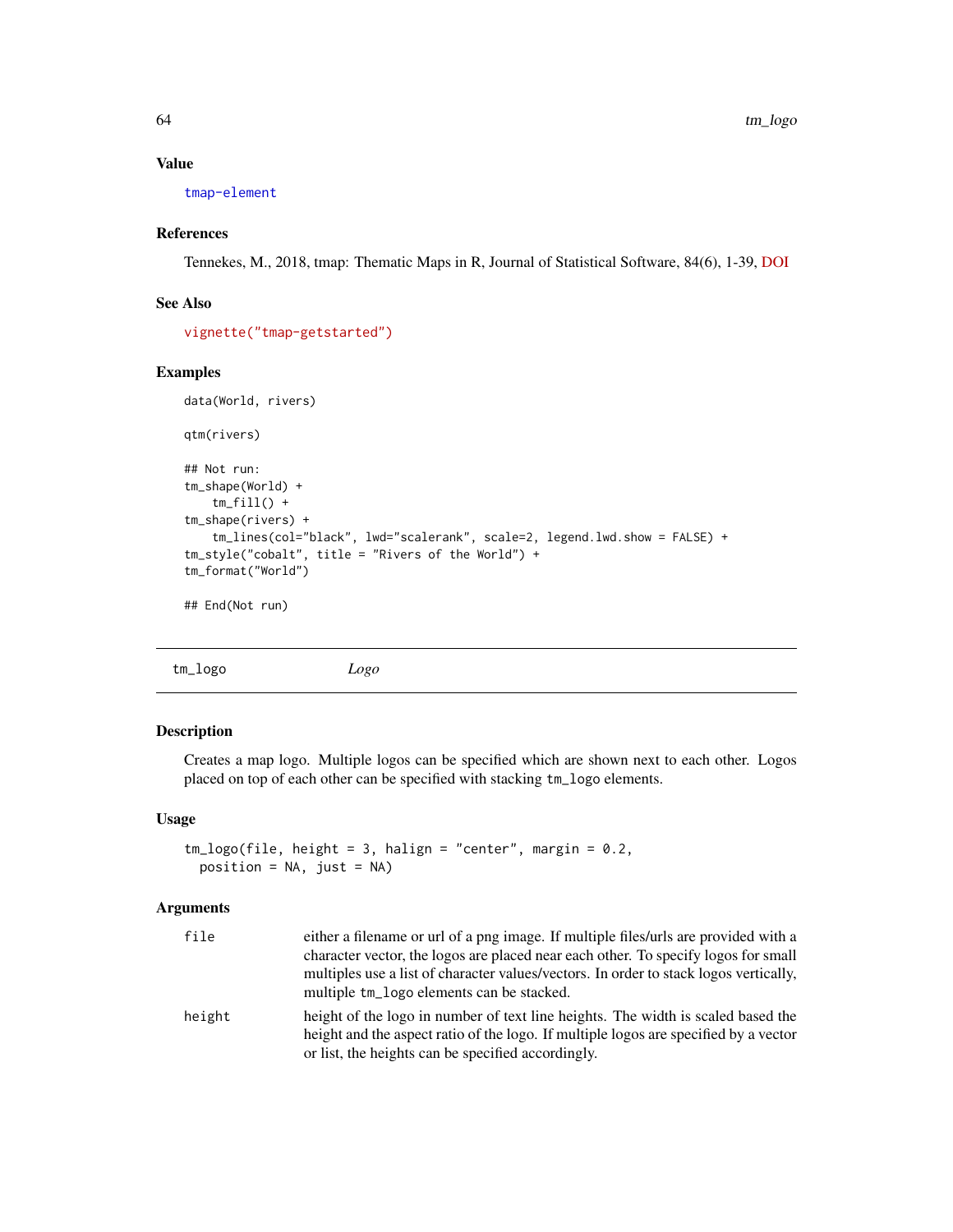| halign | if logos in one row have different heights, halign specifies the vertical align-<br>ment. Possible values are "top", "center" and "bottom". |
|--------|---------------------------------------------------------------------------------------------------------------------------------------------|

margin margin around the logo in number of text line heights.

- position position of the logo. Vector of two values, specifying the x and y coordinates. Either this vector contains "left", "LEFT", "center", "right", or "RIGHT" for the first value and "top", "TOP", "center", "bottom", or "BOTTOM" for the second value, or this vector contains two numeric values between 0 and 1 that specifies the x and y value of the center of the text. The uppercase values correspond to the position without margins (so tighter to the frame). The default value is controlled by the argument "attr.position" of [tm\\_layout](#page-49-0).
- just Justification of the attribute relative to the point coordinates. The first value specifies horizontal and the second value vertical justification. Possible values are: "left" , "right", "center", "bottom", and "top". Numeric values of 0 specify left/bottom alignment and 1 right/top alignment. This option is only used, if position is specified by numeric coordinates. The default value is controlled by the argument "attr.just" of [tm\\_layout](#page-49-0).

## Examples

```
## Not run:
data(NLD_muni, NLD_prov)
tm_shape(NLD_muni) +
tm_polygons("origin_native", border.alpha=0.5, style="cont", title="Native Dutch (%)") +
tm_logo("http://statline.cbs.nl/Statweb/Images/cbs_logo.png",
       position=c("left", "bottom"), height = 2) +
tm_layout(bg.color="gray98")
data(World)
tm_shape(World) +
tm_polygons("HPI", palette="RdYlGn") +
tm_logo(c("https://www.r-project.org/logo/Rlogo.png",
        system.file("img/tmap.png", package="tmap"))) +
tm_logo("http://blog.kulikulifoods.com/wp-content/uploads/2014/10/logo.png",
       height=5, position = c("left", "top")) +
tm_format("World")
```
## End(Not run)

<span id="page-64-0"></span>tm\_minimap *Minimap*

#### **Description**

Creates a minimap in view mode. See [addMiniMap](#page-0-0).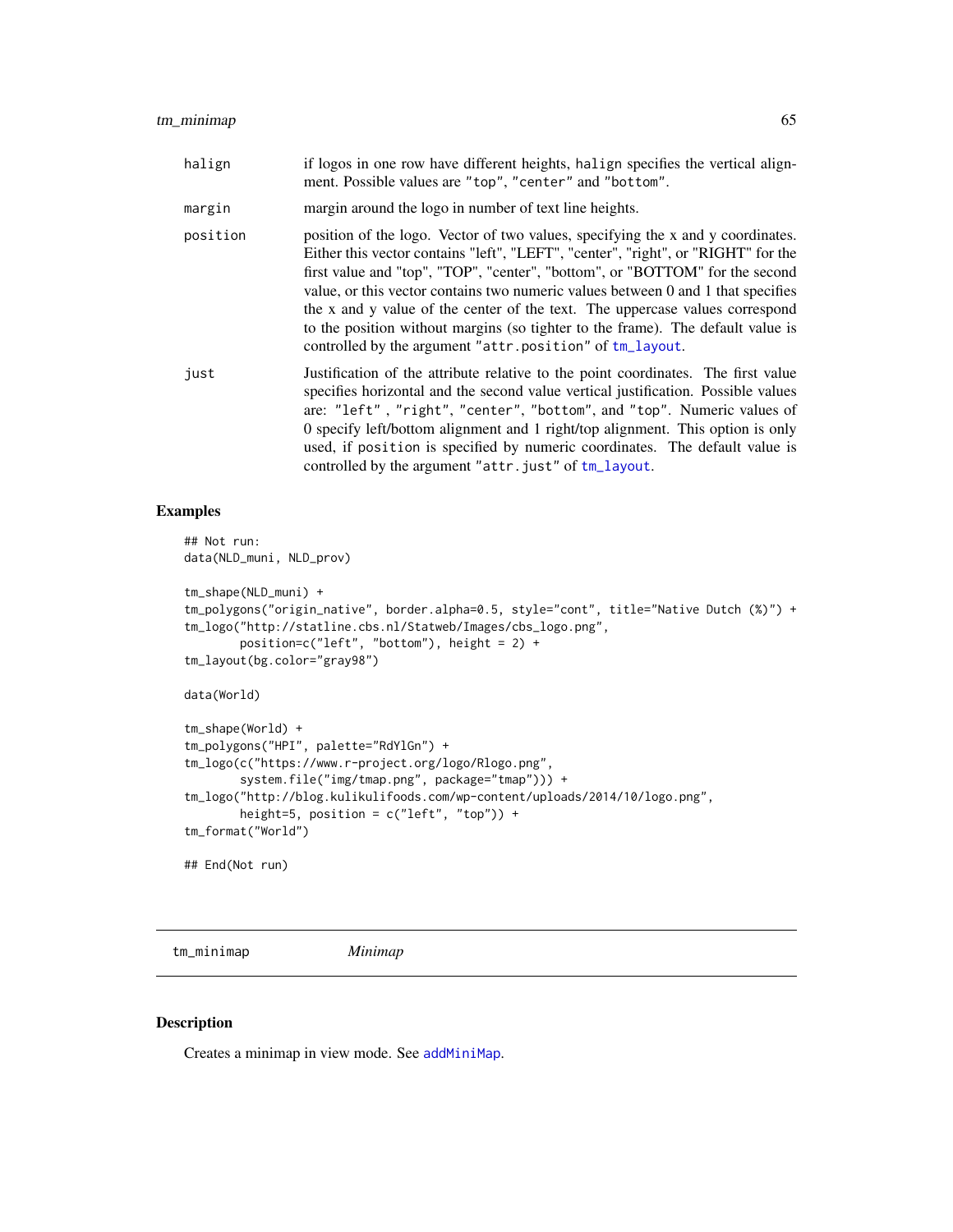## Usage

```
tm\_minimum (server = NA, position = c("left", "bottom"),
  toggle = TRUE, ...
```
#### Arguments

| name of the provider or an URL (see tm_tiles). By default, it shows the same<br>server<br>map as the basemap, and moreover, it will automatically change when the user<br>switches basemaps. Note the latter does not happen when server is specified. |  |
|--------------------------------------------------------------------------------------------------------------------------------------------------------------------------------------------------------------------------------------------------------|--|
| position of the scale bar Vector of two values, specifying the x and y coordinates.<br>position<br>The first is either "left" or "right", the second either "top" or "bottom".                                                                         |  |
| should the minimap have a button to minimise it? By default TRUE.<br>toggle                                                                                                                                                                            |  |
| arguments passed on to add MiniMap.                                                                                                                                                                                                                    |  |

# See Also

[addMiniMap](#page-0-0)

| $tm\_raster$ | Draw a raster |  |
|--------------|---------------|--|
|              |               |  |

#### Description

Creates a [tmap-element](#page-13-0) that draws a raster. For coloring, there are three options: 1) a fixed color is used, 2) a color palette is mapped to a data variable, 3) RGB values are used. The function tm\_raster is designed for options 1 and 2, while tm\_rgb is used for option 3.

## Usage

```
tm\_raster(col = NA, alpha = NA, palette = NULL, n = 5,style = ifelse(is.null(breaks), "pretty", "fixed"), breaks = NULL,
  interval.closure = "left", labels = NULL, midpoint = NULL,
  stretch.palette = TRUE, contrast = NA, saturation = 1,
  interpolate = NA, colorNA = NULL, textNA = "Missing",
  showNA = NA, colorNULL = NULL, title = NA, legend.show = TRUE,
  legend.format = list(), legend.is.portrait = TRUE,legend.reverse = FALSE, legend.hist = FALSE,
  legend.hist.title = NA, legend.z = NA, legend.hist.z = NA,
  zindex = NA, group = NA, auto.palette.mapping = NULL,
 max.categories = NULL, max.value = 255)
tm_rgb(r = 1, g = 2, b = 3, alpha = NA, saturation = 1,interpolate = TRUE, max.value = 255, ...tm_rgba(r = 1, g = 2, b = 3, a = 4, alpha = NA, saturation = 1,interpolate = TRUE, max.value = 255, ...
```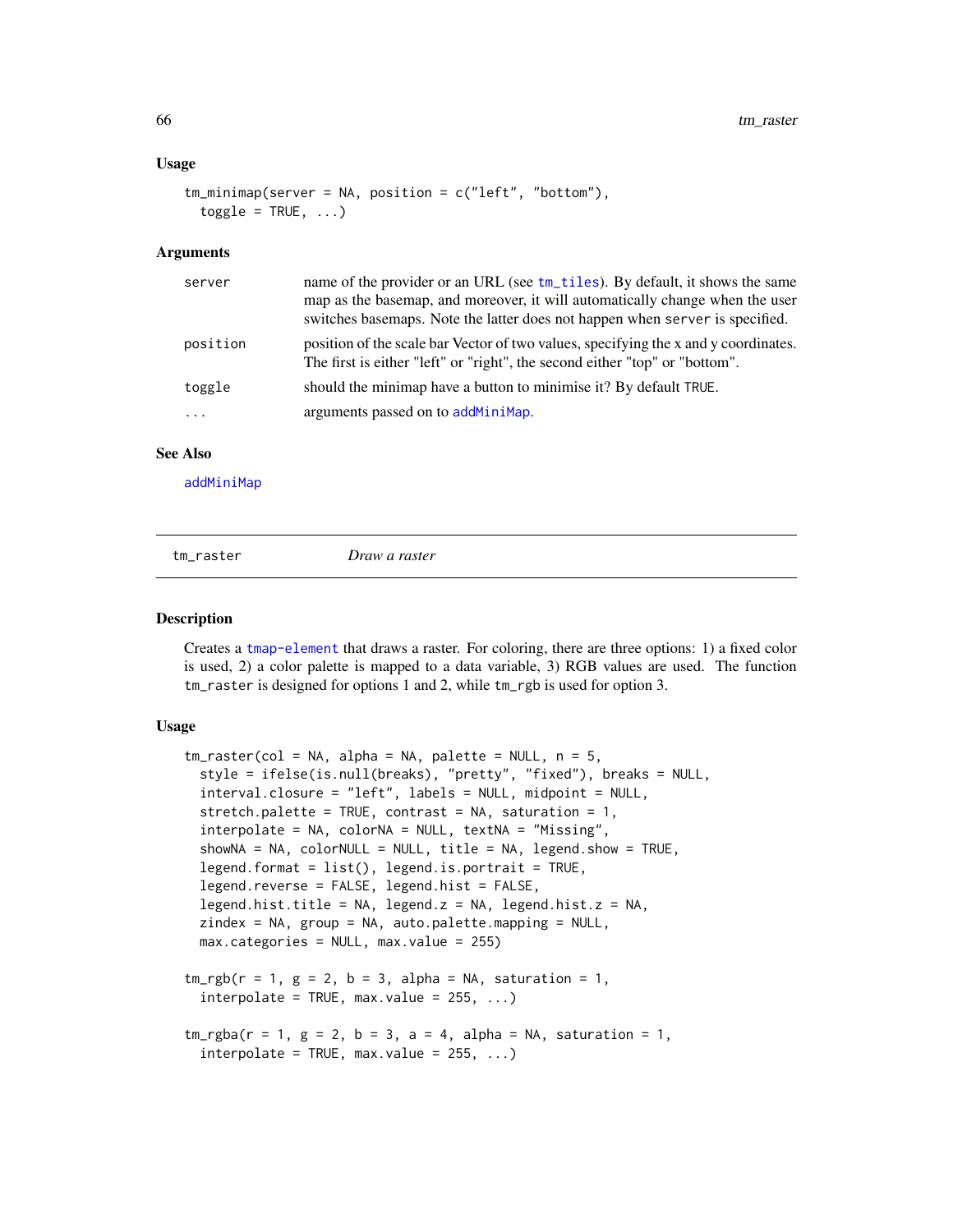#### tm\_raster 67

| col              | three options: a single color value, the name of a data variable that is contained<br>in shp, or the name of a variable in shp that contain color values. In the second<br>case the values (numeric or categorical) that will be depicted by a color palette<br>(see palette. If multiple values are specified, small multiples are drawn (see<br>details). By default, it is a vector of the names of all data variables unless the by<br>argument of tm_facets is defined (in that case, the default color of dots is taken<br>from the tmap option aes.color). Note that the number of small multiples is<br>limited by tmap_options("limits")).                                                                |
|------------------|--------------------------------------------------------------------------------------------------------------------------------------------------------------------------------------------------------------------------------------------------------------------------------------------------------------------------------------------------------------------------------------------------------------------------------------------------------------------------------------------------------------------------------------------------------------------------------------------------------------------------------------------------------------------------------------------------------------------|
| alpha            | transparency number between 0 (totally transparent) and 1 (not transparent). By<br>default, the alpha value of the col is used (normally 1).                                                                                                                                                                                                                                                                                                                                                                                                                                                                                                                                                                       |
| palette          | a palette name or a vector of colors. See tmaptools:: palette_explorer() for<br>the named palettes. Use a "-" as prefix to reverse the palette. The default palette<br>is taken from tm_layout's argument aes.palette, which typically depends on<br>the style. The type of palette from aes.palette is automatically determined,<br>but can be overwritten: use "seq" for sequential, "div" for diverging, and "cat"<br>for categorical.                                                                                                                                                                                                                                                                          |
| n                | preferred number of classes (in case col is a numeric variable)                                                                                                                                                                                                                                                                                                                                                                                                                                                                                                                                                                                                                                                    |
| style            | method to process the color scale when col is a numeric variable. Discrete op-<br>tions are "cat", "fixed", "sd", "equal", "pretty", "quantile", "kmeans",<br>"hclust", "bclust", "fisher", "jenks", and "log10_pretty". A numeric<br>variable is processed as a categorical variable when using "cat", i.e. each<br>unique value will correspond to a distinct category. For the other discrete options<br>(except "log10_pretty"), see the details in classIntervals. Continuous op-<br>tions are "cont", "order", and "log10". The first maps the values of col to a<br>smooth gradient, the second maps the order of values of col to a smooth gradi-<br>ent, and the third uses a logarithmic transformation. |
| breaks           | in case style=="fixed", breaks should be specified. The breaks argument can<br>also be used when style="cont". In that case, the breaks are mapped evenly to<br>the sequential or diverging color palette.                                                                                                                                                                                                                                                                                                                                                                                                                                                                                                         |
| interval.closure |                                                                                                                                                                                                                                                                                                                                                                                                                                                                                                                                                                                                                                                                                                                    |
|                  | value that determines whether where the intervals are closed: "left" or "right".<br>Only applicable if col is a numeric variable.                                                                                                                                                                                                                                                                                                                                                                                                                                                                                                                                                                                  |
| labels           | labels of the classes                                                                                                                                                                                                                                                                                                                                                                                                                                                                                                                                                                                                                                                                                              |
| midpoint         | The value mapped to the middle color of a diverging palette. By default it is set<br>to 0 if negative and positive values are present. In that case, the two sides of the<br>color palette are assigned to negative respectively positive values. If all values<br>are positive or all values are negative, then the midpoint is set to NA, which<br>means that the value that corresponds to the middle color class (see style) is<br>mapped to the middle color. Only applies when col is a numeric variable. If it<br>is specified for sequential color palettes (e.g. "Blues"), then this color palette<br>will be treated as a diverging color palette.                                                       |
| stretch.palette  |                                                                                                                                                                                                                                                                                                                                                                                                                                                                                                                                                                                                                                                                                                                    |
|                  | Logical that determines whether the categorical color palette should be stretched<br>if there are more categories than colors. If TRUE (default), interpolated colors are<br>used (like a rainbow). If FALSE, the palette is repeated.                                                                                                                                                                                                                                                                                                                                                                                                                                                                             |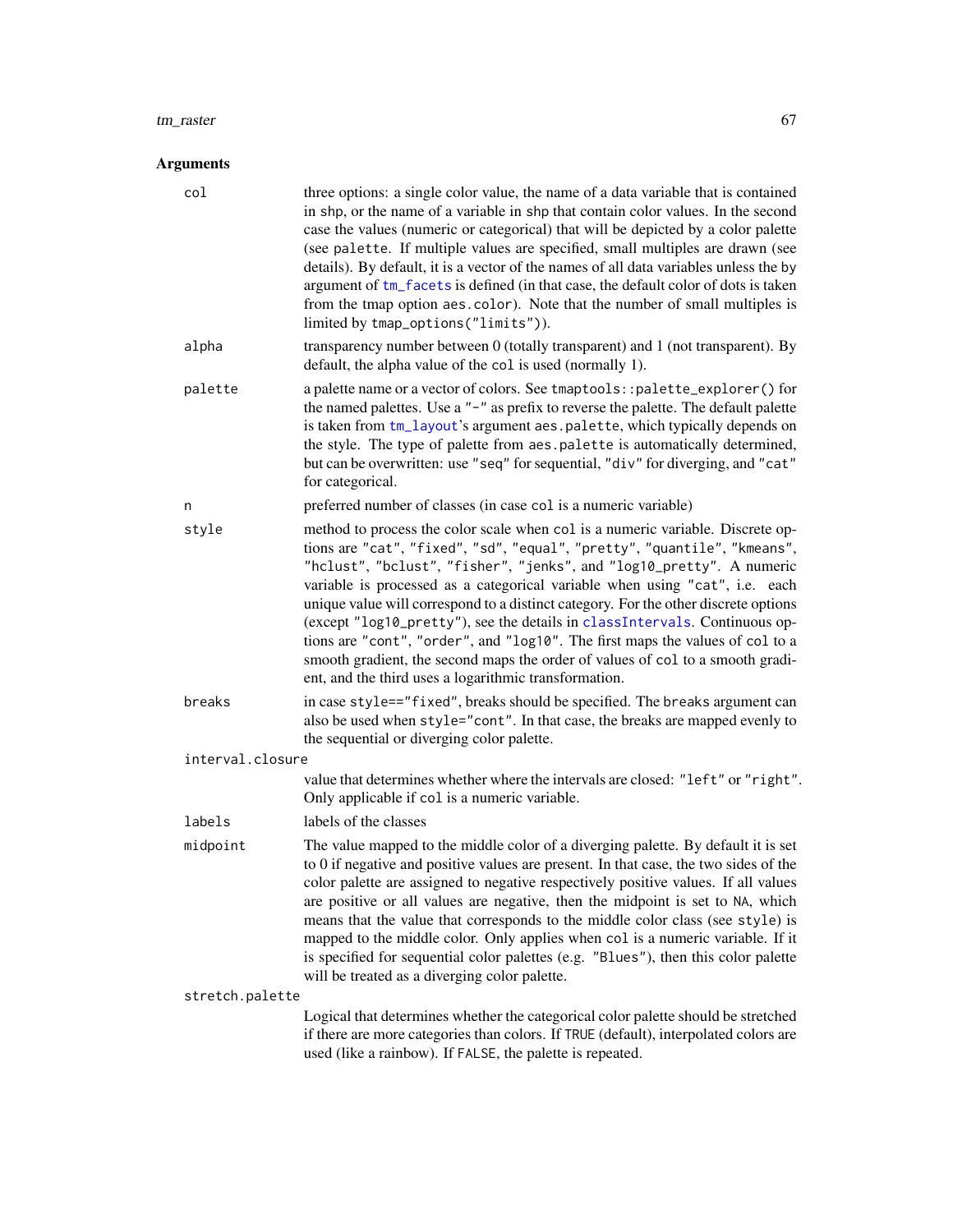| contrast      | vector of two numbers that determine the range that is used for sequential and<br>diverging palettes (applicable when auto.palette.mapping=TRUE). Both num-<br>bers should be between 0 and 1. The first number determines where the palette<br>begins, and the second number where it ends. For sequential palettes, 0 means<br>the brightest color, and 1 the darkest color. For diverging palettes, 0 means the<br>middle color, and 1 both extremes. If only one number is provided, this number<br>is interpreted as the endpoint (with 0 taken as the start). |
|---------------|---------------------------------------------------------------------------------------------------------------------------------------------------------------------------------------------------------------------------------------------------------------------------------------------------------------------------------------------------------------------------------------------------------------------------------------------------------------------------------------------------------------------------------------------------------------------|
| saturation    | Number that determines how much saturation (also known as chroma) is used:<br>saturation=0 is greyscale and saturation=1 is normal. This saturation value<br>is multiplied by the overall saturation of the map (see $tm_l$ layout).                                                                                                                                                                                                                                                                                                                                |
| interpolate   | Should the raster image be interpolated? By default FALSE for tm_raster and<br>TRUE for tm_rgb.                                                                                                                                                                                                                                                                                                                                                                                                                                                                     |
| colorNA       | color used for missing values. Use NULL for transparency.                                                                                                                                                                                                                                                                                                                                                                                                                                                                                                           |
| textNA        | text used for missing values.                                                                                                                                                                                                                                                                                                                                                                                                                                                                                                                                       |
| showNA        | logical that determines whether missing values are named in the legend. By<br>default (NA), this depends on the presence of missing values.                                                                                                                                                                                                                                                                                                                                                                                                                         |
| colorNULL     | colour for polygons that are shown on the map that are out of scope                                                                                                                                                                                                                                                                                                                                                                                                                                                                                                 |
| title         | title of the legend element                                                                                                                                                                                                                                                                                                                                                                                                                                                                                                                                         |
| legend.show   | logical that determines whether the legend is shown                                                                                                                                                                                                                                                                                                                                                                                                                                                                                                                 |
| legend.format | list of formatting options for the legend numbers. Only applicable if labels is<br>undefined. Parameters are:                                                                                                                                                                                                                                                                                                                                                                                                                                                       |
|               | fun Function to specify the labels. It should take a numeric vector, and should<br>return a character vector of the same size. By default it is not specified. If<br>specified, the list items scientific, format, and digits (see below) are<br>not used.                                                                                                                                                                                                                                                                                                          |
|               | scientific Should the labels be formatted scientifically? If so, square brackets<br>are used, and the format of the numbers is "g". Otherwise, format="f",<br>and text. separator, text. less. than, and text. or. more are used. Also,<br>the numbers are automatically rounded to millions or billions if applicable.                                                                                                                                                                                                                                             |
|               | format By default, "f", i.e. the standard notation xxx. xxx, is used. If scientific=TRUE<br>then "g", which means that numbers are formatted scientifically, i.e. n. dddE+nn<br>if needed to save space.                                                                                                                                                                                                                                                                                                                                                            |
|               | digits Number of digits after the decimal point if format="f", and the number<br>of significant digits otherwise.                                                                                                                                                                                                                                                                                                                                                                                                                                                   |
|               | big.num.abbr Vector that defines whether and which abbrevations are used for<br>large numbers. It is a named numeric vector, where the name indicated the<br>abbreviation, and the number the magnitude (in terms on numbers of zero).<br>Numbers are only abbrevation when they are large enough. Set it to NA to<br>disable abbrevations. The default is $c("mln" = 6, "bln" = 9)$ . For layers<br>where style is set to log10 or log10_pretty, the default is NA.<br>prefix Prefix of each number                                                                |
|               | suffix Suffix of each number                                                                                                                                                                                                                                                                                                                                                                                                                                                                                                                                        |
|               | text separator Character string to use to separate numbers in the legend (de-<br>fault: "to").                                                                                                                                                                                                                                                                                                                                                                                                                                                                      |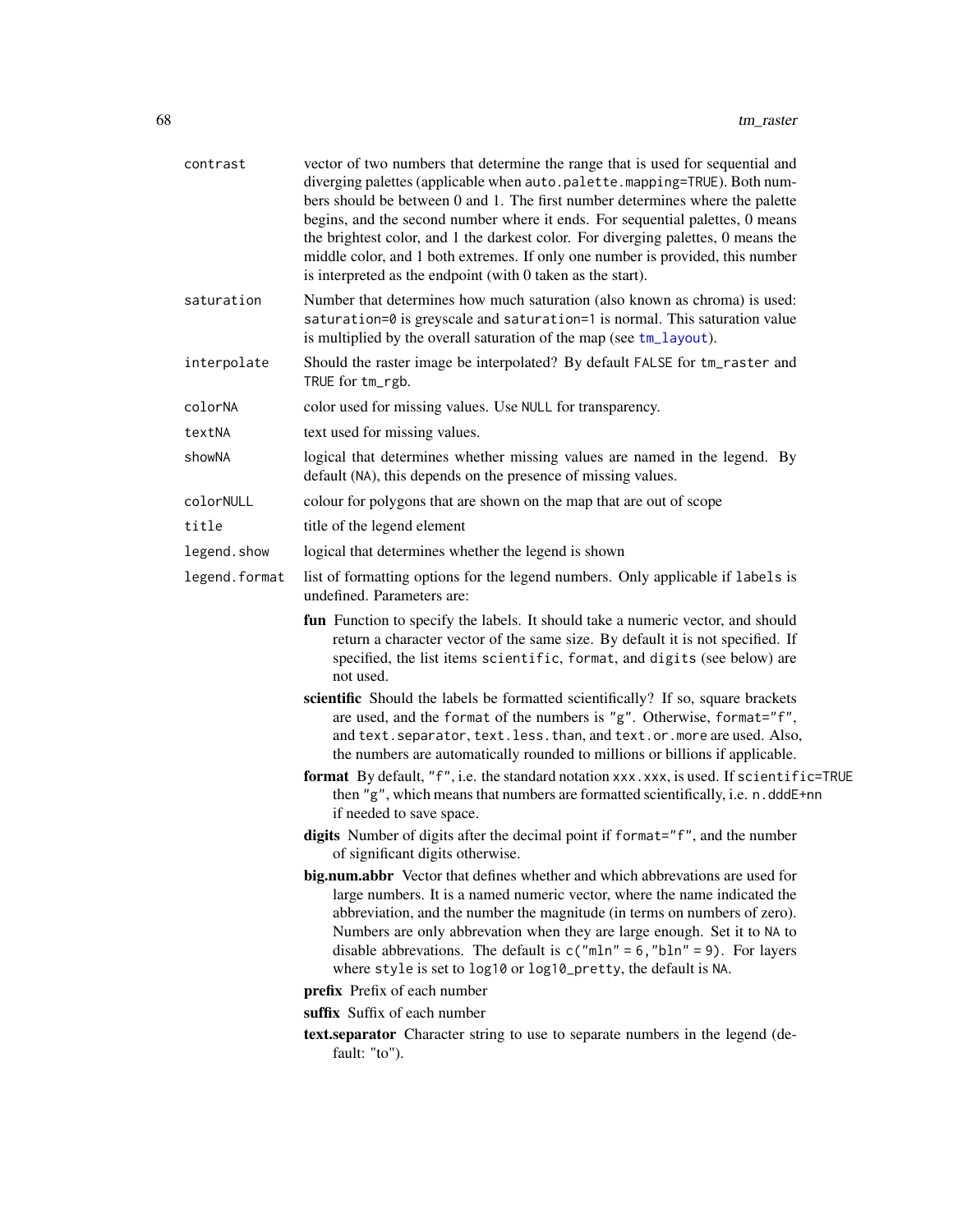- text.less.than Character value(s) to use to translate "Less than". When a character vector of length 2 is specified, one for each word, these words are aligned when text.to.columns = TRUE
- text.or.more Character value(s) to use to translate "or more". When a character vector of length 2 is specified, one for each word, these words are aligned when text.to.columns = TRUE
- text.align Value that determines how the numbers are aligned, "left", "center" or "right". By default "left" for legends in portrait format (legend.is.protrait = TRUE), and "center" otherwise.
- text.to.columns Logical that determines whether the text is aligned to three columns (from, text.separator, to). By default FALSE.
- ... Other arguments passed on to [formatC](#page-0-0)
- legend.is.portrait
	- logical that determines whether the legend is in portrait mode (TRUE) or landscape (FALSE)
- legend.reverse logical that determines whether the items of the legend regarding the text sizes are shown in reverse order, i.e. from bottom to top when legend.is.portrait = TRUE and from right to left when legend.is.portrait = FALSE

legend.hist logical that determines whether a histogram is shown

legend.hist.title

title for the histogram. By default, one title is used for both the histogram and the normal legend.

- legend.z index value that determines the position of the legend element with respect to other legend elements. The legend elements are stacked according to their z values. The legend element with the lowest z value is placed on top.
- legend.hist.z index value that determines the position of the histogram legend element
- zindex zindex of the pane in view mode. By default, it is set to the layer number plus 400. By default, the tmap layers will therefore be placed in the custom panes "tmap401", "tmap402", etc., except for the base tile layers, which are placed in the standard "tile". This parameter determines both the name of the pane and the z-index, which determines the pane order from bottom to top. For instance, if zindex is set to 500, the pane will be named "tmap500".
- group name of the group to which this layer belongs in view mode. Each group can be selected or deselected in the layer control item. Set group = NULL to hide the layer in the layer control item. By default, it will be set to the name of the shape (specified in [tm\\_shape](#page-73-0)).

auto.palette.mapping

- max.categories deprecated. It has moved to [tmap\\_options](#page-23-0).
- max.value for tm\_rgb, what is the maximum value per layer? By default 255.
- r raster band for the red channel. It should be an integer between 1 and the number of raster layers.
- g raster band for the green channel. It should be an integer between 1 and the number of raster layers.

deprecated. It has been replaced by midpoint for numeric variables and stretch.palette for categorical variables.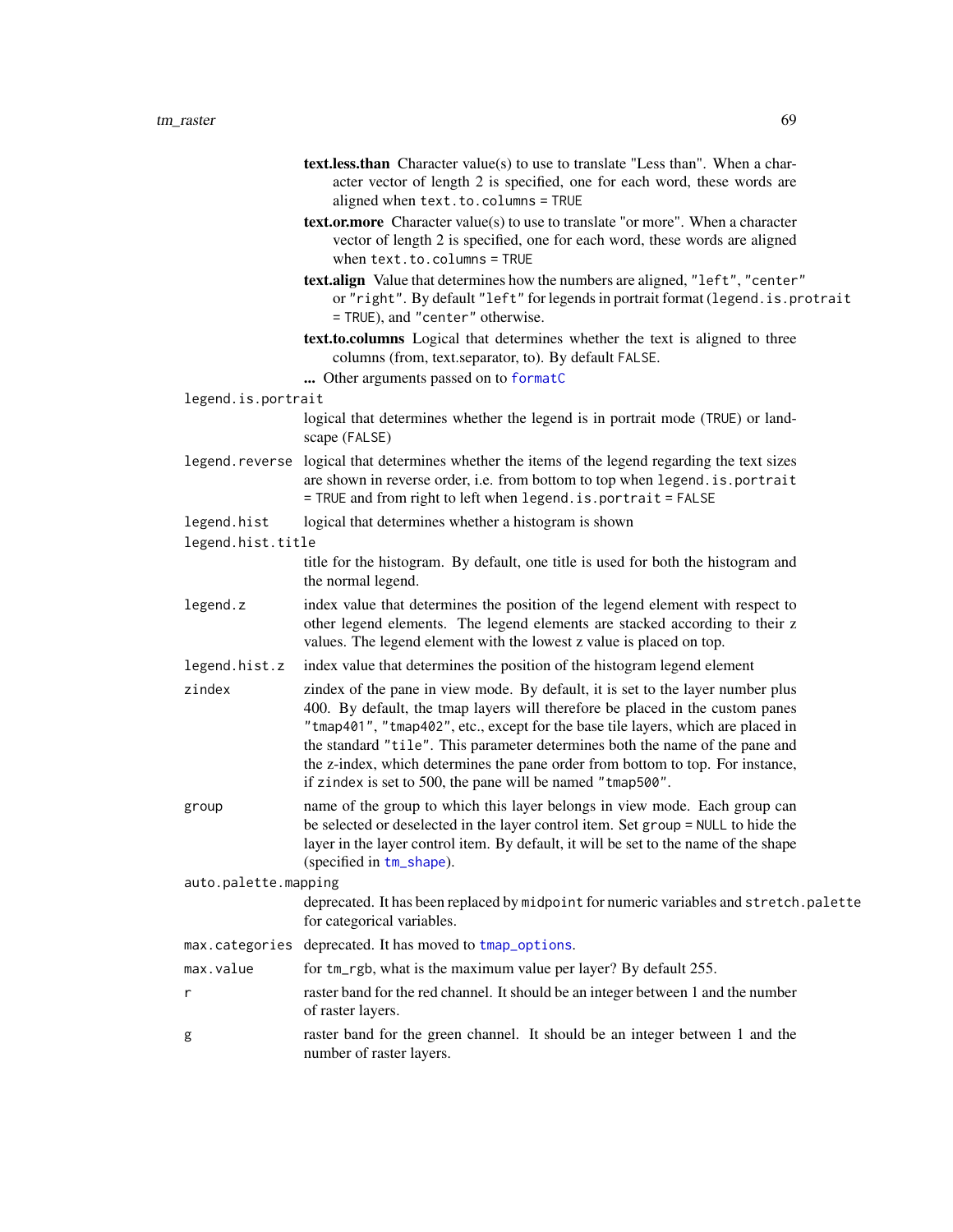| b        | raster band for the blue channel. It should be an integer between 1 and the<br>number of raster layers.  |
|----------|----------------------------------------------------------------------------------------------------------|
| $\cdots$ | arguments passed on from tm_raster to tm_rgb                                                             |
| a        | raster band for the alpha channel. It should be an integer between 1 and the<br>number of raster layers. |

## Details

Small multiples can be drawn in two ways: either by specifying the by argument in [tm\\_facets](#page-36-0), or by defining multiple variables in the aesthetic arguments. The aesthetic argument of tm\_raster is col. In the latter case, the arguments, except for the ones starting with legend., can be specified for small multiples as follows. If the argument normally only takes a single value, such as n, then a vector of those values can be specified, one for each small multiple. If the argument normally can take a vector, such as palette, then a list of those vectors (or values) can be specified, one for each small multiple.

## Value

[tmap-element](#page-13-0)

## References

Tennekes, M., 2018, tmap: Thematic Maps in R, Journal of Statistical Software, 84(6), 1-39, [DOI](https://doi.org/10.18637/jss.v084.i06)

#### See Also

[vignette\("tmap-getstarted"\)](../doc/tmap-getstarted.html)

```
Examples
    data(World, land, metro)
    pal8 <- c("#33A02C", "#B2DF8A", "#FDBF6F", "#1F78B4", "#999999", "#E31A1C", "#E6E6E6", "#A6CEE3")
    tm\_shape(land, ylim = c(-88, 88)) +tm_raster("cover_cls", palette = pal8, title = "Global Land Cover") +
    tm_shape(metro) + tm_dots(col = "#E31A1C") +
    tm_shape(World) +
        tm\_borders(col = "black") +tm_layout(scale = .8,
    legend.position = c("left","bottom"),
        legend.bg.color = "white", legend.bg.alpha = .2,
        legend.frame = "gray50")
    ## Not run:
    pal20 <- c("#003200", "#3C9600", "#006E00", "#556E19", "#00C800", "#8CBE8C",
       "#467864", "#B4E664", "#9BC832", "#EBFF64", "#F06432", "#9132E6",
       "#E664E6", "#9B82E6", "#B4FEF0", "#646464", "#C8C8C8", "#FF0000",
       "#FFFFFF", "#5ADCDC")
    tm_shape(land) +
    tm_raster("cover", palette = pal20, title = "Global Land Cover") +
    tm_layout(scale=.8, legend.position = c("left","bottom"))
```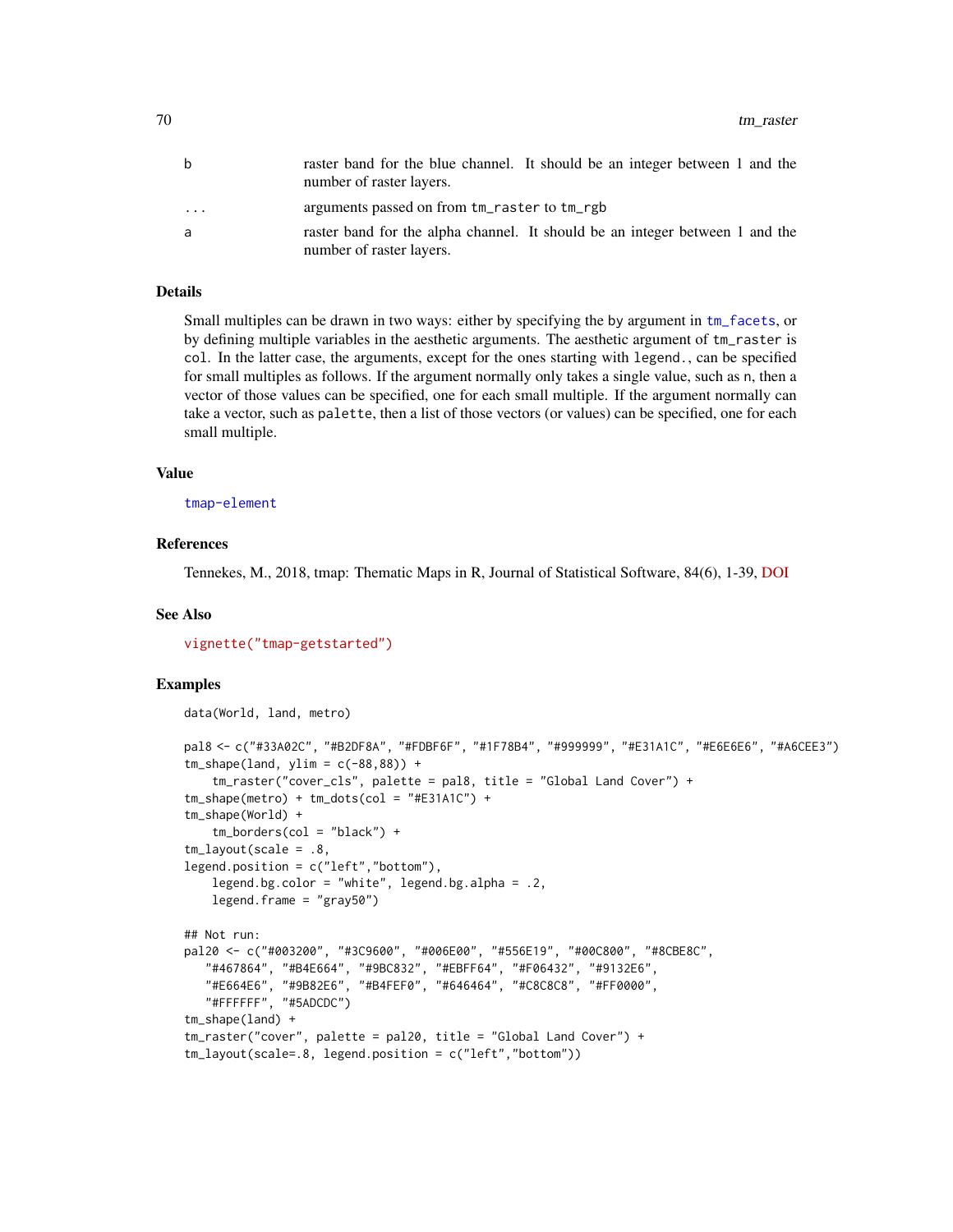```
## End(Not run)
tm\_shape(land, ylim = c(-88, 88)) +
    tm_raster("trees", palette = "Greens", title = "Percent Tree Cover") +
tm_shape(World) +
    tm_borders() +
tm_layout(legend.position = c("left", "bottom"), bg.color = "lightblue")
## Not run:
tm_shape(land) +
tm_raster("black") +
tm_facets(by="cover_cls")
## End(Not run)
# TIP: check out these examples in view mode, enabled with tmap_mode("view")
```
<span id="page-70-0"></span>tm\_scale\_bar *Scale bar*

## Description

Creates a scale bar. By default, the coordinate units are assumed to be meters, and the map units in kilometers. This can be changed in [tm\\_shape](#page-73-0).

## Usage

```
tm\_scale\_bar(breaks = NULL, width = NA, text.size = 0.5,text.color = NA, color.dark = "black", color.light = "white",
 lwd = 1, position = NA, just = NA, size = NULL)
```

| breaks      | breaks of the scale bar. If not specified, breaks will be automatically be chosen<br>given the prefered width of the scale bar. Not available for view mode.                                                                                                 |
|-------------|--------------------------------------------------------------------------------------------------------------------------------------------------------------------------------------------------------------------------------------------------------------|
| width       | (preferred) width of the scale bar. Only applicable when breaks=NULL. In plot<br>mode, it corresponds the relative width; the default is 0.25 so one fourth of the<br>map width. In view mode, it corresponds to the width in pixels; the default is<br>100. |
| text.size   | relative text size (which is upperbound by the available label width)                                                                                                                                                                                        |
| text.color  | color of the text. By default equal to the argument attr.color of tm_layout.                                                                                                                                                                                 |
| color.dark  | color of the dark parts of the scale bar, typically (and by default) black.                                                                                                                                                                                  |
| color.light | color of the light parts of the scale bar, typically (and by default) white.                                                                                                                                                                                 |
| 1wd         | line width of the scale bar                                                                                                                                                                                                                                  |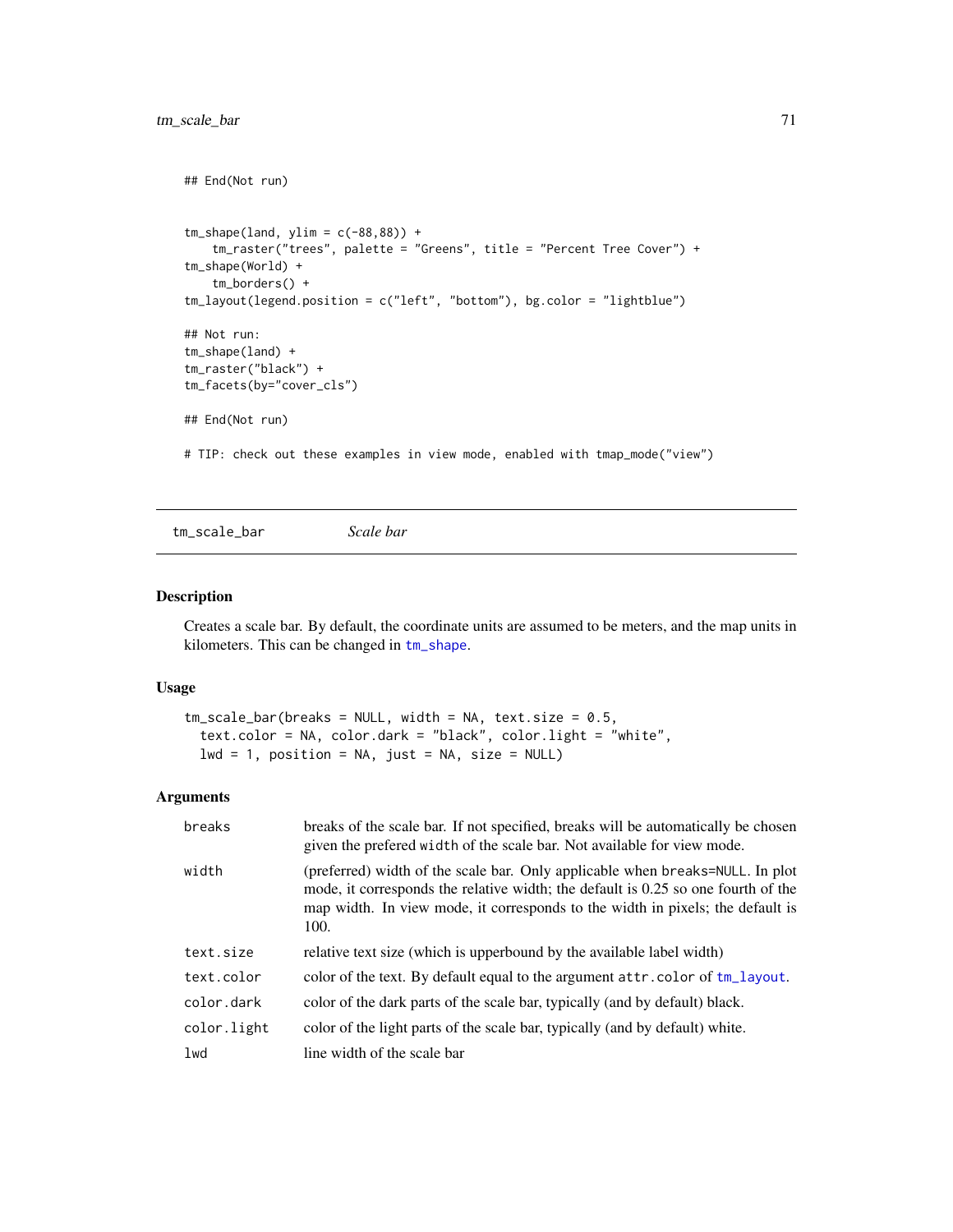| position | position of the scale bar Vector of two values, specifying the x and y coordinates.<br>Either this vector contains "left", "LEFT", "center", "right", or "RIGHT" for the<br>first value and "top", "TOP", "center", "bottom", or "BOTTOM" for the second<br>value, or this vector contains two numeric values between 0 and 1 that specifies<br>the x and y value of the left bottom corner of the scale bar. The uppercase values<br>correspond to the position without margins (so tighter to the frame). The default<br>value is controlled by the argument "attr.position" of tm_layout. |
|----------|----------------------------------------------------------------------------------------------------------------------------------------------------------------------------------------------------------------------------------------------------------------------------------------------------------------------------------------------------------------------------------------------------------------------------------------------------------------------------------------------------------------------------------------------------------------------------------------------|
| just     | Justification of the attribute relative to the point coordinates. The first value<br>specifies horizontal and the second value vertical justification. Possible values<br>are: "left", "right", "center", "bottom", and "top". Numeric values of<br>0 specify left/bottom alignment and 1 right/top alignment. This option is only<br>used, if position is specified by numeric coordinates. The default value is<br>controlled by the argument "attr.just" of tm_layout.                                                                                                                    |
| size     | deprecated: renamed to text.size                                                                                                                                                                                                                                                                                                                                                                                                                                                                                                                                                             |

## Examples

```
current.mode <- tmap_mode("plot")
data(NLD_muni)
qtm(NLD_muni, theme = "NLD") + tm_scale_bar(position=c("left", "bottom"))
# restore current mode
tmap_mode(current.mode)
```
## tm\_sf *Draw simple features*

# Description

Creates a [tmap-element](#page-13-0) that draws simple features. Basically, it is a stack of [tm\\_polygons](#page-40-1), [tm\\_lines](#page-58-0) and [tm\\_dots](#page-75-1). In other words, polygons are plotted as polygons, lines as lines and points as dots.

#### Usage

```
tm_s f(col = NA, size = 0.02, shape = 16, lwd = 1, lty = "solid",alpha = NA, palette = NULL, border.col = NA, border.lwd = 1,
 border.lty = "solid", border.alpha = NA, group = NA, ...)
```

| col  | color of the simple features. See the col argument of tm_polygons, tm_lines<br>and tm_symbols.                   |
|------|------------------------------------------------------------------------------------------------------------------|
| size | size of the dots. See the size argument tm_symbols. By default, the size is<br>similar to dot size (see tm dots) |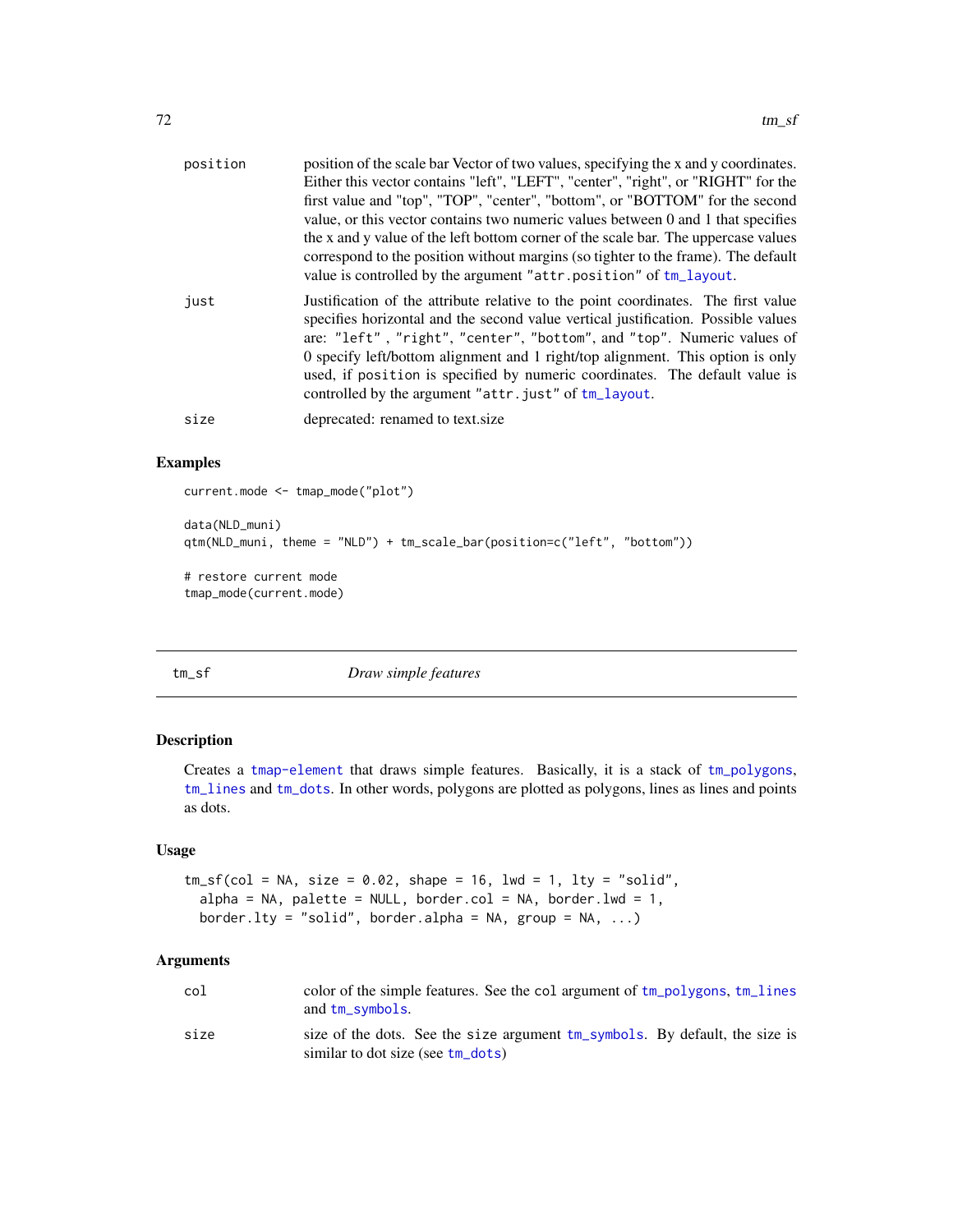<span id="page-72-0"></span>

| shape        | shape of the dots. See the shape argument tm_symbols. By default, dots are<br>shown.                                                                                                                                                                                                |
|--------------|-------------------------------------------------------------------------------------------------------------------------------------------------------------------------------------------------------------------------------------------------------------------------------------|
| lwd          | width of the lines. See the 1wd argument of tm_lines                                                                                                                                                                                                                                |
| lty          | type of the lines. See the 1ty argument of tm_lines                                                                                                                                                                                                                                 |
| alpha        | transparency number. See alpha argument of tm_polygons, tm_lines and<br>$tm$ _symbols                                                                                                                                                                                               |
| palette      | palette. See palette argument of tm_polygons, tm_lines and tm_symbols                                                                                                                                                                                                               |
| border.col   | color of the borders. See border.col argument of tm_polygons and tm_symbols.                                                                                                                                                                                                        |
| border.lwd   | line width of the borders. See border. 1wd argument of tm_polygons and<br>tm_symbols.                                                                                                                                                                                               |
| border.lty   | line type of the borders. See border. 1wd argument of tm_polygons and tm_symbols.                                                                                                                                                                                                   |
| border.alpha | transparency of the borders. See border. alpha argument of tm_polygons and<br>tm_symbols.                                                                                                                                                                                           |
| group        | name of the group to which this layer belongs in view mode. Each group can<br>be selected or deselected in the layer control item. Set group = NULL to hide the<br>layer in the layer control item. By default, it will be set to the name of the shape<br>(specified in tm_shape). |
| $\cdots$     | other arguments passed on to tm_polygons, tm_lines and tm_symbols                                                                                                                                                                                                                   |

# Value

[tmap-element](#page-13-0)

# See Also

[vignette\("tmap-getstarted"\)](../doc/tmap-getstarted.html)

# Examples

```
data(World)
```

```
World$geometry[World$continent == "Africa"] <-
  sf::st_centroid(World$geometry[World$continent == "Africa"])
World$geometry[World$continent == "South America"] <-
  sf::st_cast(World$geometry[World$continent == "South America"],
    "MULTILINESTRING", group_or_split = FALSE)
tm_shape(World) +
```
tm\_sf()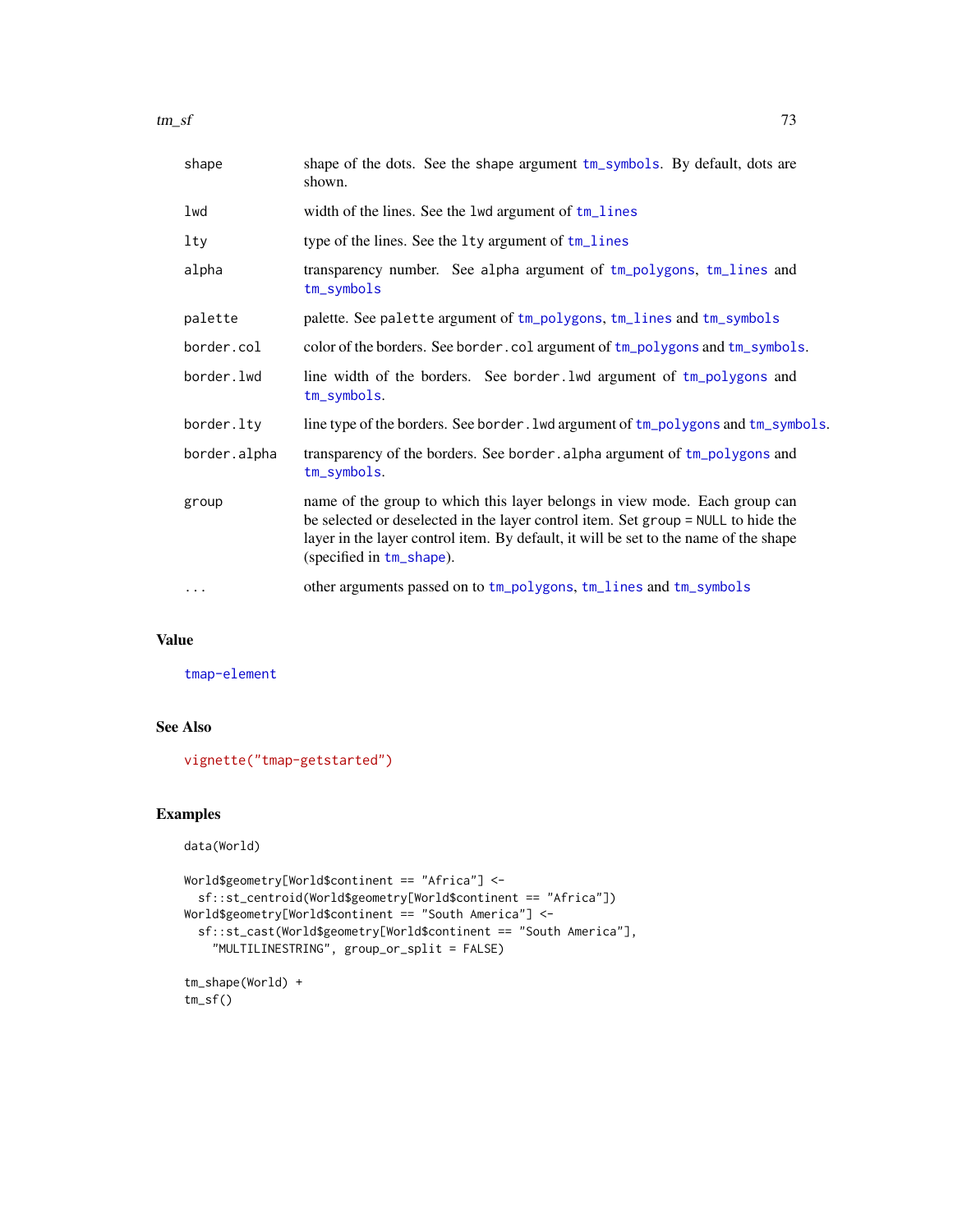<span id="page-73-1"></span><span id="page-73-0"></span>

# Description

Creates a [tmap-element](#page-13-0) that specifies a spatial data object, which we refer to as shape. Also the projection and covered area (bounding box) can be set. It is possible to use multiple shape objects within one plot (see [tmap-element](#page-13-0)).

# Usage

```
tm_shape(shp, name = NULL, is.master = NA, projection = NULL,
 bbox = NULL, unit = NULL, simplify = 1, point.per = NA,
 line.center = "midpoint", filter = NULL, ...)
```

| shp        | shape object, which is an object from a class defined by the sf, sp, or raster<br>package. For instance, an sf object, an SpatialPolygons (DataFrame), or a<br>RasterBrick.                                                                                                                                                                                                                                                           |
|------------|---------------------------------------------------------------------------------------------------------------------------------------------------------------------------------------------------------------------------------------------------------------------------------------------------------------------------------------------------------------------------------------------------------------------------------------|
| name       | name of the shape object (character) as it appears in the legend in "view" mode.<br>Default value is the name of shp.                                                                                                                                                                                                                                                                                                                 |
| is.master  | logical that determines whether this tm_shape is the master shape element. The<br>bounding box, projection settings, and the unit specifications of the resulting<br>thematic map are taken from the tm_shape element of the master shape object.<br>By default, the first master shape element with a raster shape is the master, and<br>if there are no raster shapes used, then the first tm_shape is the master shape<br>element. |
| projection | Either a crs object or a character value. If it is a character, it can either be<br>a PROJ. 4 character string or a shortcut. See get_proj4 for a list of shortcut<br>values. By default, the projection is used that is defined in the shp object itself,<br>which can be obtained with get_projection.                                                                                                                              |
| bbox       | bounding box. One of the following:                                                                                                                                                                                                                                                                                                                                                                                                   |
|            | • A bounding box (an sf bbox object, see st_bbox, a 2 by 2 matrix (used by<br>the sp package), or an Extent object used by the raster package).<br>• Open Street Map search query. The bounding is automatically generated<br>by querying q from Open Street Map Nominatim. See http://wiki.<br>openstreetmap.org/wiki/Nominatim.<br>• Another shape object, from which the bounding box is extracted.                                |
|            | If unspecified, the current bounding box of shp is taken. The bounding box is<br>feed to bb (as argument x. The other arguments of bb can be specified directly<br>as well (see $\ldots$ ).                                                                                                                                                                                                                                           |
| unit       | desired units of the map. One of "metric" (default), "imperial", "km", "m",<br>"mi" and "ft". Used to specify the scale bar (see tm_scale_bar) and to calcu-<br>late densities for choropleths (see argument convert2density in tm_fill).                                                                                                                                                                                             |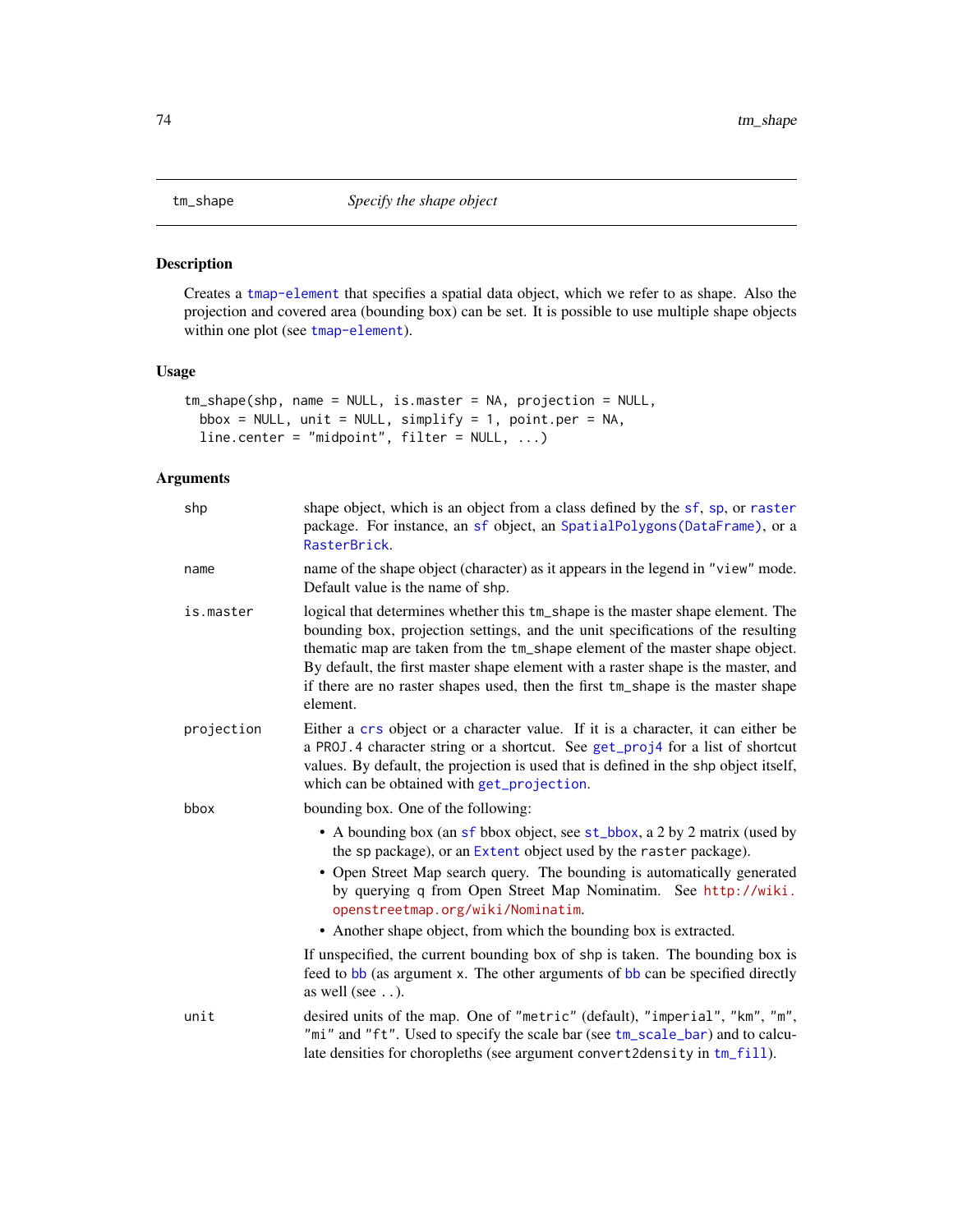<span id="page-74-0"></span>

| simplify    | simplification factor for spatial polygons and spatial lines. A number between 0<br>and 1 that indicates how many coordinates are kept. See the underlying function<br>simplify_shape, from which the arguments keep. units and keep. subunits<br>can be passed on (see $\dots$ ). This requires the suggested package rmapshaper.                                                                                                                                                                                                    |
|-------------|---------------------------------------------------------------------------------------------------------------------------------------------------------------------------------------------------------------------------------------------------------------------------------------------------------------------------------------------------------------------------------------------------------------------------------------------------------------------------------------------------------------------------------------|
| point.per   | specification of how points or text labels are plotted when the geometry is a<br>multi line or a multi polygon. One of "feature", "segment" or "largest".<br>The first generates a point/label for every feature, the second for every segment<br>(i.e. subfeature), the third only for the largest segment (subfeature). Note that<br>the last two options can be significant slower. By default, it is set to "segment"<br>if the geometry of shp is a (multi)points geometry or a geometry collection, and<br>"feature" otherwise. |
| line.center | specification of where points are placed for (multi)line geometries. Either "midpoint"<br>or "centroid". The former places a point at the middle of the line, the latter at<br>the controid.                                                                                                                                                                                                                                                                                                                                          |
| filter      | logical vector which indicated per feature whether it should be included. Fea-<br>tures for which filter is FALSE will be colored light gray (see the colorNULL<br>argument in the layer functions)                                                                                                                                                                                                                                                                                                                                   |
|             | Arguments passed on to bb (e.g. ext can be used to enlarge or shrinke a bound-<br>ing box), and simplify_shape (the arguments keep. units and keep. subunits)                                                                                                                                                                                                                                                                                                                                                                         |

# Value

[tmap-element](#page-13-0)

# References

Tennekes, M., 2018, tmap: Thematic Maps in R, Journal of Statistical Software, 84(6), 1-39, [DOI](https://doi.org/10.18637/jss.v084.i06)

# See Also

[read\\_shape](#page-0-0) to read ESRI shape files, [set\\_projection](#page-0-0), [vignette\("tmap-getstarted"\)](../doc/tmap-getstarted.html)

# Examples

```
current.mode <- tmap_mode("plot")
data(World, metro, rivers)
tm_shape(World, projection="longlat") +
    tm_polygons() +
tm_layout("Long lat coordinates (WGS84)", inner.margins=c(0,0,.1,0), title.size=.8)
World$highlighted <- ifelse(World$iso_a3 %in% c("GRL", "AUS"), "gold", "gray75")
tm_shape(World, projection="merc", ylim=c(.1, 1), relative = TRUE) +
    tm_polygons("highlighted") +
tm_layout("Web Mercator projection. Although widely used, it is discouraged for
statistical purposes. In reality, Australia is 3 times larger than Greenland!",
    inner.margins=c(0,0,.1,0), title.size=.6)
```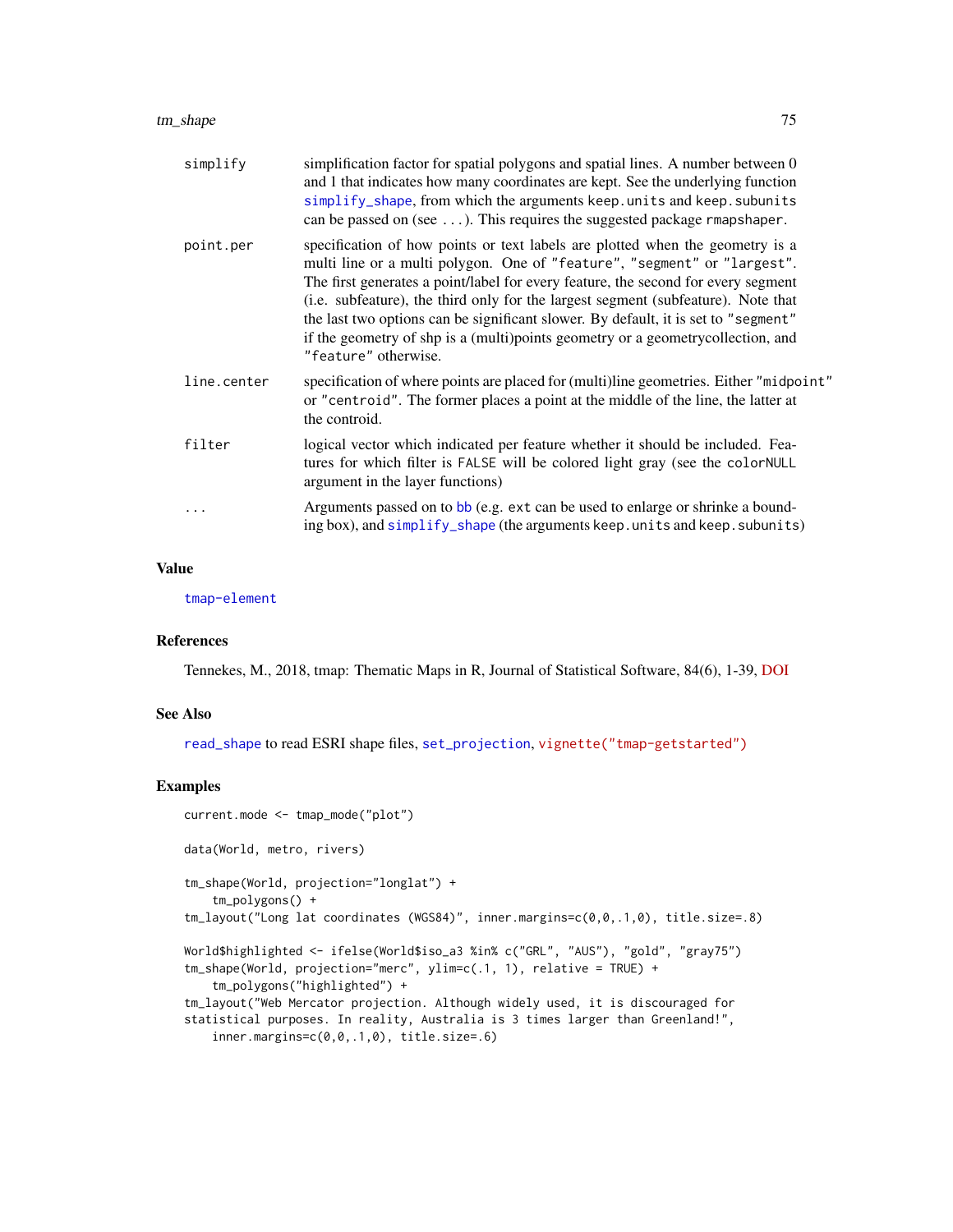```
tm_shape(World, projection="robin") +
    tm_polygons() +
tm_layout(
"Winkel-Tripel projection, adapted as default by the National Geographic Society for world maps.",
    inner.margins=c(0,0,.1,0), title.size=.8)
tm_shape(World) +
    tm_polygons() +
tm_layout("Eckhart IV projection. Recommended in statistical maps for its equal-area property.",
    inner.margins=c(0,0,.1,0), title.size=.8)
# different levels of simplification
## Not run:
tm1 <- tm_shape(World, simplify = 0.05) + tm_polygons() + tm_layout("Simplification: 0.05")
tm2 <- tm_shape(World, simplify = 0.1) + tm_polygons() + tm_layout("Simplification: 0.1")
tm3 <- tm_shape(World, simplify = 0.25) + tm_polygons() + tm_layout("Simplification: 0.25")
tm4 <- tm_shape(World, simplify = 0.5) + tm_polygons() + tm_layout("Simplification: 0.5")
require(tmaptools)
tmap_arrange(tm1, tm2, tm3, tm4)
## End(Not run)
# three groups of layers, each starting with tm_shape
## Not run:
tm_shape(World) +
    tm_fill("darkolivegreen3") +
tm_shape(metro) +
    tm_bubbles("pop2010", col = "grey30", scale=.5) +
tm_shape(rivers) +
    tm_lines("lightcyan1") +
tm_layout(bg.color="lightcyan1", inner.margins=c(0,0,.02,0), legend.show = FALSE)
## End(Not run)
# restore current mode
tmap_mode(current.mode)
```
<span id="page-75-0"></span>tm\_symbols *Draw symbols*

#### Description

Creates a [tmap-element](#page-13-0) that draws symbols, including symbols and dots. The color, size, and shape of the symbols can be mapped to data variables.

```
tm_symbols(size = 1, col = NA, shape = 21, alpha = NA,
```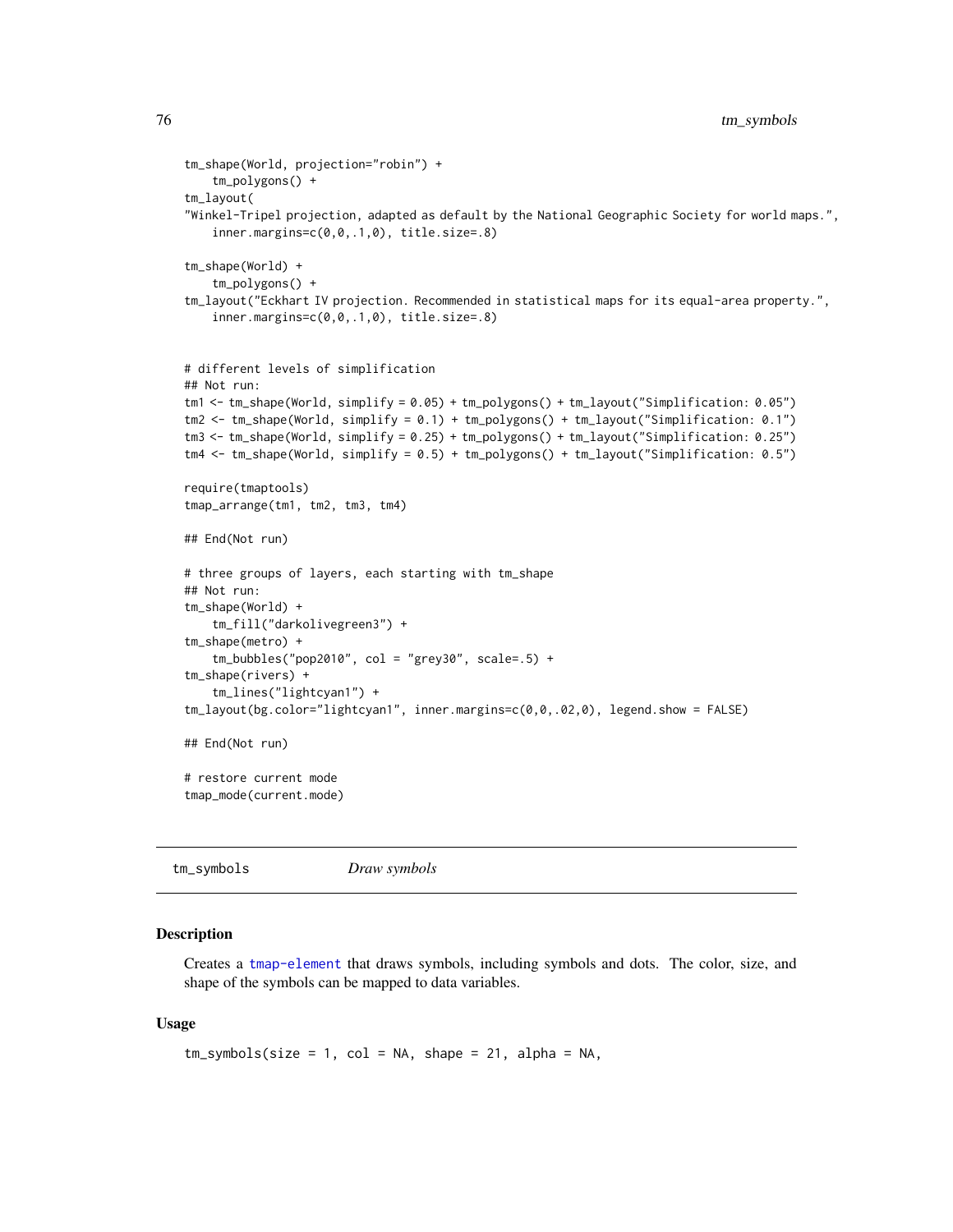```
border.col = NA, border.lwd = 1, border.alpha = NA, scale = 1,
 perceptual = FALSE, clustering = FALSE, size.max = NA,
 size.lim = NA, sizes.legend = NULL, sizes.legend.labels = NULL,
 n = 5, style = ifelse(is.null(breaks), "pretty", "fixed"),
 breaks = NULL, interval.closure = "left", palette = NULL,
 labels = NULL, midpoint = NULL, stretch.palette = TRUE,
 contrast = NA, colorNA = NA, textNA = WA, textNA = WA, textNA = MA,
 colorNULL = NA, shapes = 21:25, shapes.legend = NULL,
 shapes.legend.fill = NA, shapes.labels = NULL, shapeNA = 4,
 shape.textNA = "Missing", shape.showNA = NA, shapes.n = 5,
 shapes.style = ifelse(is.null(shapes.breaks), "pretty", "fixed"),
 shapes.breaks = NULL, shapes.interval.closure = "left",
 legend.max.symbol.size = 0.8, just = NA, jitter = 0, xmod = 0,
 ymod = 0, icon.scale = 3, grob.dim = c(width = 48, height = 48,render.width = 256, render.height = 256), title.size = NA,
 title.col = NA, title.shape = NA, legend.size.show = TRUE,
 legend.col.show = TRUE, legend.shape.show = TRUE,
 legend.format = list(), legend.size.is.portrait = FALSE,
 legend.col.is.portrait = TRUE, legend.shape.is.portrait = TRUE,
 legend.size.reverse = FALSE, legend.col.reverse = FALSE,
 legend.shape.reverse = FALSE, legend.hist = FALSE,
 legend.hist.title = NA, legend.size.z = NA, legend.col.z = NA,
 legend.shape.z = NA, legend.hist.z = NA, id = NA,
 popup.vars = NA, popup.format = list(), zindex = NA, group = NA,
 auto.palette.mapping = NULL, max.categories = NULL)
tm_squares(size = 1, col = NA, shape = 22, scale = 4/3, ...)tm_bubbles(size = 1, col = NA, shape = 21, scale = 4/3,legend.max.symbol.size = 1, ...tm\_dots(col = NA, size = 0.02, shape = 16, title = NA,legend.show = TRUE, legend.is.portrait = TRUE, legend.z = NA, ...)
tm_markers(shape = marker_icon(), col = NA, border.col = NULL,
 clustering = TRUE, text = NULL, text.just = "top",
 markers.on.top.of.text = TRUE, group = NA, ...)
```

| size | a single value or a shp data variable that determines the symbol sizes. The       |
|------|-----------------------------------------------------------------------------------|
|      | reference value size=1 corresponds to the area of symbols that have the same      |
|      | height as one line of text. If a data variable is provided, the symbol sizes are  |
|      | scaled proportionally (or perceptually, see perceptual) where by default the      |
|      | symbol with the largest data value will get size=1 (see also size.max). If        |
|      | multiple values are specified, small multiples are drawn (see details).           |
| col  | color(s) of the symbol. Either a color (vector), or categorical variable name(s). |
|      | If multiple values are specified, small multiples are drawn (see details).        |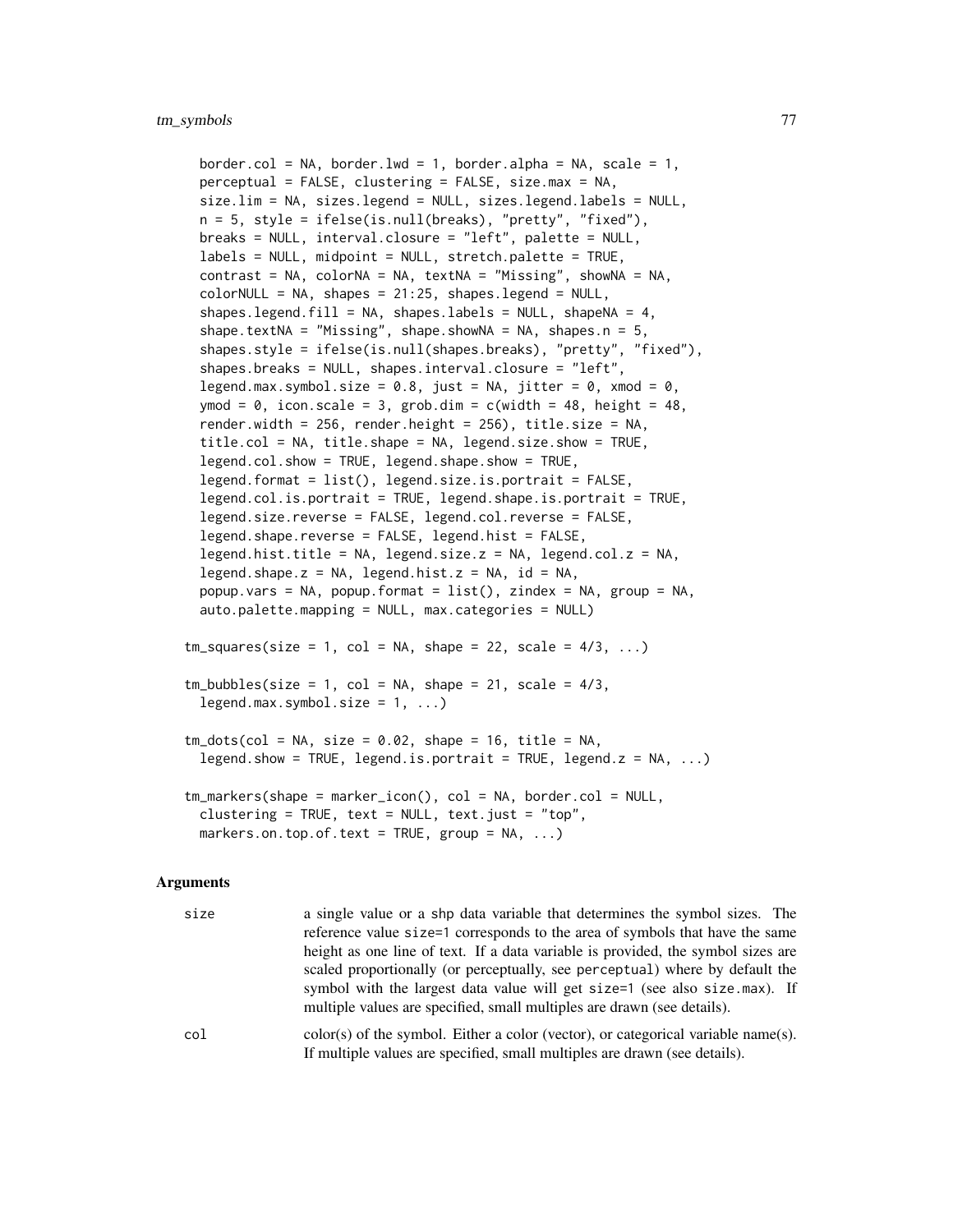<span id="page-77-0"></span>

| shape               | shape(s) of the symbol. Either direct shape specification(s) or a data variable<br>name(s) that is mapped to the symbols specified by the shapes argument. Note<br>that the default shapes (specified by shapes) is not supported in "view" mode.<br>See details for the shape specification.                                                                                                                                                                                                                                                                                                                                                                                                                      |
|---------------------|--------------------------------------------------------------------------------------------------------------------------------------------------------------------------------------------------------------------------------------------------------------------------------------------------------------------------------------------------------------------------------------------------------------------------------------------------------------------------------------------------------------------------------------------------------------------------------------------------------------------------------------------------------------------------------------------------------------------|
| alpha               | transparency number between 0 (totally transparent) and 1 (not transparent). By<br>default, the alpha value of the col is used (normally 1).                                                                                                                                                                                                                                                                                                                                                                                                                                                                                                                                                                       |
| border.col          | color of the symbol borders.                                                                                                                                                                                                                                                                                                                                                                                                                                                                                                                                                                                                                                                                                       |
| border.lwd          | line width of the symbol borders. If NA, no symbol borders are drawn.                                                                                                                                                                                                                                                                                                                                                                                                                                                                                                                                                                                                                                              |
| border.alpha        | transparency number, regarding the symbol borders, between 0 (totally trans-<br>parent) and 1 (not transparent). By default, the alpha value of the col is used<br>(normally 1).                                                                                                                                                                                                                                                                                                                                                                                                                                                                                                                                   |
| scale               | symbol size multiplier number.                                                                                                                                                                                                                                                                                                                                                                                                                                                                                                                                                                                                                                                                                     |
| perceptual          | logical that determines whether symbols are scales with a perceptually (TRUE)<br>or mathematically (FALSE, default value). The perceived area of larger symbols<br>is often underestimated. Flannery (1971) experimentally derived a method to<br>compensate this for symbols, which is enabled by this argument.                                                                                                                                                                                                                                                                                                                                                                                                  |
| clustering          | value that determines whether the symbols are clustered in "view" mode. It<br>does not work proportional bubbles (i.e. tm_bubbles). One of: TRUE, FALSE, or<br>the output of markerClusterOptions.                                                                                                                                                                                                                                                                                                                                                                                                                                                                                                                 |
| size.max            | value that is mapped to size=1. By default (NA), the maximum data value is<br>chosen. Only applicable when size is the name of a numeric variable of shp                                                                                                                                                                                                                                                                                                                                                                                                                                                                                                                                                           |
| size.lim            | vector of two limit values of the size variable. Only symbols are drawn whose<br>value is greater than or equal to the first value. Symbols whose values exceed the<br>second value are drawn at the size of the second value. Only applicable when<br>size is the name of a numeric variable of shp                                                                                                                                                                                                                                                                                                                                                                                                               |
| sizes.legend        | vector of symbol sizes that are shown in the legend. By default, this is deter-<br>mined automatically.                                                                                                                                                                                                                                                                                                                                                                                                                                                                                                                                                                                                            |
| sizes.legend.labels |                                                                                                                                                                                                                                                                                                                                                                                                                                                                                                                                                                                                                                                                                                                    |
|                     | vector of labels for that correspond to sizes. legend.                                                                                                                                                                                                                                                                                                                                                                                                                                                                                                                                                                                                                                                             |
| n                   | preferred number of color scale classes. Only applicable when col is a numeric<br>variable name.                                                                                                                                                                                                                                                                                                                                                                                                                                                                                                                                                                                                                   |
| style               | method to process the color scale when col is a numeric variable. Discrete op-<br>tions are "cat", "fixed", "sd", "equal", "pretty", "quantile", "kmeans",<br>"hclust", "bclust", "fisher", "jenks", and "log10_pretty". A numeric<br>variable is processed as a categorical variable when using "cat", i.e. each<br>unique value will correspond to a distinct category. For the other discrete options<br>(except "log10_pretty"), see the details in classIntervals. Continuous op-<br>tions are "cont", "order", and "log10". The first maps the values of col to a<br>smooth gradient, the second maps the order of values of col to a smooth gradi-<br>ent, and the third uses a logarithmic transformation. |
| breaks              | in case style=="fixed", breaks should be specified. The breaks argument can<br>also be used when style="cont". In that case, the breaks are mapped evenly to<br>the sequential or diverging color palette.                                                                                                                                                                                                                                                                                                                                                                                                                                                                                                         |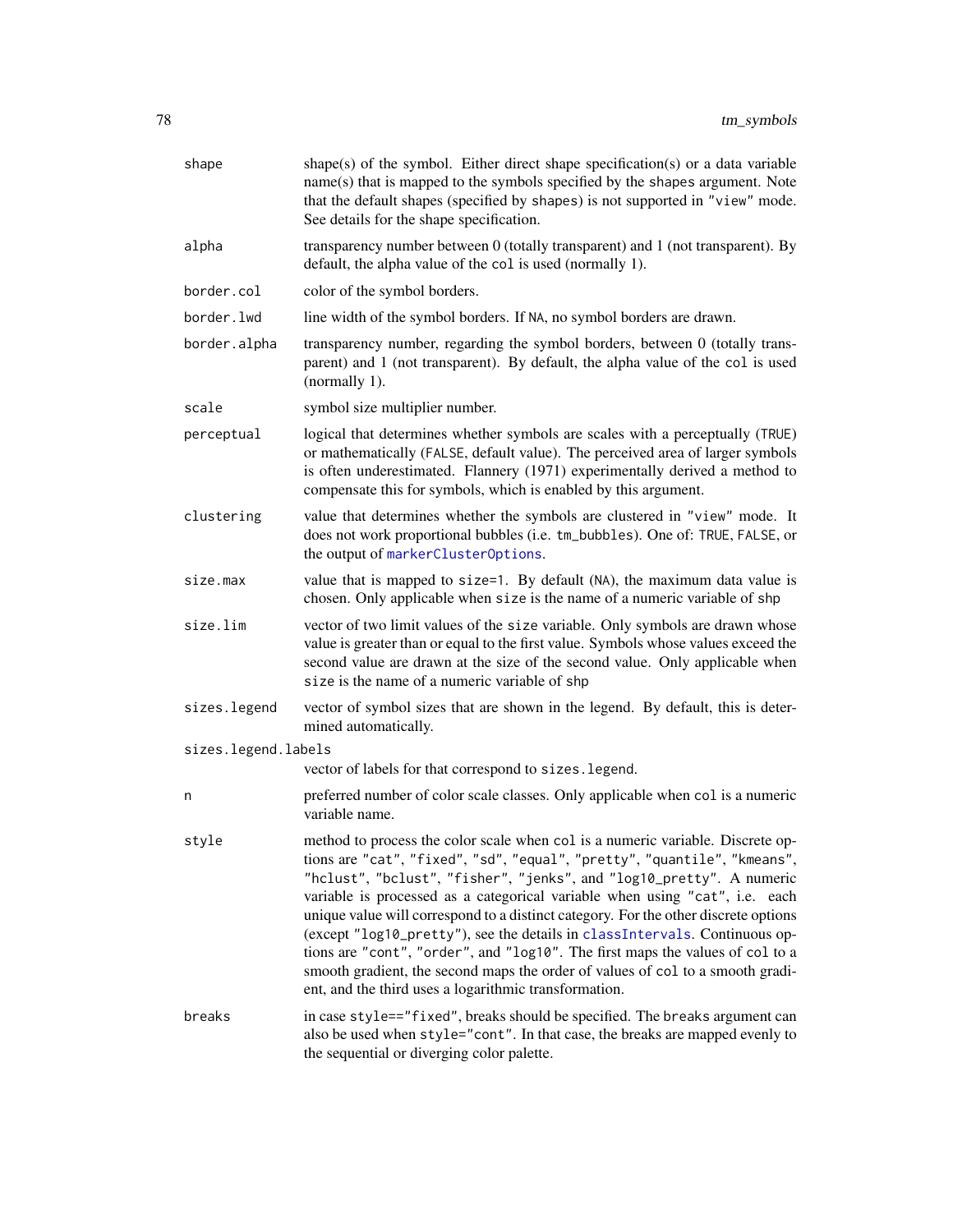<span id="page-78-0"></span>

| interval.closure   |                                                                                                                                                                                                                                                                                                                                                                                                                                                                                                                                                                                                                                                              |  |
|--------------------|--------------------------------------------------------------------------------------------------------------------------------------------------------------------------------------------------------------------------------------------------------------------------------------------------------------------------------------------------------------------------------------------------------------------------------------------------------------------------------------------------------------------------------------------------------------------------------------------------------------------------------------------------------------|--|
|                    | value that determines whether where the intervals are closed: "left" or "right".<br>Only applicable if col is a numeric variable.                                                                                                                                                                                                                                                                                                                                                                                                                                                                                                                            |  |
| palette            | a palette name or a vector of colors. See tmaptools::palette_explorer() for<br>the named palettes. Use a "-" as prefix to reverse the palette. The default palette<br>is taken from tm_layout's argument aes.palette, which typically depends on<br>the style. The type of palette from aes.palette is automatically determined,<br>but can be overwritten: use "seq" for sequential, "div" for diverging, and "cat"<br>for categorical.                                                                                                                                                                                                                     |  |
| labels             | labels of the classes                                                                                                                                                                                                                                                                                                                                                                                                                                                                                                                                                                                                                                        |  |
| midpoint           | The value mapped to the middle color of a diverging palette. By default it is set<br>to 0 if negative and positive values are present. In that case, the two sides of the<br>color palette are assigned to negative respectively positive values. If all values<br>are positive or all values are negative, then the midpoint is set to NA, which<br>means that the value that corresponds to the middle color class (see style) is<br>mapped to the middle color. Only applies when col is a numeric variable. If it<br>is specified for sequential color palettes (e.g. "Blues"), then this color palette<br>will be treated as a diverging color palette. |  |
| stretch.palette    |                                                                                                                                                                                                                                                                                                                                                                                                                                                                                                                                                                                                                                                              |  |
|                    | Logical that determines whether the categorical color palette should be stretched<br>if there are more categories than colors. If TRUE (default), interpolated colors are<br>used (like a rainbow). If FALSE, the palette is repeated.                                                                                                                                                                                                                                                                                                                                                                                                                       |  |
| contrast           | vector of two numbers that determine the range that is used for sequential and<br>diverging palettes (applicable when auto.palette.mapping=TRUE). Both num-<br>bers should be between 0 and 1. The first number determines where the palette<br>begins, and the second number where it ends. For sequential palettes, 0 means<br>the brightest color, and 1 the darkest color. For diverging palettes, 0 means the<br>middle color, and 1 both extremes. If only one number is provided, this number<br>is interpreted as the endpoint (with 0 taken as the start).                                                                                          |  |
| colorNA            | colour for missing values. Use NULL for transparency.                                                                                                                                                                                                                                                                                                                                                                                                                                                                                                                                                                                                        |  |
| textNA             | text used for missing values of the color variable.                                                                                                                                                                                                                                                                                                                                                                                                                                                                                                                                                                                                          |  |
| showNA             | logical that determines whether missing values are named in the legend. By<br>default (NA), this depends on the presence of missing values.                                                                                                                                                                                                                                                                                                                                                                                                                                                                                                                  |  |
| colorNULL          | colour for polygons that are shown on the map that are out of scope                                                                                                                                                                                                                                                                                                                                                                                                                                                                                                                                                                                          |  |
| shapes             | palette of symbol shapes. Only applicable if shape is a (vector of) categorical<br>variable(s). See details for the shape specification. By default, the filled symbols<br>21 to 25 are taken.                                                                                                                                                                                                                                                                                                                                                                                                                                                               |  |
| shapes.legend      | symbol shapes that are used in the legend (instead of the symbols specified with<br>shape. These shapes will be used in the legends regarding the size and col<br>of the symbols. Especially useful when shapes consist of grobs that have to be<br>represented by neutrally colored shapes (see also shapes. legend. fill.                                                                                                                                                                                                                                                                                                                                  |  |
| shapes.legend.fill |                                                                                                                                                                                                                                                                                                                                                                                                                                                                                                                                                                                                                                                              |  |
|                    | Fill color of legend shapes. These colors will be used in the legends regarding<br>the size and shape of the symbols. See also shapes. legend.                                                                                                                                                                                                                                                                                                                                                                                                                                                                                                               |  |
| shapes.labels      | Legend labels for the symbol shapes                                                                                                                                                                                                                                                                                                                                                                                                                                                                                                                                                                                                                          |  |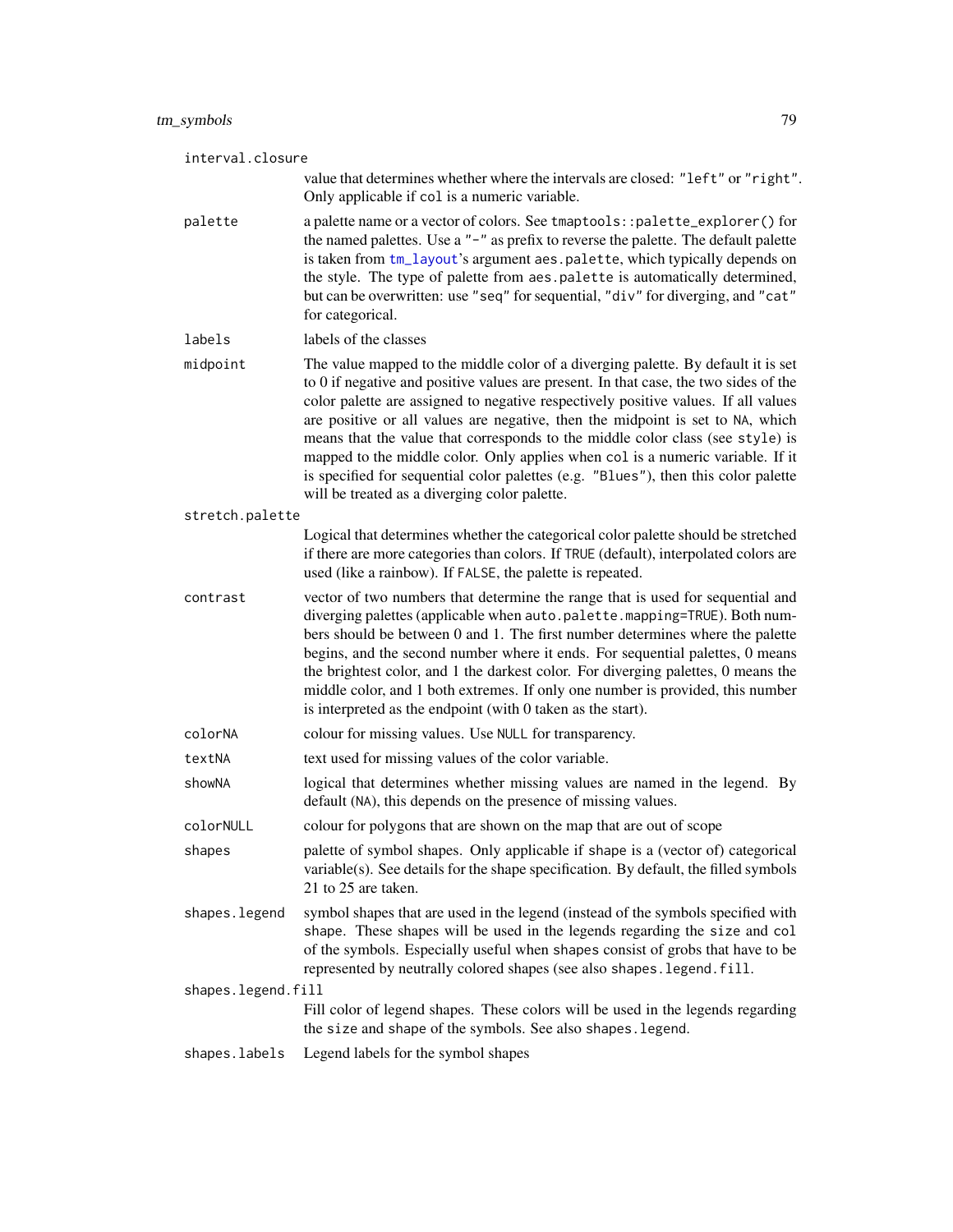<span id="page-79-0"></span>

| shapeNA                                  | the shape (a number or grob) for missing values. By default a cross (number 4).<br>Set to NA to hide symbols for missing values.                                                                                                                                                                                                                                                                                                                                                                                                            |
|------------------------------------------|---------------------------------------------------------------------------------------------------------------------------------------------------------------------------------------------------------------------------------------------------------------------------------------------------------------------------------------------------------------------------------------------------------------------------------------------------------------------------------------------------------------------------------------------|
| shape.textNA                             | text used for missing values of the shape variable.                                                                                                                                                                                                                                                                                                                                                                                                                                                                                         |
| shape.showNA                             | logical that determines whether missing values are named in the legend. By<br>default (NA), this depends on the presence of missing values.                                                                                                                                                                                                                                                                                                                                                                                                 |
| shapes.n                                 | preferred number of shape classes. Only applicable when shape is a numeric<br>variable name.                                                                                                                                                                                                                                                                                                                                                                                                                                                |
| shapes.style                             | method to process the shape scale when shape is a numeric variable. See style<br>argument for options                                                                                                                                                                                                                                                                                                                                                                                                                                       |
| shapes.breaks<br>shapes.interval.closure | in case shapes.style=="fixed", breaks should be specified                                                                                                                                                                                                                                                                                                                                                                                                                                                                                   |
|                                          | value that determines whether where the intervals are closed: "left" or "right".<br>Only applicable if shape is a numeric variable.                                                                                                                                                                                                                                                                                                                                                                                                         |
| legend.max.symbol.size                   |                                                                                                                                                                                                                                                                                                                                                                                                                                                                                                                                             |
|                                          | Maximum size of the symbols that are drawn in the legend. For circles and<br>bubbles, a value larger than one is recommended (and used for tm_bubbles)                                                                                                                                                                                                                                                                                                                                                                                      |
| just                                     | justification of the symbols relative to the point coordinates. The first value<br>specifies horizontal and the second value vertical justification. Possible val-<br>ues are: "left", "right", "center", "bottom", and "top". Numeric val-<br>ues of 0 specify left alignment and 1 right alignment. The default value is<br>c("center", "center"). For icons, this value may already be speficied (see<br>tmap_icons). The just, if specified, will overrides this.                                                                       |
| jitter                                   | number that determines the amount of jittering, i.e. the random noise added to<br>the position of the symbols. 0 means no jittering is applied, any positive number<br>means that the random noise has a standard deviation of jitter times the height<br>of one line of text line.                                                                                                                                                                                                                                                         |
| xmod                                     | horizontal position modification of the symbols, in terms of the height of one<br>line of text. Either a single number for all polygons, or a numeric variable in<br>the shape data specifying a number for each polygon. Together with ymod, it<br>determines position modification of the symbols. See also jitter for random<br>position modifications. In most coordinate systems (projections), the origin is<br>located at the bottom left, so negative xmod move the symbols to the left, and<br>negative ymod values to the bottom. |
| ymod                                     | vertical position modification. See xmod.                                                                                                                                                                                                                                                                                                                                                                                                                                                                                                   |
| icon.scale                               | scaling number that determines how large the icons (or grobs) are in plot mode<br>in comparison to proportional symbols (such as bubbles). In view mode, the<br>size is determined by the icon specification (see tmap_icons) or, if grobs are<br>specified by grob. width and grob. heigth                                                                                                                                                                                                                                                 |
| grob.dim                                 | vector of four values that determine how grob objects (see details) are shown in<br>view mode. The first and second value are the width and height of the displayed<br>icon. The third and fourth value are the width and height of the rendered png<br>image that is used for the icon. Generally, the third and fourth value should be<br>large enough to render a ggplot2 graphic successfully. Only needed for the view<br>mode.                                                                                                        |
| title.size                               | title of the legend element regarding the symbol sizes                                                                                                                                                                                                                                                                                                                                                                                                                                                                                      |
|                                          |                                                                                                                                                                                                                                                                                                                                                                                                                                                                                                                                             |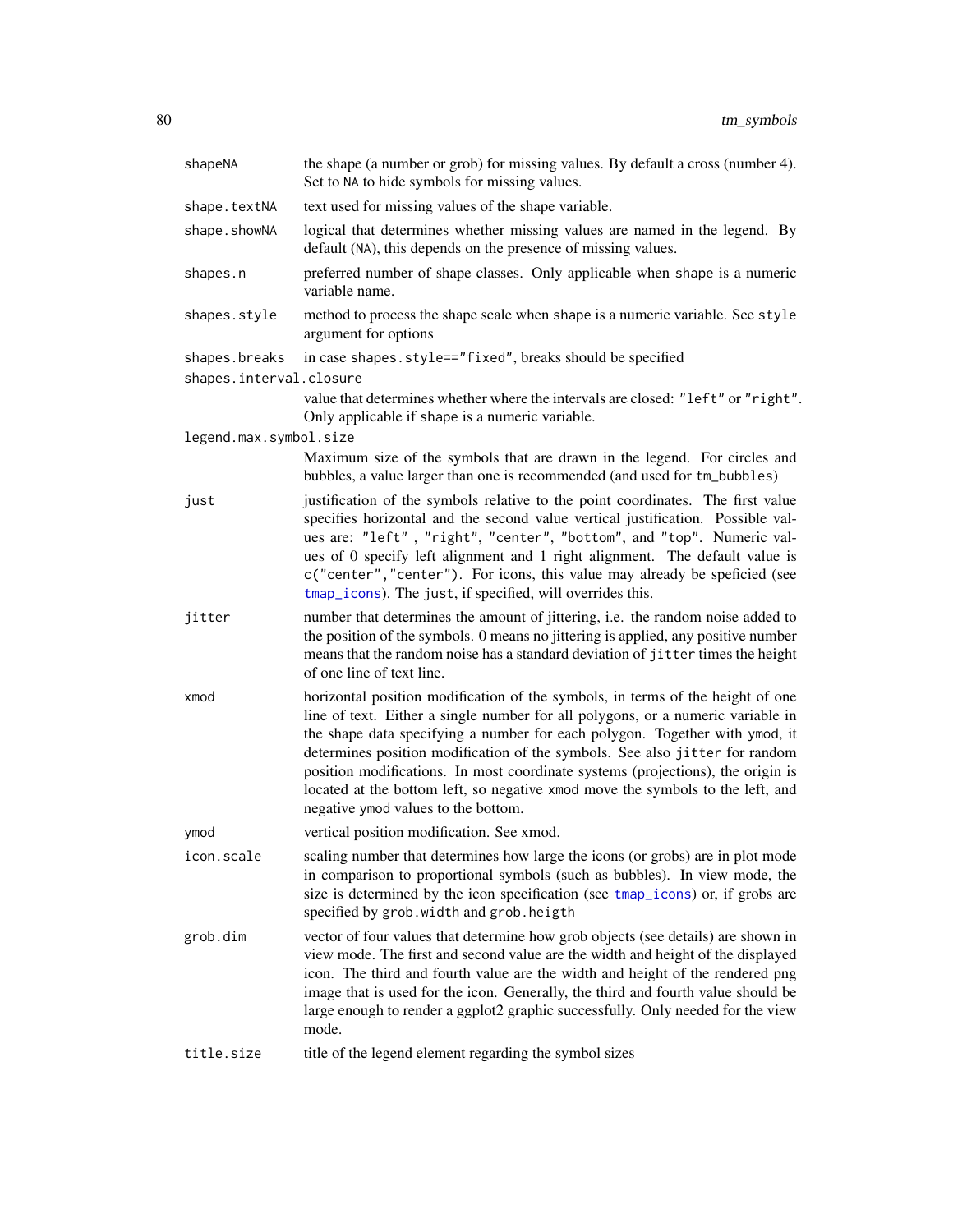# <span id="page-80-0"></span>tm\_symbols 81

| title.col                       | title of the legend element regarding the symbol colors                                                                                                                                                                                                                                                                                                                                                                                                              |
|---------------------------------|----------------------------------------------------------------------------------------------------------------------------------------------------------------------------------------------------------------------------------------------------------------------------------------------------------------------------------------------------------------------------------------------------------------------------------------------------------------------|
| title.shape<br>legend.size.show | title of the legend element regarding the symbol shapes                                                                                                                                                                                                                                                                                                                                                                                                              |
|                                 | logical that determines whether the legend for the symbol sizes is shown                                                                                                                                                                                                                                                                                                                                                                                             |
| legend.col.show                 |                                                                                                                                                                                                                                                                                                                                                                                                                                                                      |
|                                 | logical that determines whether the legend for the symbol colors is shown                                                                                                                                                                                                                                                                                                                                                                                            |
| legend.shape.show               |                                                                                                                                                                                                                                                                                                                                                                                                                                                                      |
|                                 | logical that determines whether the legend for the symbol shapes is shown                                                                                                                                                                                                                                                                                                                                                                                            |
| legend.format                   | list of formatting options for the legend numbers. Only applicable if labels is<br>undefined. Parameters are:                                                                                                                                                                                                                                                                                                                                                        |
|                                 | fun Function to specify the labels. It should take a numeric vector, and should<br>return a character vector of the same size. By default it is not specified. If<br>specified, the list items scientific, format, and digits (see below) are<br>not used.                                                                                                                                                                                                           |
|                                 | scientific Should the labels be formatted scientifically? If so, square brackets<br>are used, and the format of the numbers is "g". Otherwise, format="f",<br>and text. separator, text. less. than, and text. or. more are used. Also,                                                                                                                                                                                                                              |
|                                 | the numbers are automatically rounded to millions or billions if applicable.<br>format By default, "f", i.e. the standard notation xxx.xxx, is used. If scientific=TRUE<br>then "g", which means that numbers are formatted scientifically, i.e. n.dddE+nn<br>if needed to save space.                                                                                                                                                                               |
|                                 | digits Number of digits after the decimal point if format="f", and the number<br>of significant digits otherwise.                                                                                                                                                                                                                                                                                                                                                    |
|                                 | big.num.abbr Vector that defines whether and which abbrevations are used for<br>large numbers. It is a named numeric vector, where the name indicated the<br>abbreviation, and the number the magnitude (in terms on numbers of zero).<br>Numbers are only abbrevation when they are large enough. Set it to NA to<br>disable abbrevations. The default is $c("mln" = 6, "bln" = 9)$ . For layers<br>where style is set to log10 or log10_pretty, the default is NA. |
|                                 | prefix Prefix of each number                                                                                                                                                                                                                                                                                                                                                                                                                                         |
|                                 | suffix Suffix of each number                                                                                                                                                                                                                                                                                                                                                                                                                                         |
|                                 | text.separator Character string to use to separate numbers in the legend (de-<br>fault: "to").                                                                                                                                                                                                                                                                                                                                                                       |
|                                 | <b>text.less.than</b> Character value(s) to use to translate "Less than". When a char-<br>acter vector of length 2 is specified, one for each word, these words are<br>aligned when text.to.columns = TRUE                                                                                                                                                                                                                                                           |
|                                 | <b>text.or.more</b> Character value(s) to use to translate "or more". When a character<br>vector of length 2 is specified, one for each word, these words are aligned<br>when $text.to.columns = TRUE$                                                                                                                                                                                                                                                               |
|                                 | text.align Value that determines how the numbers are aligned, "left", "center"<br>or "right". By default "left" for legends in portrait format (legend. is. protrait<br>= TRUE), and "center" otherwise.                                                                                                                                                                                                                                                             |
|                                 | text.to.columns Logical that determines whether the text is aligned to three<br>columns (from, text.separator, to). By default FALSE.                                                                                                                                                                                                                                                                                                                                |
|                                 | Other arguments passed on to formatC                                                                                                                                                                                                                                                                                                                                                                                                                                 |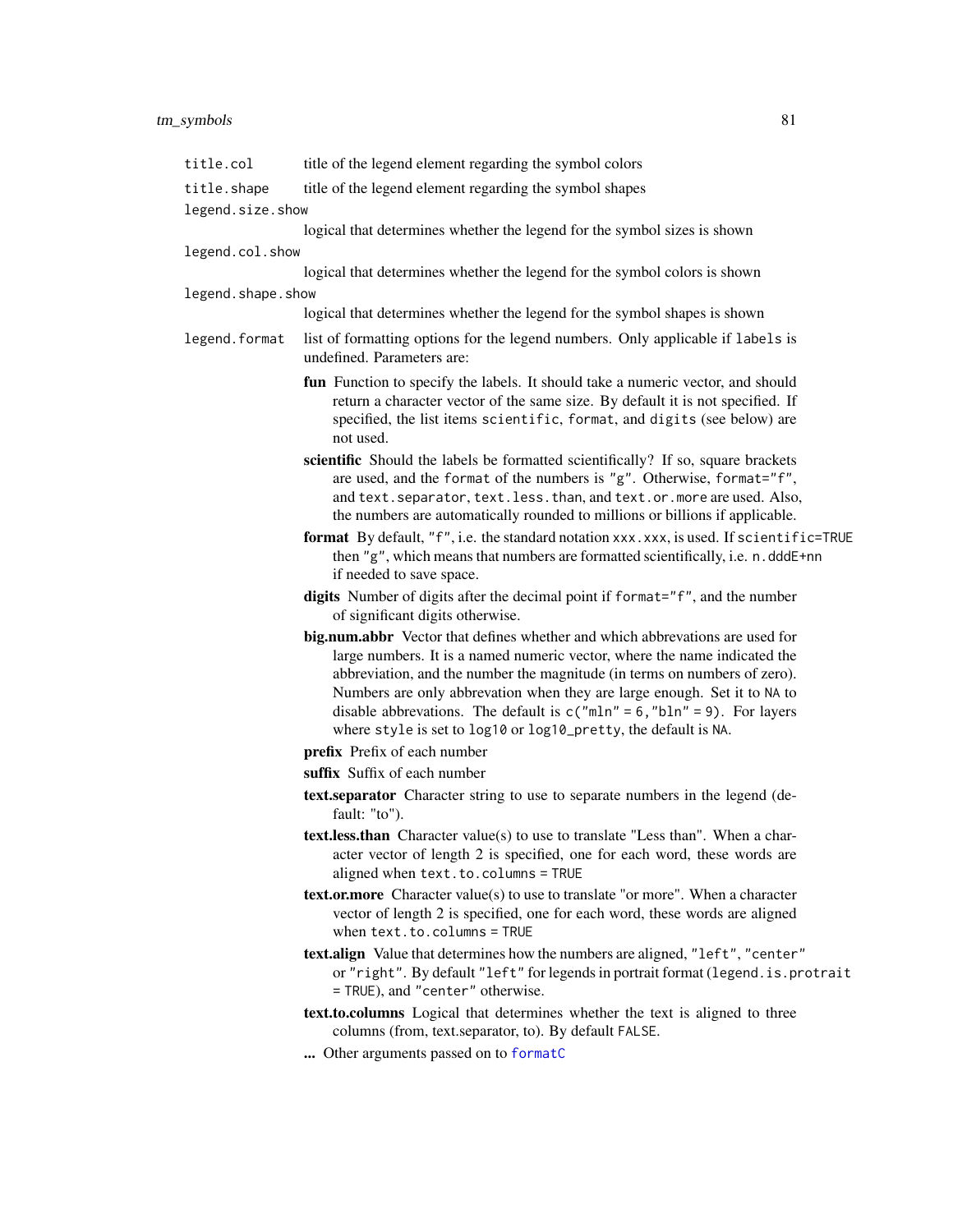<span id="page-81-0"></span>

| legend.size.is.portrait  |                                                                                                                                                                                                                                                                                                                                                                        |
|--------------------------|------------------------------------------------------------------------------------------------------------------------------------------------------------------------------------------------------------------------------------------------------------------------------------------------------------------------------------------------------------------------|
|                          | logical that determines whether the legend element regarding the symbol sizes<br>is in portrait mode (TRUE) or landscape (FALSE)                                                                                                                                                                                                                                       |
| legend.col.is.portrait   |                                                                                                                                                                                                                                                                                                                                                                        |
|                          | logical that determines whether the legend element regarding the symbol colors<br>is in portrait mode (TRUE) or landscape (FALSE)                                                                                                                                                                                                                                      |
| legend.shape.is.portrait |                                                                                                                                                                                                                                                                                                                                                                        |
|                          | logical that determines whether the legend element regarding the symbol shapes<br>is in portrait mode (TRUE) or landscape (FALSE)                                                                                                                                                                                                                                      |
| legend.size.reverse      |                                                                                                                                                                                                                                                                                                                                                                        |
|                          | logical that determines whether the items of the legend regarding the symbol<br>sizes are shown in reverse order, i.e. from bottom to top when legend. size. is. portrait<br>= TRUE and from right to left when legend. size. is. portrait = FALSE                                                                                                                     |
| legend.col.reverse       |                                                                                                                                                                                                                                                                                                                                                                        |
|                          | logical that determines whether the items of the legend regarding the symbol col-<br>ors are shown in reverse order, i.e. from bottom to top when legend.col.is.portrait<br>= TRUE and from right to left when legend.col. is. portrait = FALSE                                                                                                                        |
| legend.shape.reverse     |                                                                                                                                                                                                                                                                                                                                                                        |
|                          | logical that determines whether the items of the legend regarding the symbol<br>shapes are shown in reverse order, i.e. from bottom to top when legend. shape. is. portrait<br>= TRUE and from right to left when legend. shape. is. portrait = FALSE                                                                                                                  |
| legend.hist              | logical that determines whether a histogram is shown regarding the symbol col-<br>ors                                                                                                                                                                                                                                                                                  |
| legend.hist.title        |                                                                                                                                                                                                                                                                                                                                                                        |
|                          | title for the histogram. By default, one title is used for both the histogram and<br>the normal legend for symbol colors.                                                                                                                                                                                                                                              |
| legend.size.z            | index value that determines the position of the legend element regarding the<br>symbol sizes with respect to other legend elements. The legend elements are<br>stacked according to their z values. The legend element with the lowest z value<br>is placed on top.                                                                                                    |
| legend.col.z             | index value that determines the position of the legend element regarding the<br>symbol colors. (See legend.size.z)                                                                                                                                                                                                                                                     |
|                          | legend shape z index value that determines the position of the legend element regarding the<br>symbol shapes. (See legend.size.z)                                                                                                                                                                                                                                      |
| legend.hist.z            | index value that determines the position of the histogram legend element. (See<br>legend.size.z)                                                                                                                                                                                                                                                                       |
| id                       | name of the data variable that specifies the indices of the symbols. Only used<br>for "view" mode (see tmap_mode).                                                                                                                                                                                                                                                     |
| popup.vars               | names of data variables that are shown in the popups in "view" mode. If NA<br>(default), only aesthetic variables (i.e. specified by col and lwd) are shown).<br>If they are not specified, all variables are shown. Set popup.vars to FALSE to<br>disable popups. When a vector of variable names is provided, the names (if<br>specified) are printed in the popups. |
| popup.format             | list of formatting options for the popup values. See the argument legend. format<br>for options. Only applicable for numeric data variables. If one list of formatting                                                                                                                                                                                                 |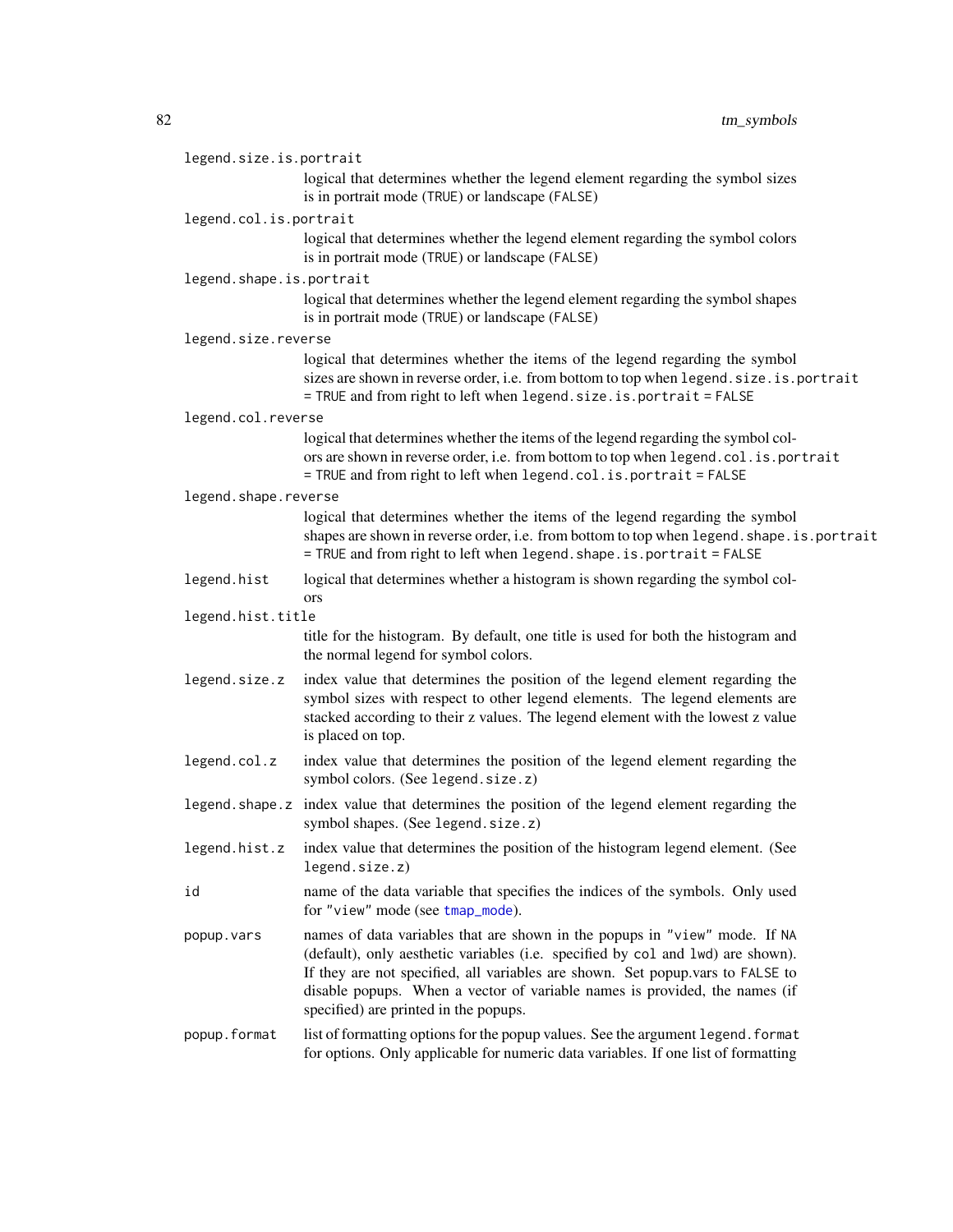<span id="page-82-0"></span>

|                    |                        | options is provided, it is applied to all numeric variables of popup. vars. Also, a<br>(named) list of lists can be provided. In that case, each list of formatting options<br>is applied to the named variable.                                                                                                                                                                                                                                                                     |
|--------------------|------------------------|--------------------------------------------------------------------------------------------------------------------------------------------------------------------------------------------------------------------------------------------------------------------------------------------------------------------------------------------------------------------------------------------------------------------------------------------------------------------------------------|
|                    | zindex                 | zindex of the pane in view mode. By default, it is set to the layer number plus<br>400. By default, the tmap layers will therefore be placed in the custom panes<br>"tmap401", "tmap402", etc., except for the base tile layers, which are placed in<br>the standard "tile". This parameter determines both the name of the pane and<br>the z-index, which determines the pane order from bottom to top. For instance,<br>if zindex is set to 500, the pane will be named "tmap500". |
|                    | group                  | name of the group to which this layer belongs in view mode. Each group can<br>be selected or deselected in the layer control item. Set group = NULL to hide the<br>layer in the layer control item. By default, it will be set to the name of the shape<br>(specified in tm_shape).                                                                                                                                                                                                  |
|                    | auto.palette.mapping   |                                                                                                                                                                                                                                                                                                                                                                                                                                                                                      |
|                    |                        | deprecated. It has been replaced by midpoint for numeric variables and stretch.palette<br>for categorical variables.                                                                                                                                                                                                                                                                                                                                                                 |
|                    |                        | max.categories deprecated. It has moved to tmap_options.                                                                                                                                                                                                                                                                                                                                                                                                                             |
|                    | .                      | arguments passed on to tm_symbols. For tm_markers, arguments can also be<br>passed on to tm_text. In that case, they have to be prefixed with text., e.g. the<br>col argument should be names text.col                                                                                                                                                                                                                                                                               |
|                    | title                  | shortcut for title.col for tm_dots                                                                                                                                                                                                                                                                                                                                                                                                                                                   |
|                    | legend.show            | shortcut for legend.col.show for tm_dots                                                                                                                                                                                                                                                                                                                                                                                                                                             |
| legend.is.portrait |                        |                                                                                                                                                                                                                                                                                                                                                                                                                                                                                      |
|                    |                        | shortcut for legend.col.is.portrait for tm_dots                                                                                                                                                                                                                                                                                                                                                                                                                                      |
|                    | legend.z               | shortcut for legend.col.z shortcut for tm_dots                                                                                                                                                                                                                                                                                                                                                                                                                                       |
|                    | text                   | text of the markers. Shown in plot mode, and as popup text in view mode.                                                                                                                                                                                                                                                                                                                                                                                                             |
|                    | text.just              | justification of marker text (see just argument of tm_text). Only applicable in<br>plot mode.                                                                                                                                                                                                                                                                                                                                                                                        |
|                    | markers.on.top.of.text |                                                                                                                                                                                                                                                                                                                                                                                                                                                                                      |
|                    |                        | For tm_markers, should the markers be drawn on top of the text labels?                                                                                                                                                                                                                                                                                                                                                                                                               |

# Details

Small multiples can be drawn in two ways: either by specifying the by argument in  $tm_f$  facets, or by defining multiple variables in the aesthetic arguments, which are size, col, and shape. In the latter case, the arguments, except for the ones starting with legend., can be specified for small multiples as follows. If the argument normally only takes a single value, such as n, then a vector of those values can be specified, one for each small multiple. If the argument normally can take a vector, such as palette, then a list of those vectors (or values) can be specified, one for each small multiple.

A shape specification is one of the following three options.

1. A numeric value that specifies the plotting character of the symbol. See parameter pch of [points](#page-0-0) and the last example to create a plot with all options. Note that this is not supported for the "view" mode.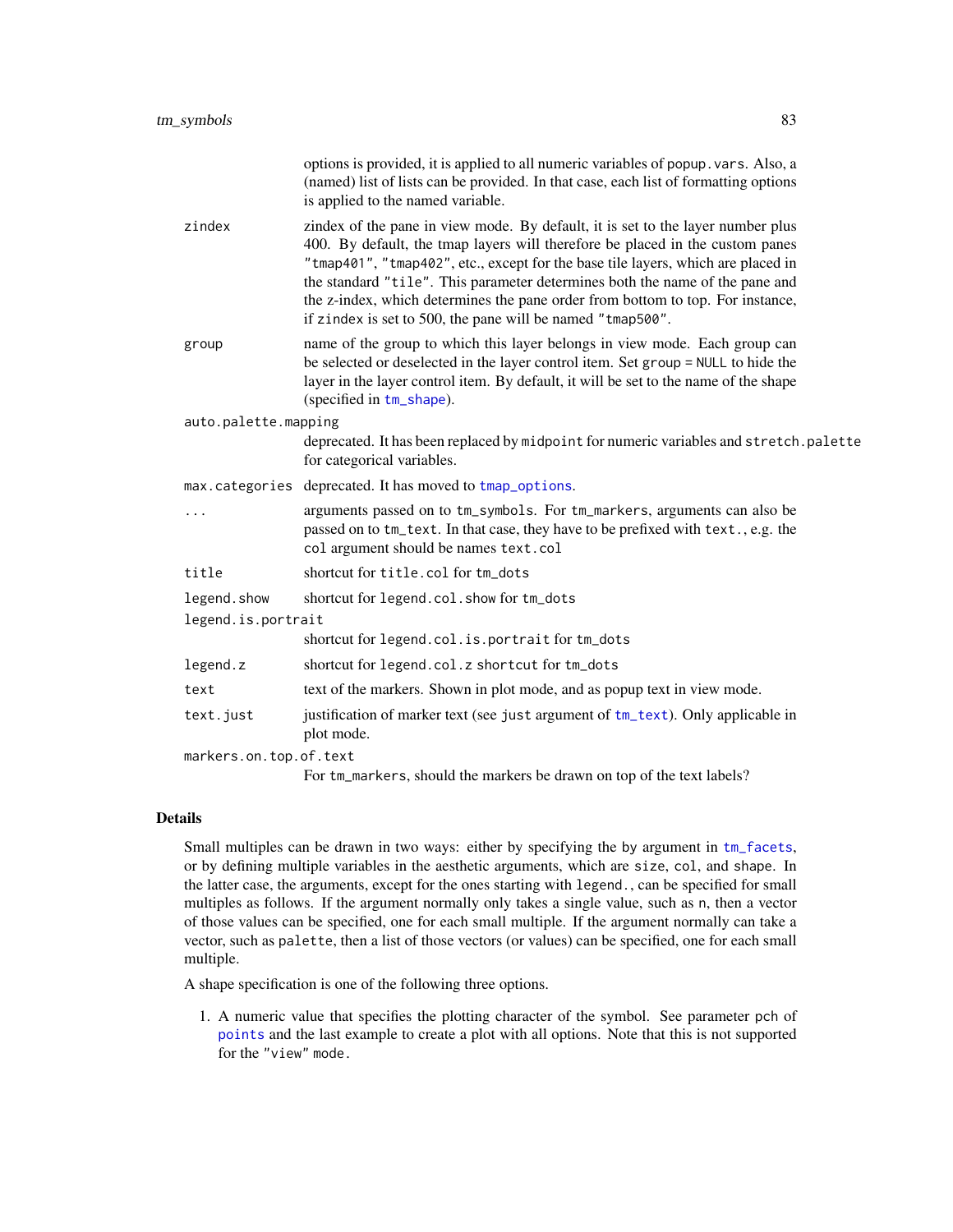- <span id="page-83-0"></span>2. A [grob](#page-0-0) object, which can be a ggplot2 plot object created with [ggplotGrob](#page-0-0). To specify multiple shapes, a list of grob objects is required. See example of a proportional symbol map with ggplot2 plots.
- 3. An icon specification, which can be created with [tmap\\_icons](#page-18-0).

To specify multiple shapes (needed for the shapes argument), a vector or list of these shape specification is required. The shape specification options can also be mixed. For the shapes argument, it is possible to use a named vector or list, where the names correspond to the value of the variable specified by the shape argument. For small multiples, a list of these shape specification(s) should be provided.

#### Value

[tmap-element](#page-13-0)

# References

Flannery J (1971). The Relative Effectiveness of Some Common Graduated Point Symbols in the Presentation of Quantitative Data. Canadian Cartographer, 8(2), 96-109.

Tennekes, M., 2018, tmap: Thematic Maps in R, Journal of Statistical Software, 84(6), 1-39, [DOI](https://doi.org/10.18637/jss.v084.i06)

#### See Also

[vignette\("tmap-getstarted"\)](../doc/tmap-getstarted.html)

# Examples

```
data(World, metro)
metro$growth <- (metro$pop2020 - metro$pop2010) / (metro$pop2010 * 10) * 100
tm_shape(World) +
    tm_fill("grey70") +
tm_shape(metro) +
    tm_bubbles("pop2010", col = "growth",
        border.col = "black", border.alpha = .5,
        style="fixed", breaks=c(-Inf, seq(0, 6, by=2), Inf),
        palette="-RdYlBu", contrast=1,
       title.size="Metro population",
       title.col="Growth rate (%)") +
tm_format("World")
tm_shape(metro) +
tm_symbols(size = "pop2010", col="pop2010", shape="pop2010",
legend.format = list(text.align="right", text.to.columns = TRUE)) +
tm_legend(outside = TRUE, outside.position = "bottom", stack = "horizontal")
if (require(ggplot2) && require(dplyr) && require(tidyr) && require(tmaptools) && require(sf)) {
data(NLD_prov)
```
origin\_data <- NLD\_prov %>%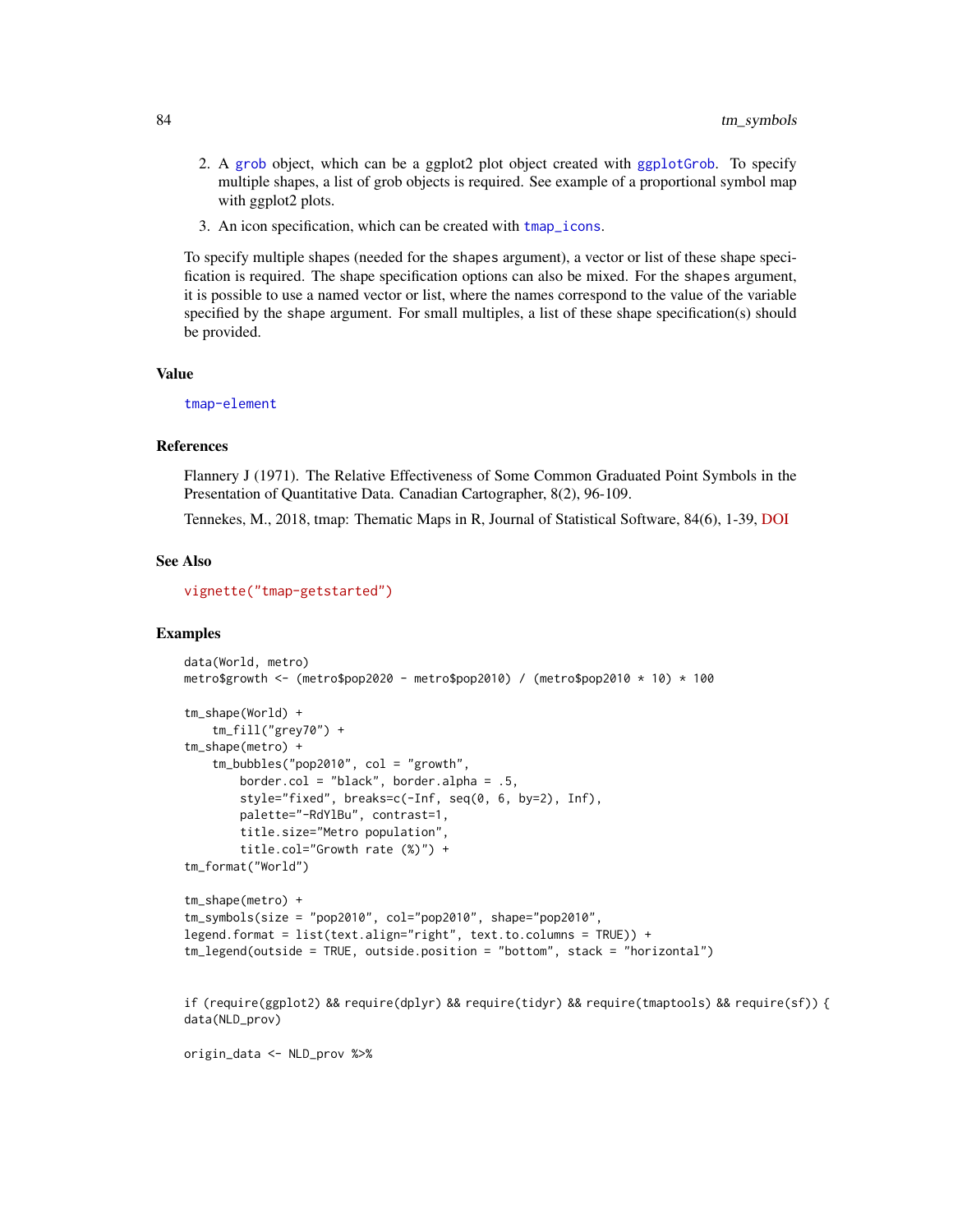```
st_set_geometry(NULL) %>%
mutate(FID= factor(1:n())) %>%
select(FID, origin_native, origin_west, origin_non_west) %>%
gather(key=origin, value=perc, origin_native, origin_west, origin_non_west, factor_key=TRUE)
origin_cols <- get_brewer_pal("Dark2", 3)
grobs <- lapply(split(origin_data, origin_data$FID), function(x) {
ggplotGrob(ggplot(x, aes(x="", y=-perc, fill=origin)) +
geom_bar(width=1, stat="identity") +
scale_y_continuous(expand=c(0,0)) +
scale_fill_manual(values=origin_cols) +
theme_ps(plot.axes = FALSE))
})
names(grobs) <- NLD_prov$name
tm_shape(NLD_prov) +
tm_polygons(group = "Provinces") +
tm_symbols(size="population", shape="name",
shapes=grobs,
sizes.legend=c(.5, 1,3)*1e6,
scale=1,
legend.shape.show = FALSE,
legend.size.is.portrait = TRUE,
shapes.legend = 22,
title.size = "Population",
group = "Charts",
id = "name",popup.vars = c("population", "origin_native",
   "origin_west", "origin_non_west")) +
tm_add_legend(type="fill",
group = "Charts",
col=origin_cols,
labels=c("Native", "Western", "Non-western"),
title="Origin") +
tm_format("NLD")
}
# TIP: check out these examples in view mode, enabled with tmap_mode("view")
## Not run:
if (require(rnaturalearth)) {
airports <- ne_download(scale=10, type="airports")
airplane <- tmap_icons(system.file("img/airplane.png", package = "tmap"))
current.mode <- tmap_mode("view")
tm_shape(airports) +
tm_symbols(shape=airplane, size="natlscale",
      legend.size.show = FALSE, scale=1, border.col = NULL, id="name", popup.vars = TRUE) +
```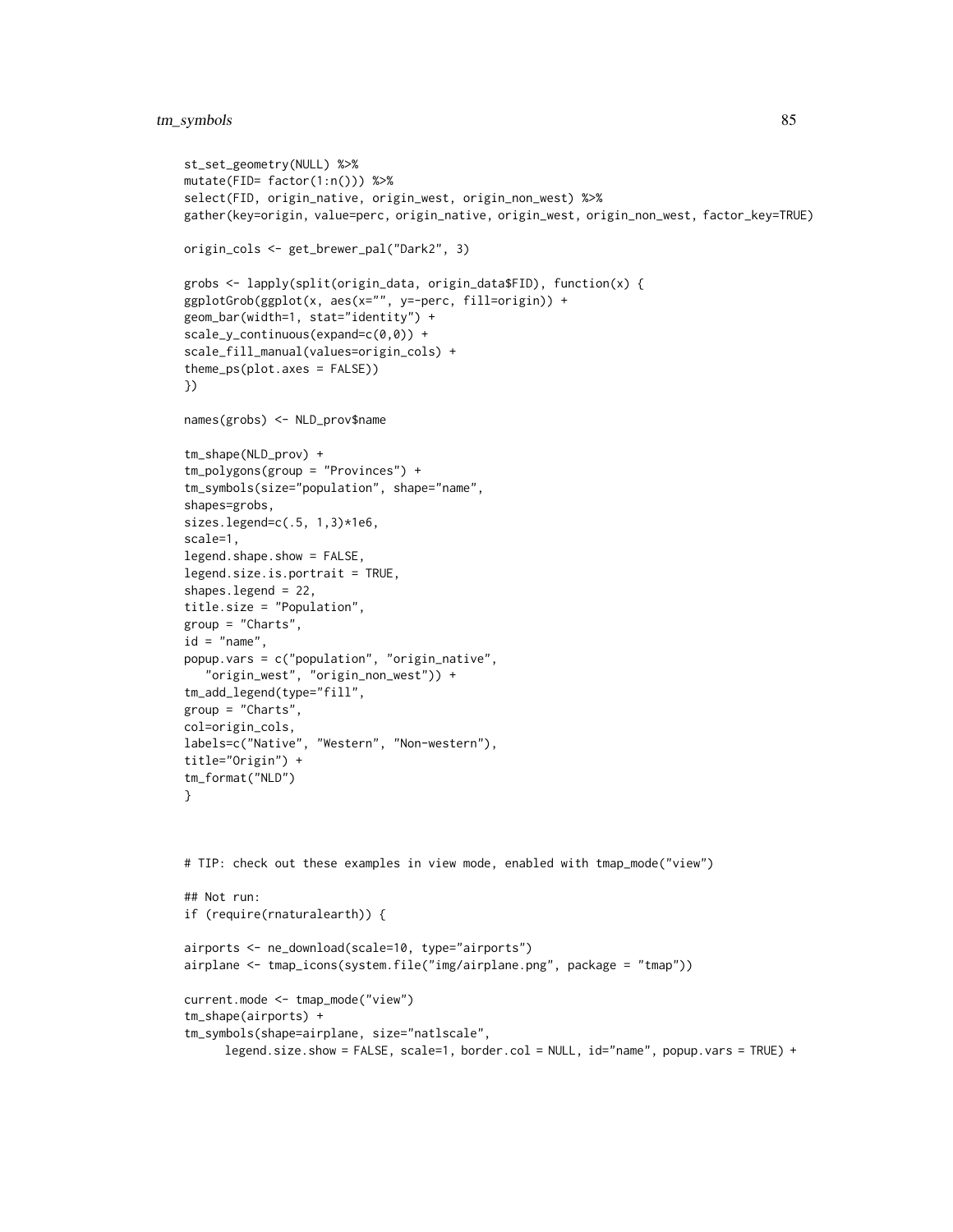```
tm\_view(set.view = c(lon = 15, lat = 48, zoom = 4))tmap_mode(current.mode)
}
## End(Not run)
#####################################################################################
## Not run:
# plot all available symbol shapes:
if (require(ggplot2)) {
ggplot(data.frame(p=c(0:25,32:127))) +
geom_point(aes(x=p%%16, y=-(p%/%16), shape=p), size=5, fill="red") +
geom_text(mapping=aes(x=p%%16, y=-(p%/%16+0.25), label=p), size=3) +
scale_shape_identity() +
theme(axis.title=element_blank(),
 axis.text=element_blank(),
 axis.ticks=element_blank(),
 panel.background=element_blank())
}
## End(Not run)
```
<span id="page-85-0"></span>

tm\_text *Add text labels*

# **Description**

Creates a [tmap-element](#page-13-0) that adds text labels.

```
tm_text(text, size = 1, col = NA, root = 3, clustering = FALSE,
  size.lim = NA, sizes.legend = NULL, sizes.legend.labels = NULL,
  sizes.legend.text = "Abc", n = 5, style = ifelse(is.null(breaks),
  "pretty", "fixed"), breaks = NULL, interval.closure = "left",
  palette = NULL, labels = NULL, labels.text = NA, midpoint = NULL,
  stretch.palette = TRUE, contrast = NA, colorNA = NA,
  textNA = "Missing", showNA = NA, colorNULL = NA, fontface = NA,
  fontfamily = NA, alpha = NA, case = NA, shadow = FALSE,
  bg.color = NA, bg.alpha = NA, size.lowerbound = 0.4,
  print.time = FALSE, scale = 1, auto.placeholder = FALSE,remove.overlap = FALSE, along.lines = FALSE,
 overwrite.lines = FALSE, just = "center", xmod = 0, ymod = 0.
  title.size = NA, title.col = NA, legend.size.show = TRUE,
  legend.col.show = TRUE, legend.format = list(),
  legend.size.is.portrait = FALSE, legend.col.is.portrait = TRUE,
  legend.size.reverse = FALSE, legend.col.reverse = FALSE,
  legend.hist = FALSE, legend.hist.title = NA, legend.size.z = NA,
```
<span id="page-85-1"></span>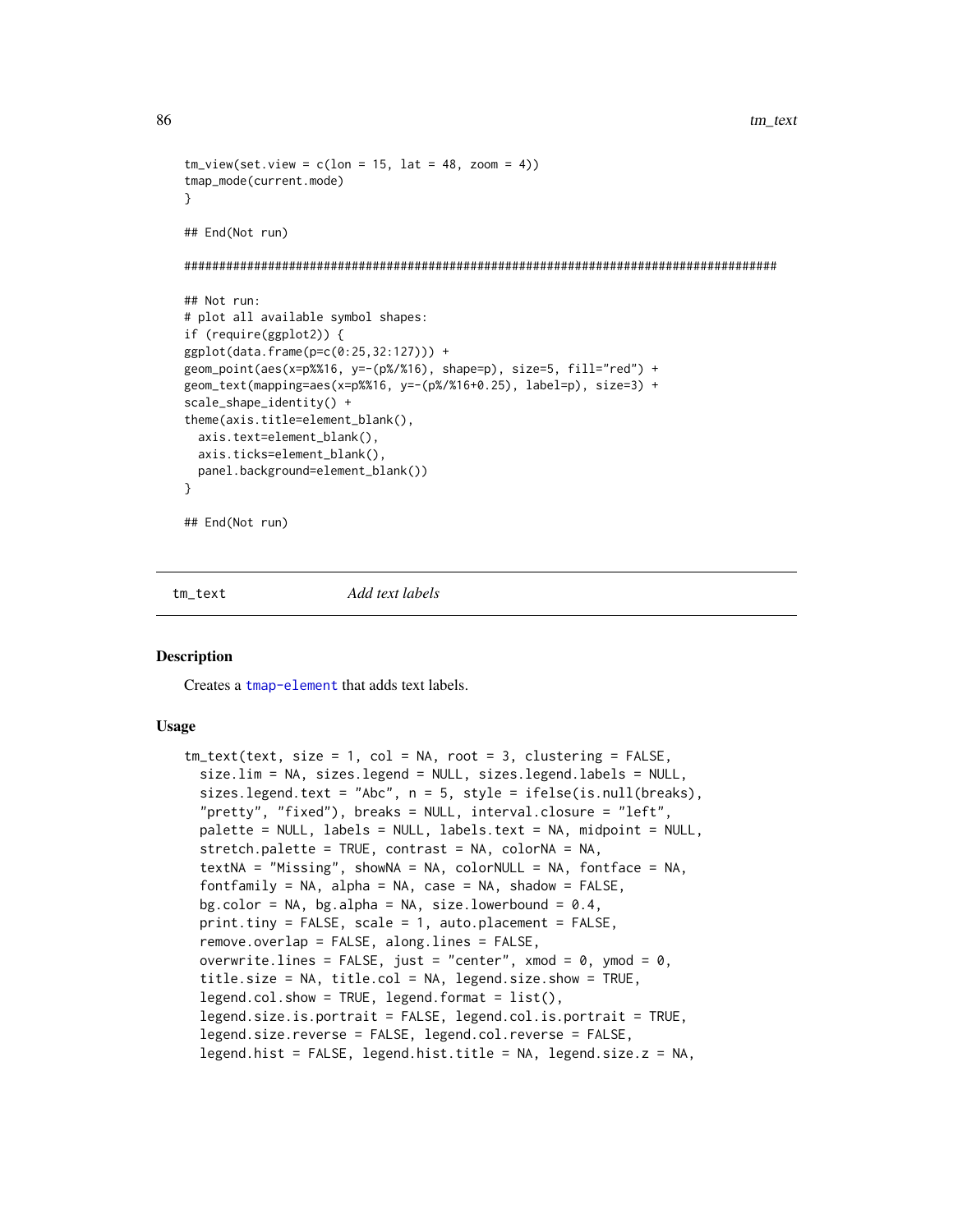#### <span id="page-86-0"></span>tm\_text 87

```
legend.col.z = NA, legend.hist.z = NA, zindex = NA, group = NA,
auto.palette.mapping = NULL, max.categories = NULL)
```

| text                | name of the variable in the shape object that contains the text labels                                                                                                                                                                                                                                                                                                                                                                                                                                                                                                                                                                                                                                             |
|---------------------|--------------------------------------------------------------------------------------------------------------------------------------------------------------------------------------------------------------------------------------------------------------------------------------------------------------------------------------------------------------------------------------------------------------------------------------------------------------------------------------------------------------------------------------------------------------------------------------------------------------------------------------------------------------------------------------------------------------------|
| size                | relative size of the text labels (see note). Either one number, a name of a numeric<br>variable in the shape data that is used to scale the sizes proportionally, or the<br>value "AREA", where the text size is proportional to the area size of the polygons.                                                                                                                                                                                                                                                                                                                                                                                                                                                    |
| col                 | color of the text labels. Either a color value or a data variable name. If multiple<br>values are specified, small multiples are drawn (see details).                                                                                                                                                                                                                                                                                                                                                                                                                                                                                                                                                              |
| root                | root number to which the font sizes are scaled. Only applicable if size is a<br>variable name or "AREA". If root=2, the square root is taken, if root=3, the<br>cube root etc.                                                                                                                                                                                                                                                                                                                                                                                                                                                                                                                                     |
| clustering          | value that determines whether the text labels are clustered in "view" mode. One<br>of: TRUE, FALSE, or the output of markerClusterOptions.                                                                                                                                                                                                                                                                                                                                                                                                                                                                                                                                                                         |
| size.lim            | vector of two limit values of the size variable. Only text labels are drawn whose<br>value is greater than or equal to the first value. Text labels whose values exceed<br>the second value are drawn at the size of the second value. Only applicable when<br>size is the name of a numeric variable of shp. See also size. lowerbound<br>which is a threshold of the relative font size.                                                                                                                                                                                                                                                                                                                         |
| sizes.legend        | vector of text sizes that are shown in the legend. By default, this is determined<br>automatically.                                                                                                                                                                                                                                                                                                                                                                                                                                                                                                                                                                                                                |
| sizes.legend.labels |                                                                                                                                                                                                                                                                                                                                                                                                                                                                                                                                                                                                                                                                                                                    |
| sizes.legend.text   | vector of labels for that correspond to sizes. legend.                                                                                                                                                                                                                                                                                                                                                                                                                                                                                                                                                                                                                                                             |
|                     | vector of example text to show in the legend next to sizes.legend.labels. By<br>default "Abc". When NA, examples from the data variable whose sizes are close<br>to the sizes.legend are taken and "NA" for classes where no match is found.                                                                                                                                                                                                                                                                                                                                                                                                                                                                       |
| n                   | preferred number of color scale classes. Only applicable when col is a numeric<br>variable name.                                                                                                                                                                                                                                                                                                                                                                                                                                                                                                                                                                                                                   |
| style               | method to process the color scale when col is a numeric variable. Discrete op-<br>tions are "cat", "fixed", "sd", "equal", "pretty", "quantile", "kmeans",<br>"hclust", "bclust", "fisher", "jenks", and "log10_pretty". A numeric<br>variable is processed as a categorical variable when using "cat", i.e. each<br>unique value will correspond to a distinct category. For the other discrete options<br>(except "log10_pretty"), see the details in classIntervals. Continuous op-<br>tions are "cont", "order", and "log10". The first maps the values of col to a<br>smooth gradient, the second maps the order of values of col to a smooth gradi-<br>ent, and the third uses a logarithmic transformation. |
| breaks              | in case style=="fixed", breaks should be specified. The breaks argument can<br>also be used when style="cont". In that case, the breaks are mapped evenly to<br>the sequential or diverging color palette.                                                                                                                                                                                                                                                                                                                                                                                                                                                                                                         |
| interval.closure    |                                                                                                                                                                                                                                                                                                                                                                                                                                                                                                                                                                                                                                                                                                                    |
|                     | value that determines whether where the intervals are closed: "left" or "right".<br>Only applicable if col is a numeric variable.                                                                                                                                                                                                                                                                                                                                                                                                                                                                                                                                                                                  |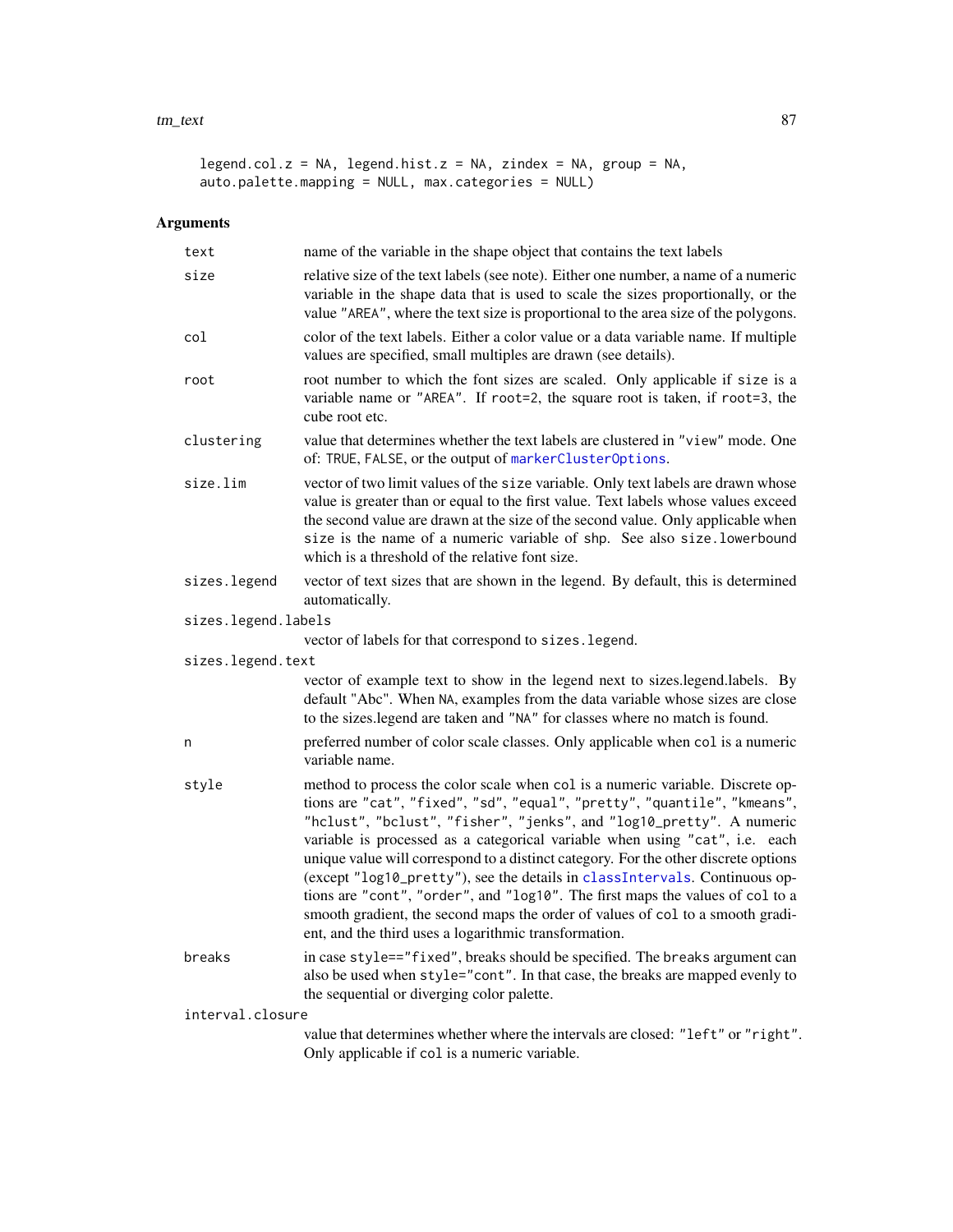<span id="page-87-0"></span>

| palette         | a palette name or a vector of colors. See tmaptools::palette_explorer() for<br>the named palettes. Use a "-" as prefix to reverse the palette. The default palette<br>is taken from tm_layout's argument aes.palette, which typically depends on<br>the style. The type of palette from aes.palette is automatically determined,<br>but can be overwritten: use "seq" for sequential, "div" for diverging, and "cat"<br>for categorical.                                                                                                                                                                                                                     |
|-----------------|--------------------------------------------------------------------------------------------------------------------------------------------------------------------------------------------------------------------------------------------------------------------------------------------------------------------------------------------------------------------------------------------------------------------------------------------------------------------------------------------------------------------------------------------------------------------------------------------------------------------------------------------------------------|
| labels          | labels of the color classes, applicable if col is a data variable name                                                                                                                                                                                                                                                                                                                                                                                                                                                                                                                                                                                       |
| labels.text     | Example text to show in the legend next to the labels. When NA (default),<br>examples from the data variable are taken and "NA" for classes where they don't<br>exist.                                                                                                                                                                                                                                                                                                                                                                                                                                                                                       |
| midpoint        | The value mapped to the middle color of a diverging palette. By default it is set<br>to 0 if negative and positive values are present. In that case, the two sides of the<br>color palette are assigned to negative respectively positive values. If all values<br>are positive or all values are negative, then the midpoint is set to NA, which<br>means that the value that corresponds to the middle color class (see style) is<br>mapped to the middle color. Only applies when col is a numeric variable. If it<br>is specified for sequential color palettes (e.g. "Blues"), then this color palette<br>will be treated as a diverging color palette. |
| stretch.palette |                                                                                                                                                                                                                                                                                                                                                                                                                                                                                                                                                                                                                                                              |
|                 | Logical that determines whether the categorical color palette should be stretched<br>if there are more categories than colors. If TRUE (default), interpolated colors are<br>used (like a rainbow). If FALSE, the palette is repeated.                                                                                                                                                                                                                                                                                                                                                                                                                       |
| contrast        | vector of two numbers that determine the range that is used for sequential and<br>diverging palettes (applicable when auto.palette.mapping=TRUE). Both num-<br>bers should be between 0 and 1. The first number determines where the palette<br>begins, and the second number where it ends. For sequential palettes, 0 means<br>the brightest color, and 1 the darkest color. For diverging palettes, 0 means the<br>middle color, and 1 both extremes. If only one number is provided, this number<br>is interpreted as the endpoint (with 0 taken as the start).                                                                                          |
| colorNA         | colour for missing values. Use NULL for transparency.                                                                                                                                                                                                                                                                                                                                                                                                                                                                                                                                                                                                        |
| textNA          | text used for missing values.                                                                                                                                                                                                                                                                                                                                                                                                                                                                                                                                                                                                                                |
| showNA          | logical that determines whether missing values are named in the legend. By<br>default (NA), this depends on the presence of missing values.                                                                                                                                                                                                                                                                                                                                                                                                                                                                                                                  |
| colorNULL       | colour for polygons that are shown on the map that are out of scope                                                                                                                                                                                                                                                                                                                                                                                                                                                                                                                                                                                          |
| fontface        | font face of the text labels. By default, determined by the fontface argument of<br>tm_layout.                                                                                                                                                                                                                                                                                                                                                                                                                                                                                                                                                               |
| fontfamily      | font family of the text labels. By default, determined by the fontfamily argument<br>of tm_layout.                                                                                                                                                                                                                                                                                                                                                                                                                                                                                                                                                           |
| alpha           | transparency number between 0 (totally transparent) and 1 (not transparent). By<br>default, the alpha value of the fontcolor is used (normally 1).                                                                                                                                                                                                                                                                                                                                                                                                                                                                                                           |
| case            | case of the font. Use "upper" to generate upper-case text, "lower" to generate<br>lower-case text, and NA to leave the text as is.                                                                                                                                                                                                                                                                                                                                                                                                                                                                                                                           |
| shadow          | logical that determines whether a shadow is depicted behind the text. The color<br>of the shadow is either white or yellow, depending of the fontcolor.                                                                                                                                                                                                                                                                                                                                                                                                                                                                                                      |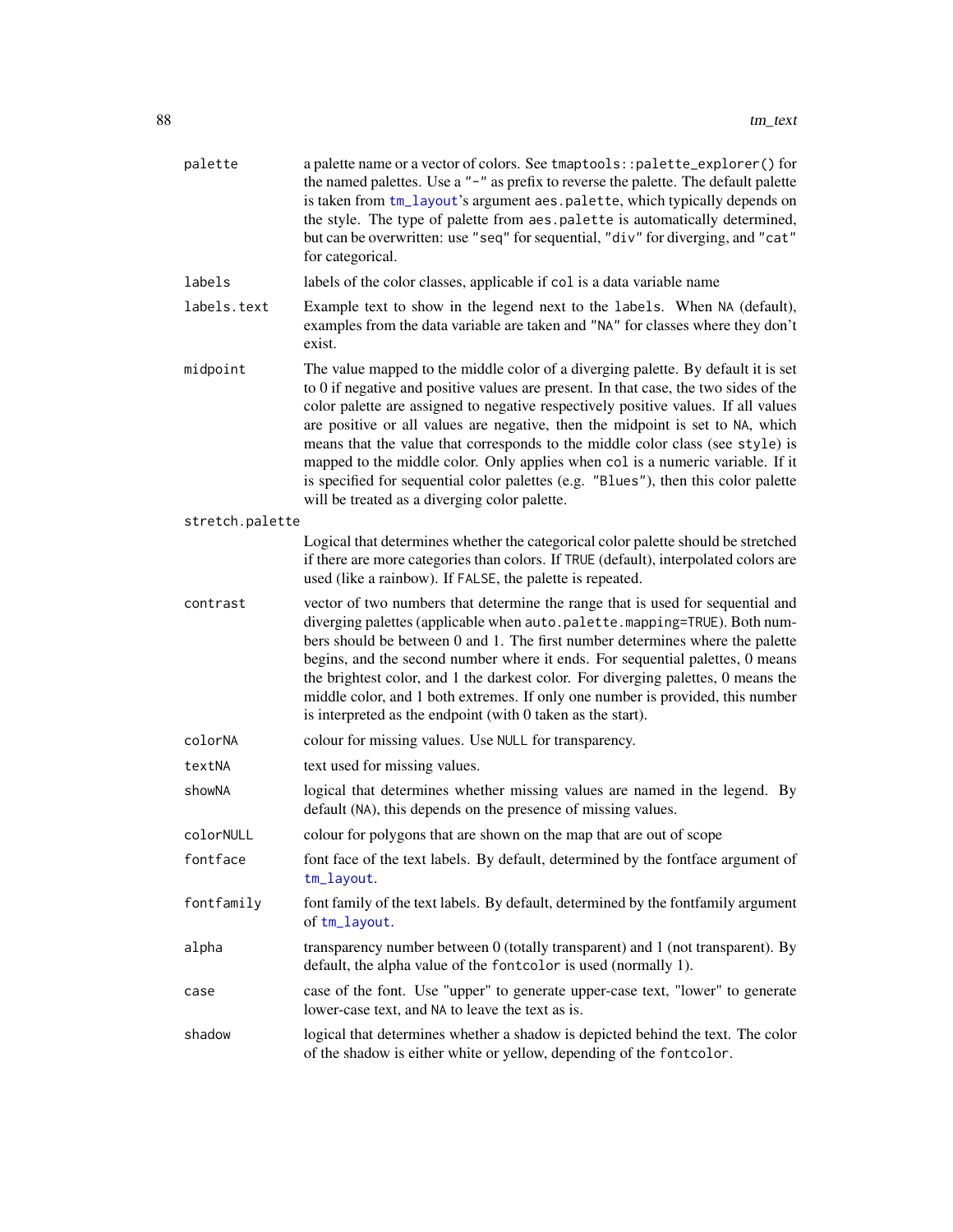bg.alpha number between 0 and 1 that specifies the transparency of the text background (0 is totally transparent, 1 is solid background).

size.lowerbound

lowerbound for size. Only applicable when size is not a constant. If print.tiny is TRUE, then all text labels which relative text is smaller than size.lowerbound are depicted at relative size size.lowerbound. If print.tiny is FALSE, then text labels are only depicted if their relative sizes are at least size.lowerbound (in other words, tiny labels are omitted).

print.tiny boolean, see size.lowerbound

is drawn.

scale text size multiplier, useful in case size is variable or "AREA".

auto.placement logical (or numeric) that determines whether the labels are placed automatically. If TRUE, the labels are placed next to the coordinate points with as little overlap as possible using the simulated annealing algorithm. Therefore, it is recommended for labeling spatial dots or symbols. If a numeric value is provided, this value acts as a parameter that specifies the distance between the coordinate points and the text labels in terms of text line heights.

remove.overlap logical that determines whether the overlapping labels are removed

along.lines logical that determines whether labels are rotated along the spatial lines. Only applicable if a spatial lines shape is used.

overwrite.lines

logical that determines whether the part of the lines below the text labels is removed. Only applicable if a spatial lines shape is used.

just justification of the text relative to the point coordinates. Either one of the following values: "left" , "right", "center", "bottom", and "top", or a vector of two values where first value specifies horizontal and the second value vertical justification. Besides the mentioned values, also numeric values between 0 and 1 can be used. 0 means left justification for the first value and bottom justification for the second value. Note that in view mode, only one value is used.

- xmod horizontal position modification of the text (relatively): 0 means no modification, and 1 corresponds to the height of one line of text. Either a single number for all polygons, or a numeric variable in the shape data specifying a number for each polygon. Together with ymod, it determines position modification of the text labels. In most coordinate systems (projections), the origin is located at the bottom left, so negative xmod move the text to the left, and negative ymod values to the bottom.
- ymod vertical position modification. See xmod.
- title.size title of the legend element regarding the text sizes
- title.col title of the legend element regarding the text colors

legend.size.show

logical that determines whether the legend for the text sizes is shown

legend.col.show

logical that determines whether the legend for the text colors is shown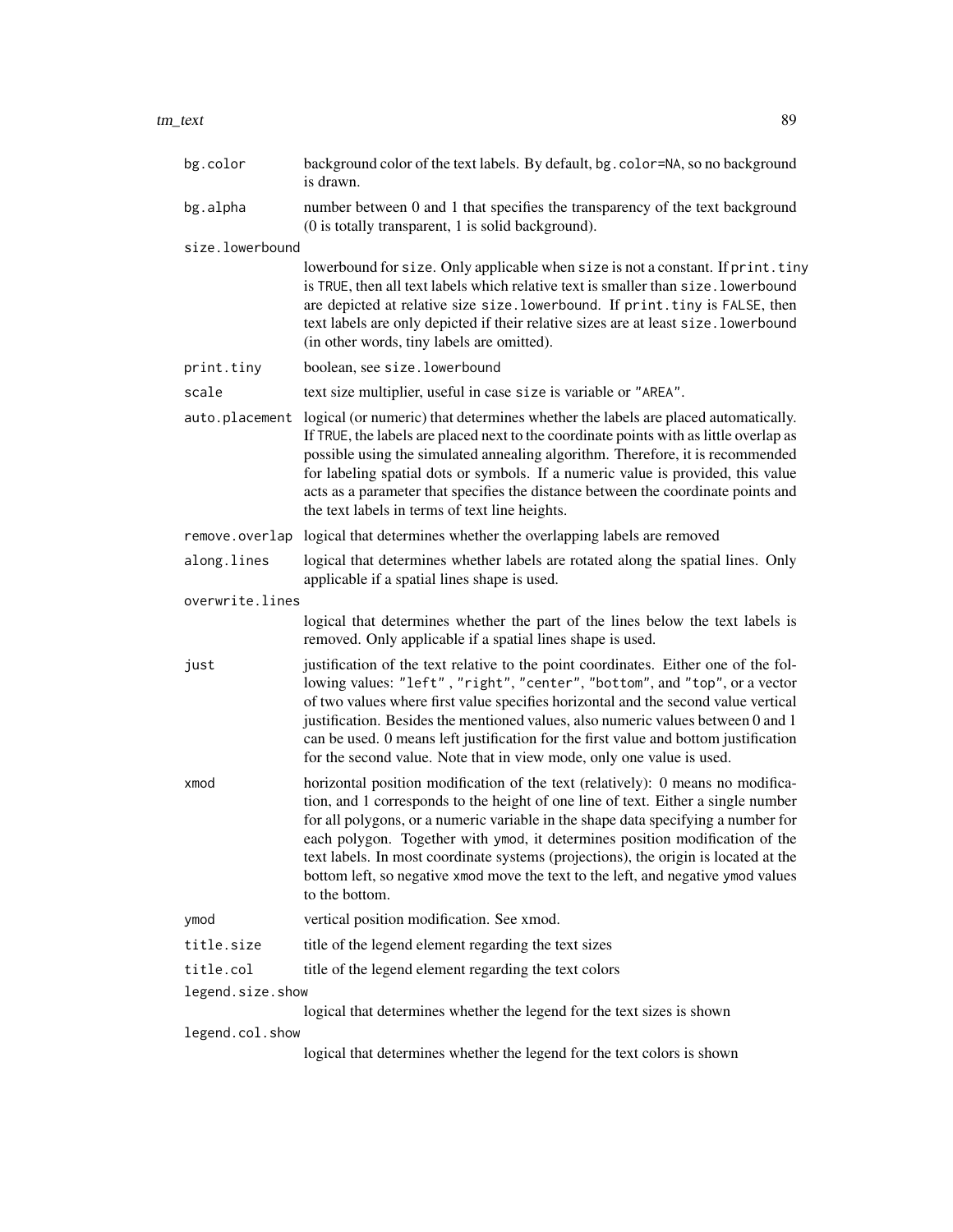- <span id="page-89-0"></span>legend.format list of formatting options for the legend numbers. Only applicable if labels is undefined. Parameters are:
	- fun Function to specify the labels. It should take a numeric vector, and should return a character vector of the same size. By default it is not specified. If specified, the list items scientific, format, and digits (see below) are not used.
	- scientific Should the labels be formatted scientifically? If so, square brackets are used, and the format of the numbers is "g". Otherwise, format="f", and text.separator, text.less.than, and text.or.more are used. Also, the numbers are automatically rounded to millions or billions if applicable.
	- format By default, "f", i.e. the standard notation xxx.xxx, is used. If scientific=TRUE then "g", which means that numbers are formatted scientifically, i.e. n.dddE+nn if needed to save space.
	- digits Number of digits after the decimal point if format="f", and the number of significant digits otherwise.
	- big.num.abbr Vector that defines whether and which abbrevations are used for large numbers. It is a named numeric vector, where the name indicated the abbreviation, and the number the magnitude (in terms on numbers of zero). Numbers are only abbrevation when they are large enough. Set it to NA to disable abbrevations. The default is  $c("mln" = 6, "bln" = 9)$ . For layers where style is set to log10 or log10\_pretty, the default is NA.
	- prefix Prefix of each number
	- suffix Suffix of each number
	- prefix Prefix of each number
	- suffix Suffix of each number
	- text.separator Character string to use to separate numbers in the legend (default: "to").
	- text.less.than Character value(s) to use to translate "Less than". When a character vector of length 2 is specified, one for each word, these words are aligned when text.to.columns = TRUE
	- text.or.more Character value(s) to use to translate "or more". When a character vector of length 2 is specified, one for each word, these words are aligned when text.to.columns = TRUE
	- text.align Value that determines how the numbers are aligned, "left", "center" or "right". By default "left" for legends in portrait format (legend.is.portrait = TRUE), and "center" otherwise.
	- text.to.columns Logical that determines whether the text is aligned to three columns (from, text.separator, to). By default FALSE.
	- ... Other arguments passed on to [formatC](#page-0-0)
- legend.size.is.portrait
	- logical that determines whether the legend element regarding the text sizes is in portrait mode (TRUE) or landscape (FALSE)

## legend.col.is.portrait

logical that determines whether the legend element regarding the text colors is in portrait mode (TRUE) or landscape (FALSE)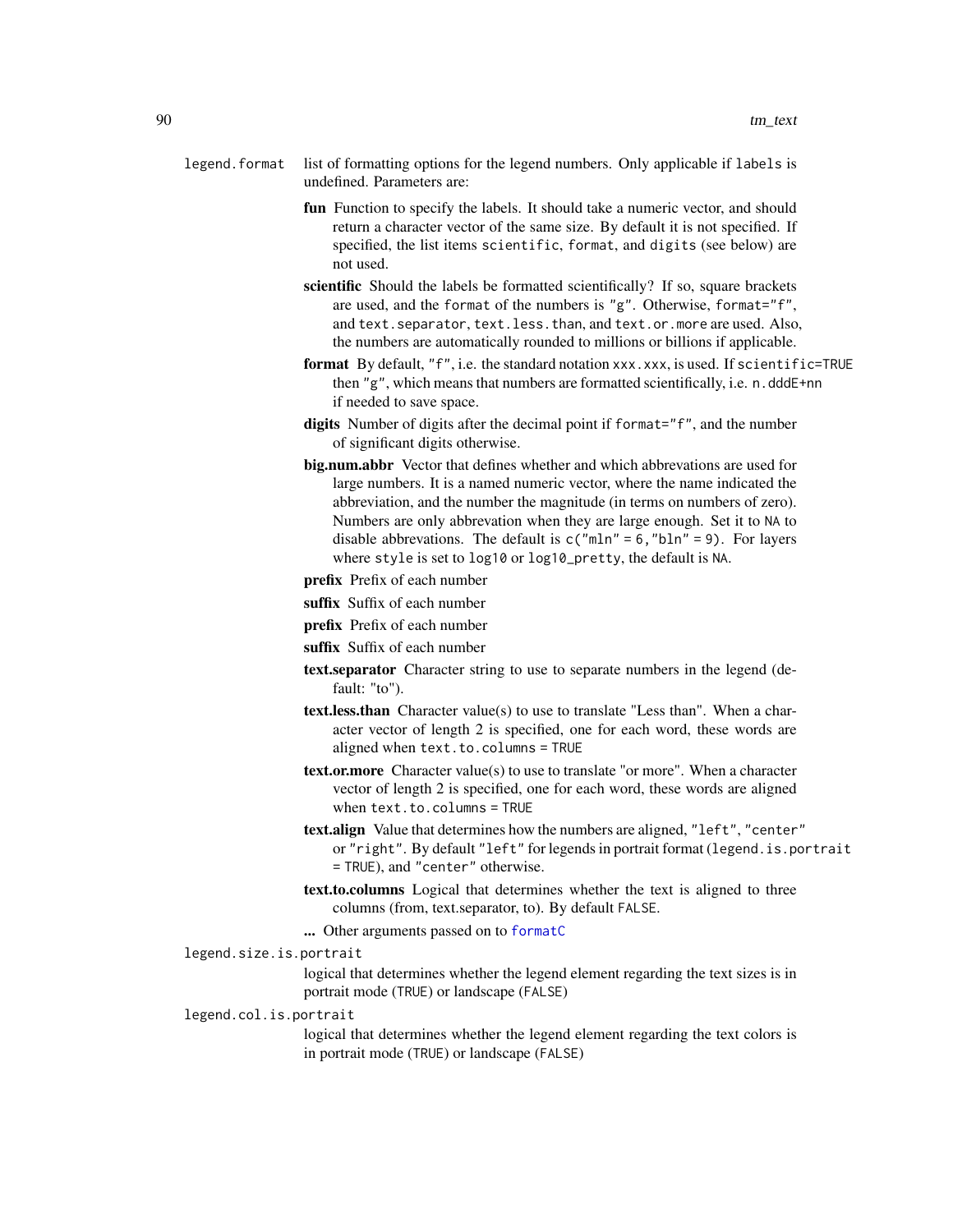#### <span id="page-90-0"></span>tm\_text 91

| legend.size.reverse  |                                                                                                                                                                                                                                                                                                                                                                                                                                                                                      |  |
|----------------------|--------------------------------------------------------------------------------------------------------------------------------------------------------------------------------------------------------------------------------------------------------------------------------------------------------------------------------------------------------------------------------------------------------------------------------------------------------------------------------------|--|
|                      | logical that determines whether the items of the legend regarding the text sizes<br>are shown in reverse order, i.e. from bottom to top when legend. size. is. portrait<br>= TRUE and from right to left when legend.size.is.portrait = FALSE                                                                                                                                                                                                                                        |  |
| legend.col.reverse   |                                                                                                                                                                                                                                                                                                                                                                                                                                                                                      |  |
|                      | logical that determines whether the items of the legend regarding the text colors<br>are shown in reverse order, i.e. from bottom to top when legend.col.is.portrait<br>= TRUE and from right to left when legend.col.is.portrait = FALSE                                                                                                                                                                                                                                            |  |
| legend.hist          | logical that determines whether a histogram is shown regarding the text colors                                                                                                                                                                                                                                                                                                                                                                                                       |  |
| legend.hist.title    |                                                                                                                                                                                                                                                                                                                                                                                                                                                                                      |  |
|                      | title for the histogram. By default, one title is used for both the histogram and<br>the normal legend for text colors.                                                                                                                                                                                                                                                                                                                                                              |  |
| legend.size.z        | index value that determines the position of the legend element regarding the text<br>sizes with respect to other legend elements. The legend elements are stacked<br>according to their z values. The legend element with the lowest z value is placed<br>on top.                                                                                                                                                                                                                    |  |
| legend.col.z         | index value that determines the position of the legend element regarding the text<br>colors. (See legend.size.z)                                                                                                                                                                                                                                                                                                                                                                     |  |
| legend.hist.z        | index value that determines the position of the histogram legend element. (See<br>legend.size.z)                                                                                                                                                                                                                                                                                                                                                                                     |  |
| zindex               | zindex of the pane in view mode. By default, it is set to the layer number plus<br>400. By default, the tmap layers will therefore be placed in the custom panes<br>"tmap401", "tmap402", etc., except for the base tile layers, which are placed in<br>the standard "tile". This parameter determines both the name of the pane and<br>the z-index, which determines the pane order from bottom to top. For instance,<br>if zindex is set to 500, the pane will be named "tmap500". |  |
| group                | name of the group to which this layer belongs in view mode. Each group can<br>be selected or deselected in the layer control item. Set group = NULL to hide the<br>layer in the layer control item. By default, it will be set to the name of the shape<br>(specified in tm_shape).                                                                                                                                                                                                  |  |
| auto.palette.mapping |                                                                                                                                                                                                                                                                                                                                                                                                                                                                                      |  |
|                      | deprecated. It has been replaced by midpoint for numeric variables and stretch.palette<br>for categorical variables.                                                                                                                                                                                                                                                                                                                                                                 |  |
|                      | max.categories deprecated. It has moved to tmap_options.                                                                                                                                                                                                                                                                                                                                                                                                                             |  |

# Value

[tmap-element](#page-13-0)

# Note

The absolute fontsize (in points) is determined by the (ROOT) viewport, which may depend on the graphics device.

# References

Tennekes, M., 2018, tmap: Thematic Maps in R, Journal of Statistical Software, 84(6), 1-39, [DOI](https://doi.org/10.18637/jss.v084.i06)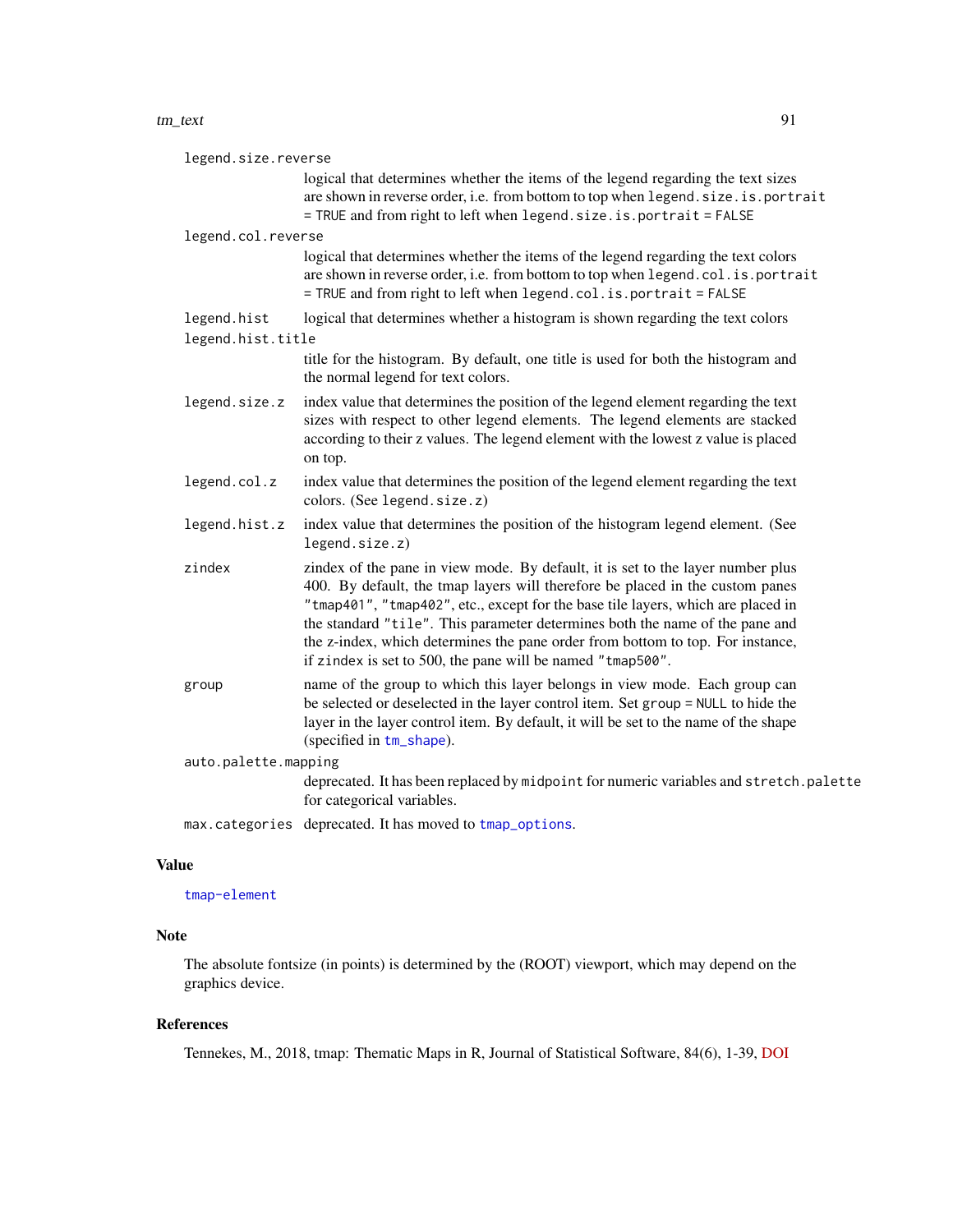# See Also

[vignette\("tmap-getstarted"\)](../doc/tmap-getstarted.html)

# Examples

```
current.mode <- tmap_mode("plot")
data(World, metro)
tm_shape(World) +
    tm_text("name", size="AREA")
tm_shape(World) +
tm_text("name", size="pop_est", col="continent", palette="Dark2",
title.size = "Population", title.col="Continent") +
tm_legend(outside = TRUE)
tmap_mode("view")
## Not run:
require(tmaptools)
metro_aus <- crop_shape(metro, bb("Australia"))
tm_shape(metro_aus) +
tm\_dots() +tm_text("name", just = "top")
# alternative
tm_shape(metro_aus) +
tm_markers(text = "name")
## End(Not run)
# restore current mode
tmap_mode(current.mode)
```
tm\_view *Options for the interactive tmap viewer*

# Description

Set the options for the interactive tmap viewer. Some of these options can also be set with [tm\\_layout](#page-49-0), since they are style dependent (e.g., the choice of basemaps). The function  $tm\_view$  overrides these options when specified.

```
tm_view(alpha, colorNA, projection, symbol.size.fixed, dot.size.fixed,
  text.size.variable, bbox, set.bounds, set.view, set.zoom.limits,
```
<span id="page-91-0"></span>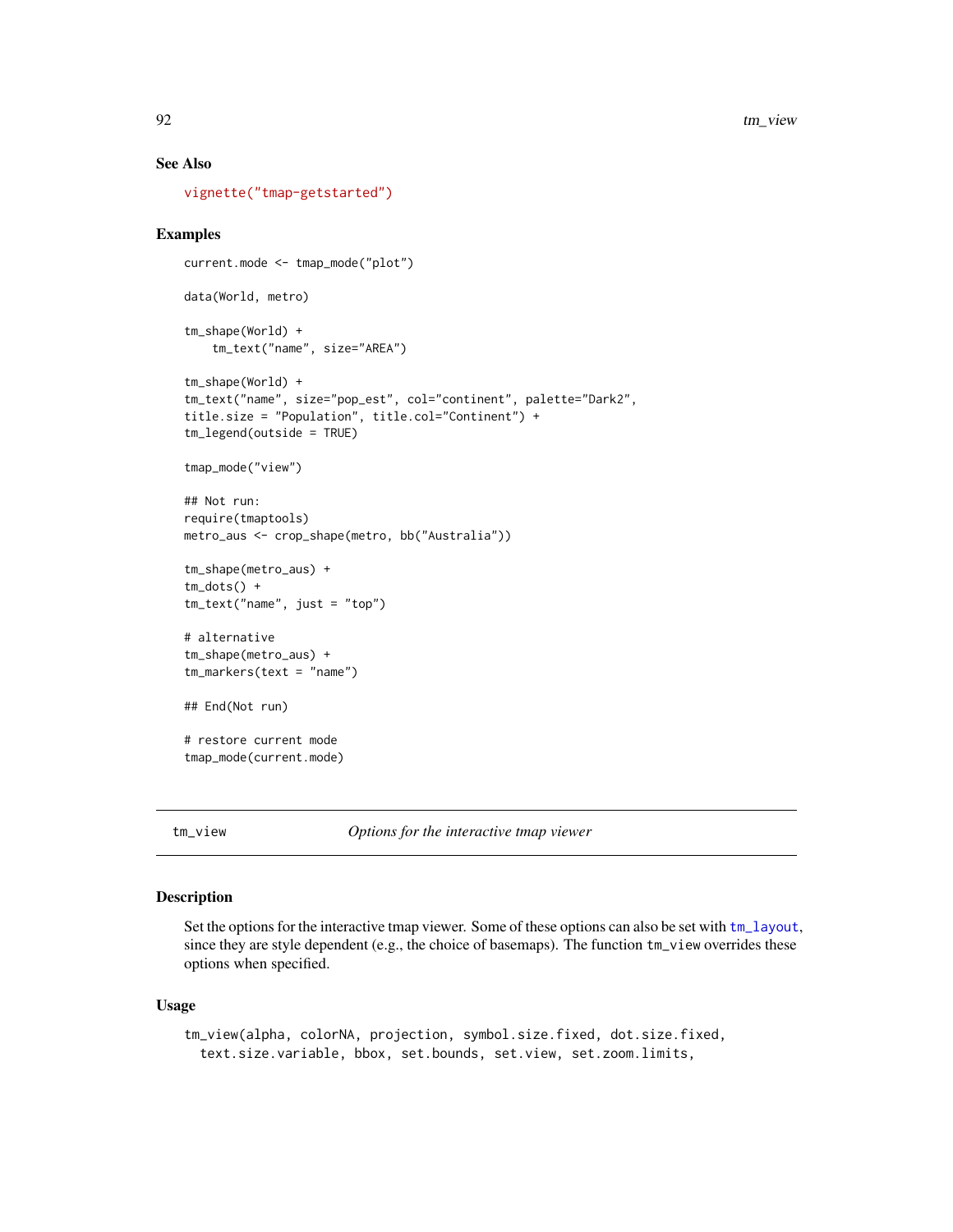#### <span id="page-92-0"></span>tm\_view 93

```
view.legend.position, control.position, popup.all.data, legend.position,
basemaps = NULL, basemaps.alpha = NULL)
```

| alpha                | transparency (opacity) parameter applied to whole map. By default, it is set to<br>0.7 if basemaps are used, and 1 otherwise.                                                                                                                                                                                                                                                                                      |
|----------------------|--------------------------------------------------------------------------------------------------------------------------------------------------------------------------------------------------------------------------------------------------------------------------------------------------------------------------------------------------------------------------------------------------------------------|
| colorNA              | default color for missing values in interactive mode. If the color of missing<br>values is not defined in the layer functions (e.g. $tm_fill$ ), then the default color<br>is taken from the na value of the aes.color argument in tm_layout. This<br>colorNA argument (if not NA itself) overrides that default value. For interactive<br>maps, it can be useful to set colorNA to NULL, which means transparent. |
| projection           | projection. Either a EPSG number, or a leaflet_crs object created with leafletCRS.<br>By default, the Web Mercator (3857) is used, since the vast majority of basemaps<br>are rendered accordingly. Other standards are EPSG numbers 4326 (WGS84)<br>and 3395 (Mercator). If set to 0, the projection of the master shape is used (see<br>tm_shape) provided that a EPSG number can be extracted.                  |
| symbol.size.fixed    |                                                                                                                                                                                                                                                                                                                                                                                                                    |
|                      | should symbol sizes be fixed while zooming?                                                                                                                                                                                                                                                                                                                                                                        |
|                      | dot.size.fixed should dot sizes be fixed while zooming?                                                                                                                                                                                                                                                                                                                                                            |
| text.size.variable   |                                                                                                                                                                                                                                                                                                                                                                                                                    |
|                      | should text size variables be allowed in view mode? By default FALSE, since in<br>many applications, the main reason to vary text size is to prevent occlusion in<br>plot mode, which is often not a problem in view mode due to the ability to zoom<br>in.                                                                                                                                                        |
| bbox                 | bounding box. One of the following:                                                                                                                                                                                                                                                                                                                                                                                |
|                      | • A bounding box (an sf bbox object, see st_bbox, a 2 by 2 matrix (used by<br>the sp package), or an Extent object used by the raster package).                                                                                                                                                                                                                                                                    |
|                      | • Open Street Map search query. The bounding is automatically generated<br>by querying q from Open Street Map Nominatim. See http://wiki.<br>openstreetmap.org/wiki/Nominatim.                                                                                                                                                                                                                                     |
|                      | If set, it overrides set. view and all bbox arguments of tm_shape.                                                                                                                                                                                                                                                                                                                                                 |
| set.bounds           | logical that determines whether maximum bounds are set, or a numeric vec-<br>tor of four values that specify the lng1, lat1, lng2, and lat2 coordinates (see<br>setMaxBounds).                                                                                                                                                                                                                                     |
| set.view             | numeric vector that determines the view. Either a vector of three: lng, lat, and<br>zoom, or a single value: zoom. See setView. Only applicable if bbox is not<br>specified                                                                                                                                                                                                                                        |
| set.zoom.limits      |                                                                                                                                                                                                                                                                                                                                                                                                                    |
|                      | numeric vector of two that set the minimum and maximum zoom levels (see<br>tileOptions).                                                                                                                                                                                                                                                                                                                           |
| view.legend.position |                                                                                                                                                                                                                                                                                                                                                                                                                    |
|                      | Character vector of two values, specifying the position of the legend. Use "left"<br>or "right" for the first value and "top" or "bottom" for the second value. It over-<br>rides the value of legend. position of tm_layout, unless set to NA.                                                                                                                                                                    |
|                      |                                                                                                                                                                                                                                                                                                                                                                                                                    |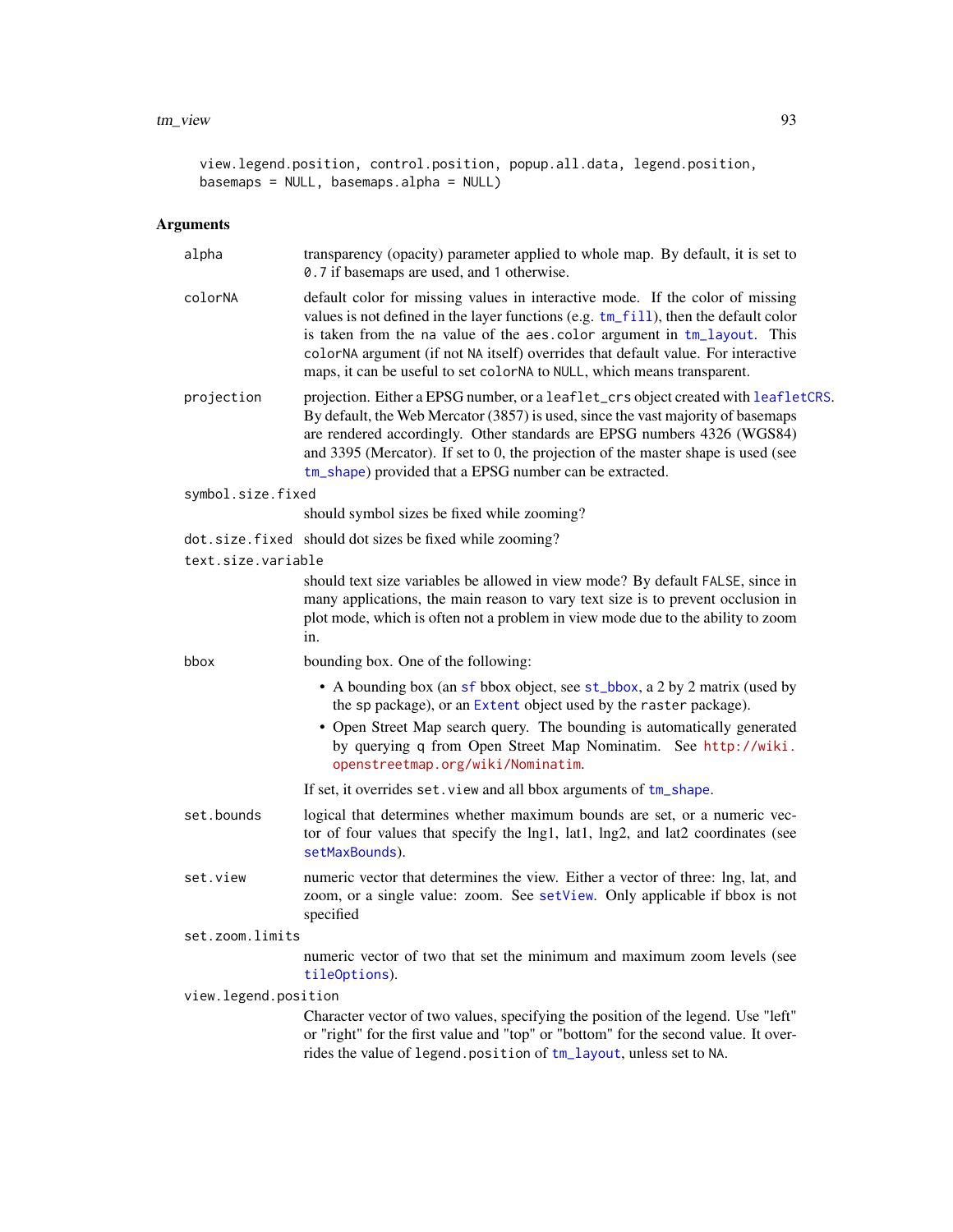<span id="page-93-0"></span>

| control.position |                                                                                                                                                                              |  |
|------------------|------------------------------------------------------------------------------------------------------------------------------------------------------------------------------|--|
|                  | Character vector of two values, specifying the position of the layer control UI.<br>Use "left" or "right" for the first value and "top" or "bottom" for the second<br>value. |  |
|                  | popup all data not used anymore. As of version 1.6, the popups are specified by the argument<br>popup. vars in the layer functions tm_fill, tm_symbols, and tm_lines.        |  |
| legend.position  |                                                                                                                                                                              |  |
|                  | not used anymore, renamed to view.legend.position                                                                                                                            |  |
| basemaps         | Deprecated. Use tm_basemap instead, or set the default basemaps in tmap_options                                                                                              |  |
|                  | basemaps.alpha Deprecated. See basemaps                                                                                                                                      |  |
|                  |                                                                                                                                                                              |  |

# References

Tennekes, M., 2018, tmap: Thematic Maps in R, Journal of Statistical Software, 84(6), 1-39, [DOI](https://doi.org/10.18637/jss.v084.i06)

# See Also

[vignette\("tmap-getstarted"\)](../doc/tmap-getstarted.html)

# Examples

```
# world choropleth/bubble map of the world
data(World, metro)
metro$growth <- (metro$pop2020 - metro$pop2010) / (metro$pop2010 * 10) * 100
map1 <- tm_shape(metro) +
tm_bubbles("pop2010", col = "growth",
border.col = "black", border.alpha = .5,
style="fixed", breaks=c(-Inf, seq(0, 6, by=2), Inf),
palette="-RdYlBu", contrast=1,
title.size="Metro population",
title.col="Growth rate (%)", id="name",
    popup.vars=c("pop2010", "pop2020", "growth")) +
tm_legend(outside=TRUE)
current.mode <- tmap_mode("plot")
# plot map
map1
# view map with default view options
tmap_mode("view")
map1
# view map with changed view options
map1 + tm_view(alpha = 1, basemaps = "Stamen.Watercolor")
# restore current mode
tmap_mode(current.mode)
```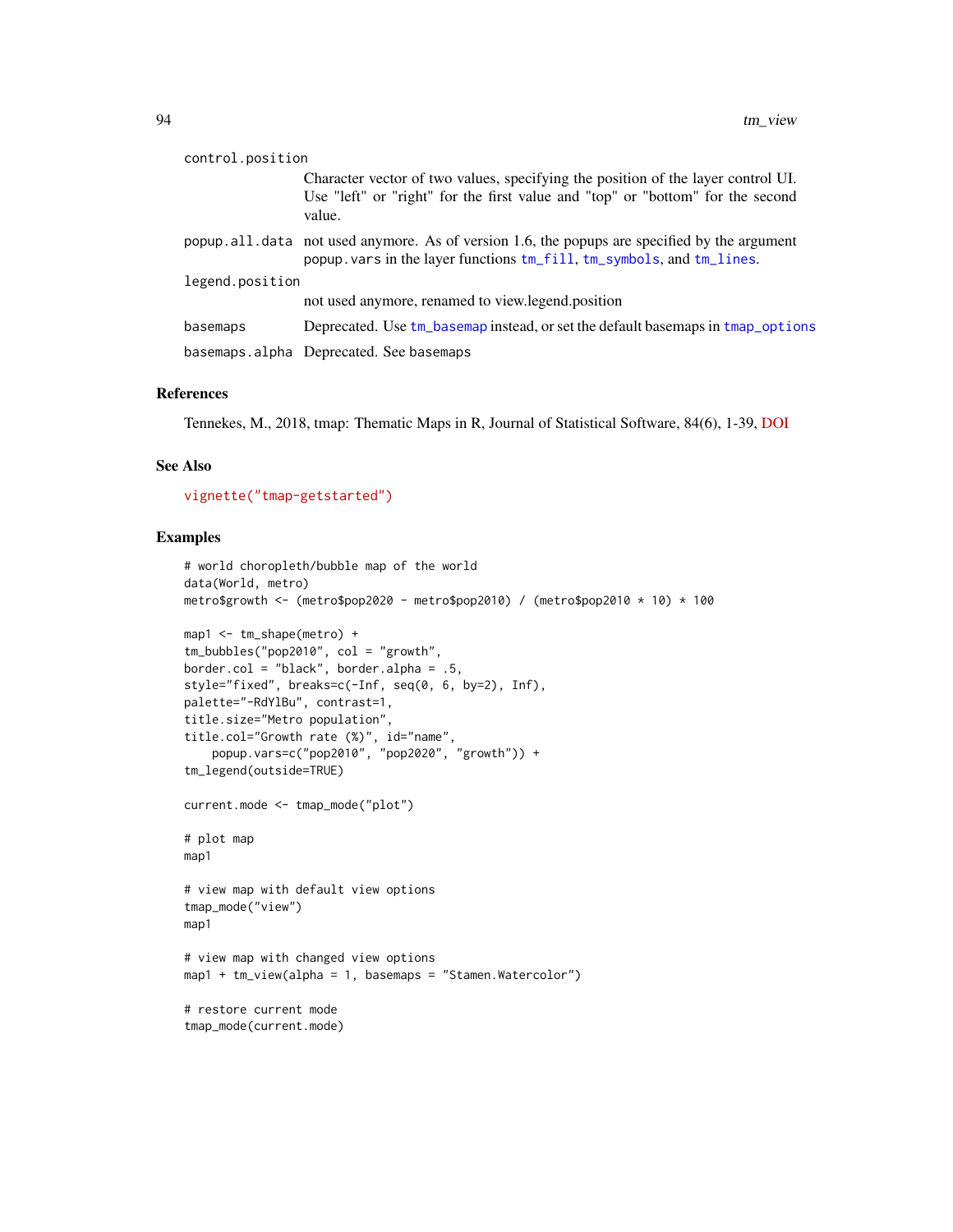<span id="page-94-0"></span>

# Description

Add axis labels

# Usage

```
tm_xlab(text, size = 0.8, rotation = 0, space = 0)tm_ylab(text, size = 0.8, rotation = 90, space = 0)
```
# Arguments

| text     | text for the axis                                                                                                                                                                                                                                                                                                |
|----------|------------------------------------------------------------------------------------------------------------------------------------------------------------------------------------------------------------------------------------------------------------------------------------------------------------------|
| size     | fontsize, by default 0.8                                                                                                                                                                                                                                                                                         |
| rotation | rotation angle in degrees. By default, 0 for the x axis label and 90 for the y axis<br>label.                                                                                                                                                                                                                    |
| space    | space between labels and the map in numbers of line heights. By default, it is<br>0, unless grid labels are plotted outside the frame (i.e., $tm\_grid$ is called with<br>labels. inside. frame = FALSE). In that case, space corresponds to the height<br>of one line, taking the grid label size into account. |

# Examples

data(World)

```
qtm(World, fill="#FFF8DC", projection="longlat", inner.margins=0) +
tm_grid(x = seq(-180, 180, by=20), y=seq(-90,90,by=10), col = "gray70") +
tm_xlab("Longitude") +
tm_ylab("Latitude")
```
World *World and Netherlands map*

# Description

Maps of the world and the Netherlands (province and municipality level), class [sf](#page-0-0)

```
data(World)
data(NLD_prov)
data(NLD_muni)
```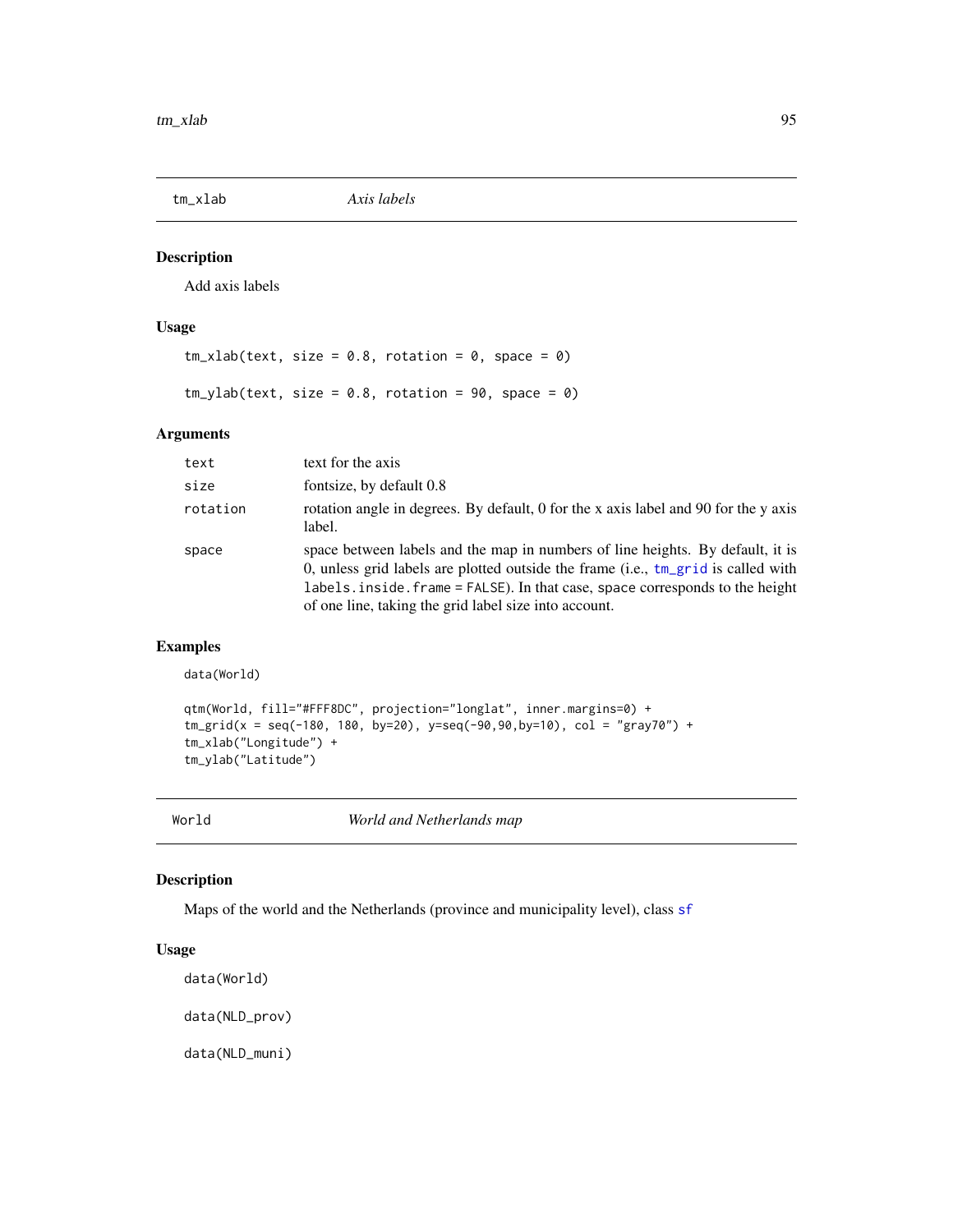# <span id="page-95-0"></span>Details

The default projections for these maps are Eckhart IV (World) and Rijksdriehoekstelsel (Netherlands). See below. To change the projection, use [set\\_projection](#page-0-0). Alternatively, the projection can be changed temporarily for plotting purposes by using the projection argument of [tm\\_shape](#page-73-0) (or [qtm](#page-7-0)).

World World map. The default projection for this world map is Eckhart IV since area sizes are preserved, which is a very important property for choropleths.

NLD\_prov and NLD\_muni, maps of the Netherlands at province and municipality level of 2013. The used projection is the Rijksdriehoekstelsel projection. **Important:** publication of these maps is only allowed when cited to Statistics Netherlands (CBS) and Kadaster Nederland as source.

# Source

<http://www.naturalearthdata.com> for World <http://www.happyplanetindex.org> for World

<http://www.cbs.nl> for NLD\_prov and NLD\_muni.

# References

Statistics Netherlands (2014), The Hague/Heerlen, Netherlands, <http://www.cbs.nl>.

Kadaster, the Netherlands' Cadastre, Land Registry, and Mapping Agency (2014), Apeldoorn, Netherlands, <http://www.kadaster.nl>.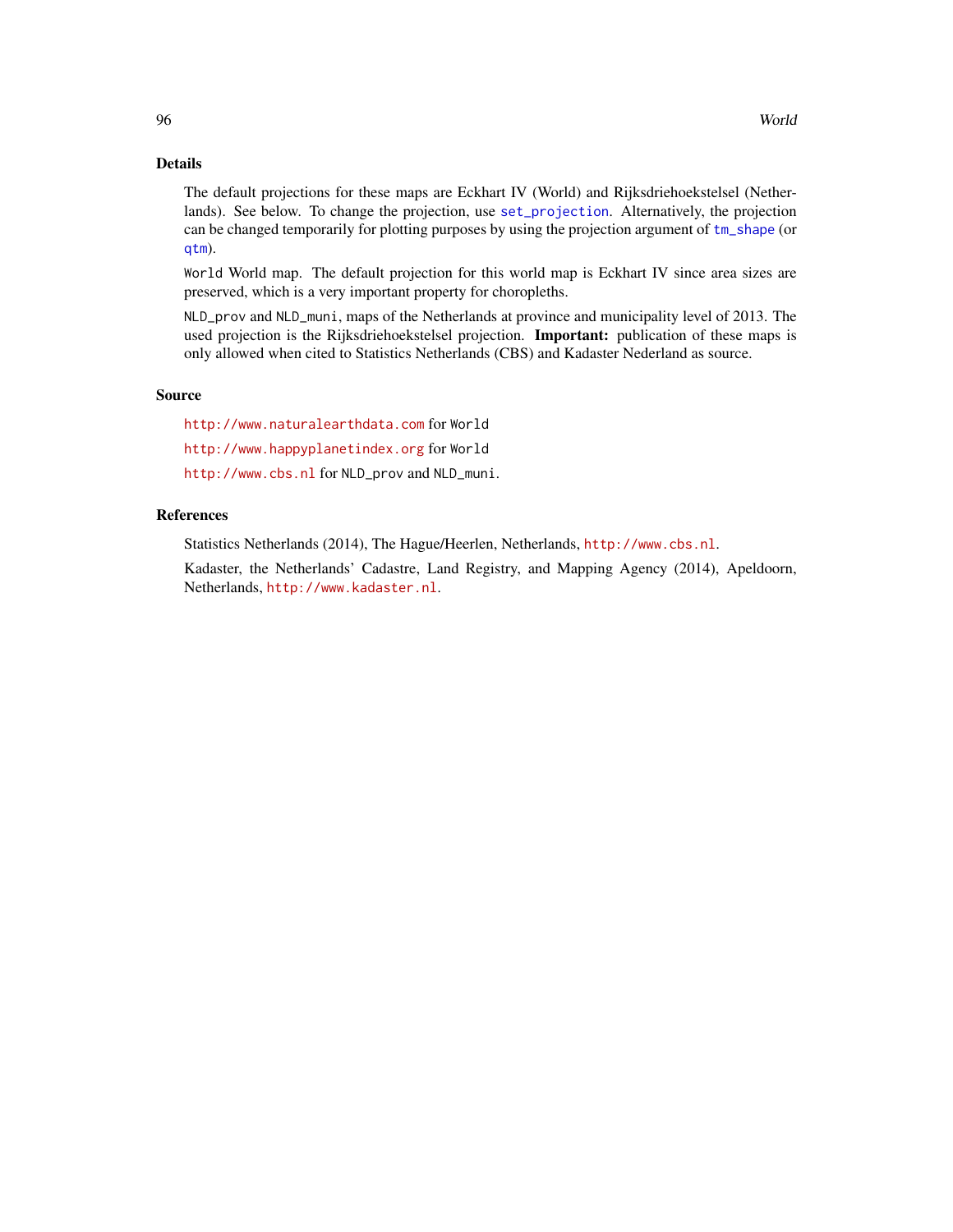# Index

 $+$ . tmap,  $6$ addMiniMap, *[65,](#page-64-0) [66](#page-65-0)* bb, *[74,](#page-73-1) [75](#page-74-0)* classIntervals, *[43](#page-42-0)*, *[60](#page-59-0)*, *[67](#page-66-0)*, *[78](#page-77-0)*, *[87](#page-86-0)* crs, *[9](#page-8-0)*, *[74](#page-73-1)* Extent, *[74](#page-73-1)*, *[93](#page-92-0)* extent, *[52](#page-51-0)* formatC, *[44](#page-43-0)*, *[48](#page-47-0)*, *[55](#page-54-0)*, *[62](#page-61-0)*, *[69](#page-68-0)*, *[81](#page-80-0)*, *[90](#page-89-0)* get\_proj4, *[9](#page-8-0)*, *[74](#page-73-1)* get\_projection, *[9](#page-8-0)*, *[74](#page-73-1)* ggplotGrob, *[84](#page-83-0)* grid.newpage(), *[8](#page-7-1)* grob, *[84](#page-83-0)* icons, *[19,](#page-18-1) [20](#page-19-0)* knit\_print, *[8](#page-7-1)*, *[17](#page-16-0)* knit\_print.tmap *(*print.tmap*)*, [7](#page-6-0) knit\_print.tmap\_arrange *(*tmap\_arrange*)*, [17](#page-16-0) land, *[5](#page-4-0)*, [6](#page-5-0) last\_plot, *[20](#page-19-0)* leaflet, *[8](#page-7-1)*, *[21,](#page-20-0) [22](#page-21-1)* leafletCRS, *[93](#page-92-0)* map\_coloring, *[42](#page-41-0)*, *[45](#page-44-0)* marker\_icon *(*tmap\_icons*)*, [19](#page-18-1) markerClusterOptions, *[78](#page-77-0)*, *[87](#page-86-0)* metro, *[5](#page-4-0)*, [7](#page-6-0) NLD\_muni, *[5](#page-4-0)* NLD\_muni *(*World*)*, [95](#page-94-0) NLD\_prov, *[5](#page-4-0)*

NLD\_prov *(*World*)*, [95](#page-94-0)

options, *[24](#page-23-1)* par, *[45](#page-44-0)* points, *[83](#page-82-0)* pretty, *[48](#page-47-0)* print, *[5](#page-4-0)*, *[8](#page-7-1)*, *[17](#page-16-0)* print.tmap, [7,](#page-6-0) *[21](#page-20-0)* print.tmap\_arrange *(*tmap\_arrange*)*, [17](#page-16-0) qtm, *[3](#page-2-0)*, *[8](#page-7-1)*, [8,](#page-7-1) *[12](#page-11-0)*, *[21](#page-20-0)*, *[25](#page-24-0)*, *[96](#page-95-0)* raster, *[8](#page-7-1)*, *[38](#page-37-0)*, *[74](#page-73-1)* RasterBrick, *[5,](#page-4-0) [6](#page-5-0)*, *[8](#page-7-1)*, *[74](#page-73-1)* read\_osm, *[33](#page-32-1)* read\_shape, *[75](#page-74-0)* renderTmap, [11](#page-10-0) rivers, *[5](#page-4-0)*, [13](#page-12-0) saveWidget, *[29](#page-28-0)* set\_projection, *[48](#page-47-0)*, *[75](#page-74-0)*, *[96](#page-95-0)* setMaxBounds, *[93](#page-92-0)* setView, *[93](#page-92-0)* sf, *[5](#page-4-0)*, *[7,](#page-6-0) [8](#page-7-1)*, *[13](#page-12-0)*, *[74](#page-73-1)*, *[93](#page-92-0)*, *[95](#page-94-0)* simplify\_shape, *[75](#page-74-0)* smooth\_map, *[50](#page-49-1)* sp, *[8](#page-7-1)*, *[74](#page-73-1)* SpatialPolygons(DataFrame), *[8](#page-7-1)*, *[74](#page-73-1)* st\_bbox, *[74](#page-73-1)*, *[93](#page-92-0)* table, *[38](#page-37-0)* theme\_ps, [13](#page-12-0) tileOptions, *[93](#page-92-0)* tm\_add\_legend, [32](#page-31-0) tm\_basemap, *[3](#page-2-0)*, *[10](#page-9-0)*, *[14](#page-13-1)*, *[25](#page-24-0)*, [33,](#page-32-1) *[94](#page-93-0)* tm\_borders, *[4](#page-3-0)*, *[14](#page-13-1)* tm\_borders *(*tm\_fill*)*, [41](#page-40-2) tm\_bubbles, *[4](#page-3-0)*, *[14](#page-13-1)* tm\_bubbles *(*tm\_symbols*)*, [76](#page-75-1) tm\_compass, *[4](#page-3-0)*, *[15](#page-14-0)*, [34,](#page-33-0) *[52](#page-51-0)*, *[57](#page-56-0)* tm\_credits, *[4](#page-3-0)*, *[15](#page-14-0)*, [36,](#page-35-0) *[57](#page-56-0)* tm\_dots, *[4](#page-3-0)*, *[14](#page-13-1)*, *[72](#page-71-0)*